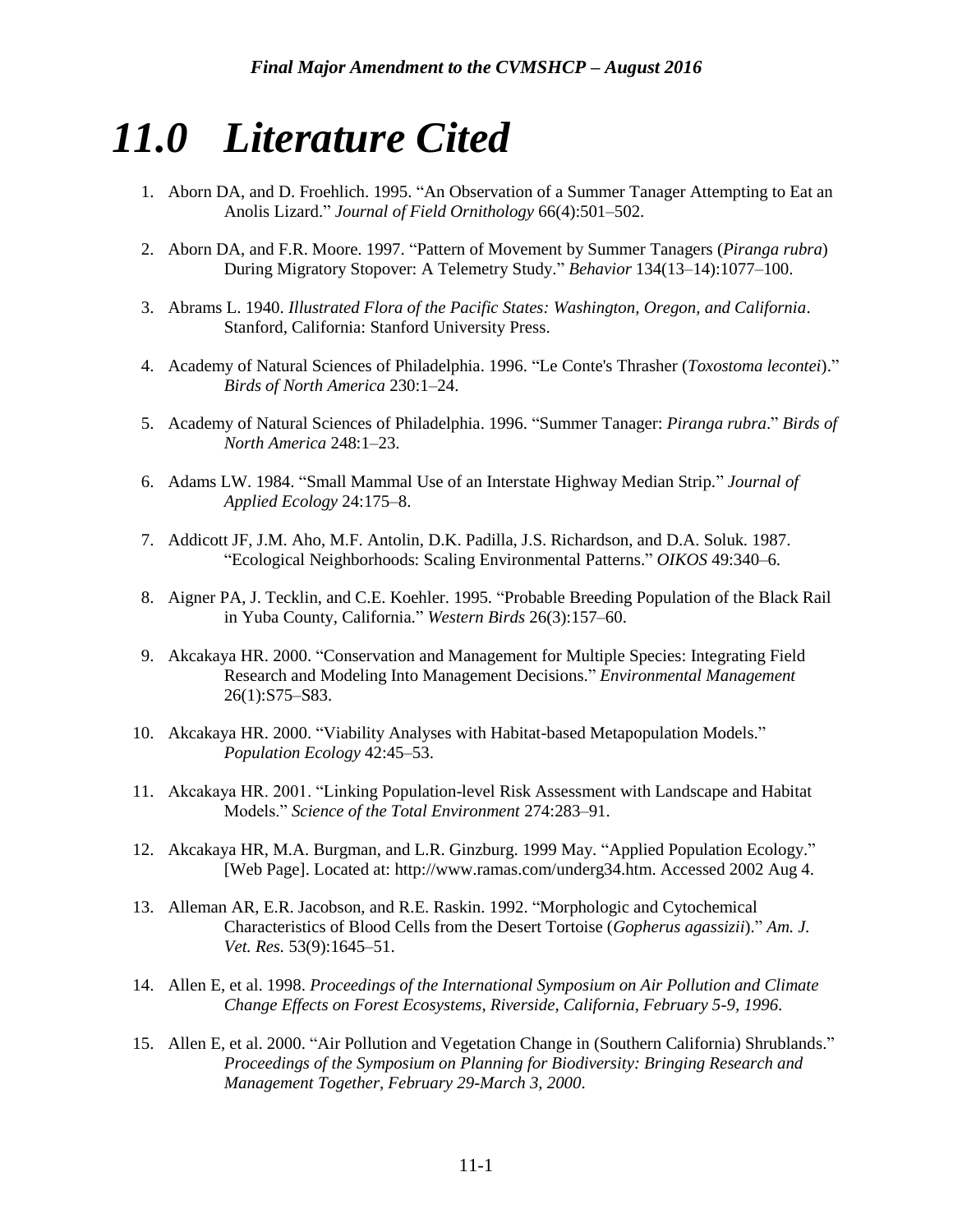- 16. Allen JA, and W.W. Price. 1895. "On a Collection of Mammals from Arizona and Mexico." Volume 7. New York: American Museum of Natural History Bulletin. p. 123-258.
- 17. Allen M, W. Hodges, T. Scott, S. Snyder, T. Tennant, and W. Wehtje. 2002. *Report to CVAG on Supplemental Activities: July 10, 2002 (Task 1: Documentation of Preserve Design Selection Criteria; Task 2: Evaluation of the Sites Model for Preserve Design; Task 3: Natural Community Map Evaluation, Natural Community and Mapping Unit Accuracy).* Unpublished report to Coachella Valley Association of Governments (CVAG) prepared by listed associates of the Center for Conservation Biology, University of California Riverside.
- 18. Allen MF. 2003. *Interim Report to the California Department of Fish and Game.* Unpublished report on monitoring approaches for the Western Riverside County Multiple Species Habitat Conservation Plan. January 2003. 24 pp.
- 19. Allen MF. 2003. *Report to the Coachella Valley Association of Governments.* Unpublished report on a monitoring approach for the Coachella Valley Multiple Species Habitat Conservation Plan. March 2003. 23 pp.
- 20. Allendorf FW, R.F. Leary, P. Spruell, and J.K. Wenburg. 2001. "The Problem with Hybrids: Setting Conservation Guidelines." *Trends in Ecology and Evolution* 16(11):613–22.
- 21. Alvarez-Castaneda ST, E. Rios, and A. Gutierrez-Ramos. 2001. "Noteworthy Records of the Little Pocket Mouse (Heteromyidae: *Perognathus longimembris*) on the Baja California Peninsula." *Southwestern Naturalist* 46(2):243–5.
- 22. Ambuel B, and S.A. Temple. 1983. "Area-dependent Changes in the Bird Communities and Vegetation of Southern Wisconsin Forests." *Ecology* 64(5):1057–68.
- 23. Amos W, and A. Balmford. 2001. "When Does Conservation Genetics Matter?" *Heredity* 87:257–65.
- 24. Andelman S, I. Ball, F. Davis, and D. Stoms. 1999. *SITES V 1.0: An Analytical Toolbox for Designing Ecoregional Conservation Portfolios.* A manual prepared for The Nature Conservancy by the Institute for Computational Earth System Science and Department of Geography, University of California Santa Barbara.
- 25. Andelman SJ, and W.F. Fagan. 2000. "Umbrellas and Flagships: Efficient Conservation Surrogates or Expensive Mistakes?" *Proceedings of the National Academy of Sciences of the United States of America* 97(11):5954–9.
- 26. Andersen MC, J.M. Watts, J.E. Freilich, S.R. Yool, G.I. Wakefield, J.F. McCauley, and P.B. Fahnestock. 2000. "Regression-tree Modeling of Desert Tortoise Habitat in the Central Mojave Desert." *Ecological Applications* 10(3):890–900.
- 27. Anderson BW. 1995. "California Exotic Pest Plant Council: Salt Cedar, Revegetation and Riparian Ecosystems in the Southwest. 1995 CalEPPC Symposium Proceedings." [Web Page]. Located at: http://www.caleppc.org/symposia/95symposium/anderson.html. Accessed 2002 Aug 10.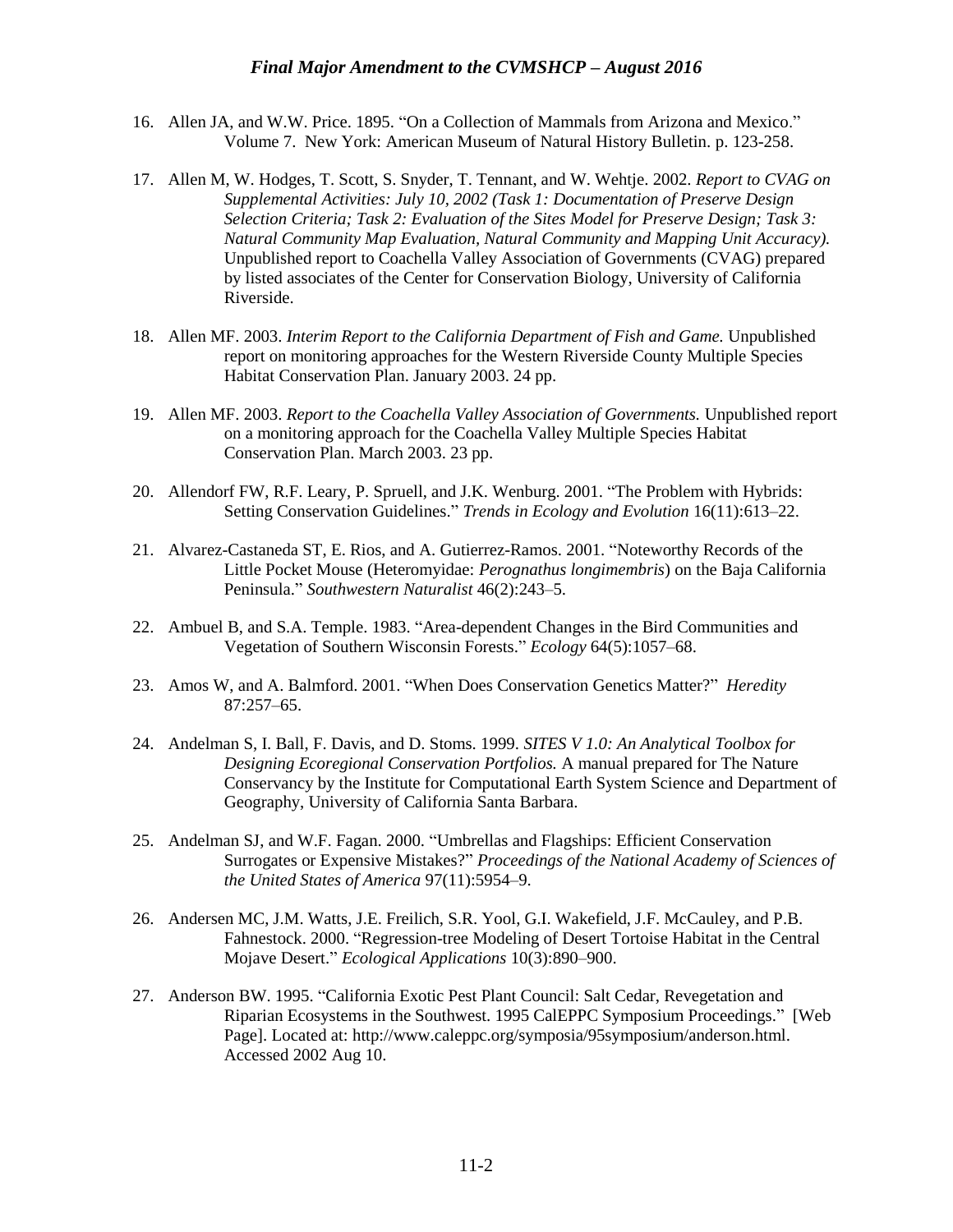- 28. Anderson BW, and R.D. Ohmart. 1985. "Habitat Use by Clapper Rails in the Lower Colorado River Valley." *Condor* 87:116–26.
- 29. Anderson DR, and K. P. Burnham. 1996. *A Monitoring Program for the Desert Tortoise*. Unpublished report. 15 pp.
- 30. Anderson DR, K.P. Burnham, B.C. Lubow, L. Thomas, P.S. Corn, P.A. Medica, and R.W. Marlow. 2001. "Field Trials of Line Transect Methods Applied to Estimation of Desert Tortoise Abundance." *Journal of Wildlife Management* 65(3):583–97.
- 31. Anderson DR, K.P. Burnham, W.R. Gould, and S. Cherry. 2001. "Concerns About Finding Results That Are Actually Spurious." *Wildlife Society Bulletin* 29:311–6.
- 32. Anderson J, and S. Yaffee. 1997. *Balancing Public Trust and Private Interest: Public Participation in Habitat Conservation Planning, A Summary Report*. Ann Arbor, Michigan: University of Michigan, School of Natural Resources and Environment.
- 33. Anderson JL. 1994. "Exclosures on the Beaver Dam Slope in Arizona and Utah." *Rangelands* 16(5):184–8.
- 34. Ando A, J. Camm, S. Polasky, and A. Solow. 1998. "Species Distributions, Land Values, and Efficient Conservation." *Science* 279:2126–8.
- 35. Andreassen HP, S. Halle, and R.A. Ims. 1996. "Optimal Width of Movement Corridors for Root Voles: Not Too Narrow and Not Too Wide." *Journal of Applied Ecology* 33:63–70.
- 36. Andren H. 1992. "Corvid Density and Nest Predation in Relation to Forest Fragmentation: A Landscape Perspective." *Ecology* 73(3):794–804.
- 37. Andren H, and P. Angelstam. 1988. "Elevated Predation Rates as an Edge Effect in Habitat Islands: Experimental Evidence." *Ecology* 69:544–7.
- 38. Andrew NG, V.C. Bleich, A.D. Morrison, L.M. Lesicka, and P.J. Cooley. 2001. "Wildlife Mortalities Associated With Artificial Water Sources." *Wildlife Society Bulletin* 29(1):275–80.
- 39. Andrew NG, V.C. Bleich, P.V. August, and S.G. Torres. 1997. "Demography of Mountain Sheep in the East Chocolate Mountains, California." *California Fish and Game* 83(2):68–77.
- 40. Andrews FG, A.R. Hardy, and D. Giuliani. 1979. *The Coleopterous Fauna of Selected California Sand Dunes.* Sacramento, California: Bureau of Land Management, report # CA-960- 1285-1225-DEOO.
- 41. Armstrong WP. 1998 Jan. "The Life & Love of Sand Dunes: Part 1, Phenomena of the Wind!" [Web Page]. Located at: http://www.desertusa.com/magjan98/dunes/jan\_dune1.html. Accessed 2002 Aug 10.
- 42. Armstrong WP. 1998 Feb. "The Life & Love of Sand Dunes: Part 2, Life on the Dunes." [Web Page]. Located at: http://www.desertusa.com/magfeb98/dunes/jan\_dune2.html. Accessed 2002 Aug 10.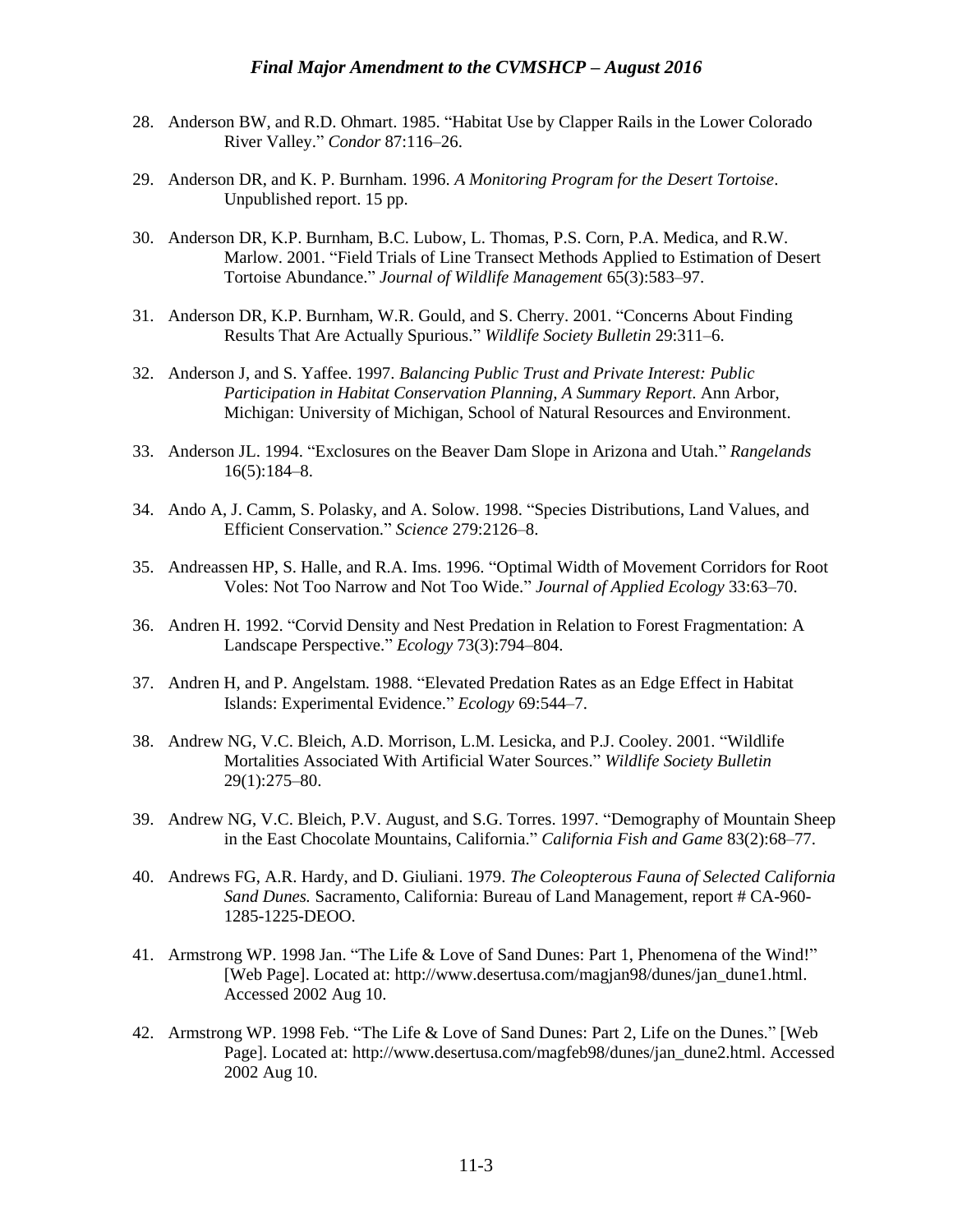- 43. Arnold C. 1990. "Wildlife Corridors. California Coast and Ocean." *Summer*: 10-21.
- 44. Arrowood PC, C.A. Finley, and B.C. Thompson. 2001. "Analyses of Burrowing Owl Populations in New Mexico." *Journal of Raptor Research* 35(4):362–70.
- 45. As S. 1999. "Invasion of Matrix Species in Small Habitat Patches." *Conservation Ecology* 3(1).
- 46. Aubrey KB. no date. *A Key for Identifying Mammal Tracks on Sooted Aluminum Tracking Stations.* Unpublished report. 11 pp.
- 47. Auffenberg W, and R. Franz. 1978. *Gopherus agassizii*. Catalog. *Amer. Amphib. Rept* 212:1–2.
- 48. Averett DE, and K.R. Neisess. 1993. *Salvia*. In: J.C. Hickman, ed. *The Jepson Manual: Higher Plants of California.* Berkeley, California: University of California Press. p. 725–9, 733.
- 49. Avery H. 1998. Nutritional Ecology of the Desert Tortoise (*Gopherus agassizii*) in Relation to Cattle Grazing in the Mojave Desert. Ph.D. dissertation, University of California Los Angeles.
- 50. Avise JC, B.W. Bowen, T. Lamb, A.B. Meylan, and E. Bermingham. 1992. "Mitochondrial DNA Evolution at a Turtle's Pace: Evidence for Low Genetic Variability and Reduced Microevolutionary Rate in Testudines." *Molecular Biology and Evolution* 9(3):457–73.
- 51. Bachelet D, R.P. Neilson, J.M. Lenihan, and R.J. Drapek. 2001. "Climate Change Effects on Vegetation Distribution and Carbon Budget in the United States." *Ecosystems* 4:164–85.
- 52. Bagley M. 1989. *Sensitive Plant Species Survey on a Portion of the Proposed Fort Irwin NTC Expansion Area, San Bernardino County, California*. Prepared for U.S. Army Corps of Engineers, Los Angeles, California.
- 53. Bailey SJ, C.R. Schwalbe, and C.H. Lowe. 1995. "Hibernaculum Use by a Population of Desert Tortoises (*Gopherus agassizii*) in the Sonoran Desert." *Journal of Herpetology* 29(3):361–9.
- 54. Bainbridge DA, and R.A. Virginia. 1990. "Restoration in the Sonoran Desert of California." *Restoration & Management* 8(1):3–14.
- 55. Baker RJ, J.C. Patton, H.H. Genoways, and J.W.Bickham. 1988. "Genetic Studies of *Lasiurus* (Chiroptera: Vespertilionidae)." *Occasional Papers, Museum of Texas Technical University* (117):1–15.
- 56. Ballmer G. 1993. Letter to David Weissman, California Academy of Sciences, regarding surveys for the Coachella Valley Jerusalem Cricket, from G. Ballmer, Department of Entomology, University of California Riverside, Riverside, California, dated January 22, 1993. 1 p.
- 57. Ballmer G. 1993. *Stenopelmatus cahuilaensis* Trap Survey, Including Pit-fall Trap Data. Unpublished report. November 5, 1993. 4 pp.
- 58. Ballmer G. (Department of Entomology, University of California Riverside, Riverside, California). Personal Communications.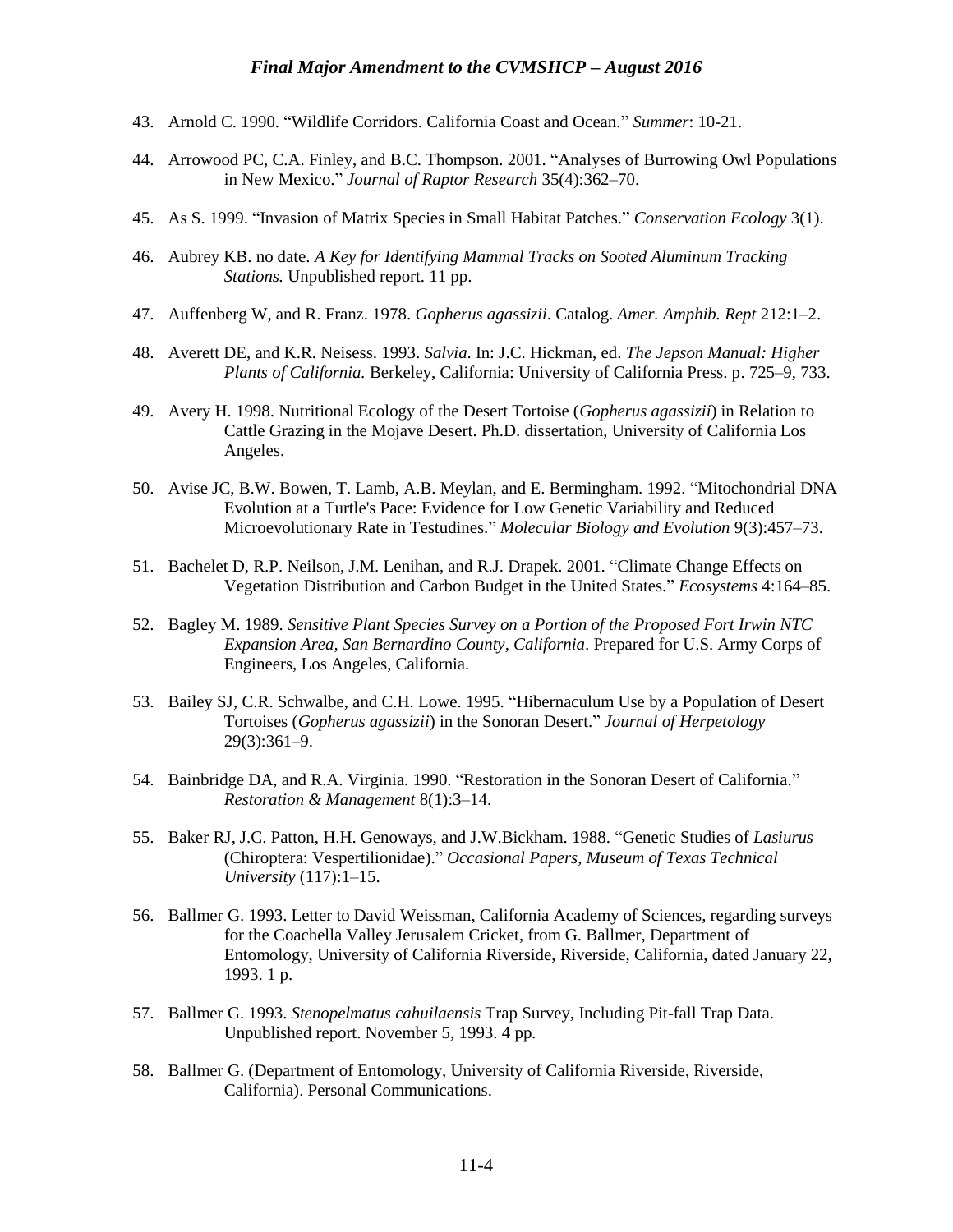- 59. Barbour M, B. Pavllik, F. Drysdale, and S. Lindstrom. 1993. *California's Changing Landscapes: Diversity and Conservation of California Vegetation*. Sacramento, California: California Native Plant Society.
- 60. Barboza PS. 1995. "Digesta Passage and Functional Anatomy of the Digestive Tract in the Desert Tortoise (*Xerobates agassizii*)." *Journal of Comparative Physiology B-Biochemical Systemic and Environmental Physiology* 165(3):193–202.
- 61. Barboza PS. 1995. "Nutrient Balances and Maintenance Requirements for Nitrogen and Energy in Desert Tortoises (*Xerobates agassizii)* Consuming Forages." *Comparative Biochemistry and Physiology A-Physiology* 112(3–4):537–45.
- 62. Barlow GW. 1961. "Social Behavior of the Desert Pupfish, *Cyprinodon macularius*, in the Field and in the Aquarium." *American Midland Naturalist* 65:339–59.
- 63. Barlow JC, S.N. Leckie, and C.T. Baril. 1999. "Gray vireo *Vireo vicinior*." *Birds of North America* (447):1–23.
- 64. Barlow JC, and W.B. McGillivray. 1983. "Foraging and Habitat Relationships of the Sibling Species Willow Flycatcher (*Empidonax traillii*) and Alder Flycatcher (*Empidonax alnorum*) in Southern Ontario." *Canadian Journal of Zoology Revue Canadienne De Zoologie* 61(7):1510–6.
- 65. Barneby RC. 1944. "Pugillus Astragalorum III." *Leaflets of Western Botany* 4(4):49–64.
- 66. Barneby RC. 1945. "Pugillus Astragalorum IV: The Section Diplocystium." *Leaflets of Western Botany* IV(5):116.
- 67. Barneby RC. 1956. "Pugillus Astragalorum XVII: Four New Species and One Variety." *Leaflets of Western Botany* VIII(1):22.
- 68. Barneby RC. 1958. "Notes Preliminary to an Account of *Astragalus* in California." *Aliso*  $4(1):131-7.$
- 69. Barneby RC. 1964. "Atlas of North American *Astragalus*, Part II." *Memoirs of the New York Botanical Garden* Volume 13. New York: New York Botanical Garden. p. 911–53.
- 70. Barneby RC. 1977. "Dragma Hippomanicum III: Novitates Californicae." *Brittonia* 29:376–81.
- 71. Barrett SL. 1990. "Home Range and Habitat of the Desert Tortoise (*Xerobates agassisi*) in the Picacho Mountains of Arizona." *Herpetologica* 46:202–6.
- 72. Barrett SL, and J.A. Humphrey. 1986. "Agonistic Interactions Between Gopherus *agassizii* (Testudinidae) and Heloderma *suspectum* (Helodermatidae)." *Southwestern Naturalist* (31):261–3.
- 73. Barrow J. 1979. "Aspects of Ecology of the Desert Tortoise, *Gopherus agassizii*, in Joshua Tree National Monument, Pinto Basin, Riverside County, California." *Proceedings of the Desert Tortoise Council Symposium*. p. 105-31.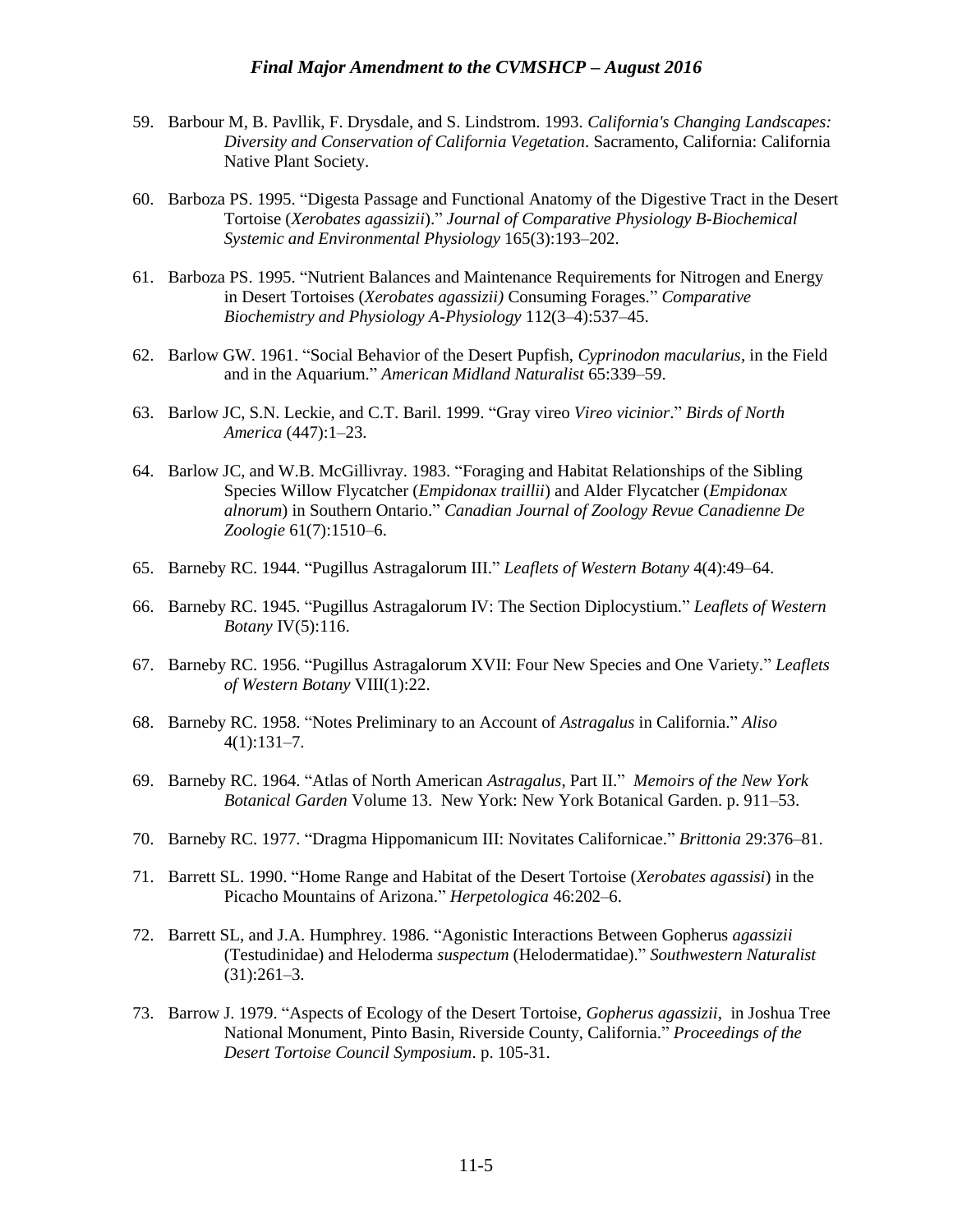- 74. Barrows CW. 1996. "An Ecological Model for the Protection of a Dune Ecosystem." *Conservation Biology* 10(3):888–91.
- 75. Barrows CW. 1997. "Habitat Relationships of the Coachella Valley Fringe-toed Lizard (*Uma inornata*)." *The Southwestern Naturalist* 42(2):218–23.
- 76. Barrows CW. 1998. *Coachella Valley Giant Sand-treader Cricket and Jerusalem Cricket Survey Results - First Quarter 1998.* Unpublished report for the Coachella Valley Multiple Species Habitat Conservation Plan.
- 77. Barrows CW. 1998. "The Debate Over Tamarisk: A Case for Wholesale Removal." *Restoration and Management Notes* 16(2):135–9.
- 78. Barrows CW. 1998. *Species Description for the Coachella Giant Sand-treader Cricket in the Coachella Valley Multiple Species Habitat Conservation Plan*. Unpublished report.
- 79. Barrows CW. 1998. *Species Description for the Coachella Valley Grasshopper in the Coachella Valley Multiple Species Habitat Conservation Plan*. Unpublished report.
- 80. Barrows CW. 1998. *Species Description for the Coachella Valley Jerusalem Cricket in the Coachella Valley Multiple Species Habitat Conservation Plan*. Unpublished report.
- 81. Barrows CW. 2000. "Tenebrionid Species Richness and Distribution in the Coachella Valley Sand Dunes (Coleoptera*:* Tenebrionidae)." *The Southwestern Naturalist* 45(3):306–12.
- 82. Barrows CW. 2001. Coachella Valley Milkvetch Monitoring Results (raw data list). March 28, 2001.
- 83. Barrows CW, A. Muth, M. Fisher, and J. Lovich. 1995. *Coachella Valley Fringe-toed Lizards. In. Our Living Resource - A Report to the Nation on the Distribution, Abundance, and Health of U.S. Plants, Animals, and Ecosystems.* Washington, D.C.: U.S. Department of the Interior, National Biological Service. p. 137–8.
- 84. Barrows CW. Unpublished report, no date. *Results Of Annual Relative Abundance Surveys Show That Reproduction In Lizards Appears Correlated With Annual Rainfall In The Coachella Valley Preserve But Not At The Whitewater River Preserve*.
- 85. Barrows CW. (Center for Natural Lands Management, Coachella Valley Preserve, Thousand Palms, California). Personal Communications.
- 86. Barrows CW, and M. Fisher. 2001. *Scientific Advisory Committee's Decision Criteria and Explanations with Respect to the Coachella Valley Multi-Species Habitat Conservation Plan.* Unpublished report to the Scientific Advisory Committee of Coachella Valley Association of Governments. May 25, 2001. 12 pp.
- 87. Barrows K. 1986. Element Conservation Plan: *Salvia greatae*. Unpublished report to The Nature Conservancy, California Field Office, San Francisco, California. 11 pp.
- 88. Barrows K. 1987. Element Conservation Plan: *Astragalus lentiginosus* var. *coachellae*. Unpublished report to T he Nature Conservancy, San Francisco, California. May 15, 1987.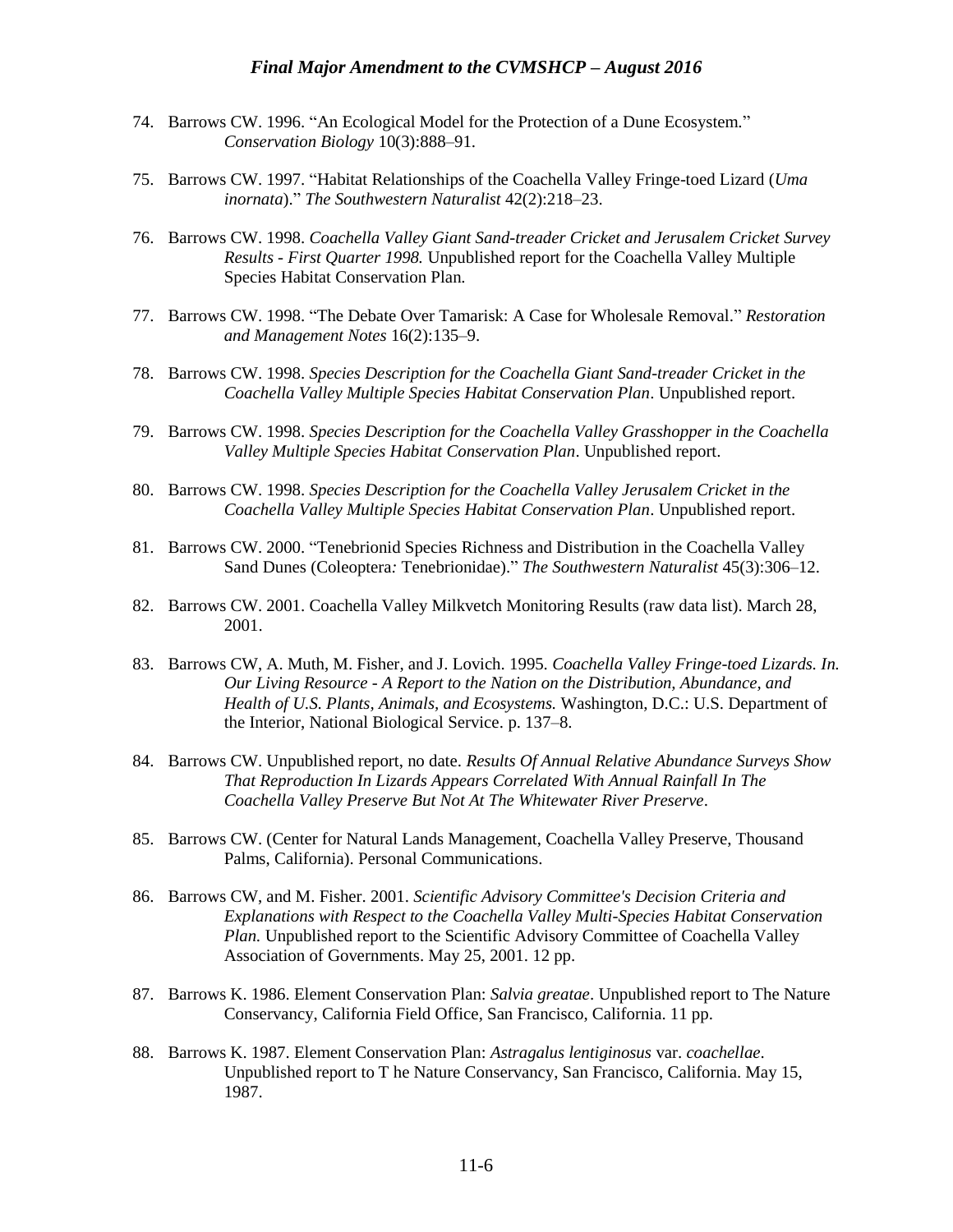- 89. Barrows K. 1987. Element Conservation Plan for *Astragalus tricarinatus.* Unpublished report to The Nature Conservancy, San Francisco, California. May 30, 1987. 7 pp.
- 90. Barrows K. 1995. Coachella Valley Multiple Species Habitat Conservation Plan: Biological Survey Report, Coachella Valley Milkvetch (*Astragalus lentiginosus* var. *coachellae*). Unpublished report to the Coachella Valley Multiple Species Habitat Conservation Plan. October 5, 1995. 9 pp.
- 91. Barrows K. 1998. *Species Conservation Needs, Palm Springs Round-tailed Ground Squirrel*. Unpublished report. May 29, 1998. 1p.
- 92. Barrows K. 1995. Coachella Valley Multiple Species Habitat Conservation Plan Biological Survey Report, Palm Springs Ground Squirrel (*Spermophilus tereticaudus chlorus*). Unpublished report. October 15, 1995. 1 p.
- 93. Barrows K. (Coachella Valley Mountains Conservancy, Palm Desert, California). Personal Communications.
- 94. Barrows K, I.E. Johnson, C. Barrows, and K. Nicol. 1997. *Survey for Palm Springs Round-tailed Ground Squirrel.* Unpublished: maps with raw data. June 15, 1997.
- 95. Bartholomew GA, and T.J. Cade. 1957. "Temperature Regulation, Hibernation, and Aestivation in the Little Pocket Mouse, *Perognathus longimembris*." *Journal of Mammalogy* 38:60– 72.
- 96. Bates JM. 1992. "Frugivory on *Bursera microphylla (*Burseraceae) by Wintering Gray Vireos (*Vireo vicinior*, Vireonidae) in the Coastal Deserts of Sonora, Mexico." *Southwestern Naturalist* 37(3):252–8. September 1992.
- 97. Bates JM. 1992. "Winter Territorial Behavior of Gray Vireos." *Wilson Bulletin* 104(3):425–33.
- 98. Baxter RJ. 1988. "Spatial Distribution of Desert Tortoises (*Gopherus agassizii*) at Twentynine Palms, California: Implications for Relocations." In: R.C. Szoro, K. E. Siverson, and D. R. Patton, eds. *Management of Amphibians, Reptiles, and Small Mammals in North America*. Fort Collins, Colorado: USDA Forest Service, General Technical Report RM-166.
- 99. Baxter RJ, and G.R. Stewart. 1990. "Excavation of Winter Burrows and Relocation of Desert Tortoises (*Gopherus agassizii*) at the Luz Solar Generation Station Kramer Junction, California." *Proceedings Symposium Desert Tortoise Council*. p. 124-7.
- 100. Beatley JC. 1969. "Dependence of Desert Rodents on Winter Annuals and Precipitation." *Ecology* 50:721–4.
- 101. Beatley T. 1992. "Balancing Urban Development and Endangered Species: The Coachella Valley Habitat Conservation Plan." *Environmental Management* 16(1):7–19.
- 102. Beatley T. 1994. *Habitat Conservation Planning: Endangered Species and Urban Growth*. Austin, Texas: University of Texas Press.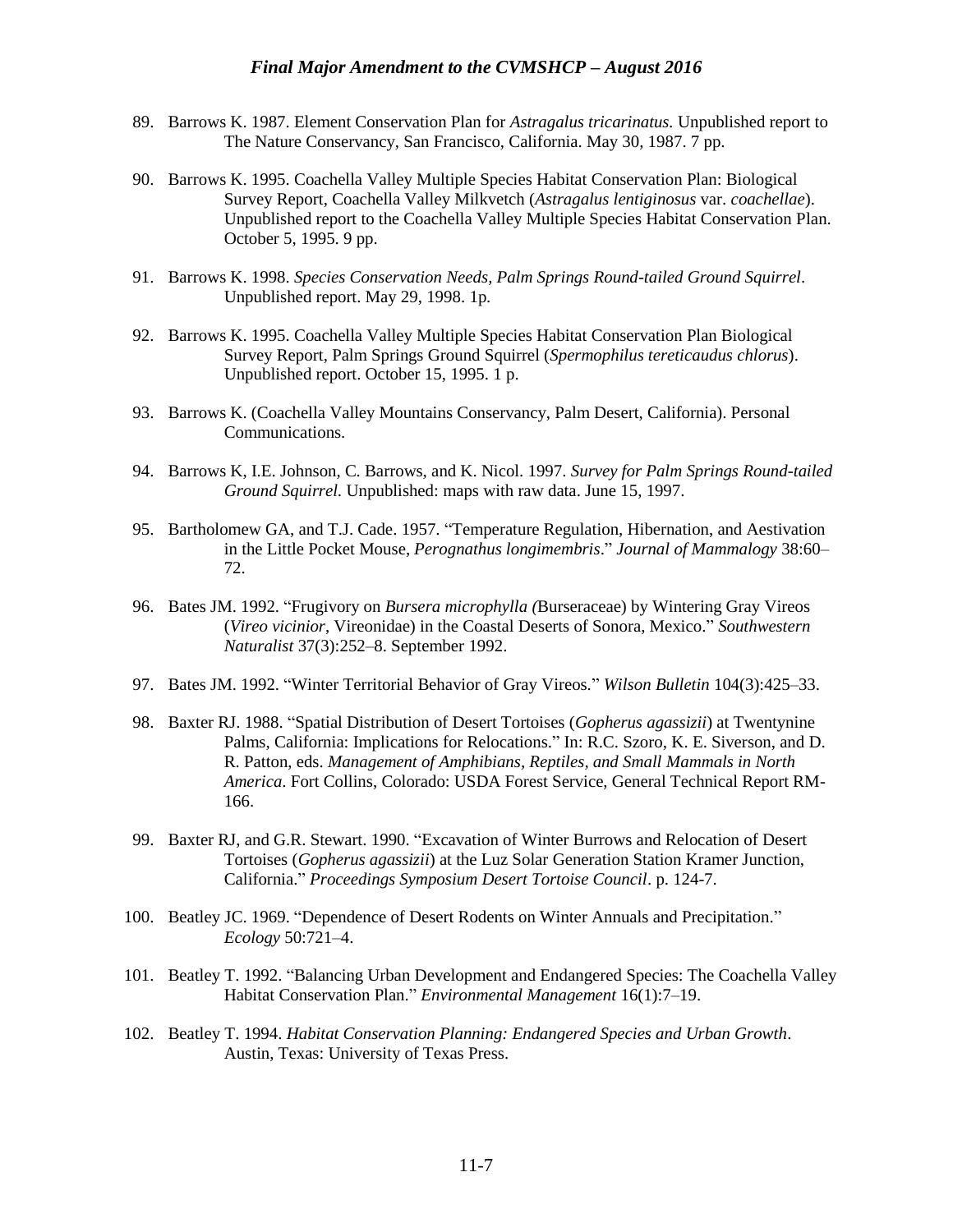- 103. Beauchamp B, B. Wone, S. Bros, and M. Kutilek. 1998. "Habitat Use of the Flat-tailed Horned Lizard (*Phrynosoma mcallii*) in a Disturbed Environment." *Journal of Herpetology* 32(2):210–6.
- 104. Bedward M, R.L. Pressey, and D.A. Keith. 1992. "A New Approach for Selecting Fully Representative Reserve Networks: Addressing Efficiency, Reserve Design, and Land Suitability with an Iterative Analysis." *Biological Conservation* 62:115–25.
- 105. Beier P. 1993. "Determining Minimum Habitat Areas and Habitat Corridors for Cougars." *Conservation Biology* 7(1):94–108.
- 106. Beier P. 1995. "Dispersal of Juvenile Cougars in Fragmented Habitat." *Journal Wildlife Management* 59(2):228–37.
- 107. Beier P. 1996. "Metapopulation Models, Tenacious Tracking, and Cougar Conservation." In: D. McCullough, ed. *Metapopulations and Wildlife Conservation*. Island Press. p. 293–320.
- 108. Beier P, D. Choate, and R.H. Barrett. 1995. "Movement Patterns of Mountain Lions During Different Behaviors." *Journal of Mammalogy* 76(4):1056–70.
- 109. Beier P, and S. Loe. 1992. "In My Experience: A Checklist for Evaluating Impacts to Wildlife Movement Corridors." *Wildlife Society Bulletin* 20:434–40.
- 110. Beier P, and R.F. Noss. 1998. "Do Habitat Corridors Provide Connectivity?" *Conservation Biology* 12(6):1241–52.
- 111. Beissinger SR, and D.R. McCullough, eds. 2002. *Population Viability Analysis.* University of California Press.
- 112. Belthoff JR , J. Doremus, R.A. King, and T. Smith. 1995. Monitoring Post-fledging Burrowing Owls in Southwestern Idaho. Manuscript.
- 113. Belthoff JR , and R.A. King. 2002. "Nest Site Characteristics of Burrowing Owls (*Athene cunicularia*) in the Snake River Birds of Prey National Conservation Area, Idaho, and Applications to Artificial Burrow Installation." *Western North American Naturalist* 62  $(1):112-9.$
- 114. Bennett AF. 1990. "Habitat Corridors and the Conservation of Small Mammals in a Fragmented Forest Environment." *Landscape Ecology* 4(2/3):109–22.
- 115. Bent AC. 1963. *Life Histories of North American Flycatchers, Larks, Swallows, and their Allies*. New York: Dover Publications. 555 pp.
- 116. Bent AC. 1963. *Life Histories of North American Marsh Birds*. New York: Dover Publications. 392 pp.
- 117. Bent AC. 1965. *Life Histories of North American Wagtails, Shrikes, Vireos, and Their Allies*. New York: Dover Publications. 411 pp.
- 118. Berry KH. 1976. "A Comparison of Size Classes and Sex Ratios in Four Populations of the Desert Tortoise." *Proceedings of the Desert Tortoise Council Symposium*. p. 38–50.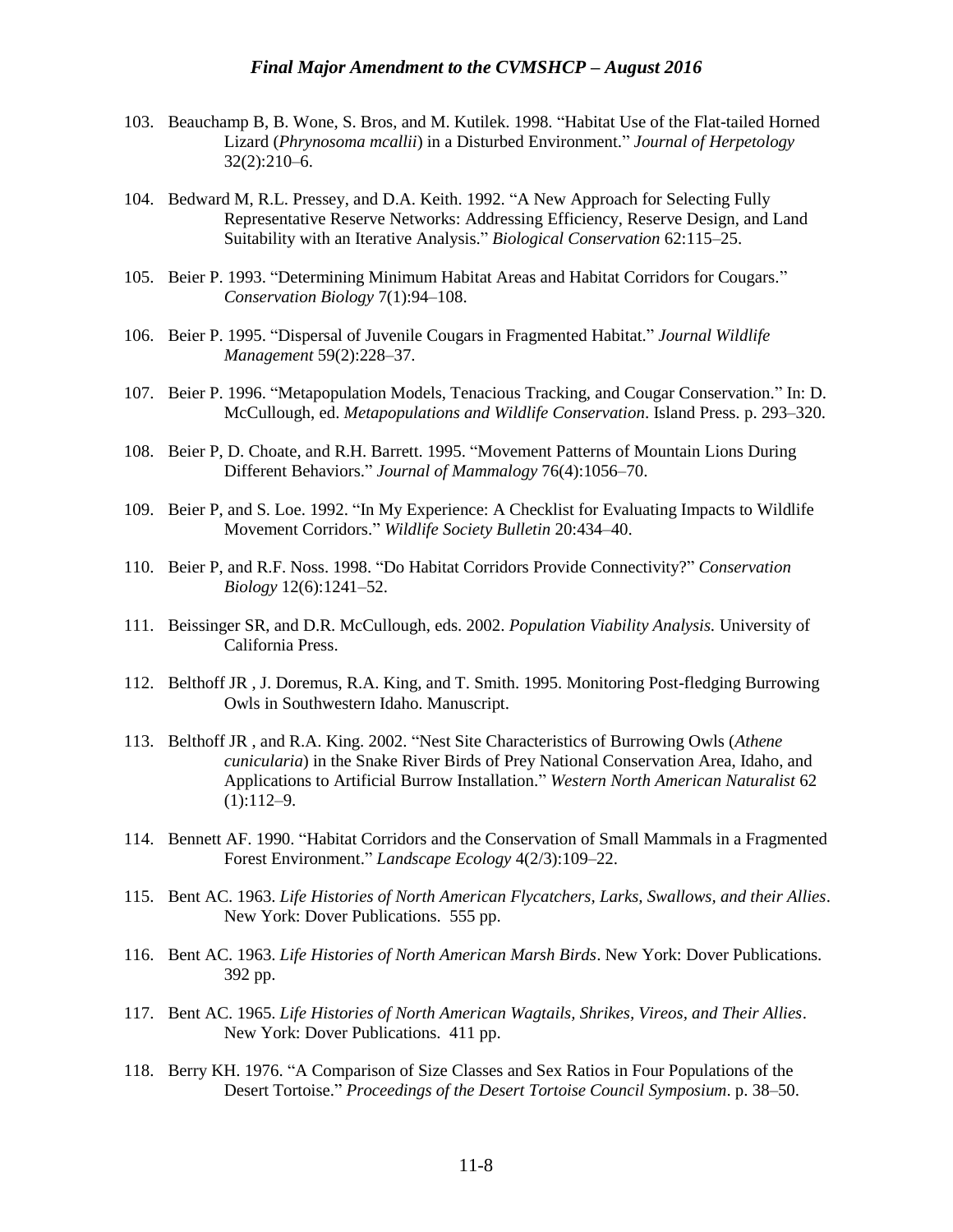- 119. Berry KH. 1978. "Livestock Grazing and the Desert Tortoise." *Trans. 43rd N.A. Wildl. Natural Resource Conference*. p. 505–19.
- 120. Berry KH. 1986. "Desert Tortoise (*Gopherus agassizii*) Relocation Implications of Social Behavior and Movements." *Herpetologica* 42(1):113–25.
- 121. Berry KH. 1986. "Desert Tortoise (*Gopherus agassizii*) Research in California, 1976-1985." *Herpetologica* 42(1):62–7.
- 122. Berry KH. 1986. "Incidence of Gunshot Deaths in Desert Tortoise Populations in California." *Wildlife Society Bulletin* 14:127–32.
- 123. Berry KH. 1991. "The Status of the Desert Tortoise in 1990: Current Population Issues in California." In: K.R. Beamer, F. Caporaso, S. McKeown, M. D. Graff, eds. *Proceedings of the First International Symposium on Turtles and Tortoises: Conservation and Captive Husbandry*. Orange, California: Chapman University. p. 80–82.
- 124. Berry KH, and M.M. Christopher. 2001. "Guidelines for the Field Evaluation of Desert Tortoise Health and Disease." *Journal of Wildlife Diseases* 37(3):427–50.
- 125. Berry KH, and F.B. Turner. 1986. "Spring Activities and Habits of Juvenile Desert Tortoises, *Gopherus agassizii*, in California." *Copeia* 1986:1010–2.
- 126. Berry KB, and F.B. Turner. 1987. "Notes on the Behavior and Habitat Preferences of Juvenile Desert Tortoises *(Gopherus agassizii)* in California." *Proceedings of the Desert Tortoise Council Symposium*. p. 111–30.
- 127. Berry KH, A.P. Woodman, L.L. Nicholson, and B.L. Burge. 1983. "The Distribution and Abundance of the Desert Tortoise (*Gopherus agassizii*) on the Chocolate Mountains Aerial Gunnery Range." *Proceedings of the Desert Tortoise Council Symposium*. p. 47– 65.
- 128. Best TR. 1969. *Habitat, Annual Cycle, and Food of Burrowing Owls in Southcentral New Mexico*. MS thesis dissertation. Las Cruces, New Mexico: New Mexico State University.
- 129. Bich BS, J.L. Butler, and C.A. Schmidt. 1995. "Effects of Differential Livestock Use on Key Plant Species and Rodent Populations Within Selected *Oryzopsis hymenoides, Hilaria jamesii* Communities of Glen Canyon National Recreation Area." *Southwestern Naturalist* 40(3):281–7.
- 130. Bickett JE. 1980. "Baseline Study of the Desert Tortoise, *Gopherus agassizii,* at the Interpretive Center Site, Desert Tortoise Natural Area." *Proceedings of the Desert Tortoise Council Symposium*. p. 174–176.
- 131. Bigger DS. 1999. "Consequences of Patch Size and Isolation for a Rare Plant: Pollen Limitation and Seed Predation." *Natural Areas Journal* 19(3).
- 132. Bisevac L, and J.D. Majer. 1999. "Comparative Study of Ant Communities of Rehabilitated Sand Mining and Heathland, Western Australia." *Restoration Ecology* 7(2):117–38.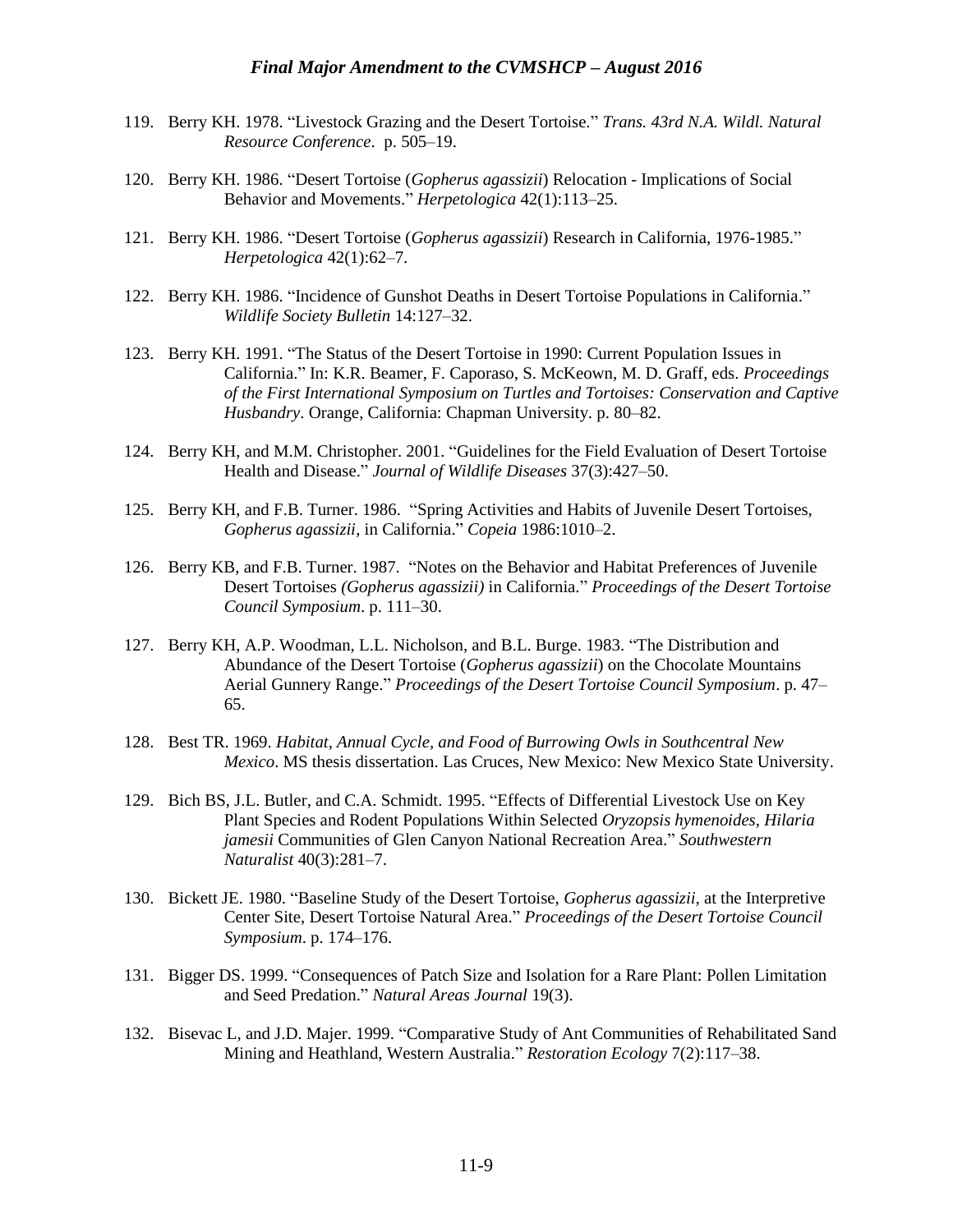- 133. Black GF. 1979. Fourth *Desert Pupfish Survey at the Salton Sea, January 15-18 and 22-26, 1979*. Unpublished report to California Department of Fish and Game, Inland Fisheries Management, Region 5. 21 pp.
- 134. Black GF. 1980. "The Current Status and Future Management of the Desert Pupfish, *Cyprinodon macularius*, within California." *Proceedings of the Desert Fishes Council*. Volume 11.p 47–8.
- 135. Black GF. 1980. "Status of the Desert Pupfish, C*yprinodon macularius,* (Baird and Girard), in California." Endangered Species Program Special Publication 80-1, California Department of Fish and Game, Inland Fisheries, Sacramento, California. March 1980. 42 pp.
- 136. Black JH. 1976. "Observations on Courtship Behavior of the Desert Tortoise." *Great Basin Naturalist* 36:467–70.
- 137. Blair RB. 1996. "Land Use and Avian Species Diversity Along an Urban Gradient." *Ecological Applications* 6(2):506–19.
- 138. Blair WF. 1958. "Distributional Patterns of Vertebrates in the Southern United States in Relation to Past and Present Environments." *Zoogeography*. American Association for the Advancement of Science: 433–468.
- 139. Blake JG, and J.R. Karr. 1987. "Breeding Birds of Isolated Woodlots: Area and Habitat Relationships." *Ecology* 68(6):1724–34.
- 140. Bleich VC, R.T. Bowyer, and J.D. Wehausen. 1997. "Sexual Segregation in Mountain Sheep: Resources or Predation?" *Wildlife Monographs* (134):3–50.
- 141. Bleich VC, J.D. Wehausen, and S.A. Holl. 1990. "Desert Dwelling Mountain Sheep: Conservation Implications of a Naturally Fragmented Distribution." *Conservation Biology* 4(4):383–90.
- 142. Bleich VC, J.D. Wehausen, R.R. Ramey II, and J.L. Rechel. 1996. "Metapopulation Theory and Mountain Sheep: Implications for Conservation." In: D.R. McCullough, ed. *Metapopulations and Wildlife Conservation*. Washington, D.C.: Island Press. p 353–373.
- 143. Block WM, A.B. Franklin, J.P. Ward Jr., J.L. Ganey, and G.C. White. 2001. "Design and Implementation of Monitoring Studies to Evaluate the Success of Ecological Restoration on Wildlife." *Restoration Ecology* 9(3):293–303.
- 144. Block WM, and M.L. Morrison. 1998. "Habitat Relationships of Amphibians and Reptiles in California Oak Woodlands." *Journal of Herpetology* 32(1):51–60.
- 145. Blockstein DE. 1989. "Toward a Federal Plan for Biological Diversity." *Issues in Science and Technology* V(4):63–7.
- 146. Blus LJ. 1996. "Effects of Pesticides on Owls in North America." *Journal of Raptor Research* 30(4):198–206.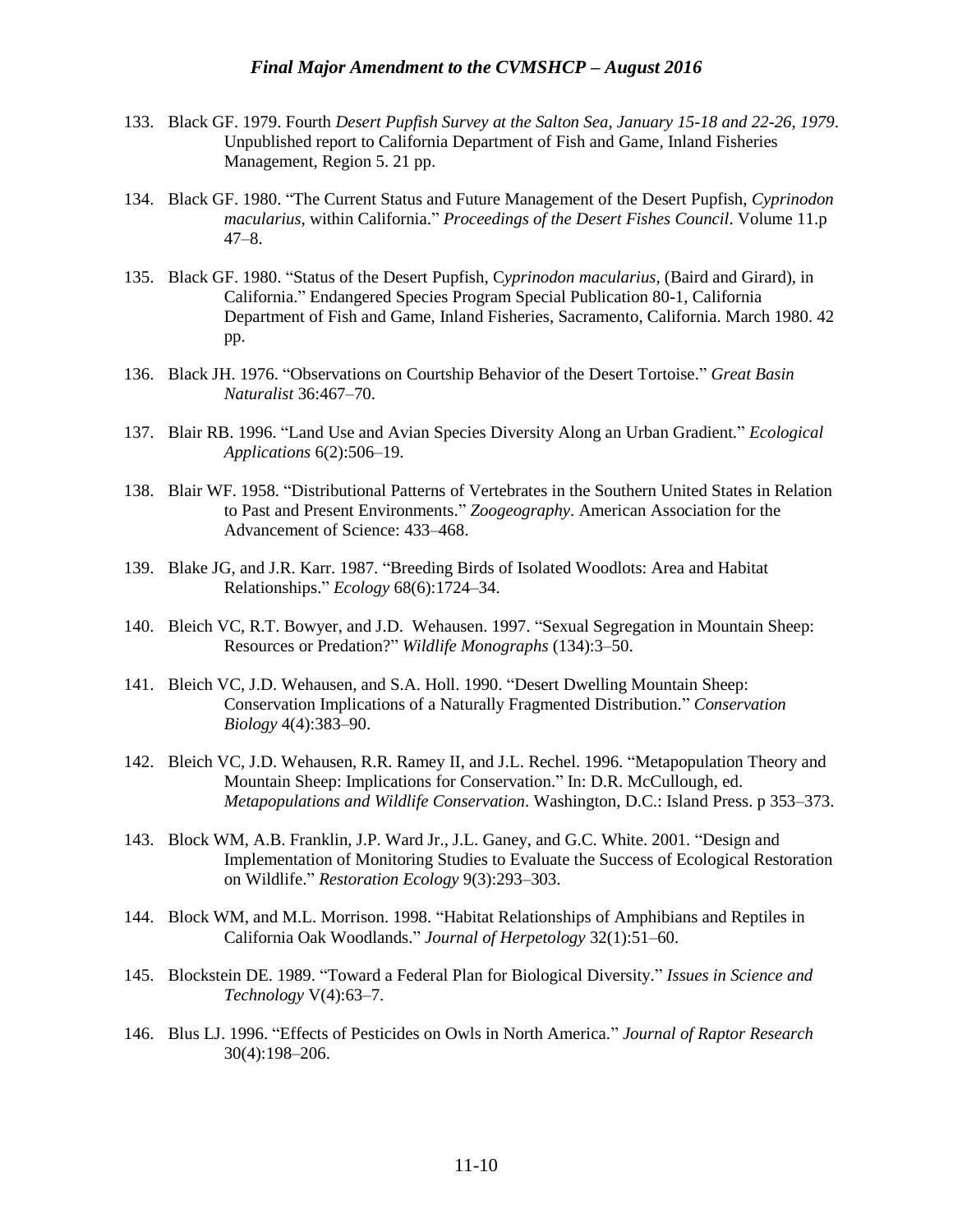- 147. Boarman W. 1995. "Reduction in Mortalities of Desert Tortoises and Other Vertebrates along a Fenced Highway." In: J.J. Behler, I. Das, B. Fertard, P. Pritchard, B. Branch, L. Durrell, and J. Fretey, Organizing Committee. *Proceedings of the International Congress of Chelonian Conservation*. July 1995. 250 pp. Soptom, Gonfaron, France.
- 148. Boarman WI, and S.J. Coe. 1999. *Preliminary Evaluation of the Distribution and Abundance of Common Ravens In and Around Joshua Tree National Park, Draft*. Unpublished report. November 3, 1999. 51 pp.
- 149. Boecklen WJ, and N.J. Gotelli. 1984. "Island Biogeographic Theory and Conservation Practice: Species - Area or Specious - Area Relationships?" *Biological Conservation* 29:63–80.
- 150. Boersma PD, P. Kareiva, W.F. Fagan, J.A. Clark, and J.M. Hoekstra. 2001. "How Good Are Endangered Species Recovery Plans?" *BioScience* 51(8):643–9.
- 151. Bogert CM. 1937. "Note on the Growth Rate of the Desert Tortoise, *Gopherus agassizii*." *Copeia* 1937(3):191–2.
- 152. Boland SP, J.A. Halstead, and B.E. Valentine. 1989. "Willow Flycatcher Nestling Parasitized by Larval Fly, *Protocalliphora cuprina*." *Wilson Bulletin* 101 (1):127.
- 153. Bolger DT, A.C. Alberts, and M.E. Soule. 1991. "Occurrence Patterns of Bird Species in Habitat Fragments: Sampling, Extinction, and Nested Species Subsets." *The American Naturalist* 137(2):155–66.
- 154. Bolger DT, T.A. Scott, and J. Rotenberry. 2001. "Use of Corridor-like Landscape Structures by Bird and Small Mammal Species." *Biological Conservation* 102(2).
- 155. Bolger DT, A.V. Suarez, K.R. Crooks, S.A. Morrison, and T.J. Case. 2000. "Arthropods in Urban Habitat Fragments in Southern California: Area, Age, and Edge Effects." *Ecological Applications* 10 (4):1230–48.
- 156. Bolster B, and K. Nicol. 1989. The Status of the Flat-tailed Horned Lizard (*Phrynosoma mcallii*) in California. Unpublished report for State of California, The Resources Agency, Department of Fish and Game. May 1989.
- 157. Bond RM. 1942. "Food of the Burrowing Owl in Western Nevada." *Condor: From Field and Study* 44:183.
- 158. Booth K. 1958. "Development of Eggs and Young of Desert Tortoise." *Herpetologica* 13:261–3.
- 159. Bostick V. 1990. "The Desert Tortoise in Relation to Cattle Grazing." *Rangelands* 12:149–51.
- 160. Botelho ES, and P.C. Arrowood. 1995. "A Novel, Simple, Safe and Effective Trap for Burrowing Owls and Other Fossorial Animals." *Journal of Field Ornithology* 66(3):380–4.
- 161. Botelho ES, and P.C. Arrowood. 1998. "The Effect of Burrow Site Use on the Reproductive Success of a Partially Migratory Population of Western Burrowing Owls (*Speotyto cunicularia hypugaea*)." *Journal of Raptor Research* 32(3):233–40.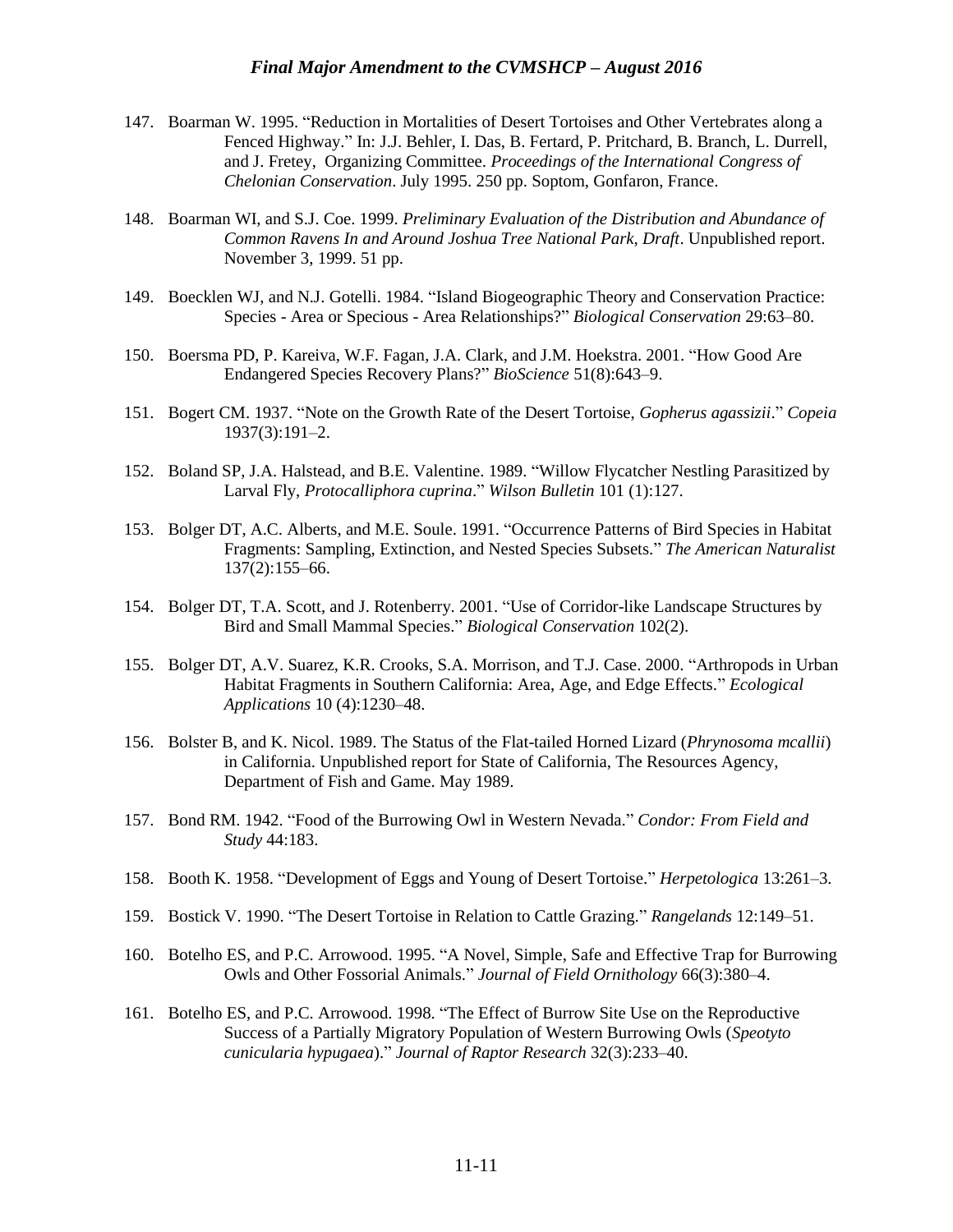- 162. Boulinier T, J.D. Nichols, J.R. Sauer, J.E. Hines, and K.H. Pollock. 1998. "Estimating Species Richness: The Importance of Heterogeneity in Species Detectability." *Ecology* 79:1018– 28.
- 163. Boundy J. 2000. "*Batrachoseps attenuatus* (Eschscholtz): California Slender Salamander." *Catalogue of American Amphibians and Reptiles* (701):701.1–701.6.
- 164. Bowler PA. 2000. "Ecological Restoration of Coastal Sage Scrub and Its Potential Role in Habitat Conservation Plans." *Environmental Management* 26(1):S85–S96.
- 165. Bowman GB. 1980. "Effect of Spatial Heterogeneity on Ground-nest Depredation." *Journal of Wildlife Management* 44(4):806–13.
- 166. Box E.O. 1981. *Macroclimate and Plant Forms: An Introduction to Predictive Modeling in Phytogeography*. Dr. W. BV Publishers, The Hague.
- 167. Boyce M, and L. MacDonald. 1999. *Trends in Ecology and Evolution* 14:268–72.
- 168. Boyce WM, P.W. Hedrick, N.E. Muggli-Cockett, S. Kalinowski, M.C.T. Penedo, and R.R. Ramey II. 1997. "Genetic Variation of Major Histocompatibility Complex and Microsatellite Loci: A Comparison in Bighorn Sheep." *Genetics* 145:421–33.
- 169. Boyce WM, J.A. Miller, D.A. Jessup, and R.K. Clark. 1992. "Use of Ivermectin Implants for the Treatment of Psoroptic Scabies in Free Ranging Bighorn Sheep." *Journal of Zoo and Wildlife Medicine* 23(2):211–3.
- 170. Boyce WM, R.R. Ramey II, T.C. Rodwell, E.S. Rubin, and R.S. Singer. 1999. "Population Subdivision Among Desert Bighorn Sheep (*Ovis canadensis*) Ewes Revealed by Mitochondrial DNA Analysis." *Molecular Ecology* 8(1):99–106.
- 171. Boyer KE, and J.B. Zedler. 1998. "Effects of Nitrogen Additions on the Vertical Structure of a Constructed Cordgrass Marsh." *Ecological Applications* 8(3):692–705.
- 172. Boyer KE, and J.B. Zedler. 1999. "Nitrogen Addition Could Shift Plant Community Composition in a Restored California Salt Marsh." *Restoration Ecology* 7(1):74–85.
- 173. Bradley WG, Jr. 1965. Activity Patterns and Home Range of the Antelope Ground Squirrel, *Citellus leucurus*. Unpublished Ph.D. thesis, University of Arizona. p. 1-96.
- 174. Bradley WG, and J.E. Deacon. 1971. "Ecology of Small Mammals at Saratoga Springs, Death Valley National Monument, California." *J. Arizona Acad. Sci.* 6:206–15.
- 175. Bramble DM. 1982. "Scaptochelys: Generic Revision and Evolution of Gopher Tortoises." *Copeia* 1982:852–67.
- 176. Brandegee TS. 1906. "Plants of California." *Zoe* 5:227–30.
- 177. Brandman M. (Michael Brandman and Associates). 2001. *Coachella Valley Milk-vetch Focused Survey Report for the Agua Caliente Band of Cahuilla Indians, Riverside County, California.* Unpublished report prepared for the Agua Caliente Band of Cahuilla Indians. August 2001.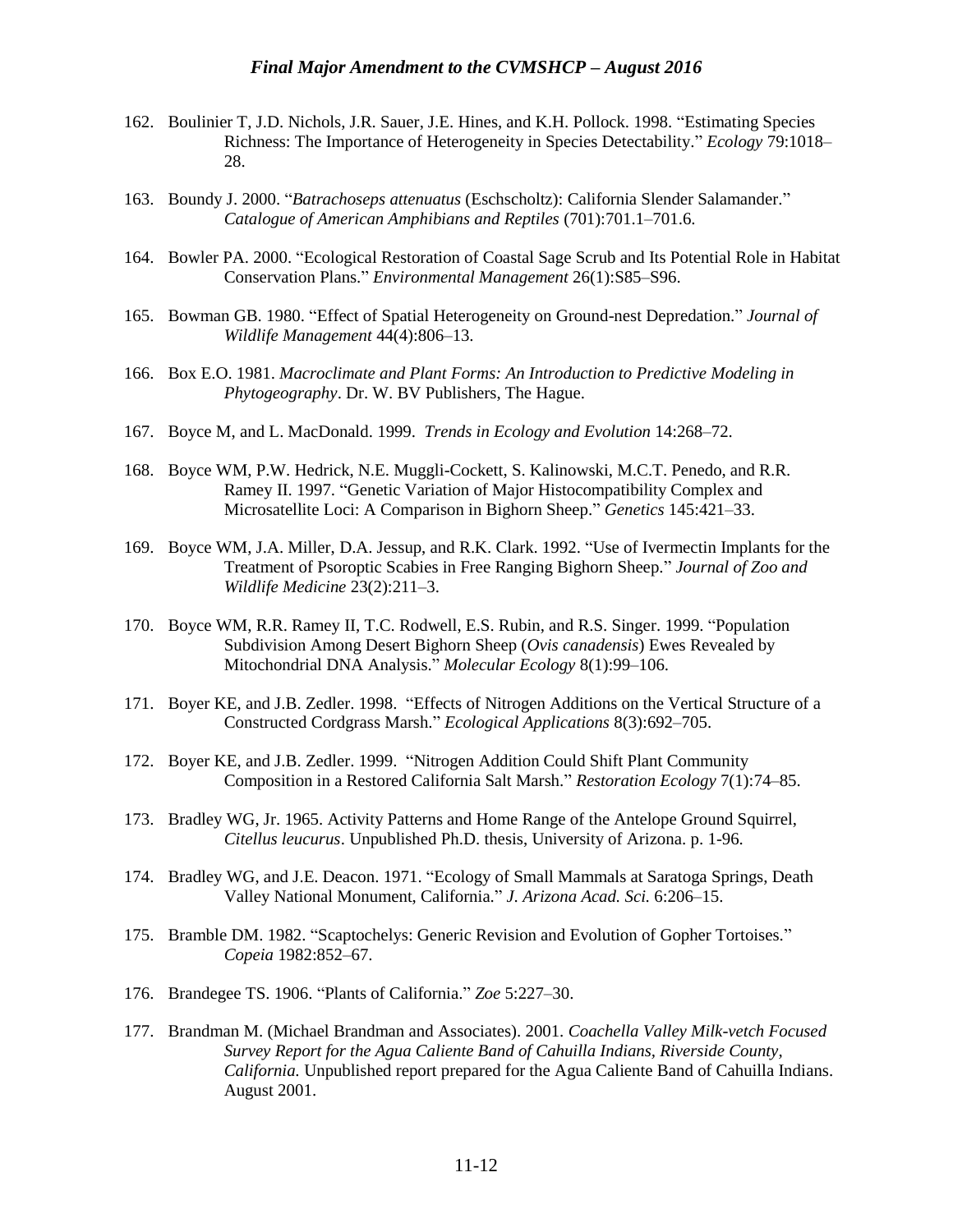- 178. Brattstrom BH. 1961. "Some New Fossil Tortoises From Western North America With Remarks on the Zoogeography and Paleoecology of Tortoises." *Journal of Paleontology* 35:543– 60.
- 179. Brattstrom BH. 1965. "Body Temperatures of Reptiles." *American Midland Naturalist* 73(2):376–422.
- 180. Breiman L, J.H. Friedman, R.A. Olsen, and C.J. Stone. 1984. *Classification and Regression Trees*. Belmont, California: Wadsworth International Group.
- 181. Brenckle JF . 1936. "The Migration of the Western Burrowing Owl (*Speotyto cunicularia hypogaea*)." *Bird Banding* VII: 166–8.
- 182. Briggs MK, J. Howe, L. Harris, and W. Halvorson. 1996. "Using Long-term Monitoring to Understand How Adjacent Land Development Affects Natural Areas: An Example from Saguaro National Park, Arizona." *Natural Areas Journal* 16(4):354–9.
- 183. Britten HB, B.R. Riddle, P.F. Brussard, R. Marlow, and T. E. Lee. 1997. "Genetic Delineation of Management Units for the Desert Tortoise, *Gopherus agassizii*, in Northeastern Mojave Desert." *Copeia* 1997(3):523–30.
- 184. Brooks BW, M.A. Burgman, and R. Frankham. 2000. "Differences and Congruencies Between PVA Packages: The Important of Sex Ratio for Predictions of Extinction Risk." *Conservation Ecology* 4(1):1–17.
- 185. Brooks BW, J.J. O'Grady, A.P. Chapman, M.A. Burgman, H.R. Akcakaya, and R. Frankham. 2000. "Predictive Accuracy of Population Viability Analysis in Conservation Biology." *Nature* 404:385–7.
- 186. Brooks DR, and R.W. Heard. 1977. "Parasites of Clapper Rail, *Rallus longirostris boddaert.* Description of *Notocotylus schmidti* Sp N (*Digenea notocotylidae*)." *Proceedings of the Helminthological Society of Washington* 44(1):63–5.
- 187. Brooks ML. 1995. "Benefits of Protective Fencing to Plant and Rodent Communities of the Western Mojave Desert, California." *Environmental Management* 19(1):65–74.
- 188. Brooks M. 1998. *Ecology of a Biological Invasion: Alien Annual Plants in the Mojave Desert*. Ph.D. Dissertation, University of California, Riverside.
- 189. Brooks M. 2000. *American Midland Naturalist* 144:92–108.
- 190. Brooks ML, and T.C. Esque. 2002. "Alien Plants and Fire in Desert Tortoise (*Gopherus agassizii*) Habitat of the Mojave and Colorado Desert." *Chelonian Conservation and Biology* 4(2):330–40.
- 191. Brooks T. 2000. "Living On The Edge." *Nature* 403:26–7.
- 192. Brown BA, et al. 1986. "Note on Food Habits of the Screech Owl and the Burrowing Owl of Southeastern Oregon." *Great Basin Naturalist* 46(3):421–6.
- 193. Brown BT. 1993. "Bell's Vireo (*Vireo bellii*)." *The Birds of North America* 35.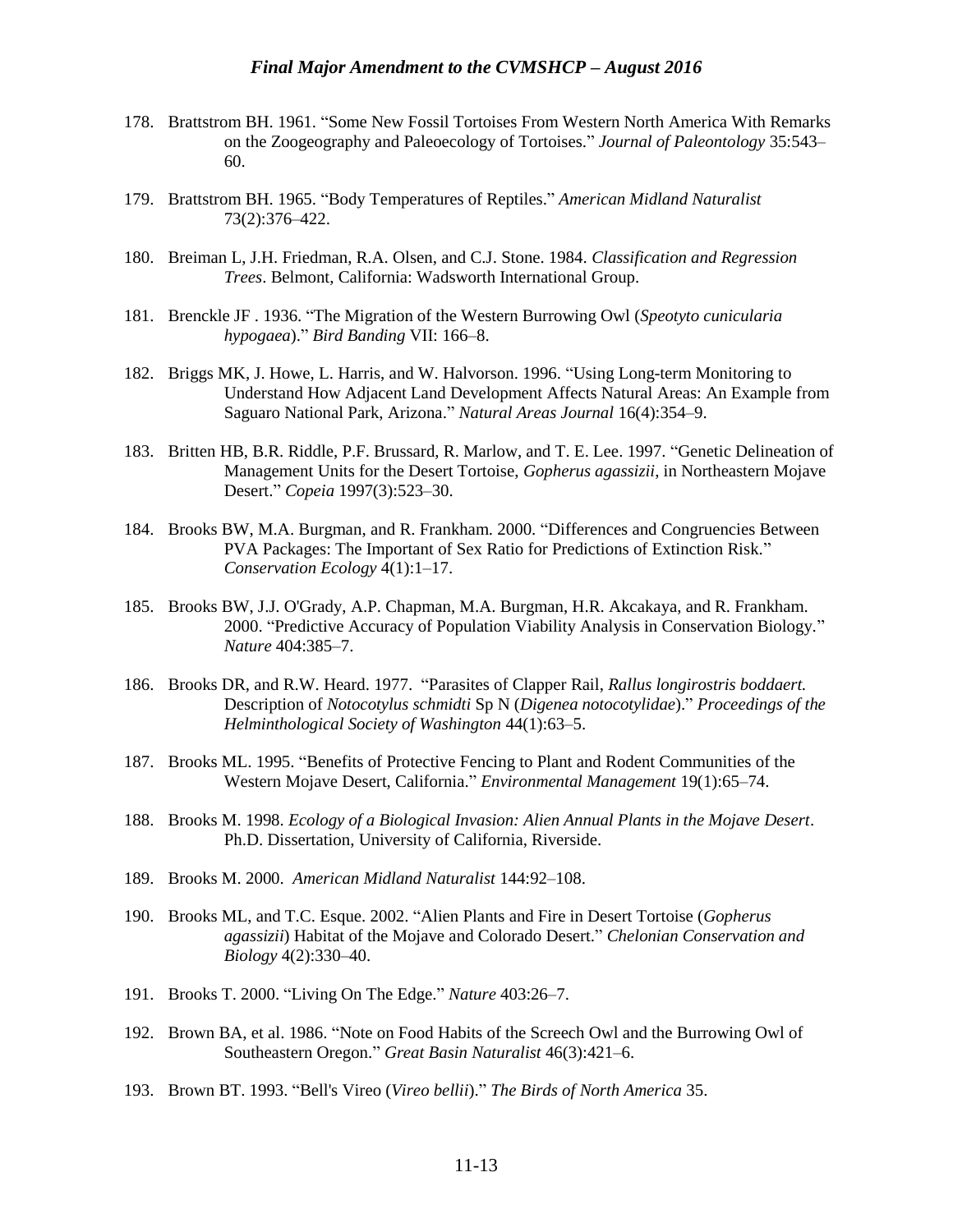- 194. Brown BT. 1994. "Rates of Brood Parasitism by Brown-headed Cowbirds on Riparian Passerines in Arizona." *Journal of Field Ornithology* 65(2):160–8.
- 195. Brown DR, B.C. Crenshaw, G.S. McLaughlin, I.M. Schumacher, C.E. McKenna, P.A. Klein, E.R. Jacobson, and M.B. Brown. 1995. "Taxonomic Analysis of the Tortoise Mycoplasmas *Mycoplasma agassizii* and *Mycoplasma testudinis* by 16S rRNA Gene Sequence Comparison." *International Journal of Systematic Bacteriology* 45(2):348–50.
- 196. Brown JH, and A. Kodric-Brown. 1977. "Turnover Rates in Insular Biogeography: Effect of Immigration on Extinction." *Ecology* 58(2):445–9.
- 197. Brown JH, and G.A. Lieberman. 1973. "Resource Utilization and Coexistence of Seed Eating Desert Rodents in Sand Dune Habitats." *Ecology* 54:788–97.
- 198. Brown JH, and M.V. Lomolino. 1998. *Biogeography*. Sunderland, Massachusetts: Sinauer Associates, Inc.
- 199. Brown JS, B.P. Kotler, and T.J. Valone. 1994. "Foraging Under Predation A Comparison of Energetic and Predation Costs in Rodent Communities of the Negev and Sonoran Deserts." *Australian Journal of Zoology* 42(4):435–48.
- 200. Brown MB, K.H. Berry, I.M. Schumacher, K.A. Nagy, M.M. Christopher, and P.A. Klein. 1999. "Seroepidemiology of Upper Respiratory Tract Disease in the Desert Tortoise in the Western Mojave Desert of California." *Journal of Wildlife Diseases* 35(4):716–27.
- 201. Brown MB, D.R. Brown, P.A. Klein, G.S. McLaughlin, I.M. Schumacher, E.R. Jacobson, H.P. Adams, and J.G. Tully. 2001. "Mycoplasma Agassizii Sp. Nov., Isolated From the Upper Respiratory Tract of the Desert Tortoise (*Gopherus agassizii*) and the Gopher Tortoise (*Gopherus polyphemus*)." *International Journal of Systematic and Evolutionary Microbiology* 51:413–8.
- 202. Brown NL. 2001. "The Howdy Owls of Arizona: A Review of the Status of *Athene cunicularia*." *Journal of Raptor Research* 35(4):344–50.
- 203. Brylski PV, and J.L. Patton. 2000. Hierarchical Genetic Structure in Fragmented Populations of the Long-tailed Pocket Mouse (*Perognathus longimembris*) in Southern California. Report. 19 pp. + appendices/maps.
- 204. Buckland ST, D.R. Anderson, K.P. Burnham, and J.L. Laake. 1993. *Distance Sampling: Estimating Abundance of Biological Populations*. London, England: Chapman and Hall.
- 205. Budnik JM, M.R. Ryan, and F.R. Thompson III. 2000. "Demography of Bell's Vireos in Missouri Grassland-shrub Habitats." *Auk* 117(4):925–35.
- 206. Budnik JM, D.E. Burhans, M.R. Ryan, and F.R. Thompson. 2001. "Nest Desertion and Apparent Nest Protection Behavior by Bell's Vireos in Response to Cowbird Parasitism." *Condor* 103(3):639–43.
- 207. Budnik JM, F.R. Thompson, and M.R. Ryan. 2002. "Effect of Habitat Characteristics on the Probability of Parasitism and Predation of Bell's Vireo Nests." *Journal of Wildlife Management* 66(1):232–9.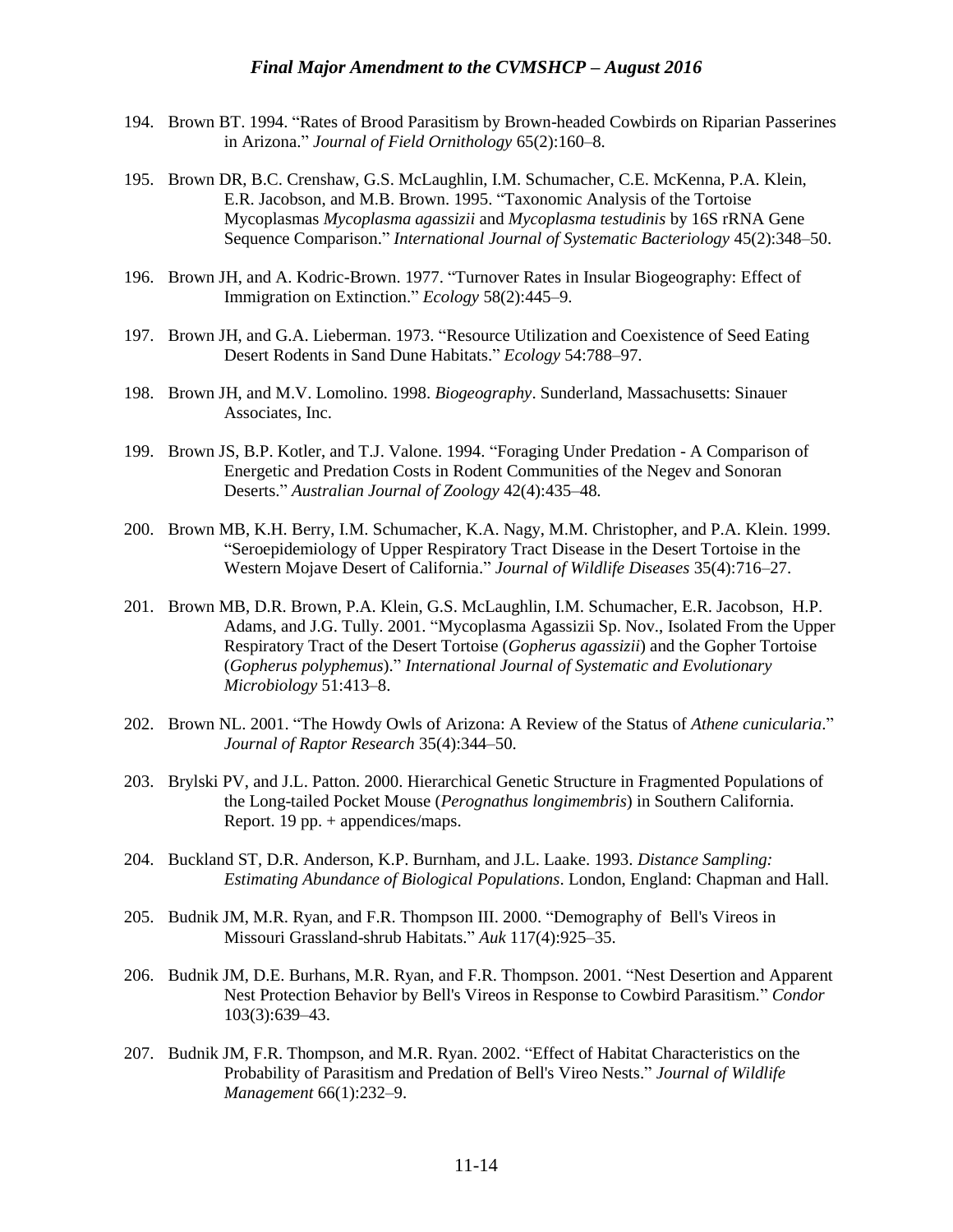- 208. Bulova SJ. 1997. "Conspecific Chemical Cues Influence Burrow Choice by Desert Tortoises (*Gopherus agassizii)*." *Copeia* (4):802–10.
- 209. Bureau of Land Management, U.S. Department of Interior. 1979. *The Coleopterous Fauna of Selected California Sand Dunes*. Prepared for Bureau of Land Management, U.S. Department of Interior, contract # CA-96-1285-1225-DEOO. March 1979.
- 210. Bureau of Land Management, U.S. Department of Interior. 1980. *California Desert Conservation Area Plan*. 173 pp. Riverside, California: Bureau of Land Management, Desert District Office.
- 211. Bureau of Land Management, U.S. Department of Interior. 1984. *Management Plan for Fish Slough*. Bureau of Land Management, Bishop Resource Area, California. 49 pp.
- 212. Bureau of Land Management, U.S. Department of the Interior. 1986. *Orocopia Mountains Wildlife Habitat Management Plan*. Bureau of Land Management, Indio Resource Area, California. January 1986.
- 213. Bureau of Land Management, U.S. Department of Interior. 1987. *Recreation Area Management Plan and Environmental Assessment for the Imperial Sand Dunes*. Bureau of Land Management, El Centro Resource Area, California. 207 pp.
- 214. Bureau of Land Management, U.S. Department of Interior. 1989. "South Algodones Dunes Wilderness Study Area (CDCA-362)." Pages 1-13. In: *California Statewide Wilderness Study Report*, Part 3.
- 215. Bureau of Land Management, U.S. Department of Interior. 1990. Management Strategy for the Flat-tailed Horned Lizard (*Phrynosoma mcallii*) on Bureau of Land Management Administered Lands Within the California Desert Conservation Area. January 1990. Report by Bureau of Land Management, California Desert District, El Centro Resource Area.
- 216. Bureau of Land Management, U.S. Department of Interior. 1995. *Coachella Valley Multiple Species Habitat Conservation Plan, Summary of Field Surveys Whitewater Delta*. Unpublished report. Spring 1995. 12 pp. + maps.
- 217. Bureau of Land Management, U.S. Department of the Interior. 1996. *Proposed Dos Palmas Ecosystem Management Plan and Environmental Assessment*. Bureau of Land Management, California Desert District, Palm Springs-South Coast Resource Area, California. July 1996. 36 pp.
- 218. Bureau of Land Management, U.S. Department of Interior. 1997. *Current Desert Tortoise Management Situation in Northern and Eastern Colorado Desert Planning Area*. Bureau of Land Management, U.S. Department of the Interior, California Desert District. March 1997. 109 pp.
- 219. Bureau of Land Management, U.S. Department of the Interior. 2000. *Analysis of Coachella Valley Milkvetch in the Vicinity of Desert Center and Its Occurrence Relative to Routes of Travel*. Bureau of Land Management, Palm Springs Field Office, California. December 8, 2000. 5 pp.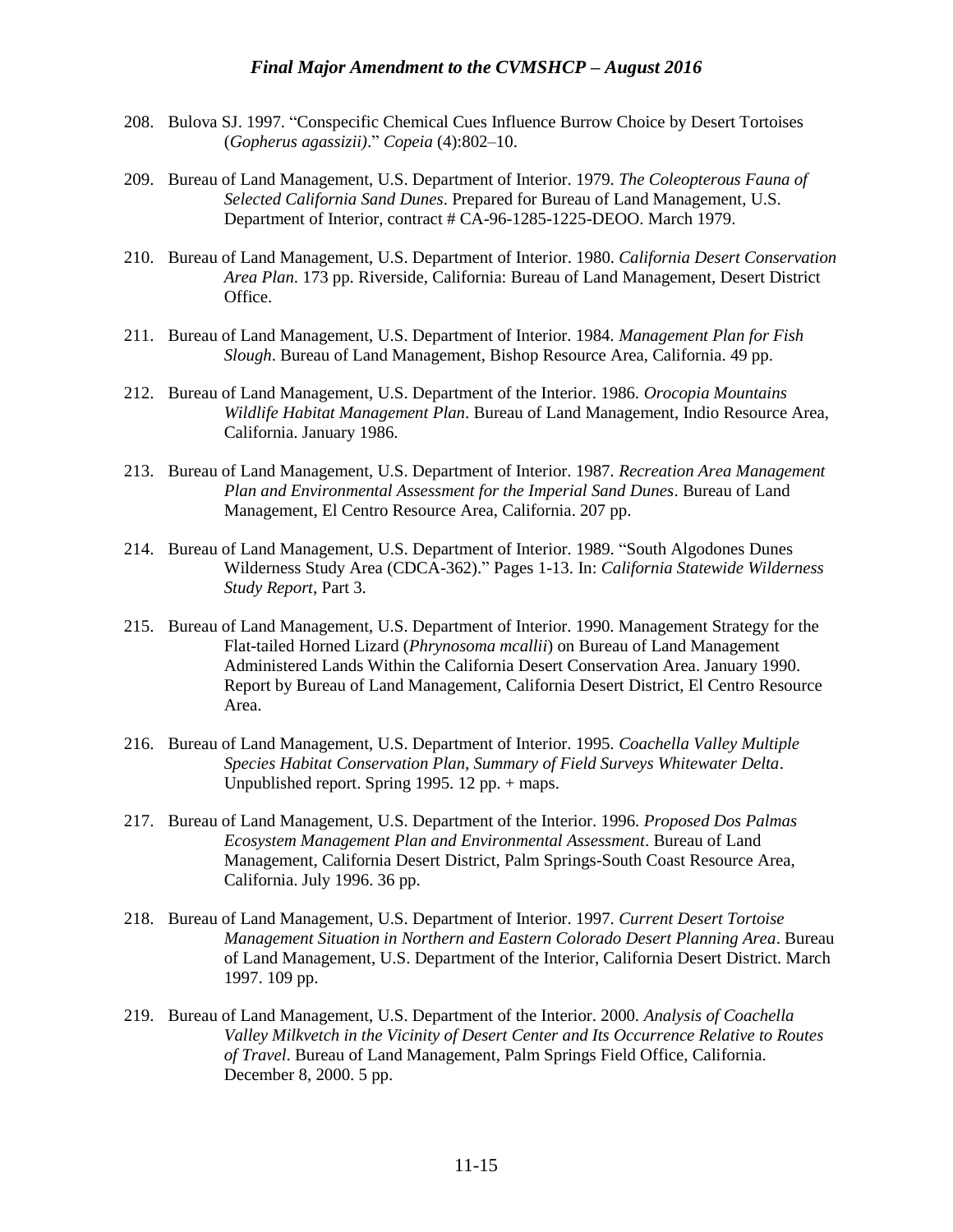- 220. Bureau of Land Management, U.S. Department of Interior. 2002. *Draft Environmental Impact Statement for a Proposed Recreation Area Management Plan and Amendment to the California Desert Conservation Area Plan: Imperial Sand Dunes Recreation Area*. Bureau of Land Management, California Desert District, El Centro Resource Area. March 2002.
- 221. Bureau of Land Management, U.S. Department of Interior. 2002. *Flat-tailed Horned Lizard Monitoring Report*. Bureau of Land Management, El Centro Resource Area, California. April 2002. 53 pp.
- 222. Bureau of Land Management, U.S. Department of Interior. 2003. *Draft Environmental Impact Report and Statement for the West Mojave Plan*. A *Habitat Conservation Plan and California Desert Conservation Area Plan* Amendment Vol. 1. Bureau of Land Management, U.S. Department of Interior, Moreno Valley, California. May 2003. 810 pp.
- 223. Bureau of Land Management, U.S. Department of Interior. 2003. *Draft Environmental Impact Report and Statement for the West Mojave Plan*. A *Habitat Conservation Plan and California Desert Conservation Area Plan* Appendices Vol. 11. Bureau of Land Management, U.S. Department of Interior, Moreno Valley, California. May 2003. 850 pp.
- 224. Burge BL. 1978. "Physical Characteristics and Patterns of Utilization of Cover Sites Used by *Gopherus agassizii* in Southern Nevada." *Proceedings of the Desert Tortoise Council Symposium*. p 80–111.
- 225. Burge BL, and W.G. Bradley. 1976. "Population Density Structure and Feeding Habits of the Desert Tortoise, *Gopherus agassizii*, in a Low Desert Study Area in Southern Nevada." *Proceedings of the Desert Tortoise Council Symposium*. p 51–76.
- 226. Burge JR, and C.D. Jorgensen. 1971. "Home Range of Small Mammals: A Reliable Estimate." *Journal of Mammalogy* 54:483–8.
- 227. Burk JH. 1988. "Sonoran Desert. In. Terrestrial Vegetation of California." Sacramento, California: California Native Plant Society, Special Publication No. 9.
- 228. Burnham KP, D.R. Anderson, and J.L. Laake. 1980. "Estimating Density from Line Transect Sampling of Biological Populations." *Wildlife Monographs* No. 72.
- 229. Burnham KP, D.R. Anderson, G.C. White, C. Brownie, and K.H. Pollock. No date. "Design and Analysis Methods for Fish Survival Experiments Based on Mark Recapture." *American Fisheries Society Monograph* 5:437.
- 230. Burns KJ. 1998. "Molecular Phylogenetics of the Genus *Piranga*: Implications for Biogeography and the Evolution of Morphology and Behavior." *Auk* 115(3):621–34.
- 231. Burt DB, D. Burt, T.C. Maxwell, and D.G. Tarter. 1987. "Clapper Rail (*Rallus longirostris*) in West Central Texas." *Texas Journal of Science* 39(4):378.
- 232. Burt WH, and R.P. Grossenheider. 1976. *A Field Guide to the Mammals*. Peterson Field Guide Series. 3rd ed. Boston, Massachusetts: Houghton Mifflin Company. 289 pp.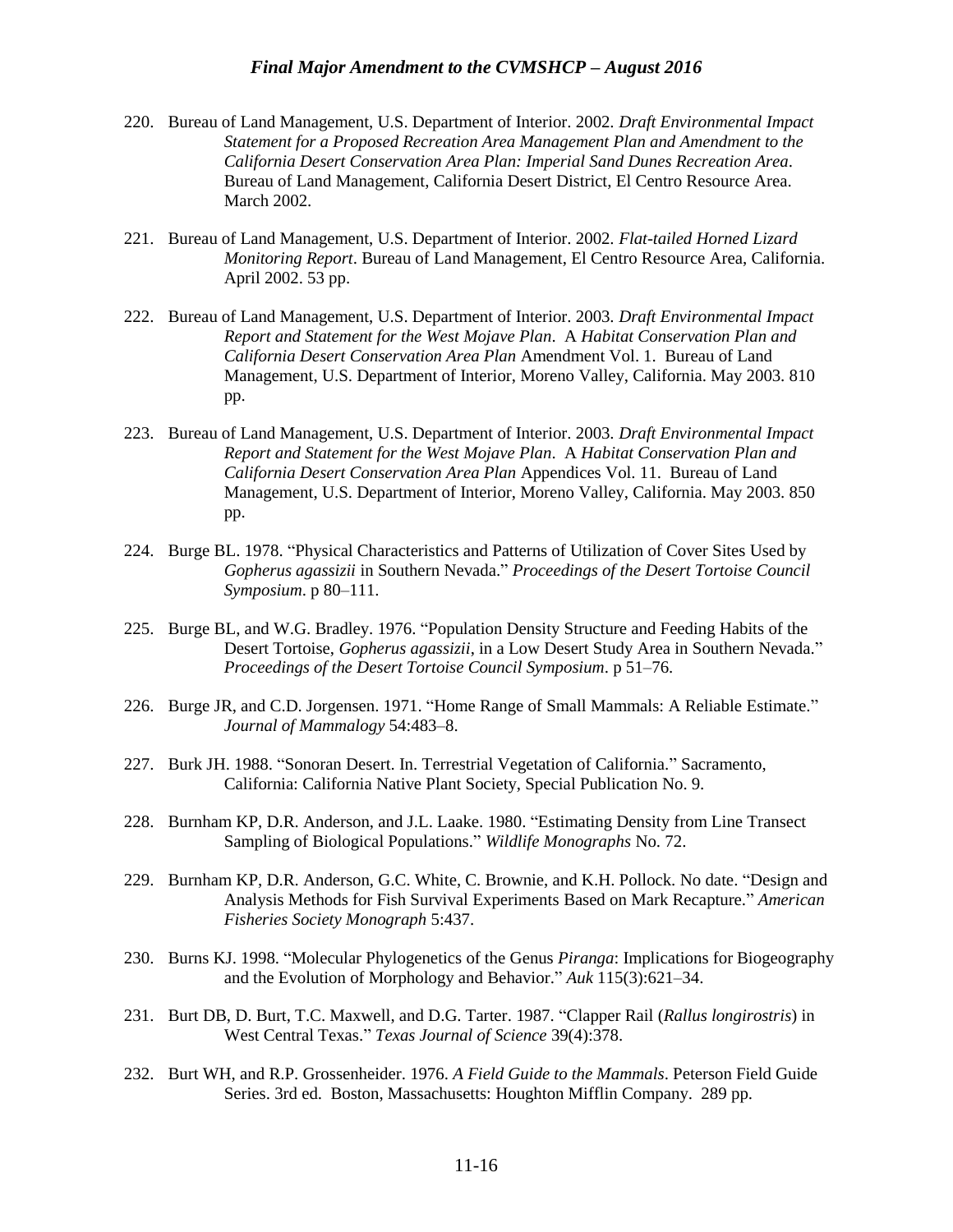- 233. Bury RB, and P.S. Corn. 1995. "Have Desert Tortoises Undergone a Long Term Decline in Abundance?" *Wildlife Society Bulletin* 23(1):41–7.
- 234. Bury RB, T.C. Esque, and P.S. Corn. 1994. "Conservation of Desert Tortoises *(Gopherus agassizii)*: Genetics and Protection of Isolated Populations." *Proceeding Symposium Desert Tortoise Council*. p 59–66.
- 235. Bury RB, and D.J. Germano. 1994. *Biology of North American Tortoises*. A compilation of 17 chapters. Technical report 13. U.S. Department of the Interior, National Biological Survey, Fish and Wildlife Research.
- 236. Bury RB, and R.A. Luckenbach. 1983. "Vehicular Recreation in Arid Land Dunes: Biotic Responses and Management Alternatives." In: R.H. Webb and H.G. Wilshire, eds. *Environmental Effects of Off-road Vehicles - Impacts and Management in Arid Regions*. New York: Springer-Verlag. p 207–211.
- 237. Bury RB, and R.W. Marlow. 1973. "The Desert Tortoise Will It Survive?" *National Parks Conservation Magazine* 47(6):9–12.
- 238. Busch DE, and J.C. Trexler. 2003. *Monitoring Ecosystems: Interdisciplinary Approaches for Evaluation of Ecoregional Initiatives*. Washington: Island Press.
- 239. Busch JD, M.P. Miller, E.H. Paxton, M.K. Sogge, and P. Keim. 2000. "Genetic Variation in the Endangered Southwestern Willow Flycatcher." *Auk* 117(3):586–95.
- 240. Buscher HN. 1978. "Echinoparyphium *Speotyto* Sp. N. (Trematoda: Echinostomatidae)." *Journal of Parasitology* 64(1):52–8.
- 241. Butts KO. 1971. "Observations on the Ecology of Burrowing Owls in Western Oklahoma." Preliminary Report. *Proceedings of the Oklahoma Academy of Sciences* 51:66–74.
- 242. Cade TJ. 1983. *Hybridization and Gene Exchange Among Birds in Relation to Conservation. In: Genetics and Conservation: A Reference for Managing Wild Animal and Plant Populations*. Menlo Park, California: Benjamin Cummings Publishing Company, Inc. p 288–309.
- 243. California Burrowing Owl Consortium. 1993. *Burrowing Owl Survey Protocol and Mitigation Guidelines.* 13 pp.
- 244. California Department of Fish and Game. 1984. *Status of Nine Bird Species of Special Concern Along the Colorado River*. Unpublished report California Department of Fish and Game. Supported by Federal Aid in Wildlife Restoration, Project W-65-R-1 (554), Nongame Wildlife Investigations, Wildlife Management Branch Administrative Report No. 84-2. December 1984. 8 pp. (www.dfg.ca.gov/hcpb/info/bm\_reserach/bm\_pdfrpts/84-09.pdf).
- 245. California Department of Fish and Game, Natural Heritage Division. 1992. California Natural Diversity Data Base (CNNDB). Sacramento, California.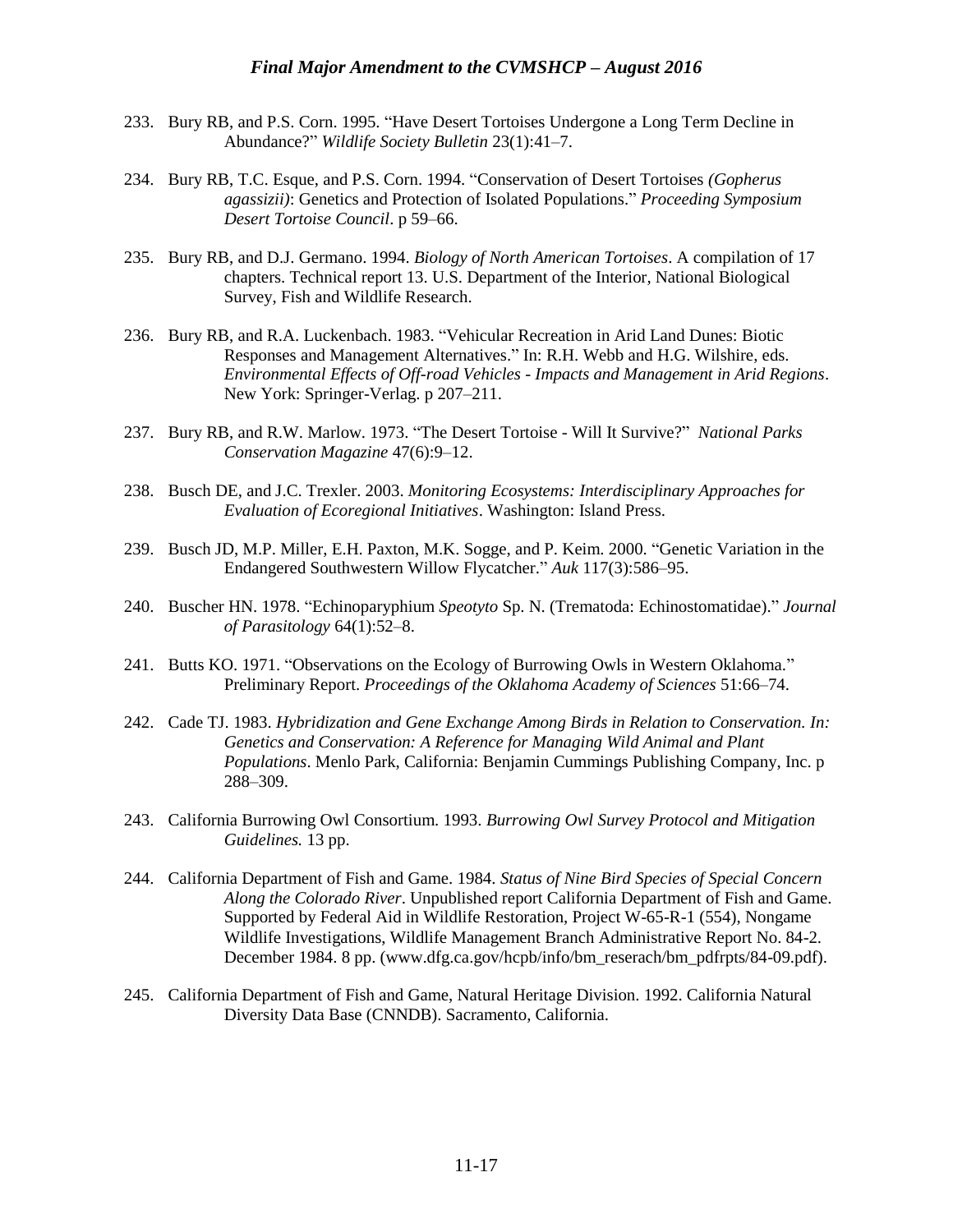- 246. California Department of Fish and Game. 1995. 1995 Desert Pupfish Survey in Lower Salt Creek, Riverside County, with memorandum to Fisheries Management files from Sharon Keeney, Fisheries Biologist, Department of Fish and Game, dated June 2, 1995 (memo, map, and data sheets; 4 pp.).
- 247. California Department of Fish and Game. 1995. *Biological Survey Report for the Flat-tailed Horned Lizard.* Unpublished report presented to the Scientific Advisory Committee for the Coachella Valley Multi-species Habitat Conservation Plan. November 1995. 11 pp.
- 248. California Department of Fish and Game. 1995. *Staff Report on Burrowing Owl Mitigation*. Unpublished staff report. September 25, 1995. 8 pp.
- 249. California Department of Fish and Game, Natural Heritage Division. 1997. California Natural Diversity Data Base (CNNDB). Sacramento, C California.
- 250. California Department of Fish and Game. 1997. *Fish and Wildlife Management Plan for the Hidden Palm Ecological Reserve, Riverside County, California*. March 1997.
- 251. California Department of Fish and Game, Natural Heritage Division. 2000. California Natural Diversity Data Base, Special Plants List (CNNDB). Sacramento, California: 119 pp. Biannual publication.
- 252. California Department of Fish and Game. 2001. *Species and Natural Communities Monitoring and Assessment Program*. September 2001.
- 253. California Desert Protection Act of 1994. 1994. An Act to Designate Certain Lands in the California Desert as Wilderness, to Establish the Death Valley and Joshua Tree National Parks, to Establish the Mojave National Preserve, and Other Purposes. P.L. 103-433.
- 254. California Native Plant Society. 2001. *Inventory of Rare and Endangered Plants of California*. Special Publication #1, Sixth Edition. Sacramento: California Native Plant Society.
- 255. Callahan PH, B. Hoagland, and P.T. Crawford. 2001. "The Effects of Mesquite (*Prosopis glandulosa)* Encroachment on Species Diversity and Composition of a Mixed Grass Prairie." [Web Page]. Located at: http://www.botany2001.org/section3/abstracts/5.shtml. Accessed 2002 Aug 10.
- 256. Campbell BH. 1981. "An Aqueduct as a Potential Barrier to the Movements of Small Mammals." *The Southern Naturalist* 26(1):84–5.
- 257. Canterbury GE, T.E. Martin, D.R. Petit, L.J. Petit, and D.F. Bradford. 2000. "Bird Communities and Habitat as Ecological Indicators of Forest Condition in Regional Monitoring." *Biology* 14(2):544–58.
- 258. Caro TM, and G. O'Doherty. 1999. "On the Use of Surrogate Species in Conservation Biology." *Conservation Biology* 13(4):805–14.
- 259. Carpenter CC. 1963. "Patterns of Behavior in Three Forms of the Fringe-toed Lizard (*Uma: iguanidae)*." *Copeia* 1963(2):406–12.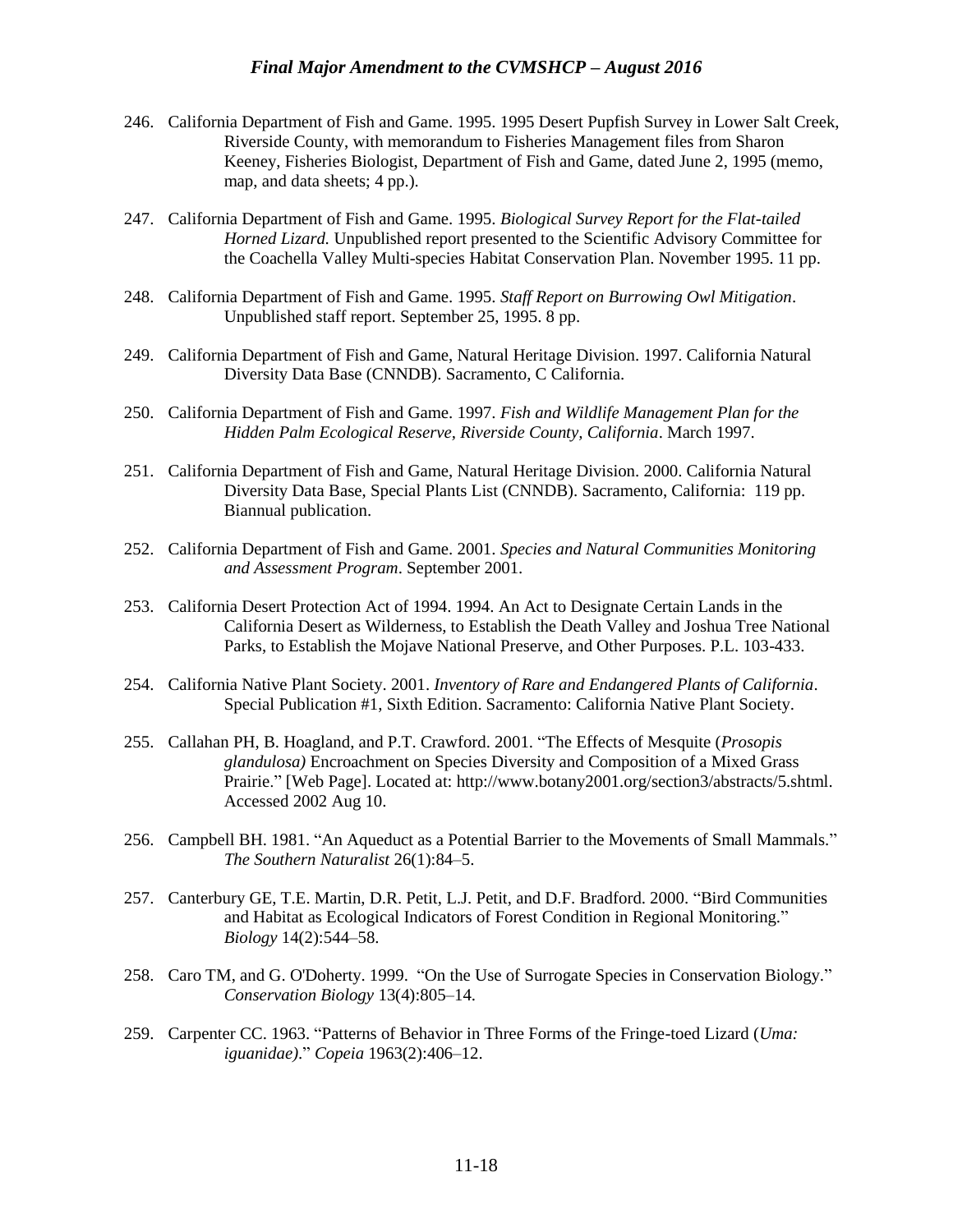- 260. Carrillo E, G. Wong, and A.D. Cuaron. 2000. "Monitoring Mammal Populations in Costa Rican Protected Areas Under Different Hunting Restrictions." *Conservation Biology* 14(6):1580–91.
- 261. Carroll C, et al. 1999. *Conservation Biology* 13:1344–59.
- 262. Case T, R. Fisher, and P. Griffin. 1998. Third Bimonthly Progress Report, *Bufo microscaphus californicus*: Habitat Usage and Annual Activity Patterns. June 26, 1998. 73 pp.
- 263. Castellanos A, F. Salinas, and A. Ortega-Rubio. 2001. "Inventory and Conservation of Breeding Water Birds at Ojo De Liebre and Guerrero Negro Lagoons, Baja California Sur, Mexico." *Ciencias Marinas* 27(3):351–73.
- 264. Cavanaugh PM. 1990. "Aboveground Nesting by Burrowing Owls." *Journal of Raptor Research* 24(3):68–9.
- 265. Center for Conservation Biology, University of California Riverside. 2003. *Riparian Bird Observations in Support of the Coachella Valley Multiple Species Habitat Conservation Plan.* Unpublished report. Spring-Summer 2003. 13 pp.
- 266. Center for Natural Lands Management. 2000. *Draft Adaptive Management and Monitoring Program for the Coachella Valley Multiple Species Habitat Conservation Plan and Natural Communities Conservation Plan.* Unpublished report to Coachella Valley Association of Governments. December 2000. 91 pp.
- 267. Chambers Group. 2000. Palm Springs Pocket Mouse Locations and Trap Lines. Data maps (2) prepared May 17, 2000.
- 268. Chaplin S, et al. 2000. *Precious Heritage: The Status of Biodiversity in the United States*. Oxford University Press. Chapter 6.
- 269. Chapman BR, and R.L. Packard. 1974. "An Ecological Study of Merriam's Pocket Mouse in Southeastern Texas." *Southwestern Naturalist* 19:281–91.
- 270. Chase MK, W.B. Kristan, A.J. Lyman, M.V. Price, and J.T. Rotenberry. 2000. "Single Species as Indicators of Species Richness and Composition in California Coastal Sage Scrub Birds and Small Mammals." *Conservation Biology* 14(2):474–87.
- 271. Chasko GG, and J.E. Gates. No date. "Avian Habitat Suitability Along a Transmission-line Corridor in an Oak-hickory Forest Region." *Wildlife Monographs* 82:1–41.
- 272. Chew RM, and B.B. Butterworth. 1964. "Ecology and Rodents in Indian Cove (Mojave Desert), Joshua Tree National Monument, California." *Journal of Mammalogy* 45(2):203–25.
- 273. Christopher MM, K.H. Berry, I.R. Wallis, K.A. Nagy, B.T. Henen, and C.C. Peterson. 1999. "Reference Intervals and Physiologic Alterations in Hematologic and Biochemical Values of Free Ranging Desert Tortoises in the Mojave Desert." *Journal of Wildlife Diseases* 35(2):212–38.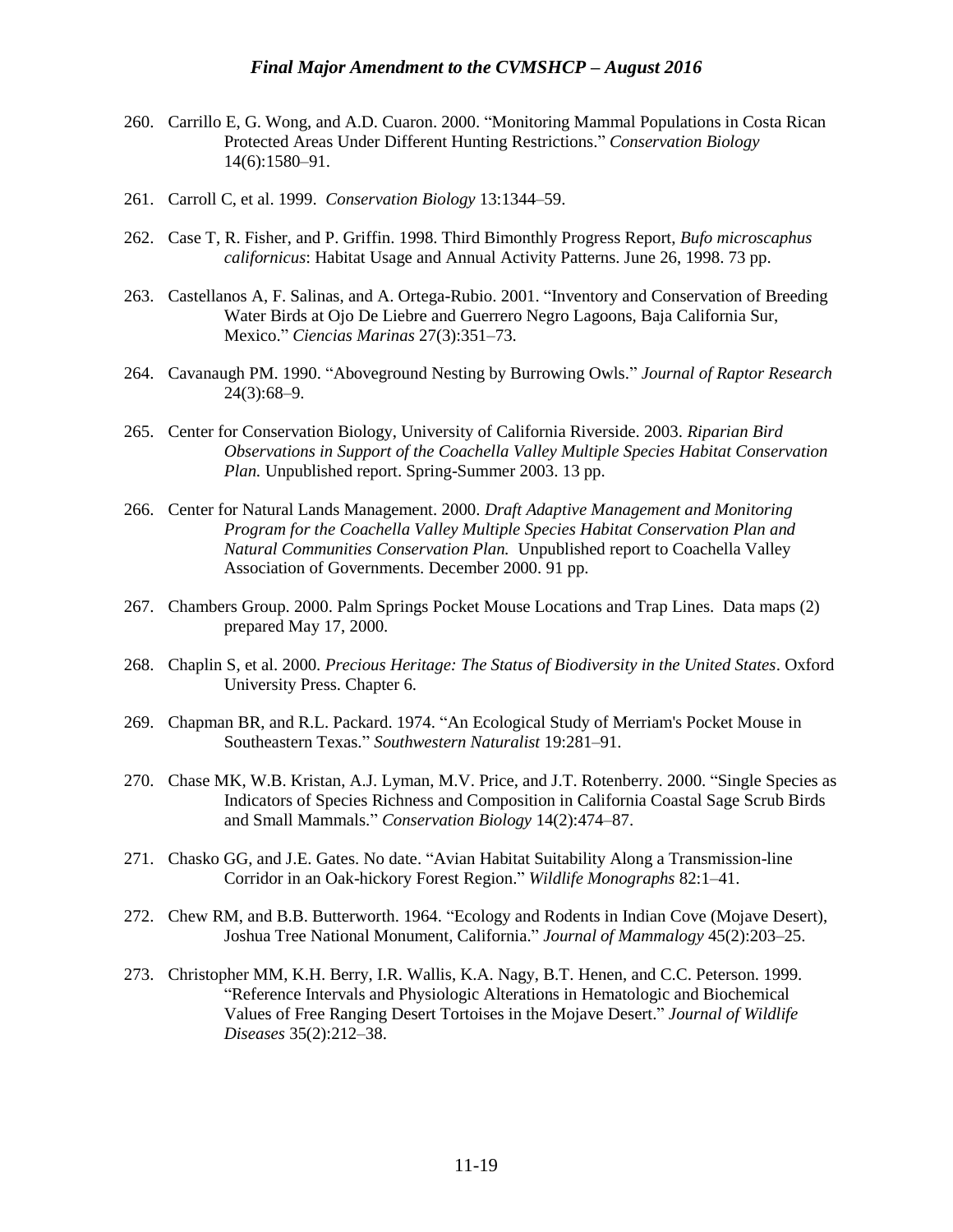- 274. Christopher MM, R. Brigmon, and E. Jacobson. 1994. "Seasonal Alteration in Plasma Bhydroxybutyrate and Related Biochemical Parameters in the Desert Tortoise *(Gopherus agassizii)*." *Comparative Biochemical Physiology* 108A(2/3):303–10.
- 275. Churcher PB, and J.H. Lawton. 1987. "Predation by Domestic Cats in an English Village." *Journal of Zoology, London* 212:439–55.
- 276. Clark JD, J.E. Dunn, and K.G. Smith. 1993. "A Multivariate Model of Female Black Bear Habitat Use for a Geographical Information System." *Journal of Wildlife Management* 57:519– 26.
- 277. Clark RK, C.A. Whetstone, A.E. Castro, M.M. Jorgensen, J.F. Jensen, and D.A. Jessup. 1993. "Restriction Endonuclease Analysis of Herpes Viruses Isolated from Two Peninsular Bighorn Sheep (*Ovis canadensis cremnobates*)." *Journal of Wildlife Diseases* 29(1):50– 6.
- 278. Clark RK, W.M. Boyce, D.A. Jessup, and L.F. Elliott. 1993. "Survey of Pathogen Exposure Among Population Clusters of Bighorn Sheep (*Ovis canadensis*) in California." *Journal of Zoo and Wildlife Medicine* 24(1):48–53.
- 279. Clayton KM, and J.K. Schmutz. 1999. "Is the Decline of Burrowing Owls *Speotyto cunicularia* in Prairie Canada Linked to Changes in Great Plains Ecosystems?" *Bird Conservation International* 9(2):163–85.
- 280. Clebsch B. 1997. *A Book of Salvias: Sages for Every Garden*. Portland, Oregon: Timber Press. 221 p., [48] p. of plates: ill. (some col.) ; 24 cm.
- 281. Clevenger A, and N. Waltho. 2000. "Factors Influencing the Effectiveness of Wildlife Underpasses in Banff National Park, Alberta, Canada." *Conservation Biology* 14(1):47– 56.
- 282. Coachella Valley Association of Governments. 1986. *Coachella Valley Fringe-toed Lizard Habitat Conservation Plan*. Palm Desert, California: Coachella Valley Association of Governments.
- 283. Coachella Valley Association of Governments. 1999. *Biological Analysis of Three Conservation Alternatives for the Coachella Valley Multiple Species Habitat Conservation Plan/Natural Community Conservation Plan*. Unpublished report submitted to the U.S. Fish and Wildlife Service and the California Department of Fish and Game, prepared by the Coachella Valley Mountains Conservancy for Coachella Valley Association of Governments, Palm Desert. December 1999.
- 284. Cohn JP. 2001. "Resurrecting The Dammed: A Look at Colorado River Restoration." *BioScience*  51(12):998–1003.
- 285. Conner MC, R.F. Labisky, and D.R. Progulske Jr. 1983. "Scent-station Indices as Measures of Population Abundance for Bobcats, Raccoons, Gray Foxes, and Opossums." *Wildlife Society Bulletin* 11(2):146–52.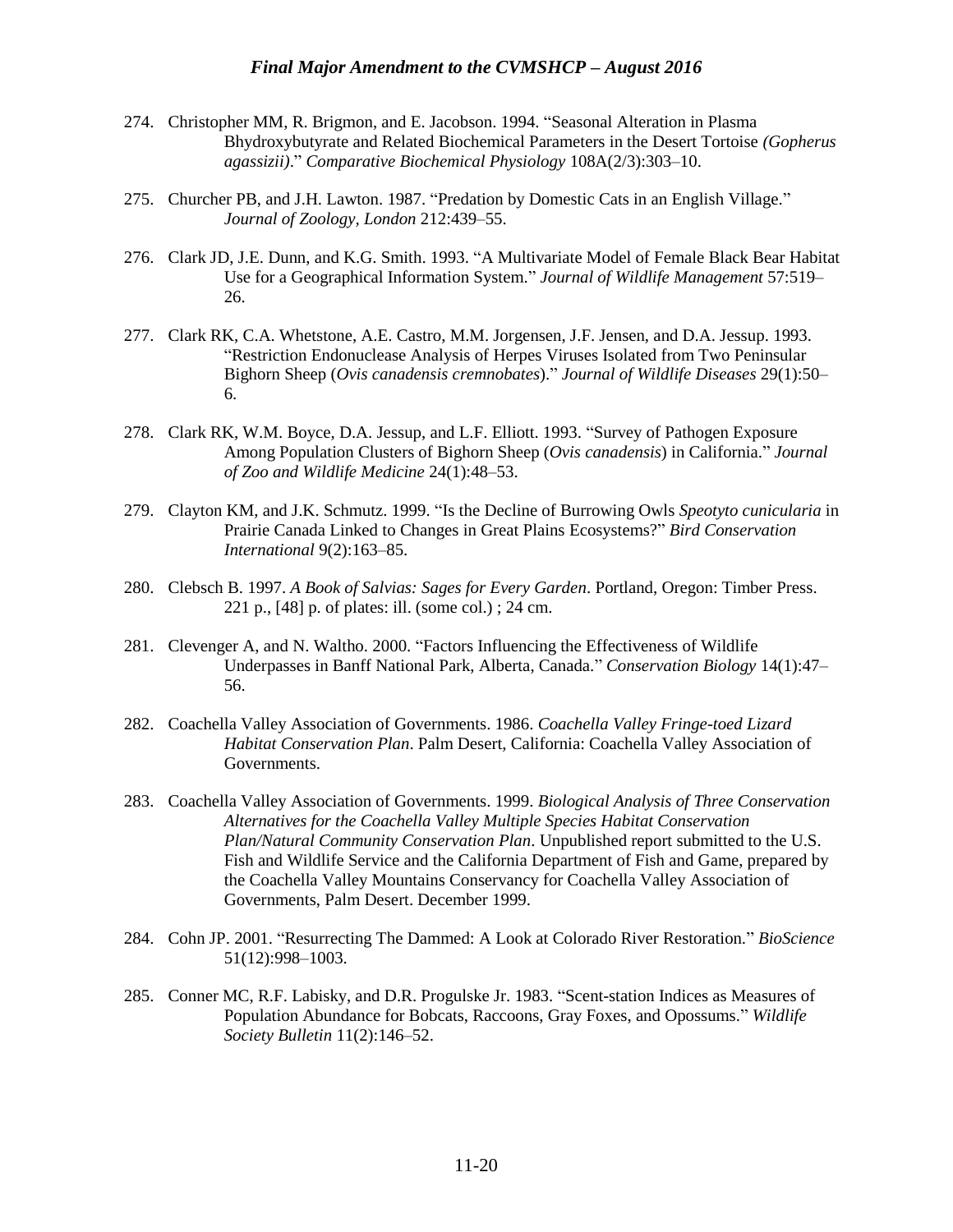- 286. Conner RN, and J.G. Dickson. 1997. "Relationships Between Bird Communities and Forest Age, Structure, Species Composition and Fragmentation in the West Gulf Coastal Plain." *Texas Journal of Science* 49(3 SUPPL):123–38.
- 287. Connolly C, and N. Eckert. No date. "The Archaeological Significance of the Desert Tortoise." In: Anthropological Papers Number 14, Misc. Papers on Nevada Archaeology 18. Nevada State Museum. p 80–93.
- 288. Conroy MJ. 1993. "The Use of Models in Natural Resources Management: Prediction Not Prescription." *Transactions of the North American Wildlife and Natural Resources Conference.* p 509–519.
- 289. Conroy MJ. 1999. "An Adaptive Approach to Habitat Management for Migratory Birds in the Southeastern United States." In: R. Bonney, D.N. Pashley, R.J. Cooper, and L. Niles, eds. *Strategies for Bird Conservation: The Partners in Flight Planning Process*. Cornell Lab of Ornithology. <http://birds.cornell.edu/pifcapemay> 25 pp.
- 290. Conroy MJ, and B.R. Noon. 1996. "Mapping of Species Richness for Conservation of Biological Diversity: Conceptual and Methodological Issues." *Ecological Applications* 6(3):763–73.
- 291. Constantine DG. 1946. "A Record of *Dasypterus ega xanthinus* from Palm Springs, California." *Bulletin of Southern California Academy of Sciences* 45:107.
- 292. Constantine DG. 1998. "Range Extensions of Ten Species of Bats in California." *Bulletin Southern California Academy of Sciences* 97(2):49–75.
- 293. Constantine DG, G.L. Humphrey, and T.B. Herbenick. 1979. "Rabies in *Myotis thysanodes*, *Lasiurus ega*, *Euderma maculatum* and *Eumops perotis* in California." *Journal of Wildlife Diseases* 15(2):343–5.
- 294. Conway CJ, W.R. Eddleman, S.H. Anderson, and L.R. Hanebury. 1993. "Seasonal Changes in Yuma Clapper Rail Vocalization Rate and Habitat Use." *Journal of Wildlife Management* 57(2):282–90.
- 295. Coombs EM. 1979. "Food Habitats and Livestock Competition with the Desert Tortoises on the Beaver Dam Slope, Utah." *Proceedings Symposium Desert Tortoise Council*. p 132–147.
- 296. Cooper JG. 1963. "Description of *Xerobates agassizii*." *Proceedings California Academy Sciences*. p 118–123.
- 297. Cooperrider A. 1990. *Conservation of Biological Diversity on Western Rangelands.* Unpublished report prepared for presentation at the 55th North American Wildlife and Natural Resources Conference, March 16-21, 1990, Sheraton Denver Tech Center, Denver, Colorado. 21 pp.
- 298. Corey K. (USFWS). 2001. Coachella Valley Round-tailed Ground Squirrel observation (map with data), July 24, 2001.
- 299. Corey K. (U.S. Fish and Wildlife Service, Carlsbad, California). Personal Communications.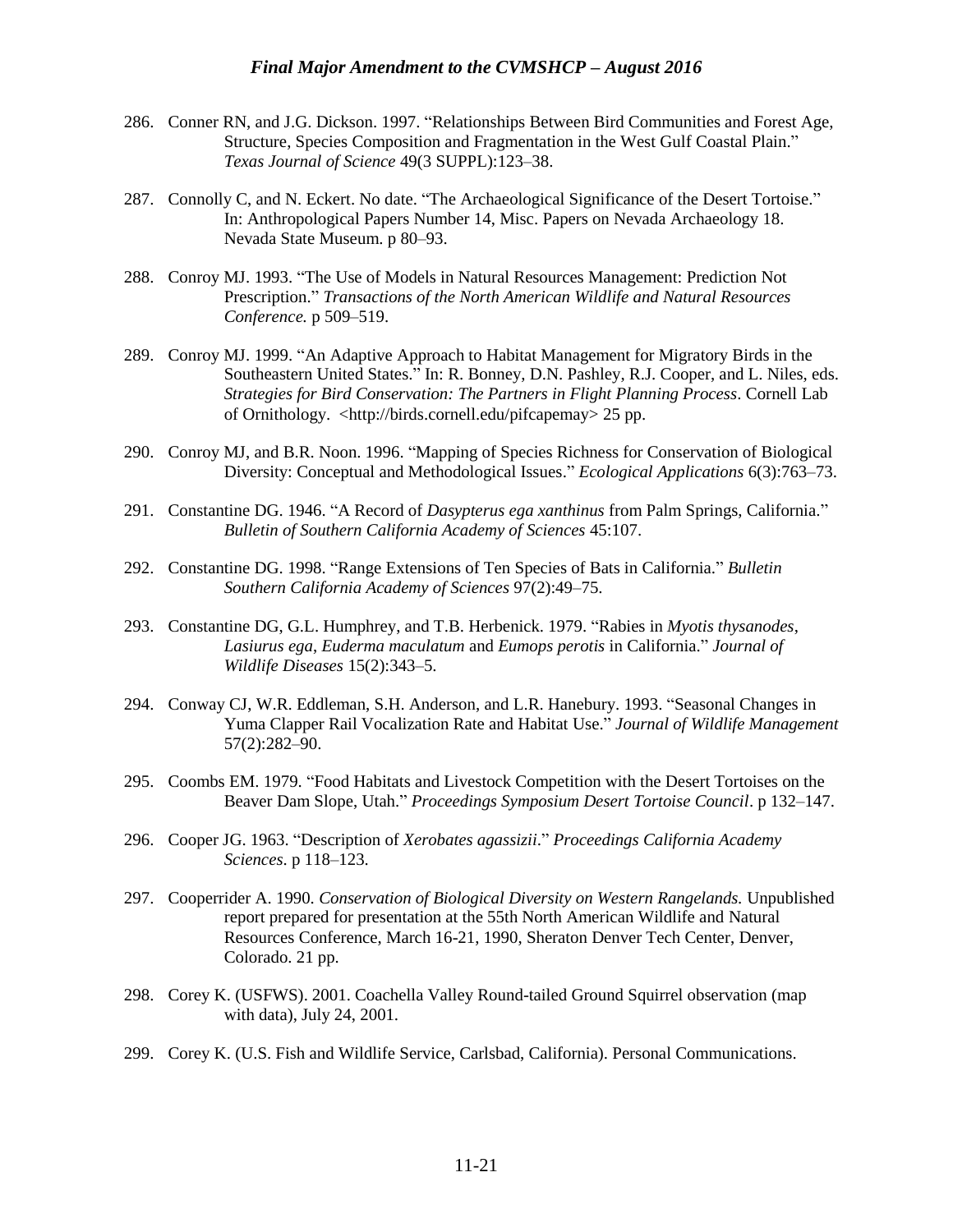- 300. Corn PS. 1994. "Displacement of Desert Tortoises: Overview of a Study at the Apex Heavy Industrial Use Zone, Clark County, Nevada." In: K.R. Beaman, ed. *Proceedings Symposium Desert Tortoise Council*. p 295–303.
- 301. Cornett JW. 1982. "Interbreeding Between *Uma inornata* and *Uma notata*." *Southwestern Naturalist* 27(2):223.
- 302. Cornett JW. (Palm Springs Desert Museum, Palm Springs, California). Personal Communications.
- 303. Coulson T, G.M. Mace, E. Hudson, and H. Possingham. 2001. "The Use and Abuse of Population Viability Analysis." *Trends in Ecology and Evolution* 16(5):219–21.
- 304. Courtois LA , and S. Hino. 1979. "Egg Deposition of the Desert Pupfish, *Cyprinodon macularius*, in Relation to Several Physical Parameters." *California Fish and Game, Water Pollution Control Lab* 65(2):100–5.
- 305. Cowles RB. 1941. "Observations on the Winter Activities of Desert Reptiles." *Ecology* 22(2):125–40.
- 306. Crawford RL , S.L. Olson, and W.K. Taylor. 1983. "Winter Distribution of Subspecies of Clapper Rails (*Rallus longirostris*) in Florida With Evidence for Long Distance and Overland Movements." *Auk* 100(1):198–200.
- 307. Cronquist A, and D.D. Keck. 1957. "A Reconstitution of the Genus *Machaeranthera*." *Brittonia*  9:231–9.
- 308. Crooks K. 1998. *Chino-Puente Hills and State Route 71 Carnivore Survey Winter Quarterly Report, December 1, 1997 through April 6, 1998.* Unpublished report to Mountains Recreation and Conservation Authority, Pacific Palisades, California. 10 pp.
- 309. Crooks K, L. Dominguez, and C. Haas. 1998. *Chino-Puente Hills and State Route 71 Carnivore Survey Fall Report, August 13 through December 23, 1998.* Unpublished report to Mountains Recreation and Conservation Authority, Pacific Palisades, California. 8 pp.
- 310. Crooks KR, and M.E. Soule. 1999. "Mesopredator Release and Avifaunal Extinctions in a Fragmented System." *Nature* 400:563–6.
- 311. Crooks KR, A.V. Suarez, D.T. Bolger, and M.E. Soule. 2001. "Extinction and Colonization of Birds on Habitat Islands." *Conservation Biology* 15(1):159–72.
- 312. Crumly CR. 1982. "The "Parietal" Foramen in Turtles." *Journal of Herpetology* 16(3):317–20.
- 313. Crumly CR. 1984. "The Genus Name for North American Gopher Tortoises." *Proceedings Symposium Desert Tortoise Council*. p 147–148.
- 314. Crumly CR. in press. Validity of the Tortoise, *Xerobates lepidocephalus* Ottley and Vasquez, in Baja California. I n: U.S. Fish and Wildlife Service, Fish and Wildlife Research. Biology of North American Tortoises.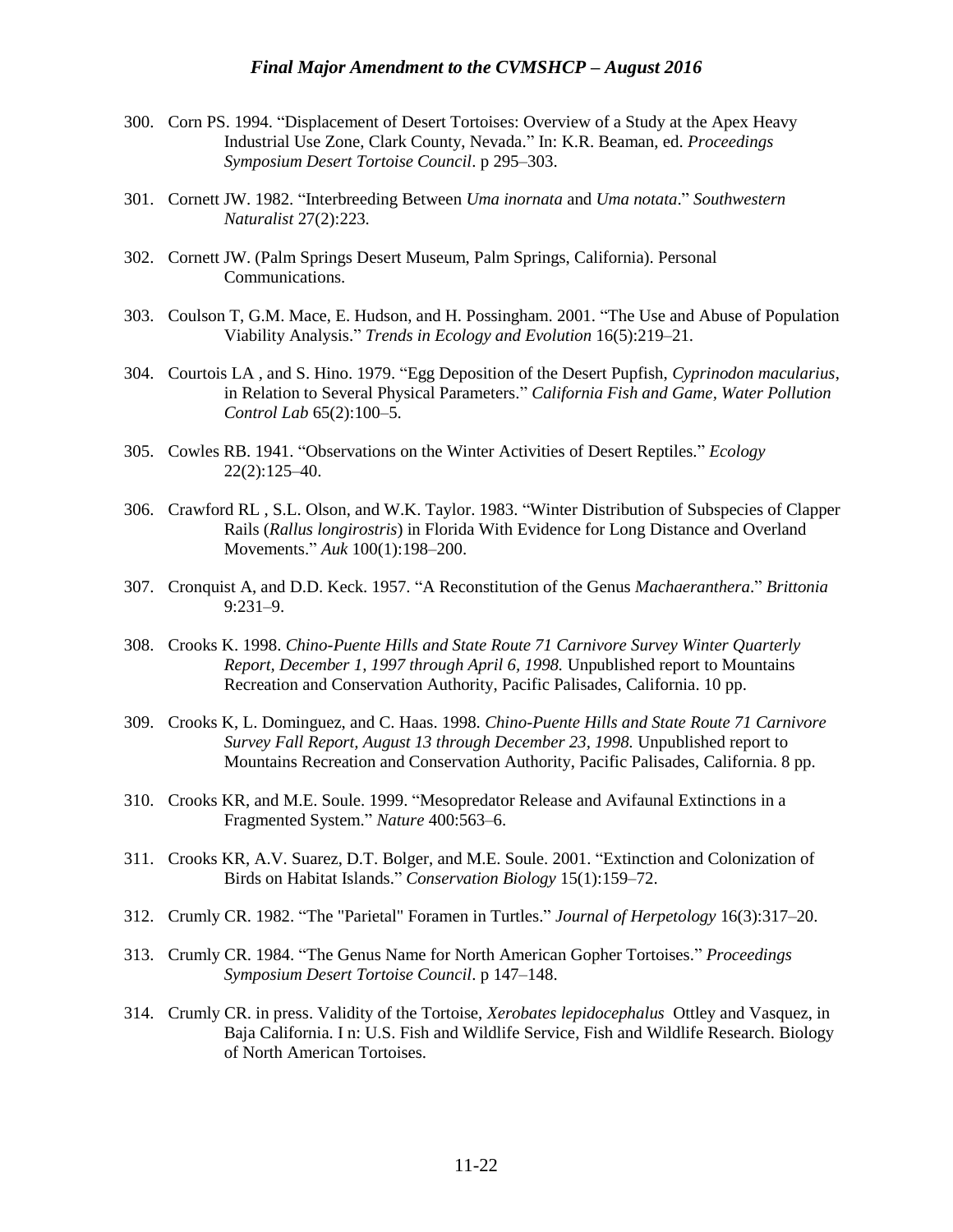- 315. Csuti B. 1994. "Methods for Developing Terrestrial Vertebrate Distribution Maps for Gap Analysis (version 1)." Chapter 2.1. In: J.M. Scott, and M.D. Jennings, eds. *A Handbook for Gap Analysis*. Moscow, Idaho: Idaho Cooperative Fish and Wildlife Research Unit.
- 316. Dahl A, M.P. Donovan, and T.D. Schwaner. 2000. "Egg Mass Deposition by Arizona Toads, *Bufo microscaphus*, along a Narrow Canyon Stream." *Western North American Naturalist* 60(4):456–8.
- 317. Damon S, S. Gallagher, and K. Kirtland. 1981. *A Belt Transect in a Creosote Bush Scrub Community Near the Salton Sea: Assignment Number Four*. Unpublished report submitted to University of California Riverside. February 14, 1981. 7 pp.
- 318. Dantzler WH, and B. Schmidt-Mielsen. 1966. "Excretion in Freshwater Turtle (*Pseudemys scripta*) and Desert Tortoise *(Gopherus agassizii)*." *American Journal of Physiology* 210:198–210.
- 319. Davidson A. 1923. "New Plants from Southern California." *Bulletin of Southern California Academy of Sciences* 22(1):5–6.
- 320. Davidson A, and G.L. Moxley. 1923. "Flora of Southern California." Los Angeles, California: Times-Mirror Press. 452 pp.
- 321. Davis F, S.J. Andelman, and D. Storms. 1999. SITES: An Analytical Toolbox for Ecoregional Conservation Planning. [http://www.biogeog.ucsb.edu/projects/tnc/toolbox.html].
- 322. Davis FW, D.M. Storms, A.D. Hollander, K.A. Thomas, P.A. Stine, D. Odion, J.I. Borchert, J.H. Thorne, M.V. Gray, R.E. Walker and others. 1998. *The California Gap Analysis Project - Final Report.* Santa Barbara, California: University of California Santa Barbara [http://www.biogeog.ucsb.edu/projects/gap/gap\_rep.html].
- 323. Davis MB. 1989. "Lags in Vegetation Response to Greenhouse Warming." *Climatic Change* 15:75–82.
- 324. Dean DJ, K.R. Wilson, and C.H. Flather. 1997. "Spatial Error Analysis of Species Richness for a Gap Analysis Map." *Photogrammetric Engineering and Remote Sensing* 63(10):1211–7.
- 325. Dean-Bradley K. 1996. Digestive Flexibility in Response to Diet Quality in Hatchling Desert Tortoises, *Gopherus agassizii*. Master's Thesis. Colorado State University. 43 pp.
- 326. DeFalco LA. 1995. Influence of Cryptobiotic Crusts on Winter Annuals and Foraging Movements of the Desert Tortoise. Master's Thesis. Colorado State University. 48 pp.
- 327. Defenders of Wildlife. 1998. *Frayed Safety Nets: Conservation Planning Under the Endangered Species Act.* Washington, D.C.: Defenders of Wildlife. 109 pp.
- 328. DeForge J. (Bighorn Institute, Palm Desert, California). 2003. Personal Communications.
- 329. den Boer PJ. 1981. "On the Survival of Populations in a Heterogeneous and Variable Environment." *Oecologia* 50:39–53.
- 330. Denver CE. 1990. *Hydrogeology of the Pinyon Crest area, Santa Rosa Mountains, California*.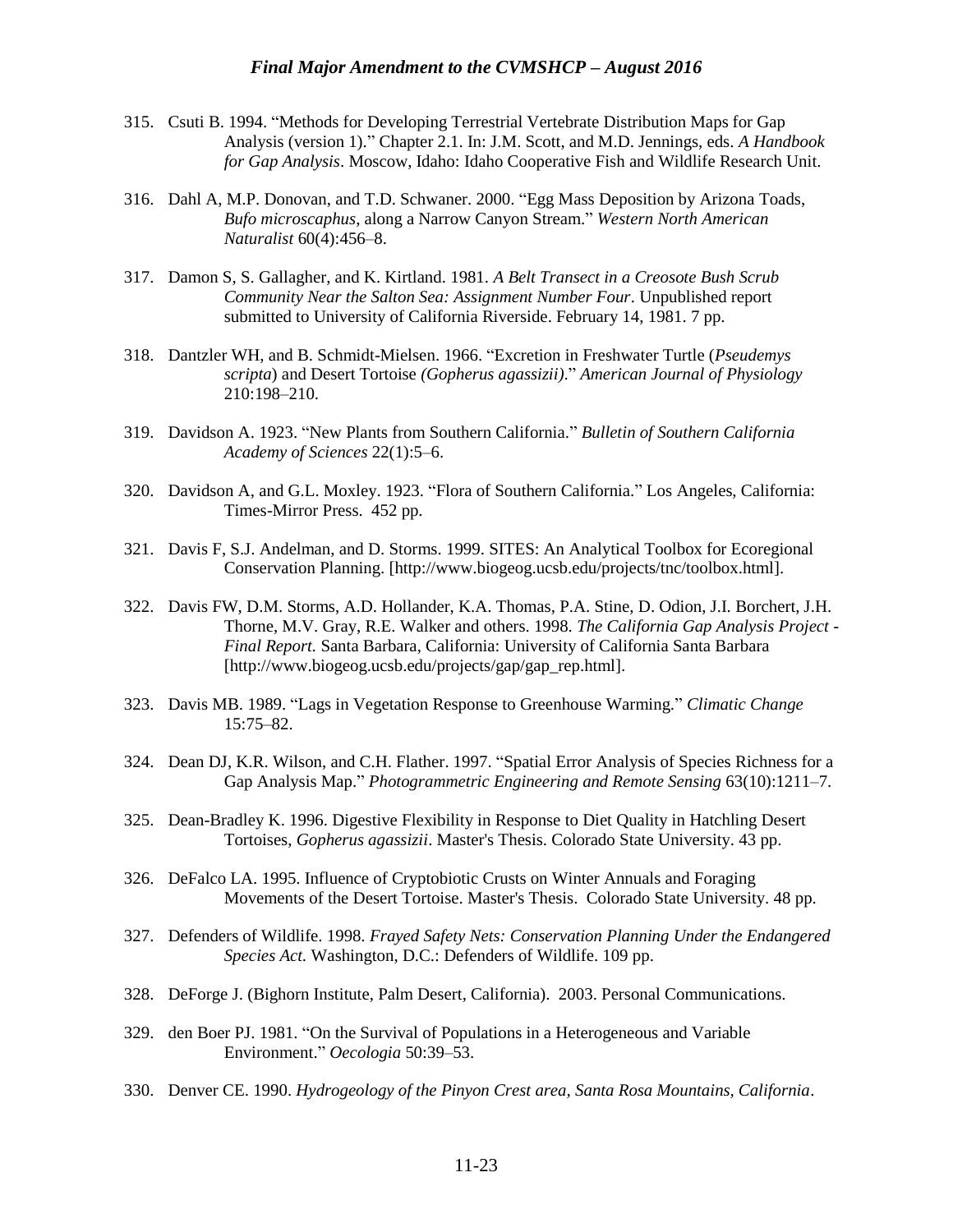- 331. de Queiroz K. 1989. Morphological and Biochemical Evolution in the Sand Lizards. Ph.D. dissertation for University of California Berkeley.
- 332. DeSante DF, E.D. Ruhlen, S.I. Adamany, K.M. Burton, and S. Amin. 1997. "A Census of Burrowing Owls in Central California in 1991." *Journal Raptor Research Report* 9:38– 48.
- 333. DeSante DF, E.D. Ruhlen, S. Amin, and K.M. Burton. 1991. *Results of the 1991 Census of Burrowing Owls in Central California: An Alarmingly Small and Declining Population*. Unpublished report to the Institute for Bird Populations, Point Reyes Station, California. 54 pp.
- 334. DeSante DF, E. Ruhlen, S. Amin, and K.M. Burton. 1992. *The First Annual Report From a Census of Burrowing Owls in California.* Unpublished report to the Institute for Bird Populations, Point Reyes Station, California. July 27, 1992. 29 pp.
- 335. DeSante DF, E.D. Ruhlen, S. Amin, and K.M. Burton. 1996. *The Distribution and Relative Abundance of Burrowing Owls in California: Evidence for a Declining Population.* Unpublished report to The Institute for Bird Populations, Point Reyes Station, California. May 21, 1996. 38 pp.
- 336. Desert Tortoise Council Symposium. 1997. Abstract. 1997-1998. p. 112-113.
- 337. Desmond MJ, T. Parsons, T.O. Powers, and J.A. Savidge. 2001. "An Initial Examination of Mitochondrial DNA Structure in Burrowing Owl Populations." *Journal of Raptor Research* 35(4):274–81.
- 338. Desmond MJ, and J.A. Savidge. 1996. "Factors Influencing Burrowing Owl (*Speotyto cunicularia*) Nest Densities and Numbers in Western Nebraska." *American Midland* Naturalist 136:143–8.
- 339. Desmond MJ, J.A. Savidge, and K.M. Eskridge. 2000. "Correlations Between Burrowing Owl and Black-tailed Prairie Dog Declines: A Seven Year Analysis." *Journal of Wildlife Management* 64(4):1067–75.
- 340. Desmond MJ, J.A. Savidge, and T.F. Seibert. 1995. "Spatial Patterns of Burrowing Owl (*Speotyto cunicularia*) Nests within Black-tailed Prairie Dog (*Cynomys ludovicianus*) Towns." *Canadian Journal of Zoology* 73(7):1375–9.
- 341. De Soyza AG, A.C. Franco, R.A. Virginia, J.F. Reynolds, and W.G. Whitford. "Effects of Plant Size on Photosynthesis and Water Relations in the Desert Shrub *Prosopis glandulosa* (Fabaceae)." [Web Page]. Located at: http://www.nal.usda.gov/ttic/tektran/data/000007/79/0000077974.html. Accessed 2002 Aug 10.
- 342. Dettmers R, D.A. Buehler, and J.B. Bartlett. 2002. "A Test and Comparison of Wildlife Habitat Modeling Techniques for Predicting Bird Occurrence at a Regional Scale." In: J.M. Scott et al., eds. *Predicting Species Occurrences: Issues of Accuracy and Scale*. Covelo, California: Island Press. p 607–615.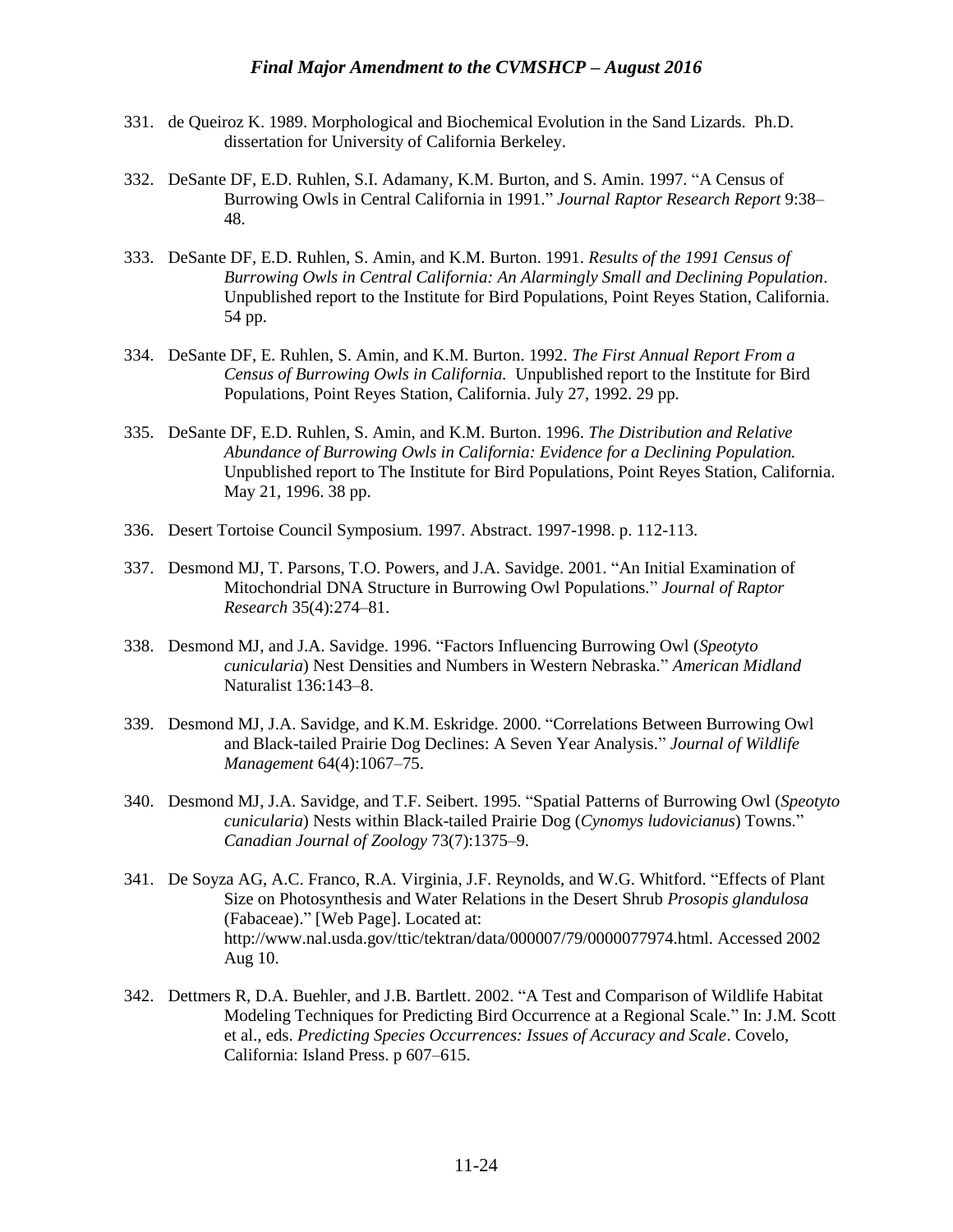- 343. Diamond JM. 1975. "The Island Dilemma: Lessons of Modern Biogeographic Studies for the Design of Natural Reserves." *Biology Conservation* 7:128–46.
- 344. Diaz-Paniagua C, C. Keller, and A.C. Andreu. 2001. "Long Term Demographic Fluctuations of the Spur- thighed Tortoise *Testudo graeca* in SW Spain." *Ecography* 24(6):707–21.
- 345. Dibblee TW, Jr. 1953. "Generalized Geologic Map of Imperial Valley Region, California." In. *Geology of Southern California: Geology of the Natural Provinces*. Bulletin 170, Volume Chapter 2. Sacramento, California: State of California, Department of Natural Resources, Division of Mines.
- 346. Dice J. (California State Parks, Borrego Springs, California). Personal Communications.
- 347. Dickinson VM, T. Duck, C.R. Schwalbe, and J.L. Jarchow. 1995. *Health Studies of Free Ranging Mojave Desert Tortoises in Utah and Arizona.* Arizona Game and Fish Department Research Branch Technical Report 21:1–70.
- 348. Dickinson VM, T. Duck, C.R. Schwalbe, J.L. Jarchow, and M.H. Trueblood. 2001. "Nasal and Cloacal Bacteria in Free Ranging Desert Tortoises from the Western United States." *Journal of Wildlife Diseases* 37(2):252–7.
- 349. Dickinson VM, J.L. Jarchow, and M.H. Trueblood. 2002. "Hematology and Plasma Biochemistry Reference Range Values for Free Ranging Desert Tortoises in Arizona." *Journal of Wildlife Diseases* 38(1):143–53.
- 350. Dickman CR. 1987. "Habitat Fragmentation and Vertebrate Species Richness in an Urban Environment." *Journal of Applied Ecology* 24:337–51.
- 351. Divine DD, D.W. Ebert, and C.L. Douglas. 2000. "Examining Desert Bighorn Habitat Using 30- M and 100-M Elevation Data." *Wildlife Society Bulletin* 28(4):986–92.
- 352. Doak D, P. Kareiva, and B. Kleptetka. 1994. "Modeling Population Viability for the Desert Tortoise in the Western Mojave Desert." *Ecological Applications* 4(3):446–60.
- 353. Doak D, and L.S. Mills. 1994. "A Useful Rule for Theory in Conservation." *Ecology* 75(3):615– 26.
- 354. Dodd CK, Jr. 1989. "Reptiles on Highways in Northcentral Alabama, USA." *Journal of Herpetology* 23(2):197–200.
- 355. Dodd SC. (S.C. Dodd Biological Consulting). 2000. Personal Communications.
- 356. Dodd SC. 1996. Report of the Palm Springs Pocket Mouse (*Perognathus longimembris bangsi*) surveys. Unpublished report prepared for the Coachella Valley Association of Governments by S.C. Dodd Biological Consulting. February 13, 1996. 33 pp. + appendices.
- 357. Dodd SC. 1999. Report of the 1999 Palm Springs Pocket Mouse (*Perognathus longimembris bangsi)* Surveys. Unpublished report prepared for the Coachella Valley Mountains Conservancy by S.C. Dodd Biological Consulting. November 19, 1999. 10 pp. + appendices/maps.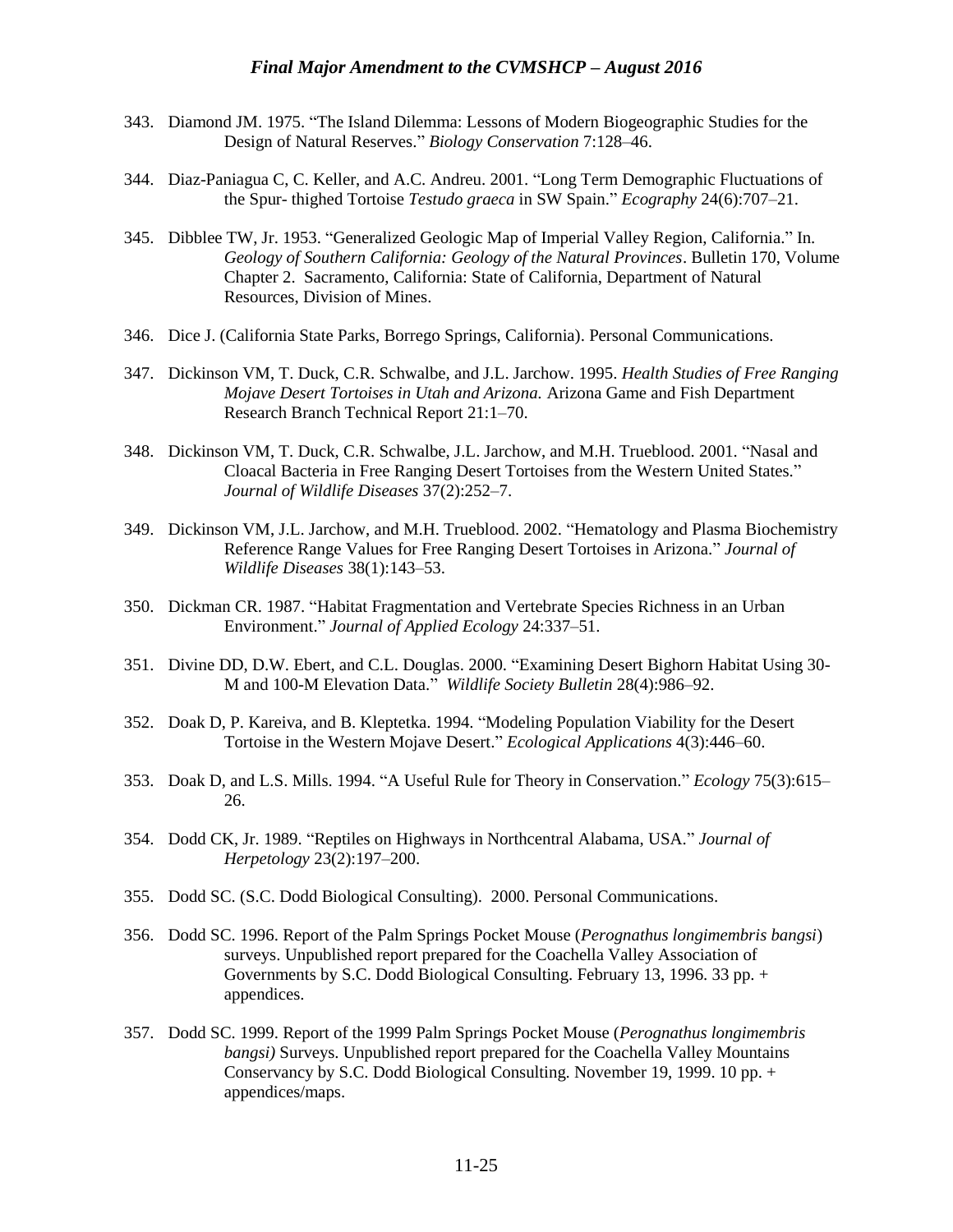- 358. Dodero M. (Regional Environmental Consultants (RECON)). 1995. Biological Information Report, Coachella Valley Round-tailed Ground Squirrel (*Spermophilus tereticaudus*). Unpublished report prepared for the Coachella Valley Multiple Species Habitat Conservation Plan. August 11, 1995. 14 pp. + maps.
- 359. Dodson GN, and D.T. Gwynne. 1984. "A Digger Wasp Preying on a Jerusalem Cricket." *Pan-Pacific Entomologist* 60(4):297–9.
- 360. Dogan HM. "Visualizing Spatio-Temporal Mesquite Variation on Desert Grasslands under Grazing Management Applications." [Web Page]. Located at: http://www.toprak.org.tr/isd/isd\_51.htm. Accessed 2002 Aug 10.
- 361. Doherty R, and L.O. Mearns. 1999. *A Comparison of Simulations of Current Climate from Two Coupled Atmosphere-Ocean Global Climate Models Against Observations and Evaluation of their Future Climates*. Report to the National Institute for Global Environmental Change, Boulder, Colorado.
- 362. Dorweiler K. no date. "The Development and Verification of a Habitat Map Using ARC/INFO GRID." *Proceedings of the 17th Annual ESRI User Conference.* [http://www.esri.com/base/common/userconf/proc97/PROC97/TO400/PAP387/P387.HT M].
- 363. Douglas CL. 2001. "Weather, Disease, and Bighorn Lamb Survival During 23 Years in Canyonlands National Park." *Wildlife Society Bulletin* 29(1):297–305.
- 364. Douglas MR, M.E. Douglas, and P.C. Brunner. 2001. "Population Estimates, Movements, and Size Structure of the Endangered Quitobaquito Pupfish, *Cyprinodon macularius eremus*." *Southwestern Naturalist* 46(2):141–50.
- 365. Drabek CM. 1973. "Home Range and Daily Activity of the Round-tailed Ground Squirrel, *Spermophilus tereticaudus neglectus*." *American Midland Naturalist* 89(2):287–93.
- 366. Drew ML. 1996. "The Use of a Tympanic Membrane Thermometer for Assessing Hyperthermia in Bighorn Sheep." *Journal of Wildlife Diseases* 32(3):512–6.
- 367. Drost CA, and R.C. McCluskey. 1992. "Extirpation of Alternative Prey During a Small Rodent Crash." *Oecologia* 92(2):301–4.
- 368. Duda JJ, A.J. Krzysik, and J.E. Freilich. 1999. "Effects of Drought on Desert Tortoise Movement and Activity." *Journal of Wildlife Management* 63(4):1181–92.
- 369. Duever LC, and R.F. Noss. 1990. *A Computerized Method of Priority Ranking for Natural Areas. In: R.S. Mitchell, C.J. Sheviak, and D.J. Leopold, eds. Ecosystem Management: Rare Species and Significant Habitats.* Unpublished report. Proceedings of the 15th Annual Natural Areas Conference. 1990 Bulletin No. 471. New York State Museum, The University of the State of New York, The State Education Department, Albany, New York. p 22-33.
- 370. Duff R. 1990. *Dinacoma caseyi* Current Status of Endangered Species. Report.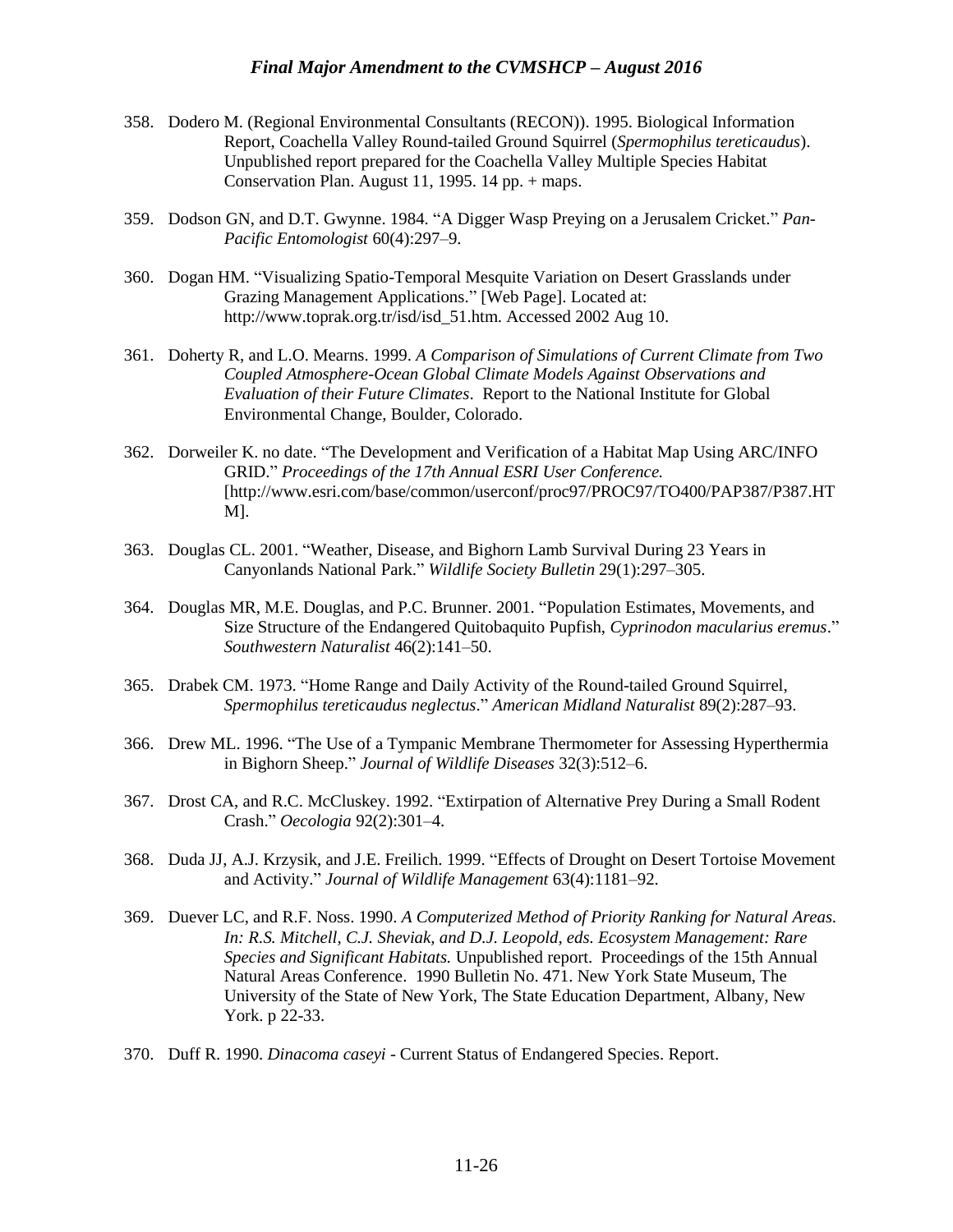- 371. Duncan RB, and T.C. Esque. 1986. *An Ecological Study of a Slender Salamander at the Guadalupe Creek Study Site of the Santa Rosa Mountains, Riverside County, California.* Draft report prepared for Bureau of Land Management, Riverside, California.
- 372. Duncan RB, T.C. Esque, and K.L. Echols. 1994. "*Phrynosoma mcallii* (Flat-tailed Horned Lizard), Predation." *Herpetological Review* 25(2):68.
- 373. Dunford C. 1977. "Behavioral Limitation of Round-tailed Ground Squirrel Density." *Ecology*  58:1254–68.
- 374. Dunford CJ. 1975. Density Limitation and the Social System of Round-tailed Ground Squirrels. Ph. D. Dissertation, University of Arizona. 164 pp.
- 375. Dunford CJ. 1977. "Social System of Round-tailed Ground Squirrels." *Animal Behavior* 25(4):885–906.
- 376. Dunham JB, and W.L. Minckley. 1998. "Allozymic Variation in Desert Pupfish From Natural and Artificial Habitats: Genetic Conservation in Fluctuating Populations." *Biological Conservation* 84(1):7–15.
- 377. Durtsche RD. 1987. Foraging and Food of the Fringe-toed Lizard, *Uma inornata*, an Endangered Species from the Coachella Valley, California. Masters Thesis, California State University, Fullerton.
- 378. Durtsche RD. 1992. "Feeding Time Strategies of the Fringe-toed Lizard, *Uma inornata*, During Breeding and Non-Breeding Seasons." *Oecologia* 89(1):85–9.
- 379. Durtsche RD. 1995. "Foraging Ecology of the Fringe-toed Lizard, *Uma inornata*, During Periods of High and Low Food Abundance." *Copeia* 1995(4):915–26.
- 380. Dyer JM. 1995. "Assessment of Climatic Warming Using a Model of Forest Species Migration." *Ecological Modeling* 79:199–219.
- 381. Echelle AA, R.A. Van Den Bussche, T.P. Malloy, M.L. Haynie, and C.O. Minckley. 2000. "Mitochondrial DNA Variation in Pupfishes Assigned to the Species *Cyprinodon macularius* (Atherinomorpha: Cyprinodontidae): Taxonomic Implications and Conservation Genetics." *Copeia* 2000(2):353–64.
- 382. ECOS Inc.1990. *Habitat Characterization and Sensitive Species Monitoring Plan for Vegetation in the Algodones Dunes, Imperial County, California.* Unpublished report prepared for U.S. Bureau of Land Management, El Centro Resource Area, El Centro, California.
- 383. Eddleman WR. 1989. *Biology of the Yuma Clapper Rail in the Southwestern U.S. and Northwestern Mexico.* Report for U.S. Bureau of Reclamation, Yuma Projects Office, Arizona.
- 384. Edmonds VW. 1972. "Longevity of the Pocket Mouse." *Southwestern Naturalist* 17:300–1.
- 385. Edwards F, and D. Bainbridge. "Soil Ecology and Restoration Group: Subirrigation With Perforated Drainage Pipe." [Web Page]. Located at: http://www.serg.sdsu.edu/SERG/techniques/subirrigation.html. Accessed 2002 Aug 10.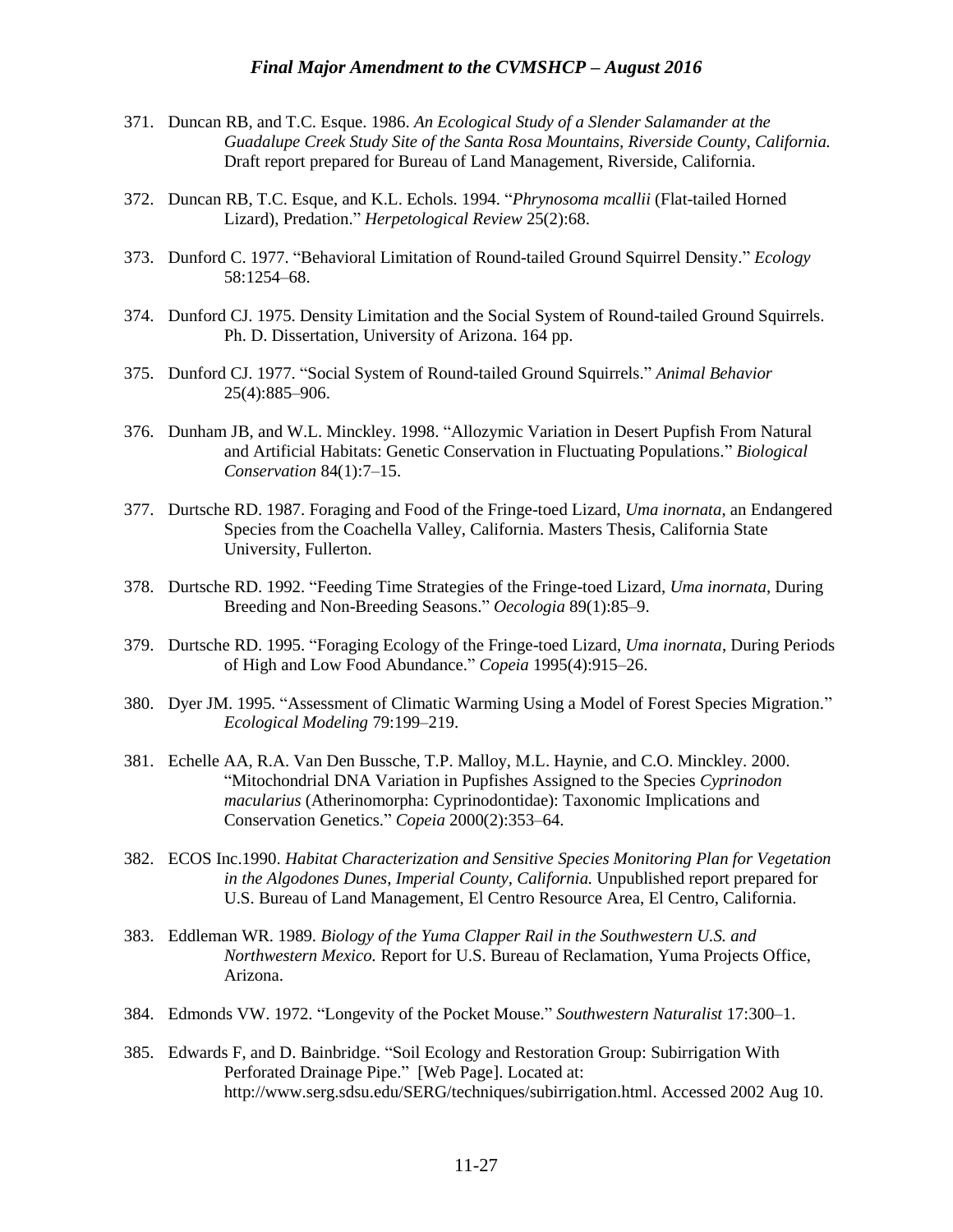- 386. Ehrlich PR. no date. *The Loss of Diversity: Causes and Consequences*. Biodiversity National Academy Press. p 21–27.
- 387. Ehrlich PR, D.S. Dobkin, and D. Wheye. 1988. *The Birder's Handbook: A Field Guide to the Natural History of North American Birds*. New York: Simon and Schuster, Inc.
- 388. Eliason SA, and E.B. Allen. 1997. "Exotic Grass Competition in Suppressing Native Shrubland Re-establishment." *Restoration Ecology* 5:245–55.
- 389. Elliot DG. 1904. "Catalogue of Mammals Collected by E. Heller in Southern California." *Field Columbian Museum Publications, Zoological Series* 3:271–321.
- 390. Elliott LF, W.M. Boyce, R.K. Clark, and D.A. Jessup. 1994. "Geographic Analysis of Pathogen Exposure in Bighorn Sheep (*Ovis canadensis*)." *Journal of Wildlife Diseases* 30(3):315– 8.
- 391. Elzinga CL, D.W. Salzer, and J.W. Willoughby. 1998. *Measuring and Monitoring Plant Populations.* U.S. Department of Interior, report # BLM/RS/ST-98/005+1730. 492 pp.
- 392. Emanuel WR, H.H. Shugart, and M.P. Stevenson. 1985. "Climatic Change and the Broad-scale Distribution of Terrestrial Ecosystem Complexes." *Climatic Change* 7:29–43.
- 393. Engels WL. 1940. "Structural Adaptations in Thrashers (Mimidae: genus *Toxostoma*) with Comments on Interspecific Relationships." *Univ. Calif. Publ. Zool.* 42:341–400.
- 394. England AS. 1983. "The Coachella Valley, An Endangered Ecosystem: Progress Report on Conservation and Management Efforts." *Cal-Nevada Wildlife Trans.* pp. 148–156.
- 395. England AS, and S.G. Nelson. 1976. Status of the Coachella Valley Fringe-toed Lizard (*Uma inornata*). Inland Fisheries Administrative Report # 77-1. The Resources Agency, California Department of Fish and Game.
- 396. Enriquezrocha P, J.L. Rangelsalazar, and D.W. Holt. 1993. "Presence and Distribution of Mexican Owls: A Review." *Journal of Raptor Research* 27(3):154–60.
- 397. Environmental Systems Research Institute. 1995. *Understanding GIS: The ARC/INFO Method*. Redlands, California: ESRI, Inc.
- 398. Epling C. no date. "The California Salvias: A Review of *Salvia* Section Audibertia." *Annuals of the Missouri Botanical Garden* 25:95–188.
- 399. Epling C. 1940. A Revision of *Salvia*, Subgenus *Calosphace*. Berkeley, California: University of California Press. 383 pp.
- 400. Ernest KA, and M.A. Mares. 1987. "*Spermophilus tereticaudus*." *Mammalian Species* 274:1–9.
- 401. Ernst CH, J.E. Lovich, and R.W. Barbour. 1994. *Turtles of the United States and Canada*. Washington, D.C.: Smithsonian Institution Press.
- 402. Errington PL, and L.J. Bennett. 1935. "Food Habits of Burrowing Owls in Northwestern Iowa." *The Wilson Bulletin* 47:125–8.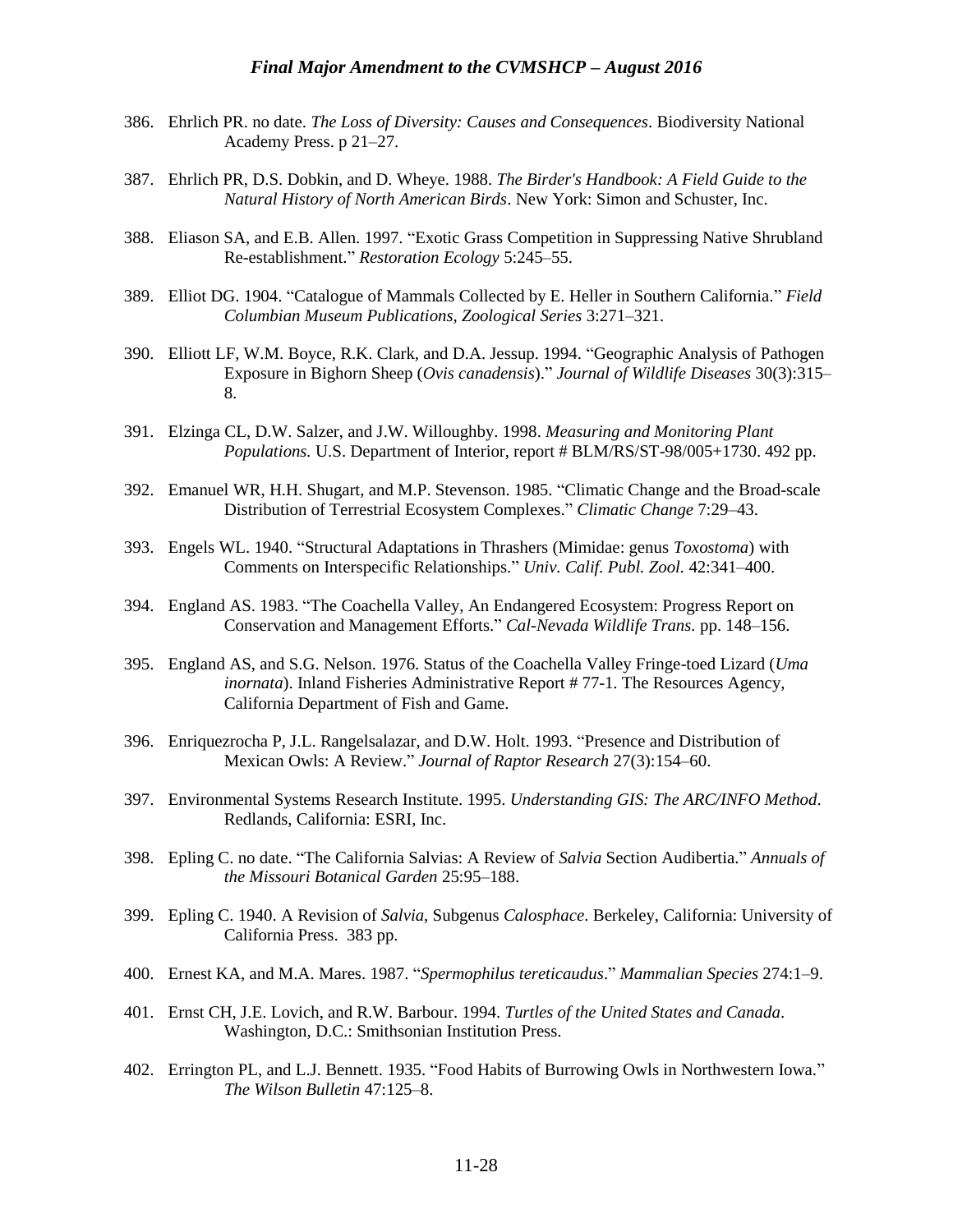- 403. Esler D. 2000. "Applying Metapopulation Theory to Conservation of Migratory Birds." *Conservation Biology* 14(2):366–72.
- 404. Esque TC, and J.L. Oldemeyer. 1994. "A Rangewide Conservation and Research Program for the Desert Tortoise in the Desert Southwest." *Endangered Species Update* 11(8/9):1–6.
- 405. Estabrook TS, and R.W. Mannan. 1998. *Urban Habitat Selection by Burrowing Owls*. July 1998: Arizona Game and Fish Department. Heritage Grant # U96006.
- 406. Ettinger AO , and J.R. King. 1980. "Time and Energy Budgets of the Willow Flycatcher (*Empidonax traillii*) During the Breeding Season." *Auk* 97(3):533–46.
- 407. Evens JG, G.W. Page, S.A. Laymon, and R.W. Stallcup. 1991. "Distribution, Relative Abundance, and Status of the California Black Rail in Western North America." *Condor*  93(4):952–66.
- 408. Fact sheet. 1983. Round-tailed Ground Squirrel *Spermophilus tereticaudus*, M074. California's Wildlife. November 1983. 140.
- 409. Fact sheet. 1990. Little Pocket Mouse (*Perognathus longimembris*), M086. California's Wildlife: Mammals. 3:164.
- 410. Fagan WF, E. Meir, J. Predergast, A. Folarin, and P. Kareiva. 2001. "Characterizing Population Vulnerability for 758 Species." *Ecology Letters* 4:132–8.
- 411. Fahrig L, and G. Merrian. 1985. "Habitat Patch Connectivity and Population Survival." *Ecology* 66(6):1762–8.
- 412. Farnsworth GL, K.H. Pollock, J.D. Nichols, T.R. Simons, J.E. Hines, and J.R. Sauer. 2002. "A Removal Model for Estimating Detection Probabilities from Point-count Surveys." *Auk* 119:414–25.
- 413. Farrand J, Jr., ed. 1988. *Audubon Society Master Guide to Birding: Old World Warblers to Sparrows*. Volume 3. New York: Alfred A. Knopf.
- 414. Felger RS, M.B. Moser, and E.W. Moser. 1981. "The Desert Tortoise in Seri Indian Culture." *Proceedings of the Desert Tortoise Council Symposium*. p 113–120.
- 415. Fenn ME, J.S. Baron, E.B. Allen, H.M. Rueth, K.R. Nydick, L. Geiser, W.D. Bowman, J.O. Sickman, T. Meixner, D.W. Johnson, and others. 2003. "Ecological Effects of Nitrogen Deposition in the Western United States." *BioScience*: in press.
- 416. Ferren WR. 1991. "Flora." In: W.R. Ferren and F.W. Davis. *Biotic Inventory and Ecosystem Characterization for Fish Slough, Inyo and Mono Counties, California*. Santa Barbara, California: Prepared for California Department of Fish and Game by University of California Santa Barbara.
- 417. Ferren WR. 1991. "Geobotanical Observations." In: W.R. Ferren and F.W. Davis. *Biotic Inventory and Ecosystem Characterization for Fish Slough, Inyo and Mono Counties, California*. Santa Barbara, California: Prepared for California Department of Fish and Game by University of California Santa Barbara.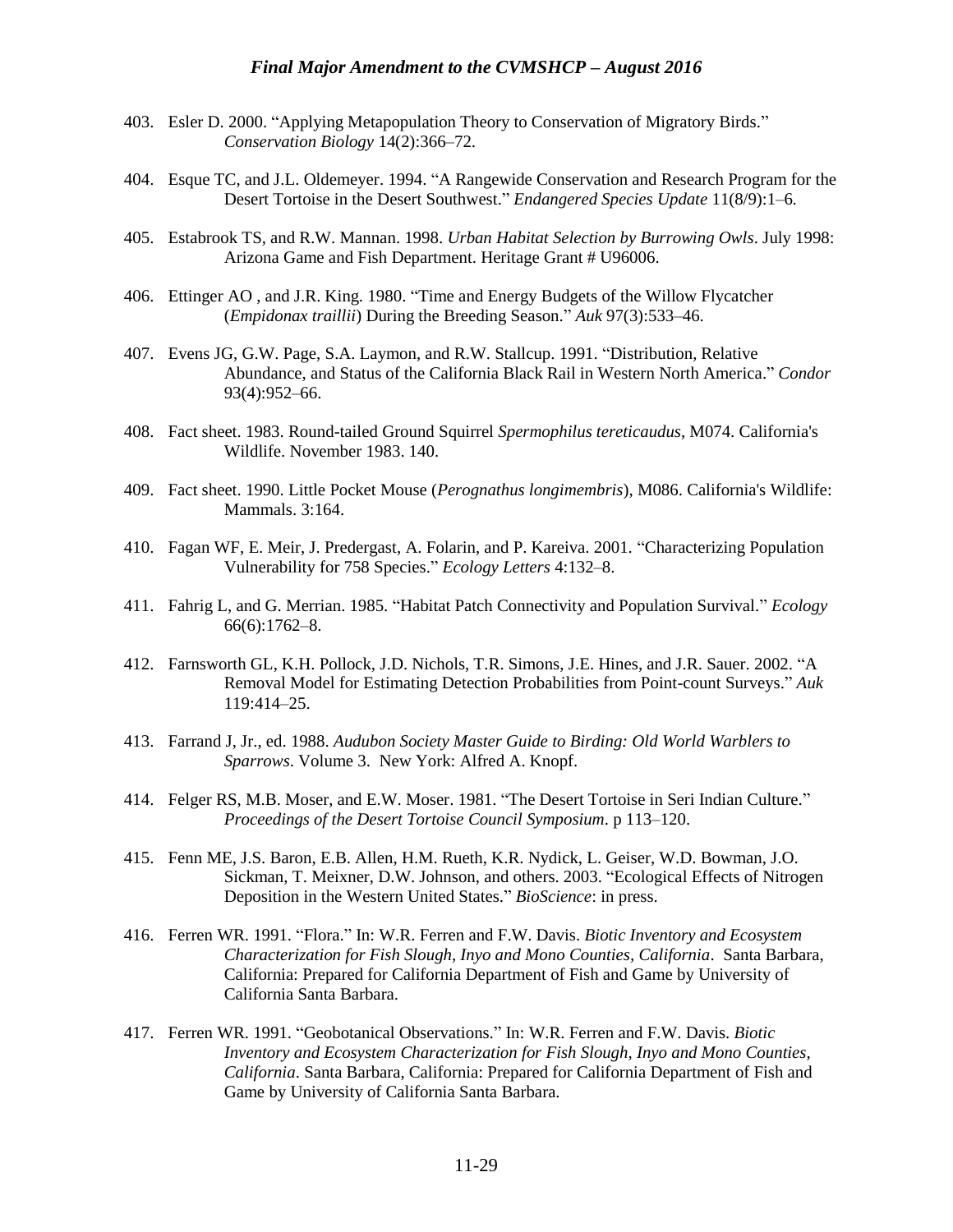- 418. Ferren WR. 1991. *Human Activities and Associated Impacts. In: W.R. Ferren and F.W. Davis. Biotic Inventory and Ecosystem Characterization for Fish Slough, Inyo and Mono Counties, California*. Santa Barbara, California: Prepared for California Department of Fish and Game by University of California Santa Barbara.
- 419. Fieberg J, and S.P. Ellner. 2001. "Stochastic Matrix Models for Conservation and Management: A Comparative Review of Methods." *Ecology Letter* 4:244–66.
- 420. Finch DM. 1999. "Recovering Southwestern Willow Flycatcher Populations Will Benefit Riparian Health." In. *Transactions of the North American Wildlife and Natural Resources Conference.* Washington, D.C.: Wildlife Management Institute. p 275–291.
- 421. Fisher M. (University of California Riverside, Phillip Boyd Deep Canyon Desert Research Center, Palm Desert, California). Personal Communications.
- 422. Fisher M, W. Hodges, A. Holycross, J. Howland, J. Lovich, P. Medica, A. Muth, J. Rorabaugh, F. Turner, B. Wone, and others. 1998. Flat-tailed Horned Lizard (*Phrynosoma mcallii*) Population Viability Analysis: Implications for Conservation Strategies and Research Priorities. Unpublished report. 20 pp. + appendices.
- 423. Fisher M, and A. Muth. 1989. "A Technique for Permanently Marking Lizards." *Herp. Review* 20(2):45–6.
- 424. Fisher RN. 1998. *Quarterly Report for the Herpetofaunal Study at Whittier/Puente/Chino Hills*. Unpublished report for April 20, 1998 - June 3, 1998 to Mountains Recreation and Conservation Authority, Pacific Palisades, California. September 1998. 5 pp. (http://ceres.ca.gov/cra/NCCP.herps.cover.htm).
- 425. Fisher RN. 1999. *Report for the Herpetofaunal Study at Whittier/Puente/Chino Hills*. Letter and unpublished report with data matrix for April 1998 - November 1999. 2 pp. (http://ceres.ca.gov/cra/NCCP.herps/cover.htm).
- 426. Flather CH, K.R. Wilson, D.J. Dean, and W.C. McComb. 1997. "Identifying Gaps in Conservation Networks: Of Indicators and Uncertainty in Geographic-based Analyses." *Ecological Applications* 7 (2):531–42.
- 427. Flat-tailed Horned Lizard Working Group of Interagency Coordinating Committee. (14 participating agencies). 1995. *Flat-tailed Horned Lizard Rangewide Management Strategy*. Version 6, April 20, 1995. 58 pp.
- 428. Flaxman E. 1972. "Predicting Sediment Yield in Western United States. Journal of the Hydraulics Division." *Proceedings of the American Society of Civil Engineers*, HY 12.p 2073–85.
- 429. Fleischer RC, G. Fuller, and D.B. Ledig. 1995. "Genetic Structure of Endangered Clapper Rail (*Rallus longirostris*) Populations in Southern California." *Conservation Biology* 9(5):1234–43.
- 430. Flores RE. 1991. *Ecology of the California Black Rail in Southwestern Arizona*. Prepared for the U.S. Bureau of Reclamation, Yuma Projects Office, Arizona.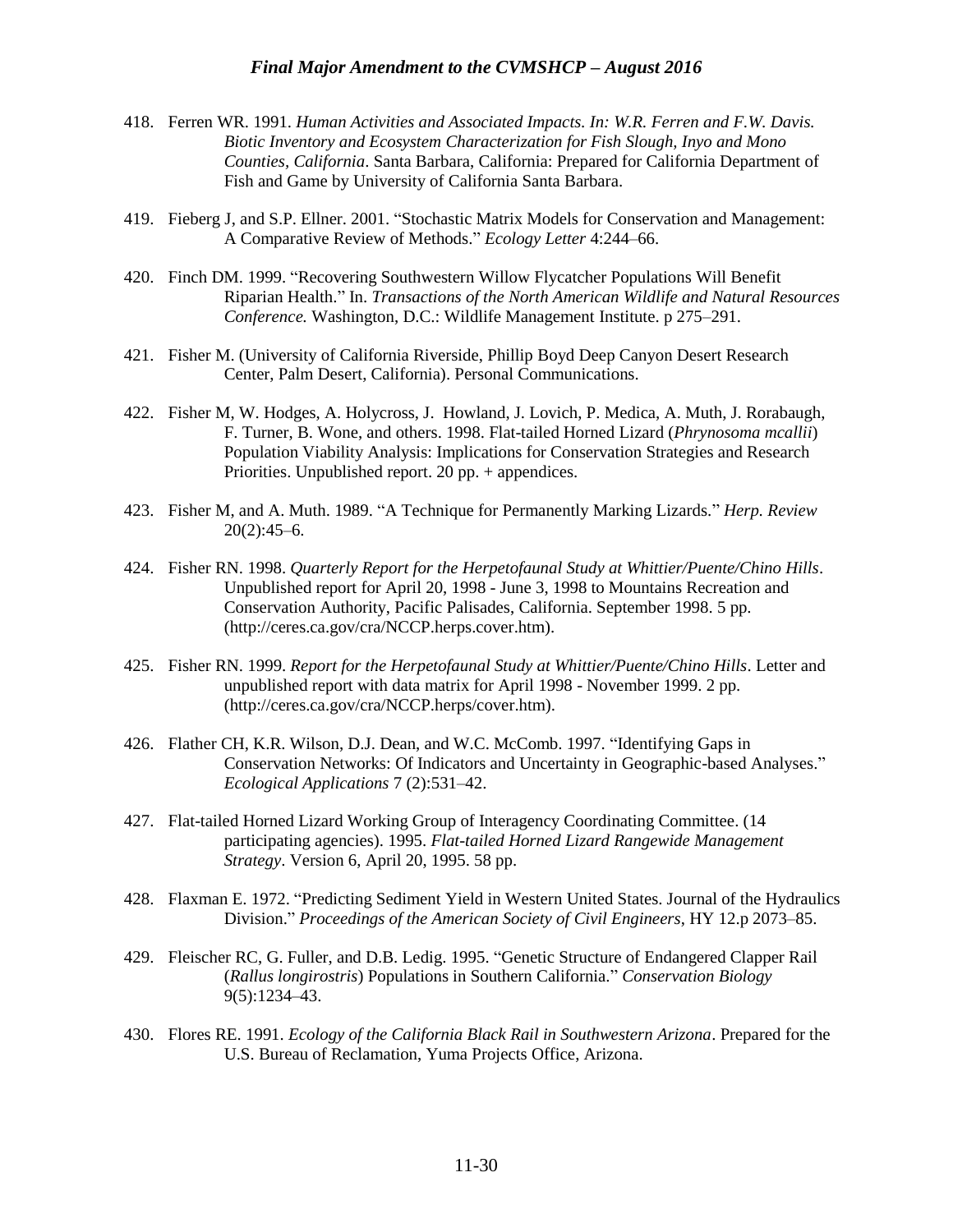- 431. Flores RE, and W.R. Eddelmen. 1993. "Nesting Biology of the California Black Rail in Southwestern Arizona." *Western Birds* 24(2):81–8.
- 432. Flores RE, and W.R. Eddelman. 1995. "California Black Rail Use of Habitat in Southwestern Arizona." *Journal of Wildlife Management* 59(2):357–63.
- 433. Foin TC, and J.L. Brenchley-Jackson. 1991. "Simulation Model Evaluation of Potential Recovery of Endangered Light-footed Clapper Rail Populations." *Biological Conservation* 58(2):123–48.
- 434. Foreman LD, F.G. Hoover, K.A. Waln, P.A. Lock-Dawson, J.E. Lovich, and W.S. Fisher. 1997. *Analysis of Current Desert Tortoise Management Situation in Relation to Desert Tortoise Recovery Plan in Northern and Eastern Colorado Desert Planning Area*. June 1997. 37 pp
- 435. Forman L, ed. 1997. *Flat-tailed Horned Lizard Rangewide Management Strategy*. Report of Interagency Working Group. 61 pp.
- 436. Forman RTT. 1995. "Some General Principles of Landscape and Regional Ecology." *Landscape Ecology* 10(3):133–42.
- 437. Franzeb KE. 1989. "Ecology and Conservation of the Endangered Least Bell's Vireo." *Wildlife Service Biol. Rep.* 89(1):17 pp.
- 438. Franzeb KE. 1990. "An Analysis of Options for Reintroducing a Migratory, Native Passerine, the Endangered Least Bell's Vireo *Vireo bellii pusillus* in the Central Valley, California." *Biological Conservation* 56:105–23.
- 439. Freeman D. (U.S. Forest Service, Idyllwild, California). Personal Communications.
- 440. Freilich JE, K.P. Burnham, C.M. Collins, and C.A. Garry. 2000. "Factors Affecting Population Assessments of Desert Tortoises." *Conservation Biology* 14(5):1479–89.
- 441. Freilich JE, and E.L. Larue. 1998. "Importance of Observer Experience in Finding Desert Tortoises." *Journal of Wildlife Management* 62(2):590–6.
- 442. French AR. 1976. "Selection of High Temperatures for Hibernation by Pocket Mouse, *Perognathus longimembris:* Ecological Advantages and Energetic Consequences." *Ecology* 57(1):185–91.
- 443. French AR. 1977. "Circannual Rhythmicity and Entrainment of Surface Activity in Hibernator, *Perognathus longimembris*." *Journal of Mammalogy* 58(1):37–43.
- 444. French AR. 1977. "Periodicity of Recurrent Hypothermia During Hibernation in Pocket Mouse, *Perognathus longimembris*." *Journal of Comparative Physiology* 115(1):87–100.
- 445. French AR. 1978. "Energetic Constraints on Annual Cycle of Behavior in Pocket Mouse, *Perognathus longimembris*." *Journal of Thermal Biology* 3(2):100.
- 446. Friedman L. 1986. Element Conservation Plan, Special Plant *Linanthus maculatus*. Unpublished report to the Nature Conservancy, San Francisco, California. December 28, 1986.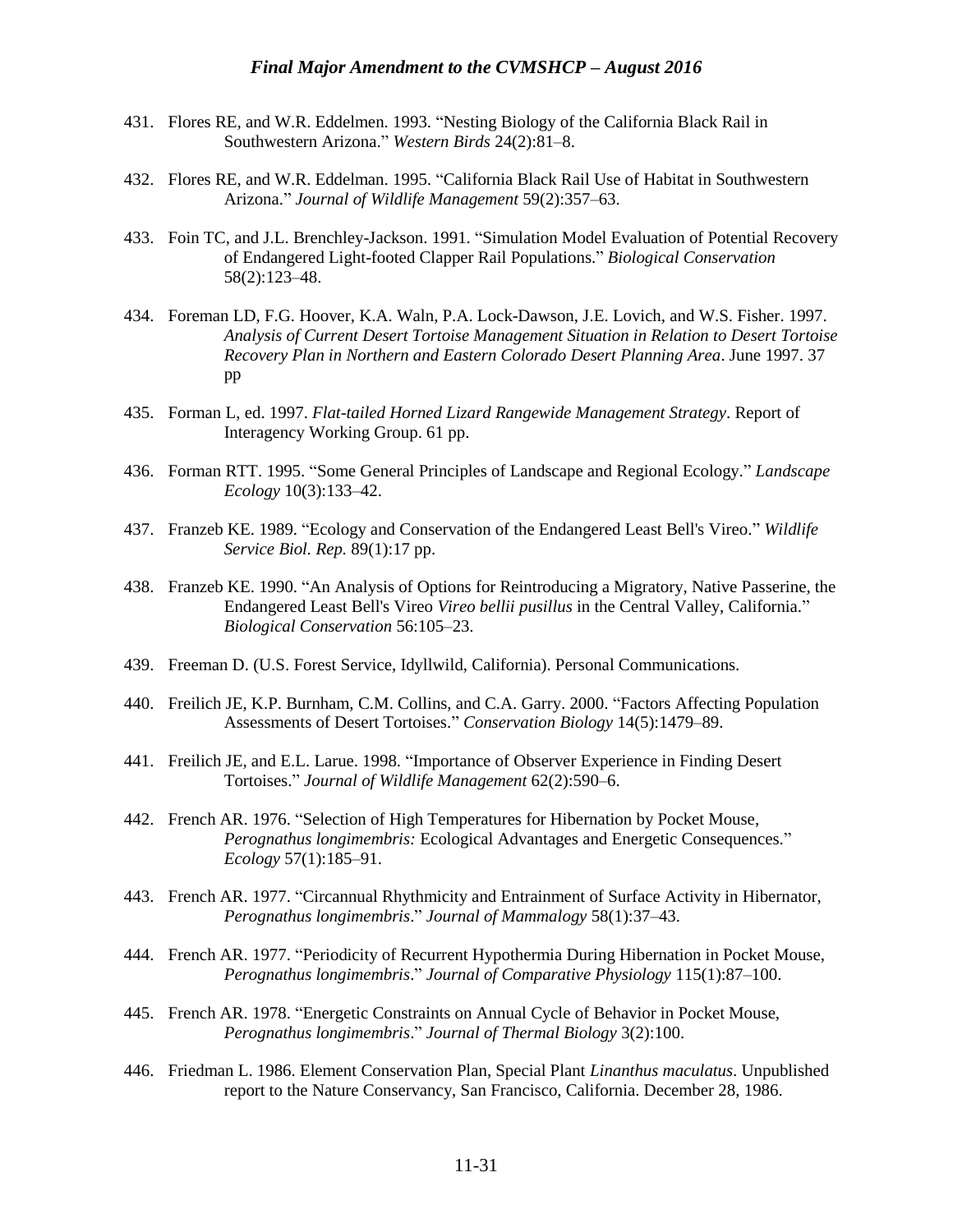- 447. Friedmann H. 1963. *Host Relations of the Parasitic Cowbirds*. U.S. Natural Museum Bulletin. Vol. 233.
- 448. Friesen LE, P.F.F. Eagles, and R.J. Mackay. 1995. "Effects of Residential Development on Forest-dwelling Neotropical Migrant Songbirds." *Conservation Biology* 9(6):1408–14.
- 449. Fritz RS. 1979. "Consequences of Insular Population Structure: Distribution and Extinction of Spruce Grouse Populations." *Oecologia* 42:57–65.
- 450. Frye FL, N.O. Dybdal, and J.C. Harshbarger. 1988. "Testicular Interstitial Cell Tumor in a Desert Tortoise (*Gopherus agassizii*)." *Journal of Zoo Animal Medicine* 19(1/2):55–8.
- 451. Gadsden H, L.E. Palacios-Orona, and G.A. Cruz-Soto. 2001. "Diet of the Mexican Fringe-toed Lizard (*Uma exsul*)." *Journal of Herpetology* 35(3):493–6.
- 452. Gadsen H, and L.E. Palaciosorona. 1997. "Seasonal Dietary Patterns of the Mexican Fringe-toed Lizard (*Uma paraphygas*)." *Journal of Herpetology* 31(1):1–9.
- 453. Garcia-Hernandez J, O. Hinojosa-Huerta, V. Gerhart, Y. Carrillo-Guerrero, and E.P. Glenn. 2001. "Willow Flycatcher (*Empidonax traillii*) Surveys in the Colorado River Delta: Implications for Management." *Journal of Arid Environments* 49(1):161–9.
- 454. Garner MM, B.L. Homer, E.R. Jacobson, R.E. Raskin, B.J. Hall, W.A. Weis, and K.B. Berry. 1996. "Staining and Morphological Features of Bone Marrow Hematopoietic Cells in Desert Tortoises *(Gopherus agassizii)*." *American Journal Veterinary Research* 57(11):1608–15.
- 455. Garrett K, and J. Dunn. 1981. *Birds of Southern California: Status and Distribution*. Los Angeles, California: Artisan Press.
- 456. Garrett KL. 1991. Comments on "Listing Priorities: Avian Status and Distribution." Section of Ornithology, Natural History Museum of Los Angeles County. October 4, 1991. 3 pp.
- 457. Gates JE, and J.A. Mosher. 1981. "Notes and Discussions: A Functional Approach to Estimating Habitat Edge Width for Birds." *The American Midland Naturalist* 105(1):189–92.
- 458. Genoways HH, and R.J. Baker. 1975. "A New Species of Estesicus from Guadeloupe, Lesser Antilles (*Chiroptera: Vespertilionidae*)." Lubbock, Texas: The Museum, Texas Tech University. 7 p.: ill.; 23 cm. Series title: Occasional papers, The Museum, Texas Tech University, No. 34.
- 459. George WG. 1974. "Domestic Cats as Predators and Factors in Winter Shortages of Raptor Prey." *The Wilson Bulletin* 86(4):384–96.
- 460. Gergus EWA. 1998. "Systematics of the Bufo Microscaphus Complex: Allozyme Evidence." *Herpetologica* 54(3):317–25.
- 461. Gergus EWA, B.K. Sullivan, and K.B. Malmos. 1997. "Call Variation in the *Bufo microscaphus* Complex: Implications for Species Boundaries and the Evolution of Mate Recognition." *Ethology* 103(12):979–89.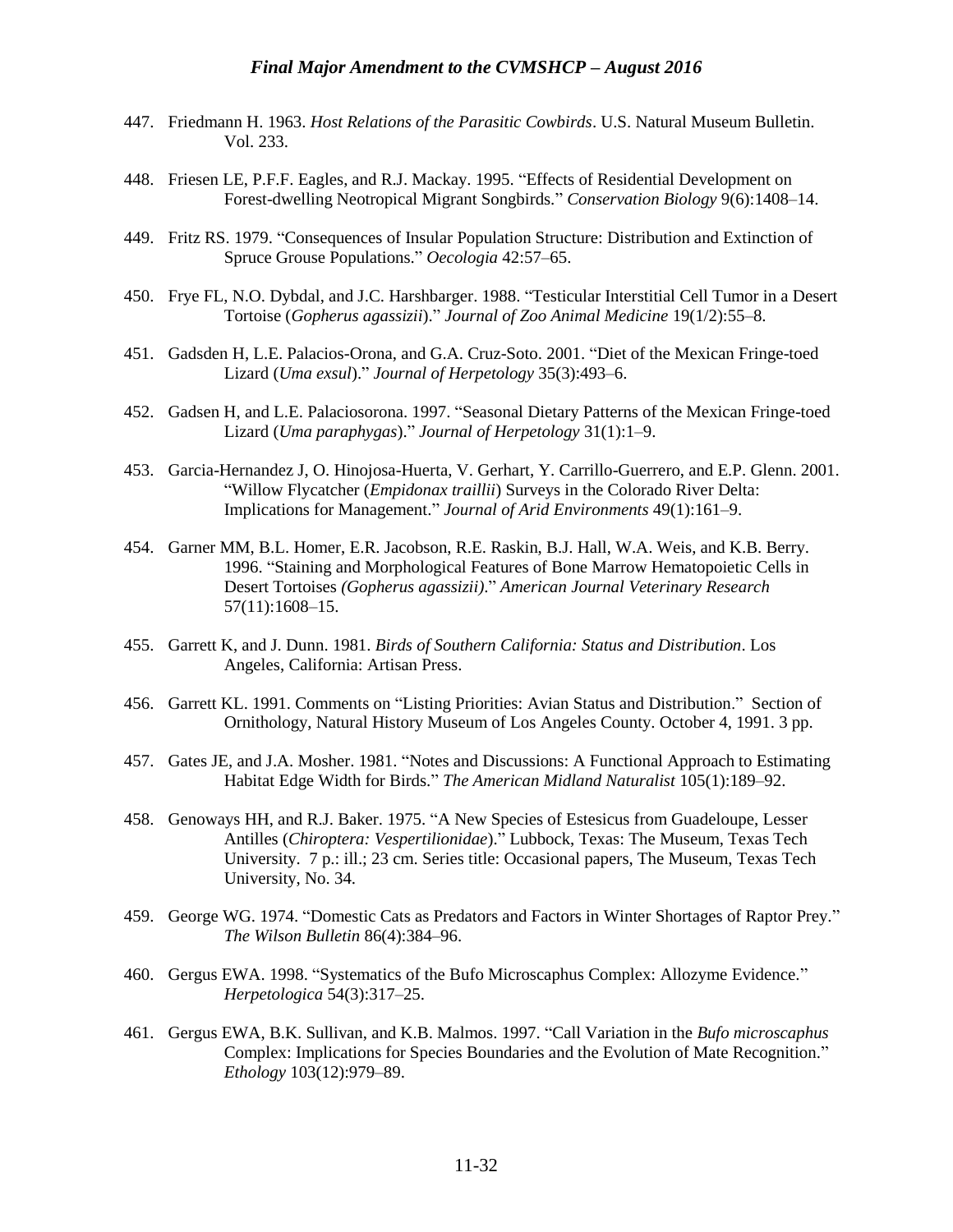- 462. Germano DJ. 1988. "Age and Growth Histories of Desert Tortoises Using Scute Annuli." *Copeia* 1988:914–20.
- 463. Germano DJ. 1993. "Shell Morphology of North American Tortoises." *American Midland Naturalist* 129:319–35.
- 464. Germano DJ. 1994. "Growth and Age at Maturity of North American Tortoises in Relation to Regional Climates." *Canadian Journal of Zoology* 72:918–31.
- 465. Germano DJ, and M.A. Joyner. 1988. "Changes in a Desert Tortoise (*Gopherus agassizii*) Population After a Period of High Mortality." In: R.C. Szaro, K.E. Severson, and D.R. Patton, eds. *Management of Amphibians, Reptiles, and Small Mammals in North America*. USDA Technical Services. Gen. Tech. Rep. 166.
- 466. Gerrodette T. 1987. "A Power Analysis for Detecting Trends." *Ecology* 68(5):1364–72.
- 467. Gervais JA, and D.K. Rosenberg. 1999. "Western Burrowing Owls in California Produce Second Broods of Chicks." *Wilson Bulletin* 111(4):569–71.
- 468. Gervais JA, D.K. Rosenberg, D.M. Fry, L. Trulio, and K.K. Sturm. 2000. "Burrowing Owls and Agricultural Pesticides: Evaluation of Residues and Risks for Three Populations in California, USA." *Environmental Toxicology and Chemistry* 19(2):337–43.
- 469. Gibbons JW. 1986. "Movement Patterns Among Turtle Populations: Applicability to Management of the Desert Tortoise." *Herpetologica* 42:104–13.
- 470. Gibbons JW, V.J. Burke, J.E. Lovich, et al. 1997. "Perceptions of Species Abundance, Distribution, and Diversity: Lessons from Four Decades of Sampling on a Governmentmanaged Reserve." *Environmental Management* 21(2):259–68.
- 471. Gibbs JP, H.L. Snell, and C.E. Causton. 1999. "Effective Monitoring for Adaptive Wildlife Management: Lessons from the Galapagos Islands." *Journal of Wildlife Management* 63(4):1055–65.
- 472. Gibbs JP, and E.J. Stanton. 2001. "Habitat Fragmentation and Arthropod Community Change: Carrion Beetles, Phoretic Mites and F lies." *Ecological Applications* 11(1):79–85.
- 473. Gill R. 1979. "Status and Distribution of the California Clapper Rail (*Rallus longirostris obsoletus*)." *California Fish and Game* 65(1):36–49.
- 474. Gilley J, et al. 1988. *USDA Water Erosion Prediction Project*. Symposium proceedings, pub. 07- 88.
- 475. Gilpin ME. 1987. "Spatial Structure and Population Vulnerability." In: *Viable Populations for Conservation*. Cambridge, England: Cambridge University Press. p 125–139.
- 476. Gilpin ME, and M.E. Soule. 1986. "Minimum Viable Populations: Processes of Species Extinction." In: M.E. Soule, ed. *Conservation Biology: The Science of Scarcity and Diversity*. Sunderland, Massachusetts: Sinauer. p 19–34.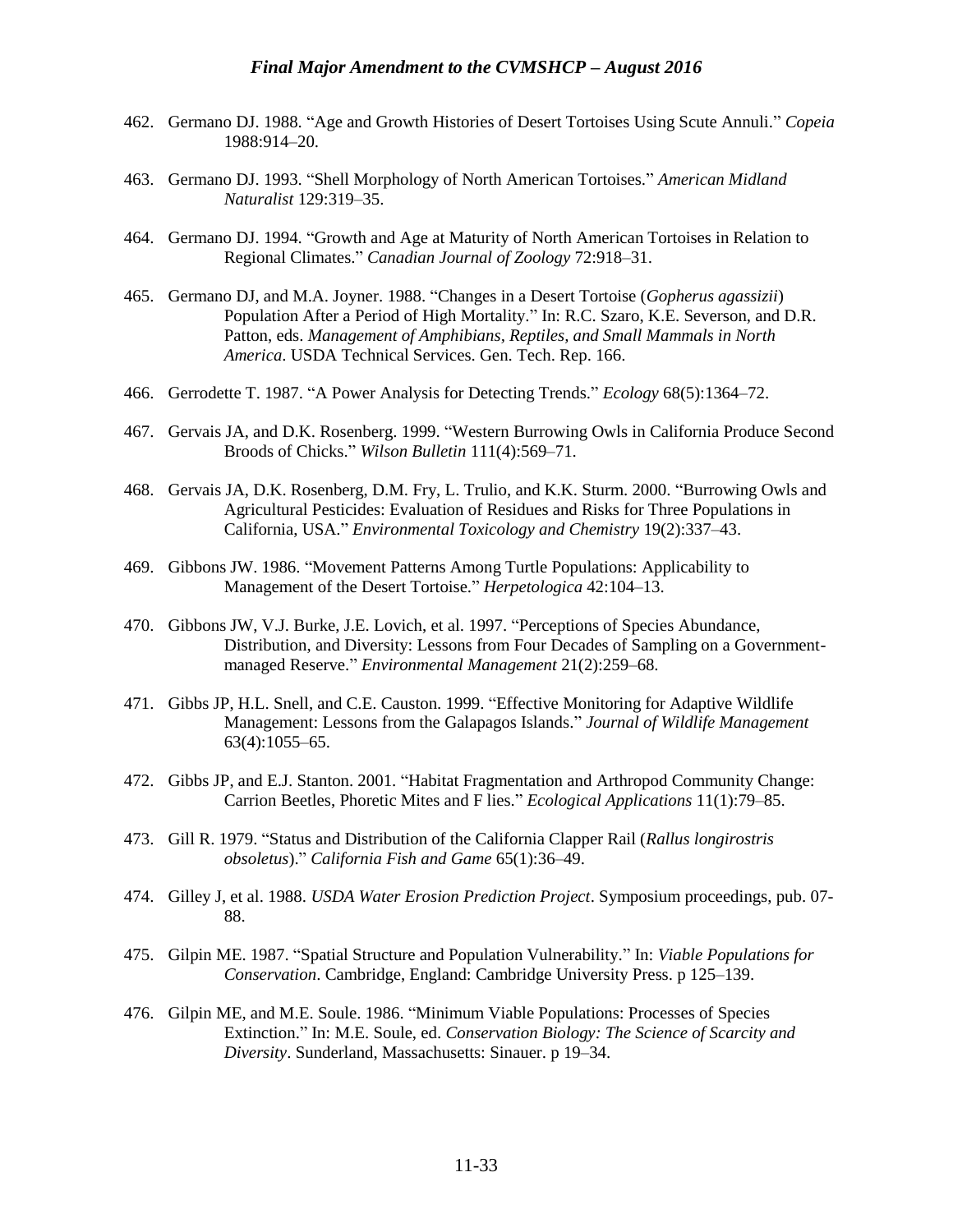- 477. Giorgi F, L.O. Mearns, C. Shields, and L. McDaniel. 1998. "Regional Nested Model Simulations of Present Day and 2 X CO2 Climate Over the Central Plains of the United States." *Climate Change* 40:457–93.
- 478. Gist DH, and J.M. Jones. 1989. "Sperm Storage Within the Oviduct of Turtles." *Journal of Morphology* 199:379–84.
- 479. Gleason RL, and T.H. Craig. 1979. "Food Habits of Burrowing Owls in Southeastern Idaho." *Great Basin Naturalist* 39(3):274–6.
- 480. Gleason RS. 1978. Aspects of the Breeding Biology of Burrowing Owls in Southeastern Idaho. Dissertation. University of Idaho.
- 481. Gleason RS, and D.R. Johnson. 1985. "Factors Influencing Nesting Success of Burrowing Owls (*Athene cunicularia*) in Southeastern Idaho." *Great Basin Naturalist* 45(1):81–4.
- 482. Glenn EP, R.S. Felger, A. Burquez, and D.S. Turner. 1992. "Cienega De Santa Clara: Endangered Wetland in the Colorado River Delta, Sonora, Mexico." *Natural Resources Journal* 32(4):817–24.
- 483. Glenn EP, J. Garcia, R. Tanner, C. Congdon, and D. Luecke. 1999. "Status of Wetlands Supported by Agricultural Drainage Water in the Colorado River Delta, Mexico." *Hortscience* 34(1):39–45.
- 484. Glenn EP, F. Zamora-Arroyo, P.L. Nagler, M. Briggs, W. Shaw, and K. Flessa. 2001. "Ecology and Conservation Biology of the Colorado River Delta, Mexico." *Journal of Arid Environments* 49:5–15.
- 485. Glenn HL. 1983. "A Note on the Longevity of a Captive Desert Tortoise (*Gopherus agassizii*)." *Proceedings Symposium Desert Tortoise Council*. p 131–132.
- 486. Glenn JL, R.C. Straight, and J.W. Sites Jr. 1990. "A Plasma Protein Marker for Population Genetic Studies of the Desert Tortoise (*Xerobates agassizii*)." *Great Basin Naturalist*  $(50):1-8.$
- 487. Glover FA. 1953. "Summer Foods of the Burrowing Owl." *Condor: From Field and Study*. September.
- 488. Gobalet KW, and T.A. Wake. 2000. "Archaeological and Paleontological Fish Remains From the Salton Basin, Southern California." *Southwestern Naturalist* 45(4):514–20.
- 489. Goff WL, D.A. Jessup, K.A. Waldrup, J.W. Thomford, P.A. Conrad, W.M. Boyce, J.R. Gorham, and G.G. Wagner. 1993. "The Isolation and Partial Characterization of a Babesia sp. from Desert Bighorn Sheep (*Ovis canadensis nelsoni*)." *Journal of Eukaryotic Microbiology* 40(3):237–43.
- 490. Goff WL, D. Stiller, D. Jessup, P. Msolla, W. Boyce, and W. Foreyt. 1993. "Characterization of an Anaplasma Ovis Isolate From Desert Bighorn Sheep in Southern California." *Journal of Wildlife Diseases* 29(4):540–6.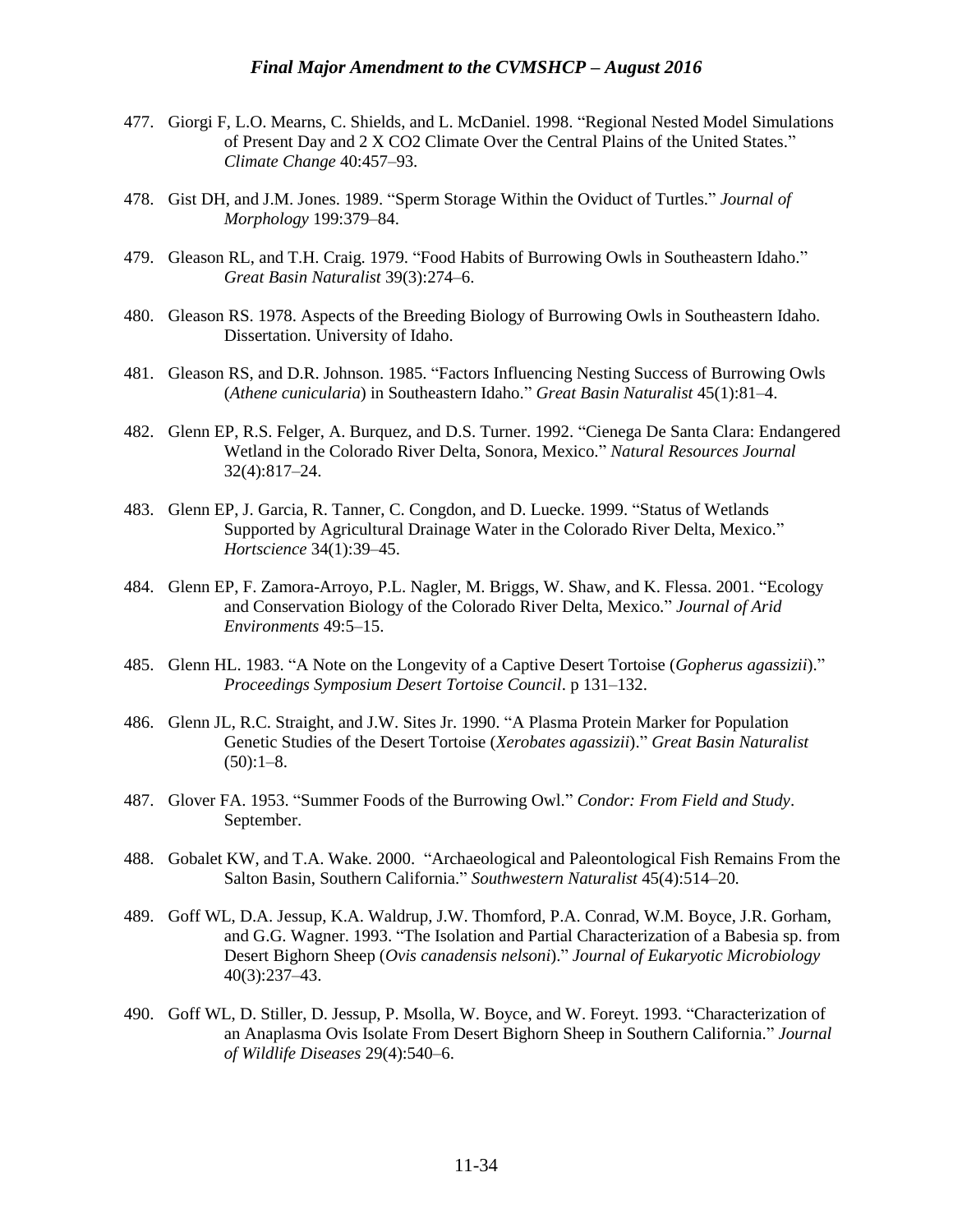- 491. Goldberg SR, C.R. Bursey, and H. Cheam. 1998. "Composition and Structure of Helminth Communities of the Salamanders, *Aneides lugubris*, *Batrachoseps nigriventris*, *Ensatina eschscholtzii* (Plethodontidae), and *Taricha torosa* (Salamandridae) from California." *Journal of Parasitology* 84(2):248–51.
- 492. Goldberg SR, C.R. Bursey, K.B. Malmos, B.K. Sullivan, and H. Cheam. 1996. "Helminths of the Southwestern Toad, *Bufo microscaphus*, Woodhouse's Toad, *Bufo woodhousii* (Bufonidae), and Their Hybrids from Central Arizona." *Great Basin Naturalist* 56(4):369–74.
- 493. Goldberg SR, C.R. Bursey, and R. Tawil. 1993. "Gastrointestinal Helminths of Five Horned Lizard Species, *Phrynosoma* (Phrynosomatidae), from Arizona." *Journal of the Helminthological Society of Washington* 60(2):234–8.
- 494. Goldwasser S. 1978. *Distribution, Reproductive Success, and Impact of Nest Parasitism by Brown-headed Cowbirds on Least Bell's Vireos*. Unpublished report to the California Department of Fish and Game. July 1978. 27 pp.
- 495. Goldwasser S. 1978a. *The Status of the Bell's Vireo and Gray Vireo in Riverside and Southern San Bernardino Counties*. Dissertation. Santa Cruz, California: University of California. 20 pp.
- 496. Goldwasser S. 1981. *Habitat Requirements of the Least Bell's Vireo*. Final report to California Department of Fish and Game, Job # IV-381.
- 497. Goldwasser S, D. Gaines, and S. Wilbur. 1980. "The Least Bell's Vireo in California: A De Facto Endangered Race." *American Birds* 34:742–5.
- 498. Gotelli NJ. 1995. *A Primer of Ecology*. Sunderland, Massachusetts: Sinauer Press.
- 499. Gottdenker NL, and E.R. Jacobson. 1995. "Effect of Venipuncture Sites on Hematologic and Clinical Biochemical Values in Desert Tortoises (*Gopherus agassizii*)." *American Journal of Veterinary Research* 56(1):19–21.
- 500. Grant C. 1936. "The Southwestern Desert Tortoise, *Gopherus agassizii*." *Zoologica* 21:225–9.
- 501. Gray A. 1876. "Contributions to the Botany of North America." *Proceedings of the American Academy of Arts and Sciences* 12:51–84.
- 502. Gray JT. 1981. *Production, Nutrient Cycling, and Nutrient Resource Use in Ceanothus Chaparral and Coastal Sage Scrub of Southern California*. Dissertation. University of California, Santa Barbara.
- 503. Green GA, and R.G. Anthony. 1989. "Nesting Success and Habitat Relationships of Burrowing Owls in the Columbia Basin, Oregon." *Condor* 91(2):347–54.
- 504. Green GA, R.E. Fitzner, R.G. Anthony, and L.E. Rogers. 1993. "Comparative Diets of Burrowing Owls in Oregon and Washington." *Northwest Science* 67(2):88–93.
- 505. Greene EL. 1885. "Some New Species of the Genus *Astragalus*." *Bulletin of the California Academy of Sciences* [Sic. San Francisco] 1(3):155–8.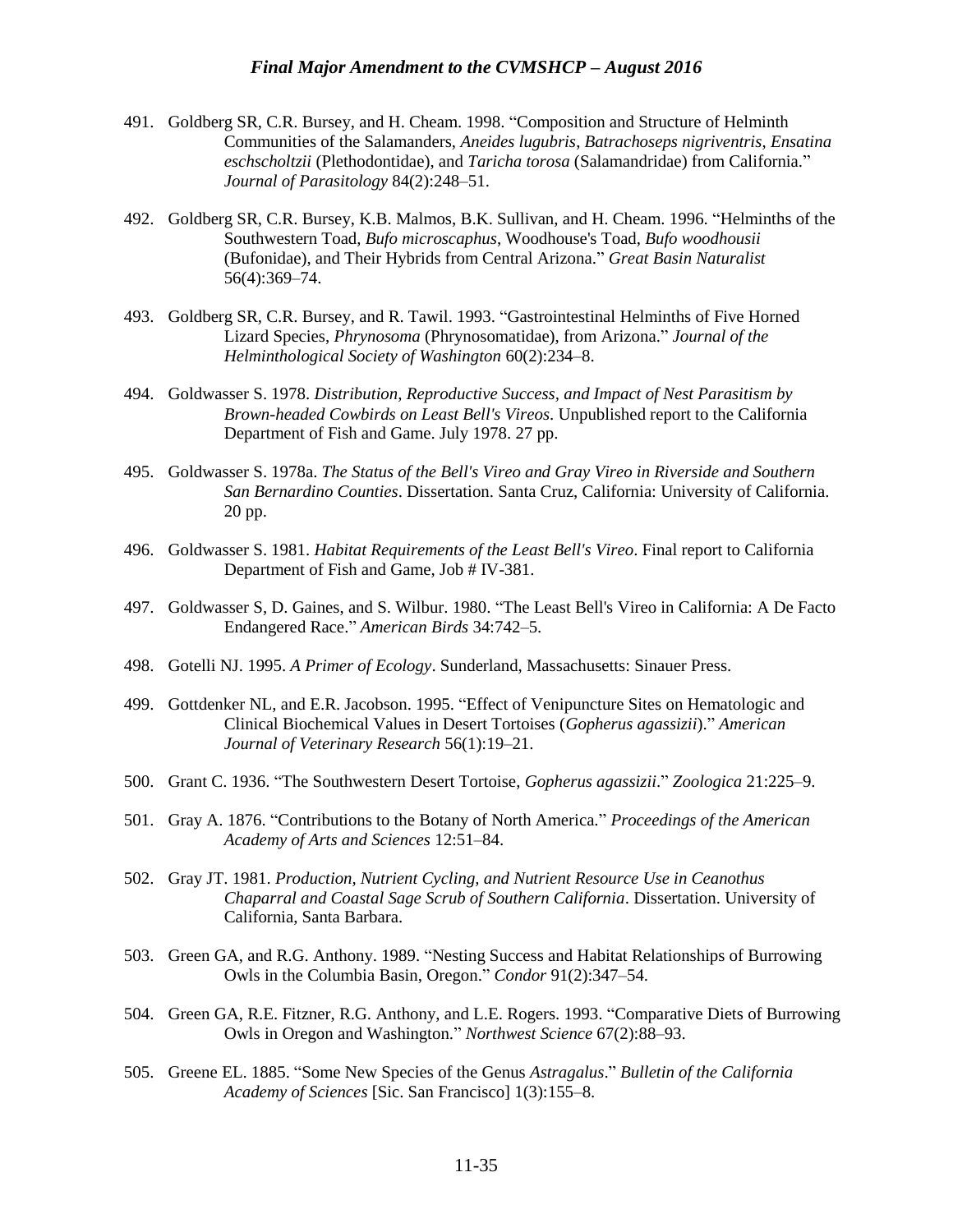- 506. Greene GE. 1989. "A Carbon Dioxide Trap for Sampling the Ectoparasite *Ornithodoros parkeri* Cooley 1936 (Acari: Argasidae) in the Burrows of the Desert Tortoise, *Gopherus agassizii*, and Other Vertebrates." *Proceedings Symposium Desert Tortoise Council*. p 82–90.
- 507. Grier DA. 1997. "Scrap Lumber Roost Used by Burrowing Owls (*Speotyto cunicularia*)." *Journal of Raptor Research* 31(4): 391.
- 508. Griffin PC. 1999. *Bufo californicus*, Arroyo Toad Movement Patterns and Habitat Preferences. Master's Thesis. San Diego, California: University of California.
- 509. Griffin PC, and T.J. Case. 2001. "Terrestrial Habitat Preferences of Adult Arroyo Southwestern Toads." *Journal of Wildlife Management* 65(4):633–44.
- 510. Griffiths PG, R.H. Webb, A. Muth, M. Fisher, C.W. Barrows, and N. Lancaster. 2003. "Preservation of Holocene Wind Vectors by Vegetation and Ventifacts in an Eolian Sand System, Northern Coachella Valley, California, USA (paper no. 38-8; poster)." *Proceedings of the 16th INQUA Congress, Geological Society of America, on Shaping the Earth: A Quaternary Perspective, Reno, Nevada, July 23-30, 2003*.
- 511. Grimm DM, J.T. Ratti, and R. Friesz. 1985. "Effects of Volcanic Ash on Food Habits of Burrowing Owls (*Speotyto cunicularia*) at Moses Lake, Washington." *Northwest Science* 59(1):40–4.
- 512. Grinnell J. 1913. "A Distributional List of Mammals of California." *Proceedings of Mammals of California, California Academy of Sciences*. Vol. 3. p 265–390.
- 513. Grinnell J. 1914. "An Account of the Mammals and Birds of the Lower Colorado Valley, with Especial Reference to the Distributional Problems Presented." *Univ. Calif. Publ. Zool.* 12:226–304.
- 514. Grinnell J. 1933. "Mammal Fauna of California." *University of California Publications in Zoology* 40:148.
- 515. Grinnell J, and J. Dixon. 1918. "Natural History of the Ground Squirrels of California." *Bulletin of California State Commission on Horticulture* 7:597–708.
- 516. Grinnell J, and A.H. Miller. 1944. "The Distribution of the Birds of California." *Pacific Coastal Avifauna* (27):1–608.
- 517. Grinnell J, and H.S. Swarth. 1913. "An Account of the Birds and Mammals of the San Jacinto Area of Southern California." *University of California Publications in Zoology* 10(10):197–406.
- 518. Groom M, et al. 1999. In: M. Soule and J. Terbrogh, eds. Continental Conservation Island Press. p 171–197.
- 519. Groves C, et al., (see also Nature Conservancy 2000). 2000. *Designing a Geography of Hope: A Practitioner's Guide to Ecoregional Conservation Planning*. Second Edition.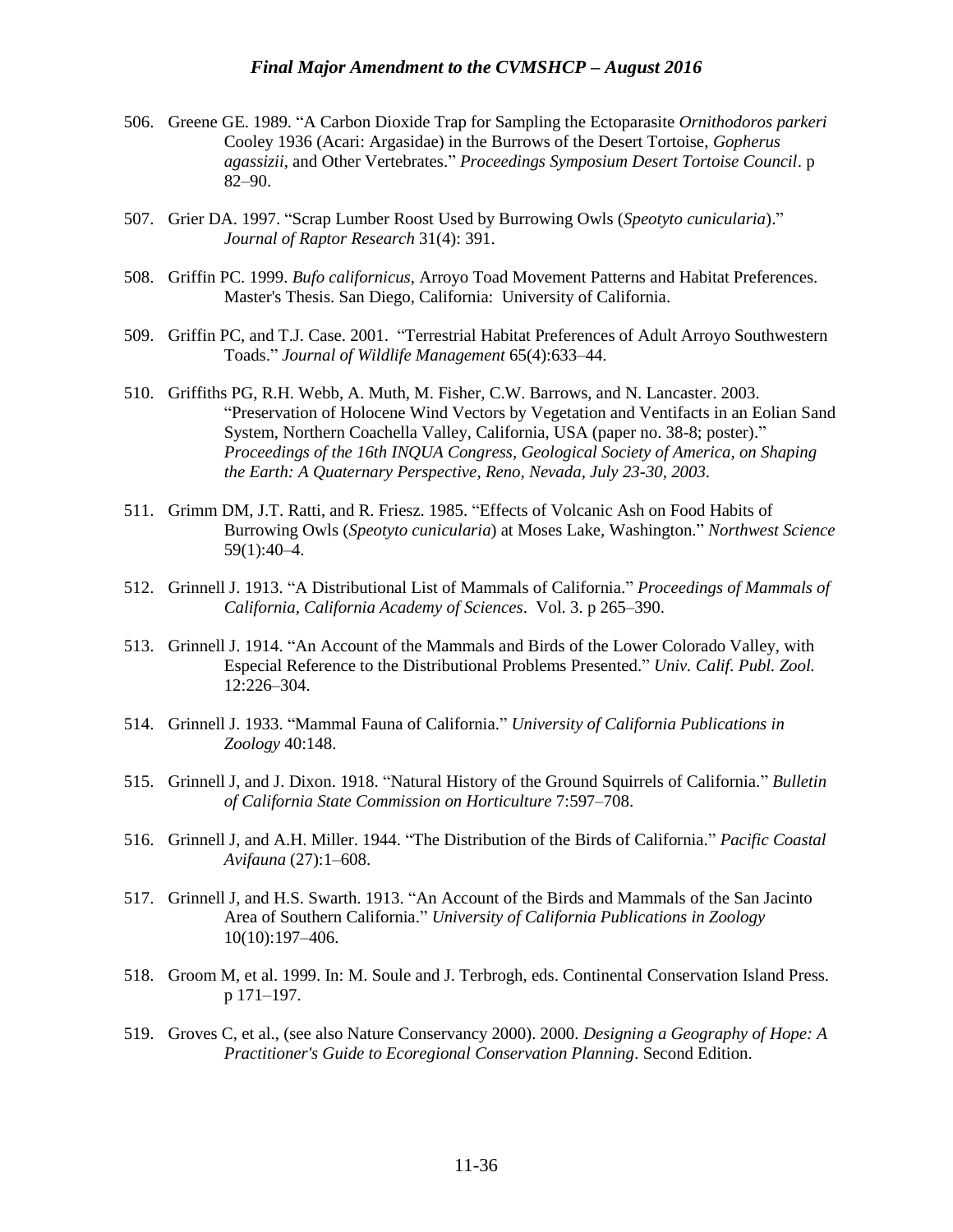- 520. Gunderson L. 1999. "Resilience, Flexibility and Adaptive Management: Antidotes for Spurious Certitude?" *Conservation Ecology* 3(1):article 7, 12 pp.
- 521. Gutschick VP, and G.J. Choudhury. 1995. "Predicting Large Scale Patterns in Vegetated Surface Conductance for CO2 and Water Vapor: Exploiting Physiological and Ecological Regularities [Web Page]." Located at: http://nigec.ucdavis.edu/publications/annual95/southcentral/project02.html. Accessed 2002 Aug 10.
- 522. Gutzwiller KJ, and S.H. Anderson. 1987. "Multi-scale Associations Between Cavity-nesting Birds and Features of Wyoming Streamside Woodlands." *Condor* 89:534–48.
- 523. Gutzwiller KJ, and S.H. Anderson. 1992. "Interception of Moving Organisms: Influences of Patch Shape, Size, and Orientation on Community Structure." *Landscape Ecology* 6(4):293–303.
- 524. Haddad NM. 1999. "Corridor and Distance Effects on Interpatch Movements: A Landscape Experiment with Butterflies." *Ecological Applications* 9(2):612–22.
- 525. Haddad NM. 1999. "Corridor Use Predicted from Behaviors at Habitat Boundaries." *The American Naturalist* 153(2):215–27.
- 526. Haines DE, and K.H. Pollock. 1998. "Estimating the Number of Active and Successful Bald Eagle Nests: An Application of the Dual Fram Method." *Environmental and Ecological Statistics* 5:245–56.
- 527. Hall ER. 1946. *Mammals of Nevada*. Berkeley: University of California Press. xi, 710 p. incl. illus. plates, maps, diagrs. col. front. 24 cm.
- 528. Hall ER. 1981. *The Mammals of North America*. Second Edition. New York: John Wiley and Sons. p 537–539. 2 v.: ill.; 29 cm.
- 529. Hall ER, and J.K. Jones Jr. 1961. North American Yellow Bats, *Dasypterus*, and a List of the Named Kinds of the Genus *Lasiurus gray.* Volume 14. University of Kansas Publications, Museum of Natural History. p 73–98.
- 530. Hall HM. no date. "New and Noteworthy Californian Plants, II." *University of California Publications in Botany* 6(7):165–76.
- 531. Hammons RL, M.R. Hughes, and R.R. Moldenhauer. 1988. "Body Water and Water Flux in Fresh Water and Sea Water Acclimated Clapper Rails, *Rallus longirostris*." *Comparative Biochemistry and Physiology a-Physiology* 91(3):539–41.
- 532. Hampton AM. 1981. "Field Studies of Natality in the Desert Tortoise, *Gopherus agassizii*." *Proceedings Symposium Desert Tortoise Council*. p 128–138.
- 533. Hansen RM, M.K. Johnson, and T.R. Van Devender. 1976. "Foods of the Desert Tortoise, *Gopherus agassizii,* in Arizona and Utah." *Herpetologica* 32:247–51.
- 534. Hanski I. 1999. *Metapopulation Ecology*. Oxford University Press.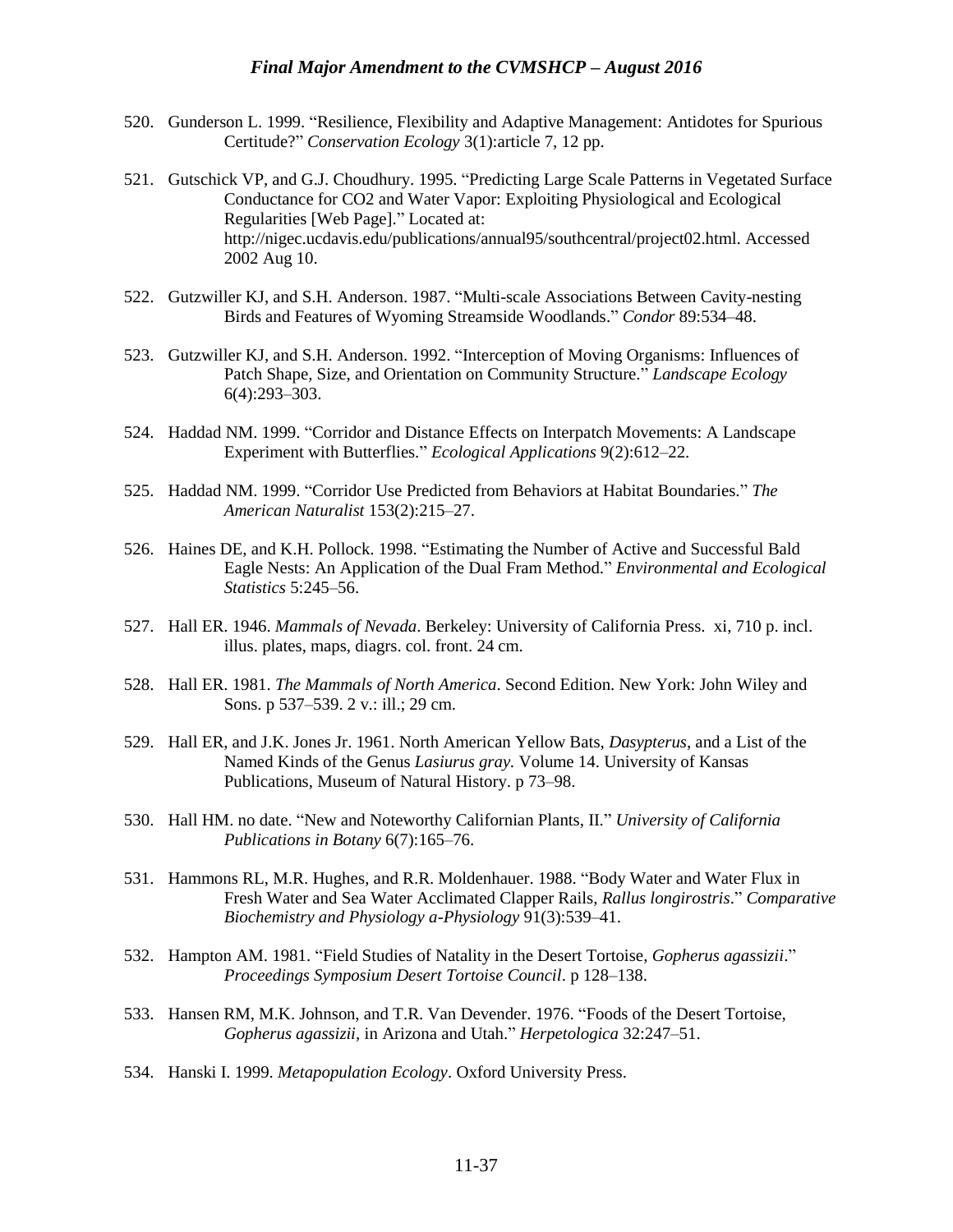- 535. Harding EK, E.E. Crone, B.D. Elderd, J.M. Hoekstra, A.J. McKerrow, J.D. Perrine, J. Regetz, L.J. Rissler, A.G. Stanley, E.L. Walters and others. 2001. "The Scientific Foundations of Habitat Conservation Plans: A Quantitative Assessment." *Conservation Biology*  15(2):488–500.
- 536. Hardy AR. 1974. Revisions of Thyce LeConte and Related Genera (Colepoptera Scarabaridae). California Department of Food and Agriculture, Occasional Papers in Entomology 20:1- 47.
- 537. Hardy DS. 1987. Reproductive Success of Round-tailed Ground Squirrels. Master's Thesis, University of Arizona. Master's Abstr. Int. 26(4):36 pp.
- 538. Harris DV, J.M. Walker, and R.J. Berger. 1984. "A Continuum of Slow Wave Sleep and Shallow Torpor in the Pocket Mouse *Perognathus longimembris*." *Physiological Zoology* 57(4):428–34.
- 539. Harza MW. 2002. *Coachella Valley Water District, Final Program Environmental Impact Report for Coachella Valley Water Management Plan and State Water Project Entitlement Transfer.* Unpublished report prepared for Coachella Valley Water District. September 2002.
- 540. Hass CC. 1995. "Gestation Periods and Birth Weights of Desert Bighorn Sheep in Relation to Other Caprinae." *Southwestern Naturalist* 40(2):139–47.
- 541. Haug EA, and A.B. Didiuk. 1993. "Use of Recorded Calls to Detect Burrowing Owls." *Journal of Field Ornithology* 64(2):188–94.
- 542. Haug EA, B.A. Milsap, and M.S. Martell. 1993. "Burrowing Owl (*Speotyto cunicularia*)." In: A. Poole and F. Gill, eds. *The Birds of North America, No. 61*. Washington, D.C.: The American Ornithologists' Union. p 1–20.
- 543. Haug EA, and L. Oliphant. 1987. "Breeding Biology of Burrowing Owls in Saskatchewan." In: G.L. Holroyd, W.B. McGillivray, P.H.R. Stepney, D.M. Ealey, G.C. Trottier, and K.E. Eberhart, eds. *Endangered Species in the Prairie Provinces*. Provincial Museum of Alberta Occasional Paper, No. 9. p 269–71.
- 544. Haug EA, and L. Oliphant. 1990. "Movements, Activity Patterns, and Habitat Use of Burrowing Owls in Saskatchewan." *Journal of Wildlife Management* 54(1).
- 545. Havert B. 1997. *Attachment Regarding Coarse Filter and Other Methodology Issues*. Unpublished report distributed to Scientific Advisory Committee, Coachella Valley Association of Governments meeting on August 12, 1997. 3 pp.
- 546. Hawks D. 1995. *Survey for Sensitive Insects of Concern to the Coachella Valley Multiple Species Habitat Conservation Plan*. Unpublished report to the Coachella Valley Association of Governments prepared by Hawks Biological Consulting. October 12, 1995. 6 pp.
- 547. Hawks D. 1995. *Survey for Sensitive Insects of Concern to the Coachella Valley Multiple Species Habitat Conservation Plan, Part II: Survey for the Coachella Valley Grasshopper*. Unpublished report to the Coachella Valley Association of Governments prepared by Hawks Biological Consulting. October 12, 1995.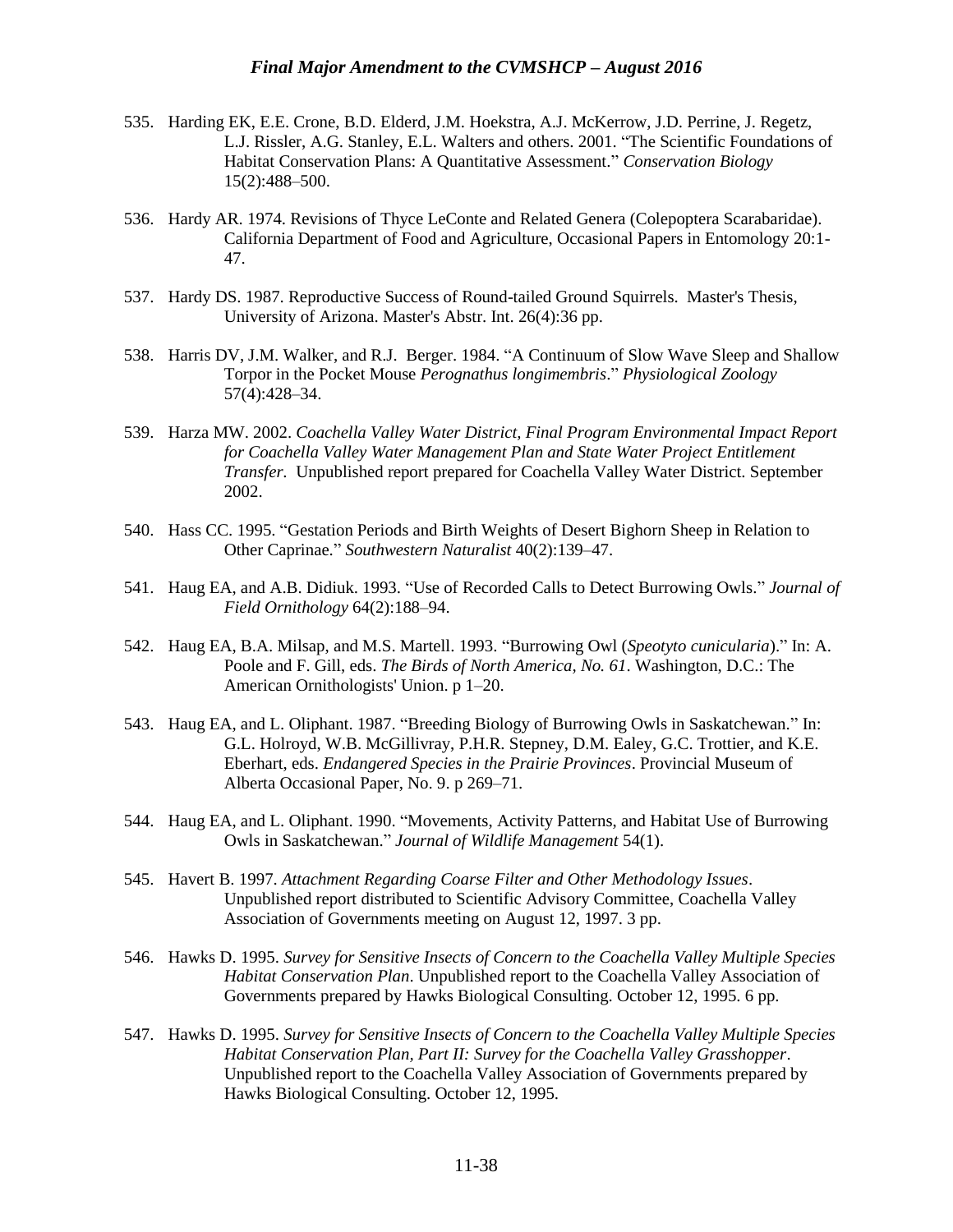- 548. Hawks D. 1995. *Survey for Sensitive Insects of Concern to the Coachella Valley Multiple Species Habitat Conservation Plan*. Unpublished report to the Coachella Valley Association of Governments prepared by Hawks Biological Consulting. November 30, 1995. 13 pp.
- 549. Hayden P, J.J. Gambino, and R.G. Lindberg. 1966. "Laboratory Breeding of the Little Pocket Mouse, *Perognathus longimembris*." *Journal of Mammalogy* 47:412–23.
- 550. Hayden P, and R.G. Lindberg. 1976. "Survival of Laboratory Reared Pocket Mice, *Perognathus longimembris*." *Journal of Mammalogy* 57(2):266–72.
- 551. Hayes CL, E.S. Rubin, M.C. Jorgensen, R.A. Botta, and W.M. Boyce. 2000. "Mountain Lion Predation of Bighorn Sheep in the Peninsular Ranges, California." *Journal of Wildlife Management* 64(4):954–9.
- 552. Hayfield H. 1977. "Brown-headed Cowbird: Agent of Extermination?" *American Birds* 31(2):107–13.
- 553. Hays JL, J.A. LaPointe, and G.R. Wright. 1999. A Report on the Habitat Corridor Between Two Populations of Flat-tailed Horned Lizards (*Phrynosoma mcallii*) in Riverside County, California. Unpublished report to the Bureau of Land Management, Palm Springs, California. 21 pp.
- 554. Hays L, J. Pike, D. Pellegrini, and R. Zembal. 2001. *The Least Bell's Vireos and Southwestern Willow Flycatchers in Prado Basin of the Santa Ana River Watershed, California*. Draft unpublished report to the Orange County Water District, California Department of Fish and Game, U.S. Fish and Wildlife Services, and U.S. Army Corps of Engineers.
- 555. Hazard LC, D.R. Shemanski, and K.A. Nagy. 2000. "Digestibility of Native and Exotic Food Plants Eaten by Juvenile Desert Tortoises." *American Zoologist* 40(6):1050.
- 556. Heard RW. 1982. "Observations on the Food and Food Habits of Clapper Rails (*Rallus longirostris boddaert*) From Tidal Marshes Along the East and Gulf Coasts of the United States." *Gulf Research Reports* 7(2):125–35.
- 557. Hedrick PW. 2001. "Conservation Genetics: Where Are We Now?" *Trends in Ecology and Evolution* 16(11):629–36.
- 558. Heifetz W. 1941. "A Review of the Lizards of the Genus *Uma*." *Copeia* 1941:99–111.
- 559. Helmkamp G. (Professor Emeritus, University of California Riverside). Personal Communications.
- 560. Hemker TP, F.G. Lindzey, and B.B. Ackerman. 1984. "Population Characteristics and Movement Patterns of Cougars in Southern Utah." *Journal of Wildlife Management* 48:1275–84.
- 561. Henderson MT, G. Merrian, and J. Wegner. 1985. "Patchy Environments and Species Survival: Chipmunks in an Agricultural Mosaic." *Biological Conservation* 31:95–105.
- 562. Hendrickson DA, and A.V. Romero. 1989. "Conservation Status of Desert Pupfish, *Cyprinodon macularius*, in Mexico and Arizona." *Copeia* 1989(2):478–83.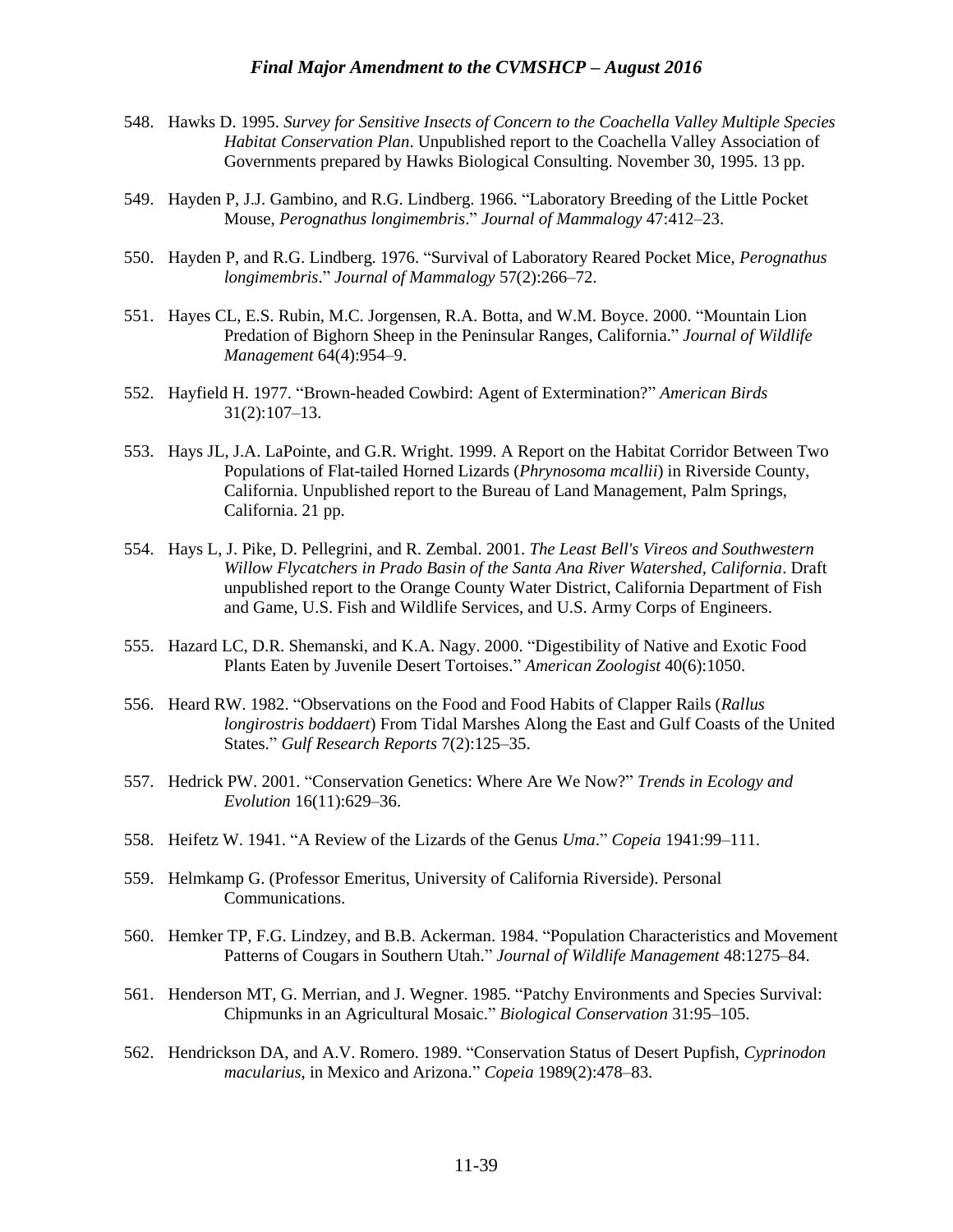- 563. Henen BT. 1990. "Egg Production and Body Condition of Female Desert Tortoises (*Xerobates agassizii*)." *American Zoologist* 30(4):A54.
- 564. Henen BT. 1994. Seasonal and Annual Energy and Water Budgets of Female Desert Tortoises (*Xerobates agassizii*) at Goffs, California. Los Angeles: University of California. 185 pp.
- 565. Henen BT. 1997. "Seasonal and Annual Energy Budgets of Female Desert Tortoises (*Gopherus agassizii*)." *Ecology* 78(1):283–96.
- 566. Henen BT. 2000. "Reproductive Effort and Reproductive Nutrition of Female Desert Tortoises: Essential Field Methods." *American Zoologist* 40(6):1052.
- 567. Henen BT, C.C. Peterson, I.R. Wallis, K.H. Berry, and K.A. Nagy. 1998. "Effects of Climatic Variation on Field Metabolism and Water Relations of Desert Tortoises." *Oecologia* 117(3):365–73.
- 568. Heppell SS, L.B. Crowder, and T.R. Menzel. 1999. "Life Table Analysis of Long-lived Marine Species with Implications for Conservation and Management." *American Fisheries Society* 23:137–48.
- 569. Hickman JC, ed. 1993. *The Jepson Manual: Higher Plants of California*. Berkeley: University of California Press. 1400 pp.
- 570. Higginbotham JL, L.K. Ammerman, and M.T. Dixon. 1999. "First Record of *Lasiurus xanthinus* (Chiroptera: Vespertilionidae) in Texas." *Southwestern Naturalist* 44(3):343–7.
- 571. Higginbotham JL, M.T. Dixon, and L.K. Ammerman. 2000. "Yucca Provides Roost for *Lasiurus xanthinus* (Chiroptera: Vespertilionidae) in Texas." *Southwestern Naturalist* 45(3):338– 40.
- 572. Hill MO. 1994. *Decorana and Twinspan, for Ordination and Classification of Multivariate Species Data: A New Edition, Together with Supporting Programs, in FORTRAN 77*. Huntingdon, England: Institute of Terrestrial Ecology.
- 573. Hinojosa-Huerta O, S. Destefano, and W.W. Shaw. 2001. "Distribution and Abundance of the Yuma Clapper Rail (*Rallus longirostris yumanensis*) in the Colorado River Delta, Mexico." *Journal of Arid Environments* 49(1):171–82.
- 574. Hinton TG, P.D. Fledderman, J.E. Lovich, J.D. Congdon, and J.W. Gibbons. 1997. "Radiographic Determination of Fecundity: Is the Technique Safe for Developing Turtle Embryos?" *Chelonian Conservation and Biology* 2(3):409–14.
- 575. Hobbs NT, and T.A. Hanley. 1990. "Habitat Evaluation: Do Use/Availability Data Reflect Carrying Capacity?" *Journal of Wildlife Management* 54(4):515–22.
- 576. Hodges WL. 1997. Assessing *Phrynosoma mcallii* (Flat-tailed Horned Lizard) Habitat Loss in Arizona and California. Report to Defenders of Wildlife. 17 pp. + maps.
- 577. Hoefs M. 2000. "The Thermoregulatory Potential of *Ovis* Horn Cores." *Canadian Journal of Zoology, Revue Canadienne De Zoologie* 78(8):1419–26.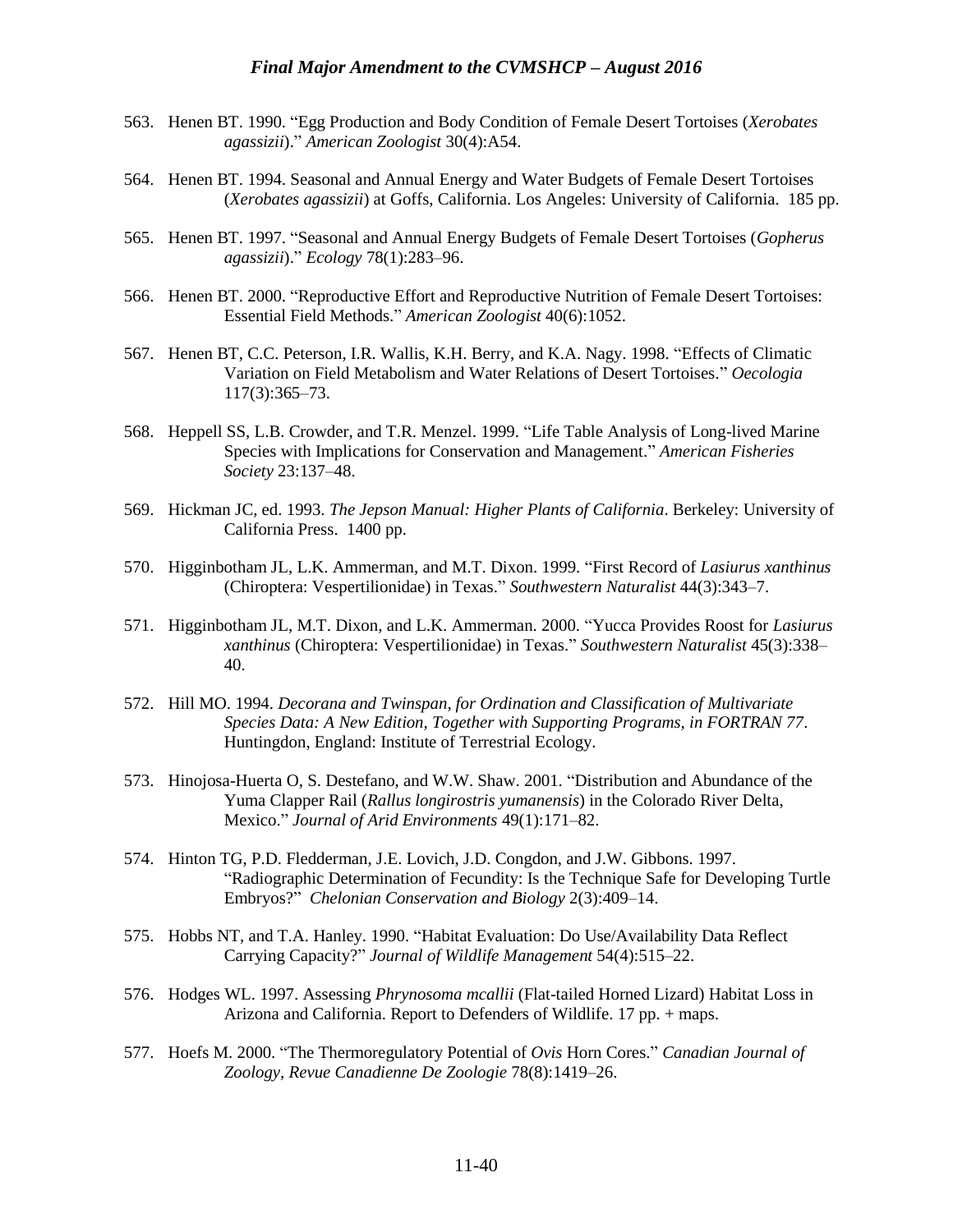- 578. Hoern F, and C. Findeisen. 1977. "Aspects of Fasting Metabolism in the Desert Tortoise *Gopherus berlanderi*." *Comparative Biochemical Physiology* 58:21–6.
- 579. Hoetker GM, and K.W. Gobalet. 1999. "Predation on Mexican Free-tailed Bats by Burrowing Owls in California." *Journal of Raptor Research* 33(4):333–5.
- 580. Hoffman CO, and J.L. Gottschang. 1977. "Numbers, Distribution, and Movements of a Raccoon Population in a Suburban Residential Community." *Journal of Mammalogy* 58(4):623– 36.
- 581. Hohman JP, R.D. Ohmart, and J.E. Schwartzmann. 1980. "An Annotated Bibliography of the Desert Tortoise (*Gopherus agassizii*)." *Desert Tortoise Council Special Publication* 1:1- 121.
- 582. Holcomb LC. 1972. "Nest Success and Age Specific Mortality in Traill's Flycatchers." *Auk* 89:837–41.
- 583. Holland RF. 1986. *Preliminary Descriptions of the Terrestrial Natural Communities of California*. Unpublished report to State of California, The Resources Agency, Department of Fish and Game, Natural Heritage Division, Sacramento, California. 146 pp.
- 584. Holland VL, and D.J. Keil. 1990. *California Vegetation*. 4th edition. San Luis Obispo, California: California Polytechnic State University.
- 585. Holling CS. 1978. *Adaptive Management Assessment and Management*. New York: John Wiley.
- 586. Holmes B. 1998. "City Planning for Owls." *National Wildlife*. October/November. 46–53.
- 587. Holroyd GL, R. Rodriguez-Estrella, and S.R. Sheffield. 2001. "Conservation of the Burrowing Owl in Western North America: Issues, Challenges, and Recommendations." *Journal of Raptor Research* 35(4):399–407.
- 588. Homer BL, K.H. Berry, M.B. Brown, G. Ellis, and E.R. Jacobson. 1998. "Pathology of Diseases in Wild Desert Tortoises From California." *Journal of Wildlife Diseases* 34(3):508–23.
- 589. Hooker WJ. 1831. *Flora Boreali-Americana*. Vol. 1. London, England: H.G. Bohn.
- 590. Horchar VM. 1992. Home Range Dynamics of the Coachella Valley Fringe-toed Lizard. Master's Thesis, California State University, Fullerton.
- 591. Hornocker MG. 1970. "An Analysis of Mountains Lion Predation Upon Mule Deer and Elk in the Idaho Primitive Area." *Wildlife Monographs* 21:39 pp.
- 592. Hovore F. 1995. Report of Field Surveys: Coachella Valley Multi-species Habitat Conservation Plan, Invertebrates - Palm Springs June Beetle (*Dynacoma caseyi*). Unpublished report to the Coachella Valley Mountains Conservancy. May 16, 1995.
- 593. Hovore F. 1997. *Habitat Evaluations for Palm Springs June Beetle*. Unpublished report to the Coachella Valley Mountains Conservancy. April 3, 1997.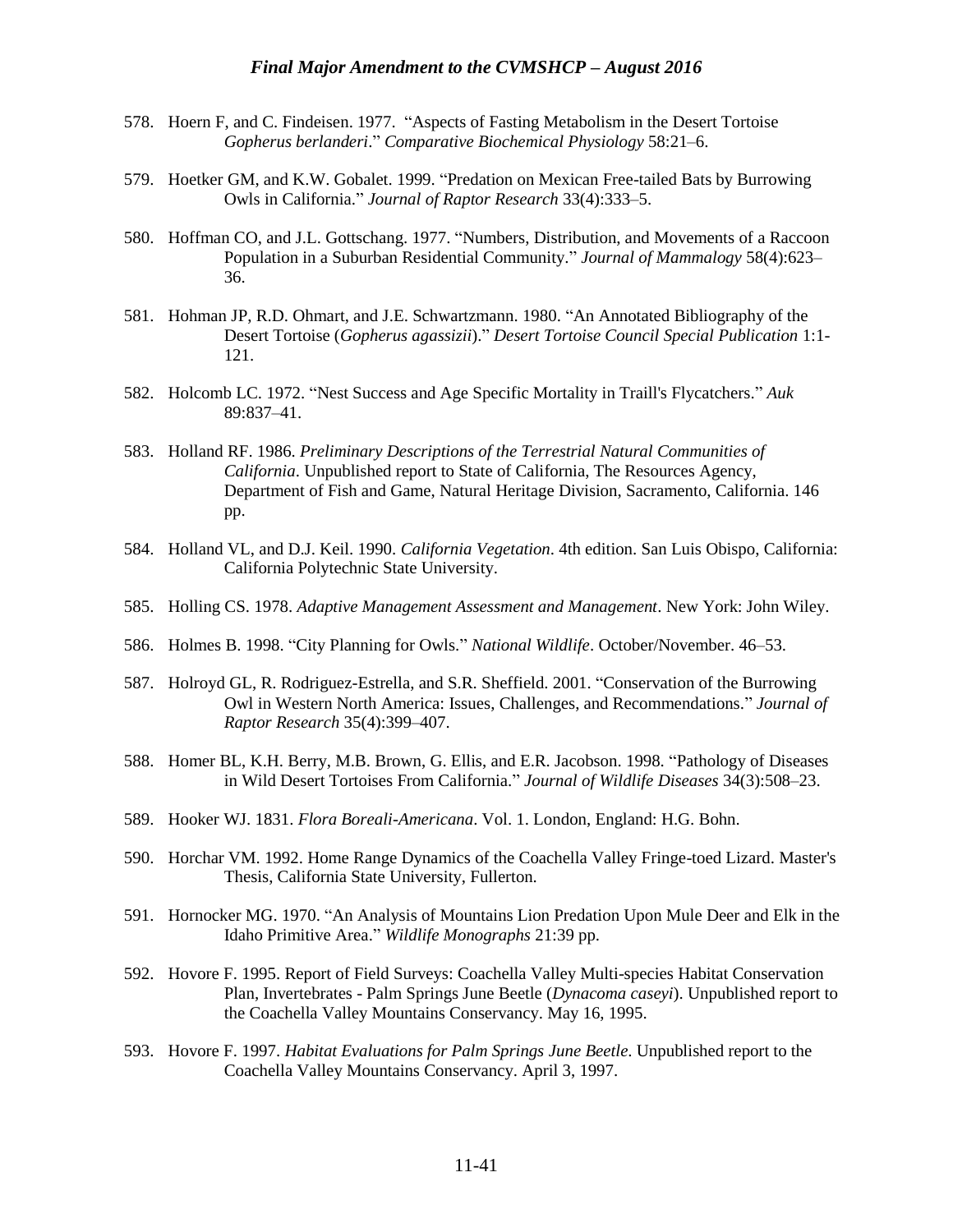- 594. Hovore F. 1997. Letter to the Coachella Valley Mountains Conservancy: A Proposal to Provide Biological Services for Palm Springs June Beetle Surveys. Letter dated February 20, 1997.
- 595. Howell AH. 1938. Revision of the North American Ground Squirrels, With a Classification of the North American Sciuridae. North American Fauna. United States Department of Agriculture, Bureau of Biological Survey, Washington, D.C. 56:1–190.
- 596. Hudson JW. 1964. "Temperature Regulation in the Round-tailed Ground Squirrel, *Citellus tereticaudus*." *Ann. Acad. Sci. Fenn., Ser. A* 4(71):217–33.
- 597. Huey LM. 1928. "A New Silky Pocket Mouse and a New Pocket Gopher from Lower California, Mexico." *San Diego Society of Natural History* 5(8):87–90.
- 598. Huey LM. 1939. "The Silky Pocket Mice of Southern California and Northern Lower California, Mexico, with the Description of a New Race." *Transactions of the San Diego Society of Natural History* 9(11):47–54.
- 599. Hulme M, and N. Sheard. 1999. *Climate Change Scenarios for the United States of America*. Norwich, U.K.: Climate Research Unit, University of East Anglia.
- 600. Hulse AC. 1979. "Notes on the Occurrence of *Gopherus agassizii* (Testudinidae) in Extreme Eastern Arizona." *Southwestern Naturalist* 24:545–6.
- 601. Hultine KR. "The Evolutionary Relationship Between Drought Tolerance and Distribution of Mesquites. [Web Page]." Located at: http://www.srnr.arizona.edu/~uappel/uappel/people/kevins/Aridus.html. Accessed 2002 Aug 10.
- 602. Hunsaker CT, M.F. Goodchild, M.A. Friedl, and T.J. Case, eds. 2001. *Spatial Uncertainty in Ecology*. New York: Springer-Verlag.
- 603. Hunt AG. 1999a. "A Physical Interpretation of the Correlation Between El Nino and Global Warming." *Proceedings from the 24th NOAA workshop on Climate Diagnostics and Prediction, January 1-5, 1999, Tucson, Arizona*.
- 604. Hunt AG. 1999b. "Understanding a Possible Correlation Between El Nino Occurrence Frequency and Global Warming." *Bulletin of the American Meteorological Society* 80(2):297–300.
- 605. Hunt AH, J. Dickens, and R.J. Whelan. 1987. "Movement of Mammals Through Tunnels Under Railway Lines." *Australian Zoologist* 24:89–93.
- 606. Hussell DJT. 1991. "Fall Migrations of Alder and Willow Flycatchers in Southern Ontario." *Journal of Field Ornithology* 62(2):260–70.
- 607. Hussell DJT. 1991. "Spring Migrations of Alder and Willow Flycatchers in Southern Ontario." *Journal of Field Ornithology* 62(1):69–77.
- 608. Ingles LG. 1965. *Mammals of the Pacific States: California, Oregon, and Washington*. Stanford, California: Stanford University Press.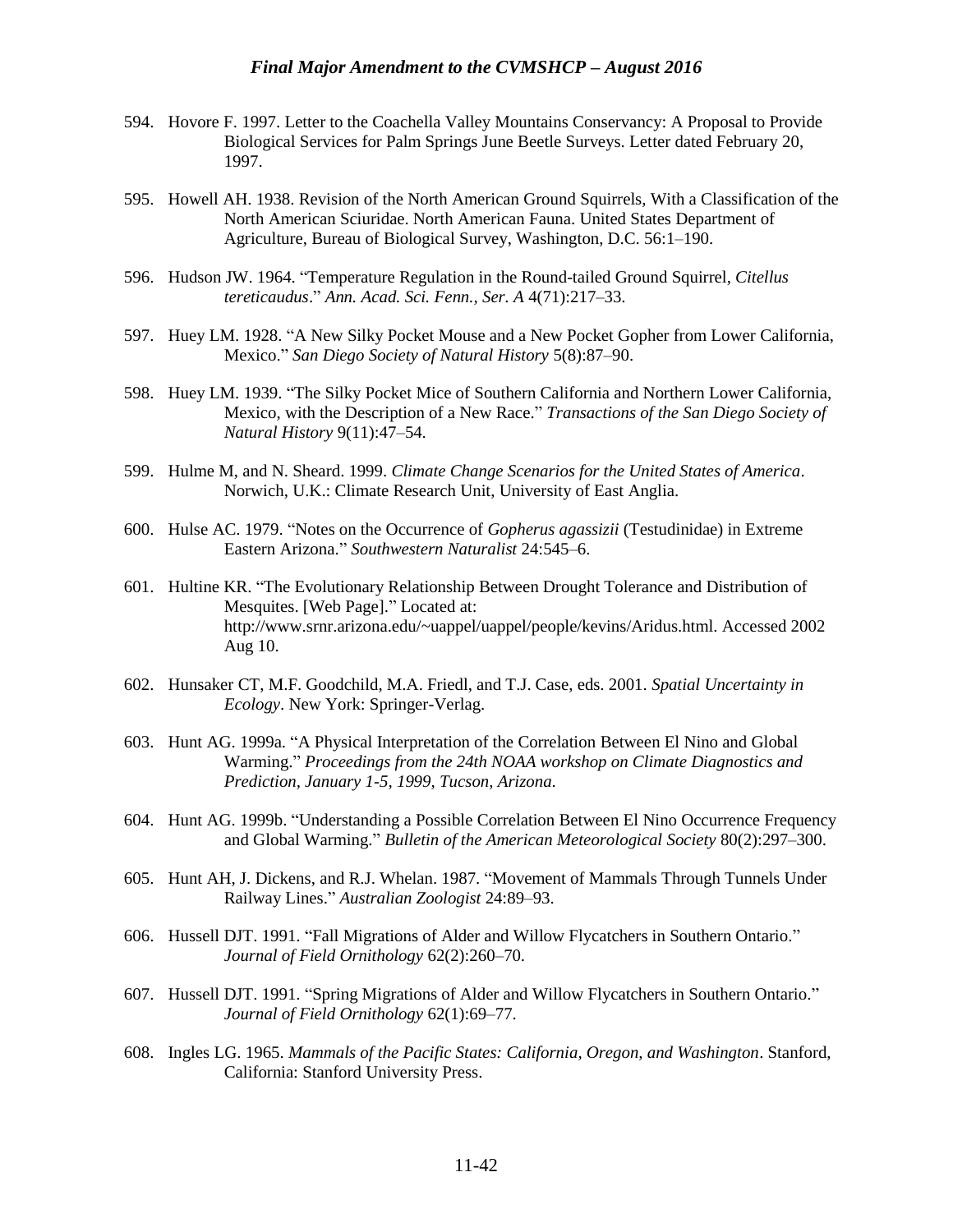- 609. Ives AR, and M.C. Whitlock. 2002. "Inbreeding and Metapopulations." *Science* 295:454–5.
- 610. Izbicki JA, and T.F. Harms 1986. Selenium Concentrations in Leaf Material from *Astragalus oxyphysus* (Diablo locoweed) and *Atriplex lentiformis* (Quail bush) in the Interior Coast Ranges and the Western San Joaquin Valley, California. U.S. Geological Survey waterresources investigations report # 86-4066, Sacramento, California.
- 611. Jackson CG, Jr., J.A. Trotter, T.H. Trotter, and M.W. Trotter. 1976. "Accelerated Growth Rate and Early Maturity in *Gopherus agassizii* (Reptilia: Testudines)." *Herpetologica* 32:139–45.
- 612. Jackson CG, Jr., and M.W. Trotter. 1980. "A Gigantic Specimen of *Gopherus agassizii*  (Testudinidae)." *Southwestern Naturalist* 25:430–2.
- 613. Jackson DR. 1985. "Florida's 'Desert' Tortoise." *Nature Conservancy News* 35:24–6.
- 614. Jacobsen C. 1993. Surveys for *Astragalus tricarinatus* on the Big Morongo Canyon Preserve. Unpublished memo to Connie Rutherford from Carol Jacobsen, The Nature Conservancy. September 2, 1993.
- 615. Jacobson ER. 1993. "Implications of Infectious Diseases for Captive Propagation and Introduction Programs of Threatened Endangered Reptiles." *Journal of Zoo and Wildlife Medicine* 24(3):245–55.
- 616. Jacobson ER, M.B. Brown, I.M. Schumacher, B.R. Collins, R.K. Harris, and P.A. Klein. 1995. "Mycoplasmosis and the Desert Tortoise *(Gopherus agassizii)* in Las Vegas Valley, Nevada." *Chelonian Conservation Biology* 1(4):279–84.
- 617. Jacobson ER, J.M. Gaskin, M.B. Brown, B.K. Harris, C.H. Gardiner, J.L. LaPointe, H.P. Adams, and C. Reggiardo. 1991. "Chronic Upper Respiratory Tract Disease of Free Ranging Desert Tortoises (*Xerobates agassizii*)." *Journal of Wildlife Diseases* 27(2):296–316.
- 618. Jacobson ER, T.J. Wronski, J. Schumacher, C. Reggiardo, and K.H. Berry. 1994. "Cutaneous Dyskeratosis in Free Ranging Desert Tortoises, *Gopherus agassizii*, in the Colorado Desert of Southern California." *Journal of Zoo Wildlife Medicine* 25:68–81.
- 619. Jaeger EC. 1941. *Desert Wild Flowers.* Stanford, California: Stanford University Press. 322 pp.
- 620. Jaeger EC. 1961. *Desert Wildlife.* Stanford, California: Stanford University Press. 308 pp.
- 621. Jaeger EC. 1969. *Desert Wild Flowers*. Stanford, California: Stanford University Press. 322 pp.
- 622. Jahns R. 1954. "Geology of the Natural Provinces ." Chapter II of *Geology of Southern California*. State of California, Department of Natural Resources, Division of Mines, Bulletin 170 September.
- 623. Jameson EW, and H.J. Peters. 1988. *California Mammals*. Berkeley: University of California Press. California Natural History Guides, Vol. 52.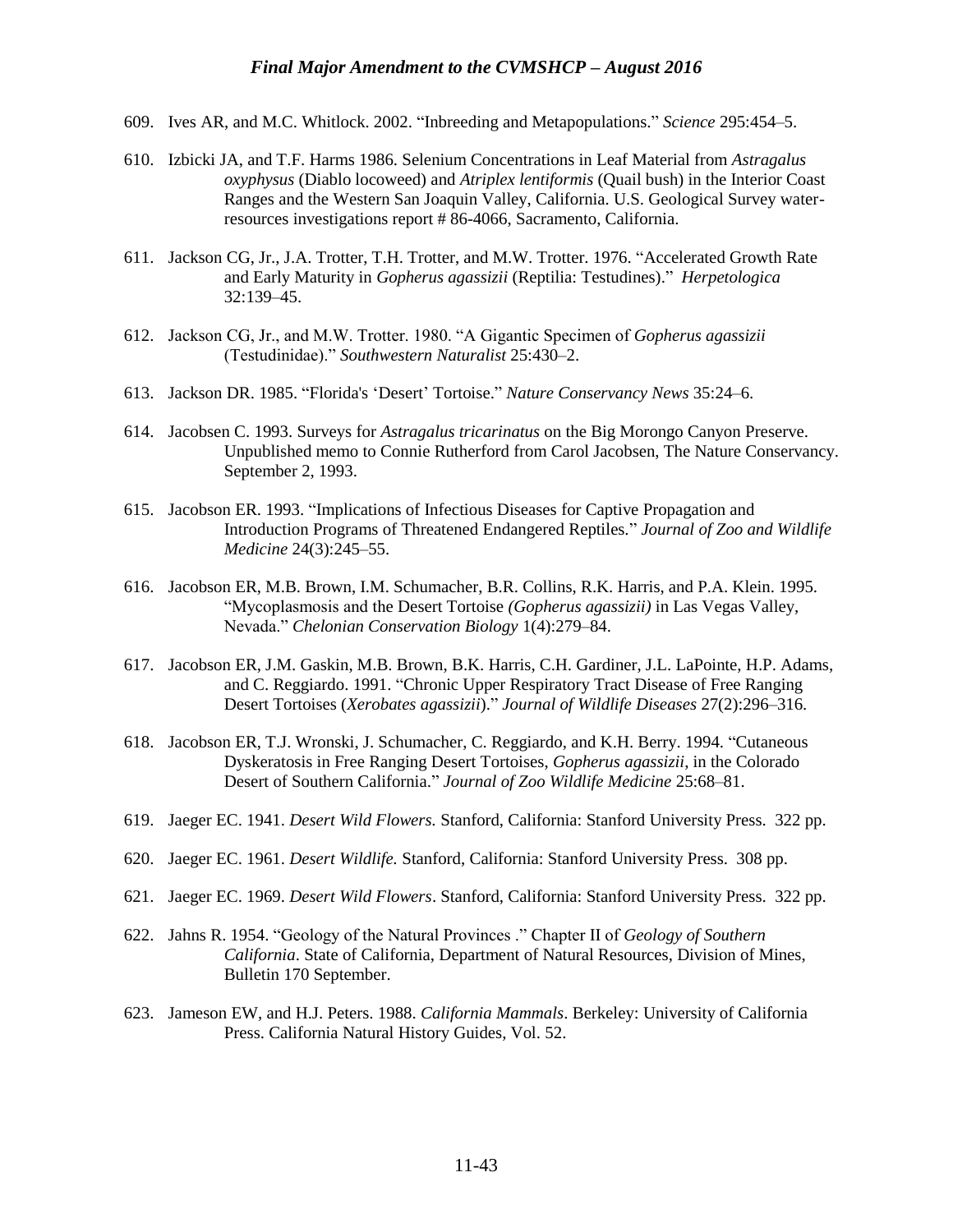- 624. Jayne BC, and M.W. Daggy. 2000. "The Effects of Temperature on the Burial Performance and Axial Motor Pattern of the Sand-swimming Mojave Fringe-toed Lizard, *Uma scoparia*." *Journal of Experimental Biology* 203(7):1241–52.
- 625. Jayne BC, and R.V. Ellis. 1998. "How Inclines Affect the Escape Behavior of a Dune Dwelling Lizard, *Uma scoparia*." *Animal Behavior* 55:1115–30.
- 626. Jenkins SH, and S.W. Breck. 1998. "Differences in Food Hoarding Among Six Species of Heteromyid Rodents." *Journal of Mammalogy* 79(4):1221–33.
- 627. Jennings MR. 1981. "*Gopherus agassizii* (Desert Tortoise), Longevity." *Herpetological Review* 12:81–2.
- 628. Jennings MR. 1985. Behavioral Interactions Between Desert Pupfish (*Cyprinodon macularius*) and Mosquitofish (*Gambusia affinis*) in Systems Open to Egress. Dissertation, University of Arizona, Tucson. 53 pp.
- 629. Jennings MR, and M.P. Hayes. 1994. *Amphibian and Reptile Species of Special Concern in California.* Final report submitted to the California Department of Fish and Game, Inland Fisheries Division, Rancho Cordova, California. Contract #8023. 255 pp.
- 630. Jennings MR, and M.P. Hayes. 1994. "Decline of Native Ranid Frogs in the Desert Southwest." *Herpetology of the North American Deserts.* Southwestern Herpetologists Society. p 183–211.
- 631. Jennings MR. (Biological Resources Division, U.S Geological Survey, San Simeon, California). Personal Communications.
- 632. Jennings WB. 1993. Foraging Ecology of the Desert Tortoise *(Gopherus agassizii)* in the Western Mojave Desert. Master's Thesis. Arlington: University of Texas. 89 pp.
- 633. Jepson WL. 1909. *A Flora of California*. San Francisco: Cunningham, Curtis and Welch.
- 634. Jepson WL. 1936. *A Flora of California*, Vol. II. Berkeley, California: University of California. 370 pp.
- 635. Jepson WL. 1943. *A Flora of California*, Vol. III. Berkeley, California: University of California. p 129–464.
- 636. Jessup DA. 1979. "Fibro Sarcoma in a Burrowing Owl (*Speotyto cunicularia*)." *Journal of Zoo Animal Medicine* 10(2):51–2.
- 637. Jessup DA, R.K. Clark, R.A. Weaver, and M.D. Kock. 1988. "The Safety and Cost Effectiveness of Net Gun Capture of Desert Bighorn Sheep (*Ovis canadensis nelsoni*)." *Journal of Zoo Animal Medicine* 19(4):208–13.
- 638. Jessup DA, W.L. Goff, D. Stiller, M.N. Oliver, V.C. Bleich, and W.M. Boyce. 1993. "A Retrospective Serologic Survey for Anaplasma Sp. Infection in Three Bighorn Sheep (*Ovis canadensis*) Populations in California." *Journal of Wildlife Diseases* 29(4):547–54.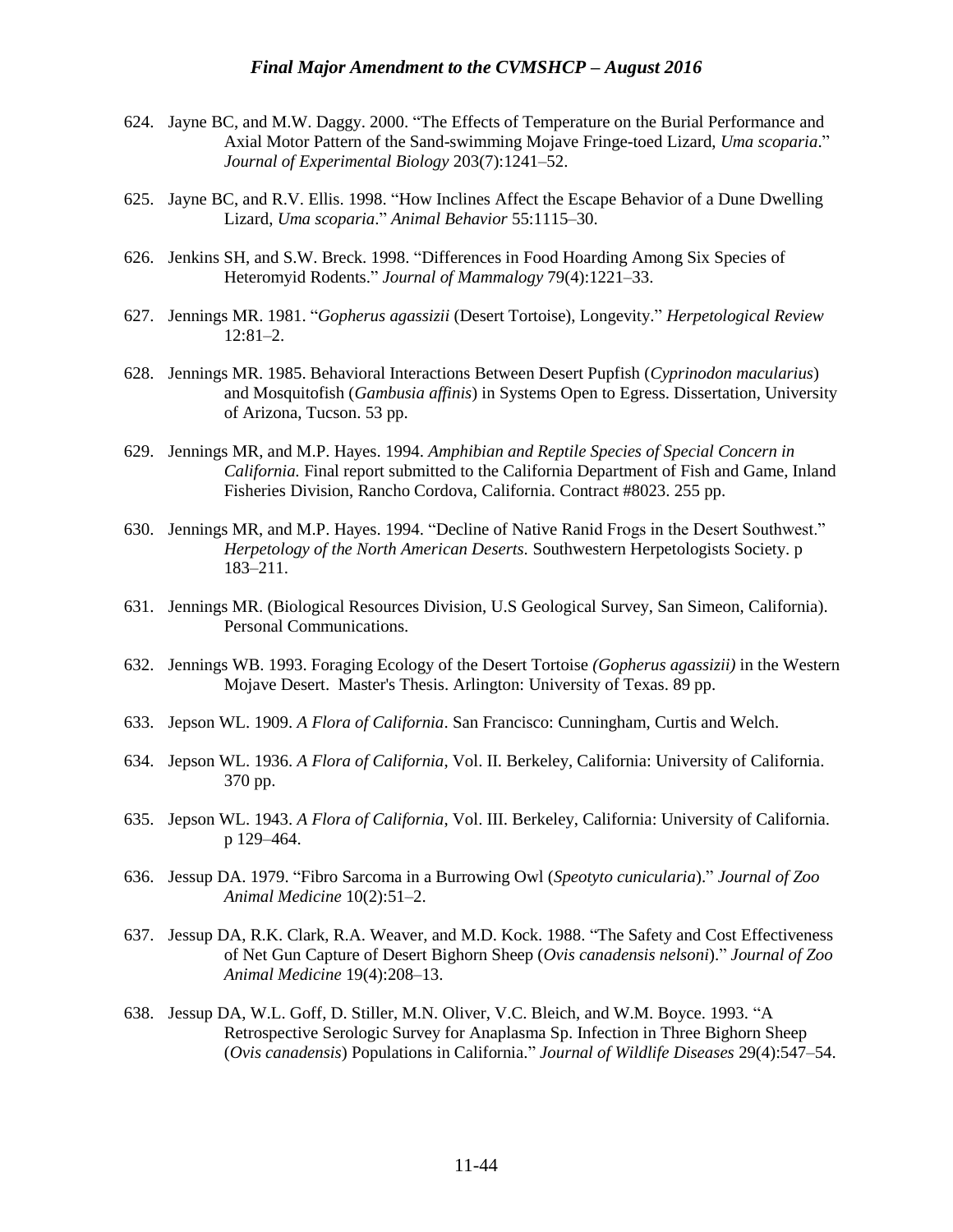- 639. Jessup DA, N. Kock, and M. Berbach. 1989. "Coccidioidomycosis in a Desert Bighorn Sheep (*Ovis canadensis nelsoni)* from California." *Journal of Zoo and Wildlife Medicine* 20(4):471–3.
- 640. Jockusch EL. 1997. "Geographic Variation and Phenotypic Plasticity of Number of Trunk Vertebrae in Slender Salamanders, *Batrachoseps* (plethodontidae)." *American Zoologist* 37(5):135A.
- 641. Jockusch EL, K.P. Yanev, and D.B. Wake. 2001. "Molecular Phylogenetic Analysis of Slender Salamanders, Genus *Batrachoseps* (Amphibia: Plethodontidae), F1989 Decrom Central Coastal California with Descriptions of Four New Species." *Herpetological Monographs*  $(15):54-99.$
- 642. Johnson BL. 1999. "Introduction to the Special Feature: Adaptive Management Scientifically Sound, Socially Challenged?" *Conservation Ecology* 3(1):article 10, 6 pp.
- 643. Johnson DH. 2002. "The Importance of Replication in Wildlife Research." *Journal of Wildlife Management* 66:919–32.
- 644. Johnson K, P. Mehlhop, C. Black, and K. Score. 1999. "Reproductive Failure of Endangered Southwestern Willow Flycatchers on the Rio Grande, New Mexico." *Southwestern Naturalist* 44(2):226–31.
- 645. Johnson NK. 1995. "Seven Avifaunal Censuses Spanning One-half Century on an Island of White Firs (*Abies concolor*) in the Mojave Desert." *Southwestern Naturalist* 40(1):76–85.
- 646. Johnson WC, and B.L. Keller. 1983. "An Examination of Snap-trapping Techniques for Estimating Rodent Density in High Desert." *Northwest Science* 57(3):204.
- 647. Jones AL, and W.S. Longland. 1999. "Effects of Cattle Grazing on Salt Desert Rodent Communities." *American Midland Naturalist* 141(1):1–11.
- 648. Jones C, L. Hedges, and K. Bryan. 1999. "The Western Yellow Bat, *Lasiurus xanthinus* (Chiroptera: Vespertilionidae), from the Davis Mountains, Texas." *Texas Journal of Science* 51(3):267–9.
- 649. Jones CE. 1995. "Pollination Biology in California Deserts." In: J. Latting and P.G. Rowlands, eds. *The California Desert: An Introduction to Natural Resources and Man's Impact*. Volume I & II. Riverside, California: June Latting Books. p 421–434.
- 650. Jones ME. 1923. Revision of North American Species of *Astragalus*. Salt Lake City, Utah: 288, [42] p. 78 plates on 39 l. 24 cm.
- 651. Jorgensen CB. 1997. "Urea and Amphibian Water Economy." *Comparative Biochemistry and Physiology A-Physiology* 117(2):161–70.
- 652. Jorgensen CD, and C.L. Hayward. 1965. "Mammals of the Nevada Test Site." *Brigham Young University Science Bulletin Biological Series* 6:1–81.
- 653. Joyner-Griffith M. 1994. "Egg Production and Hatching Success in the Desert Tortoise *(Gopherus agassizii)*." *Proceedings Symposium Desert Tortoise Council*.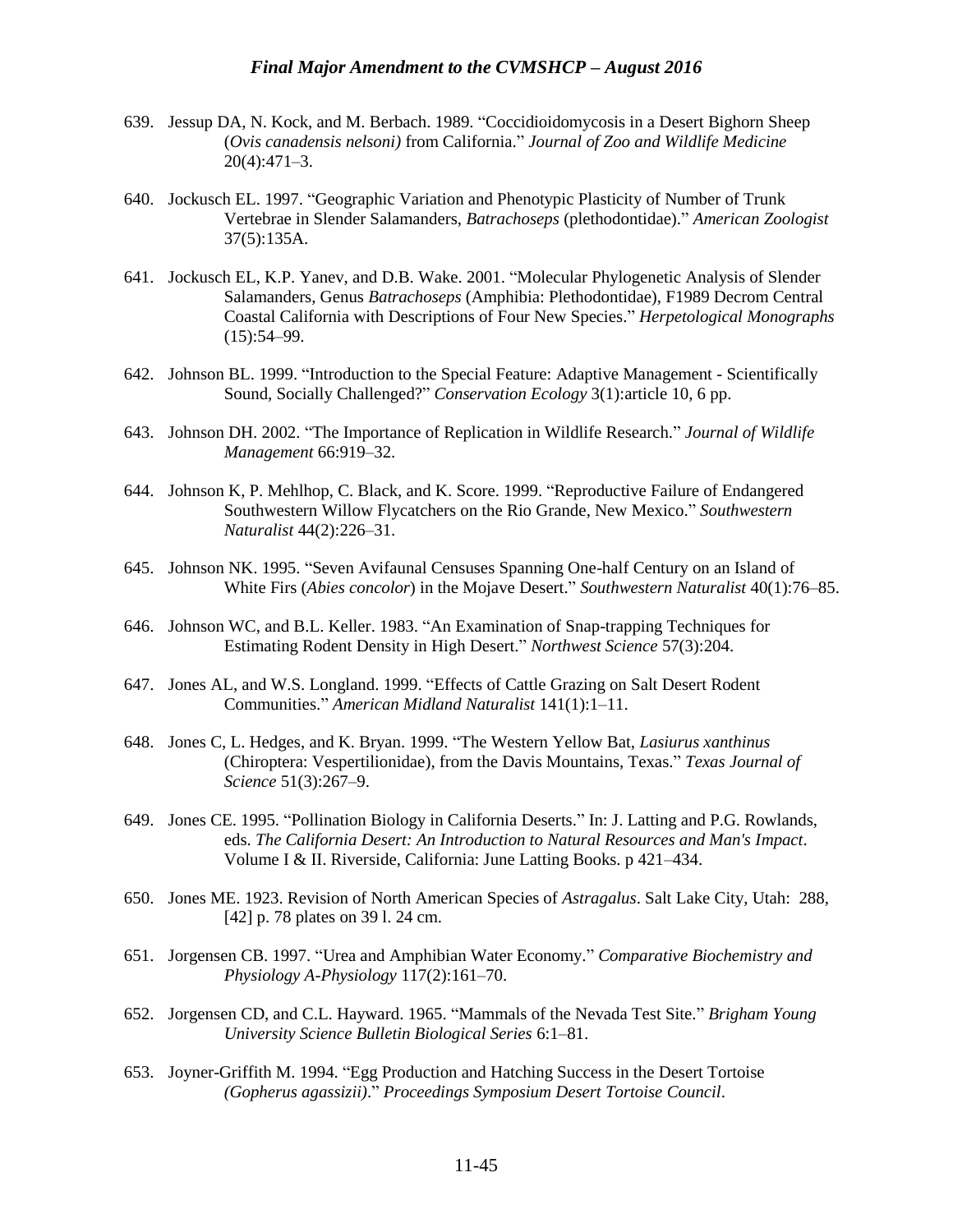- 654. Kareiva P, S. Andelman, D. Doak, B. Elderd, M. Groom, J. Hoekstra, L. Hood, F. James, J. Lamoreux, G. LeBuhn and others. 1999. Using Science in Habitat Conservation Plans: National Center for Ecological Analysis and Synthesis, Santa Barbara, California, and the American Institute of Biological Sciences, Washington, D.C.
- 655. Karl AE. 1988. Investigations of the Status of the Desert Tortoise, *Gopherus agassizii*, in Joshua Tree National Monument. Unpublished report to the Cooperative National Park Resources Studies Unit, University of Nevada, Las Vegas, Nevada. August 10, 1988. 61 pp.
- 656. Kasper A. 1995. The Desert Tortoise *(Gopherus agassizii)*. Wildlife Rehabilitation Today 6(3):48-51.
- 657. KDJ Associates, and Southern California Gas Company. 1998. Big Morongo Canyon Pipeline Proposed Mitigation for the Proposed Gas Company Maintenance Action. Report to the U.S. Bureau of Land Management. July 27, 1998.
- 658. KDJ Associates, and Southern California Gas Company. 1997. Triple-ribbed Milkvetch Survey Results and Proposed Mitigation for the Proposed Gas Company Maintenance Action. Report to the U.S. Bureau of Land Management. May 10, 1997.
- 659. Keeney S. (California Department of Fish and Game, Indio, California). Personal Communications.
- 660. Keil DJ. 1993. *Xylorhiza*. In: J.C. Hickman, ed. The Jepson Manual: Higher Plants of California. Berkeley, California: University of California Press.
- 661. Keller V, and H.P. Pfister. 1997. Wildlife Passages as a Means of Mitigating Effects of Habitat Fragmentation by Roads and Railway Lines. In: K. Cantors, ed. Habitat Fragmentation and Infrastructure. Delft, The Netherlands: Ministry of Transportation, Public Works and Management. p 70-80.
- 662. Kenagy GJ. 1973. Daily and Seasonal Patterns of Activity and Energetics in a Heteromyid Rodent Community. Ecology 54:1201-19.
- 663. Kenagy GJ, and B.M. Barnes. 1984. Environmental and Endogenous Control of Reproductive Function in the Great Basin Pocket Mouse *Perognathus parvus*. Biology of Reproduction 31(4):637-45.
- 664. Kendall WL. 2001. Using Models to Facilitate Complex Decisions. In: T.M. Shenk and A.B. Franklin, eds. Modeling in Natural Resource Management; Development, Interpretation and Application. Washington: Island Press. p 147-170, Chapter 10.
- 665. Kiester AR, J.M. Scott, B. Csuti, R.F. Noss, B. Butterfield, K. Sahr, and D. White. 1996. Conservation Prioritization Using GAP Data. Conservation Biology 10(5):1332-42.
- 666. King RA, and J.R. Belthoff. 2001. Post Fledging Dispersal of Burrowing Owls in Southwestern Idaho: Characterization of Movements and Use of Satellite Burrows. Condor 103(1):118- 26.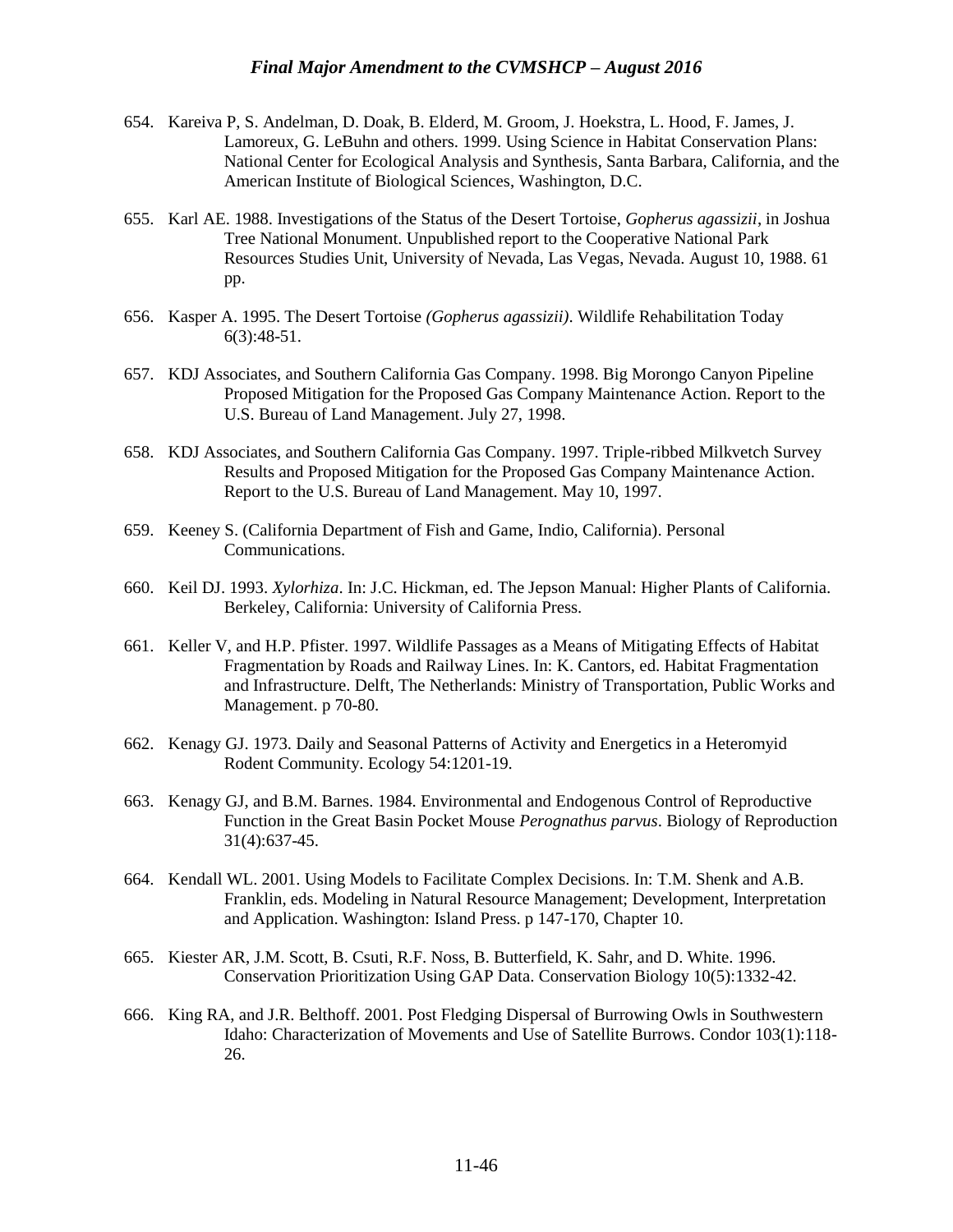- 667. Kirk DA, and C. Hyslop. 1998. Population Status and Recent Trends in Canadian Raptors: A Review. Biological Conservation 83(1):91-118.
- 668. Knaapen JP, M. Scheffer, and B. Harms. 1992. Estimating Habitat Isolation in Landscape Planning. Landscape and Urban Planning 23:1-16.
- 669. Knick ST, and D.L. Dyer. 1997. Spatial Distribution of Black-tailed Jackrabbit Habitat Determined by GIS in Southwestern Idaho. Journal of Wildlife Management 61:75-85.
- 670. Knick ST, and J.T. Rotenberry. 1998. Limitations to Mapping Habitat Use Areas in Changing Landscapes Using the Mahalanobis Distance Statistic. Journal of Agricultural, Biological, and Environmental Statistics 3:311-22.
- 671. Knowles C. 1997. An Inventory for the Western Burrowing Owl Along the Northern and Western Segments of the Las Vegas Valley Beltway System. Unpublished report for Parsons, Brinkerhoff, Quade, and Douglas, Inc. and Nevada Department of Transportation, Regional Transportation Commission.
- 672. Kobaly R. (Bureau of Land Management, Big Morongo Canyon Preserve, Morongo Valley, California). Personal Communications.
- 673. Konrad PM, and D.S. Gilmer. 1984. Observations on the Nesting Ecology of Burrowing Owls in Central North Dakota. The Prairie Naturalist 16:3.
- 674. Korfanta NM, L.W. Ayers, S.H. Anderson, and D.B. McDonald. 2001. Preliminary Assessment of Burrowing Owl Population Status in Wyoming. Journal of Raptor Research 35(4):337- 43.
- 675. Krausman PR, M.C. Wallace, C.L. Hayes, and D.W. Deyoung. 1998. Effects of Jet Aircraft on Mountain Sheep. Journal of Wildlife Management 62(4):1246-54.
- 676. Kroodsma DE. 1984. Songs of the Alder Flycatcher (*Empidonax alnorum*) and Willow Flycatcher (*Empidonax traillii*) are Innate. Auk 101(1):13-24.
- 677. Kroodsma RL. 1984. Effect of Edge on Breeding Forest Bird Species. Wilson Bulletin 96(3):426- 36.
- 678. Krueper DJ. Conservation Priorities in Naturally Fragmented and Human Altered Riparian Habitats of the Arid West. [Web Page]. Located at: http://www.birds.cornell.edu/pifcapemay/krueper.htm. 8 pp. Accessed 2000 May 22.
- 679. Krzysic AJ. 1998. A Comparison of Distance Sampling and Strip Transects for Estimating Desert Tortoise Sign: Implications for Sampling Desert Tortoise Populations on Landscape Scales. Desert Tortoise Council Symposium, Abstract. 1997-1998p 112-3.
- 680. Kuntze O. 1891. Revisio Genrum Plantarum, Vol. 2. Leipzig.
- 681. Kurta A, and G.C. Lehr. 1995. *Lasiurus ega*. American Society of Mammalogists, Mammalian Species No. 515:7 pp.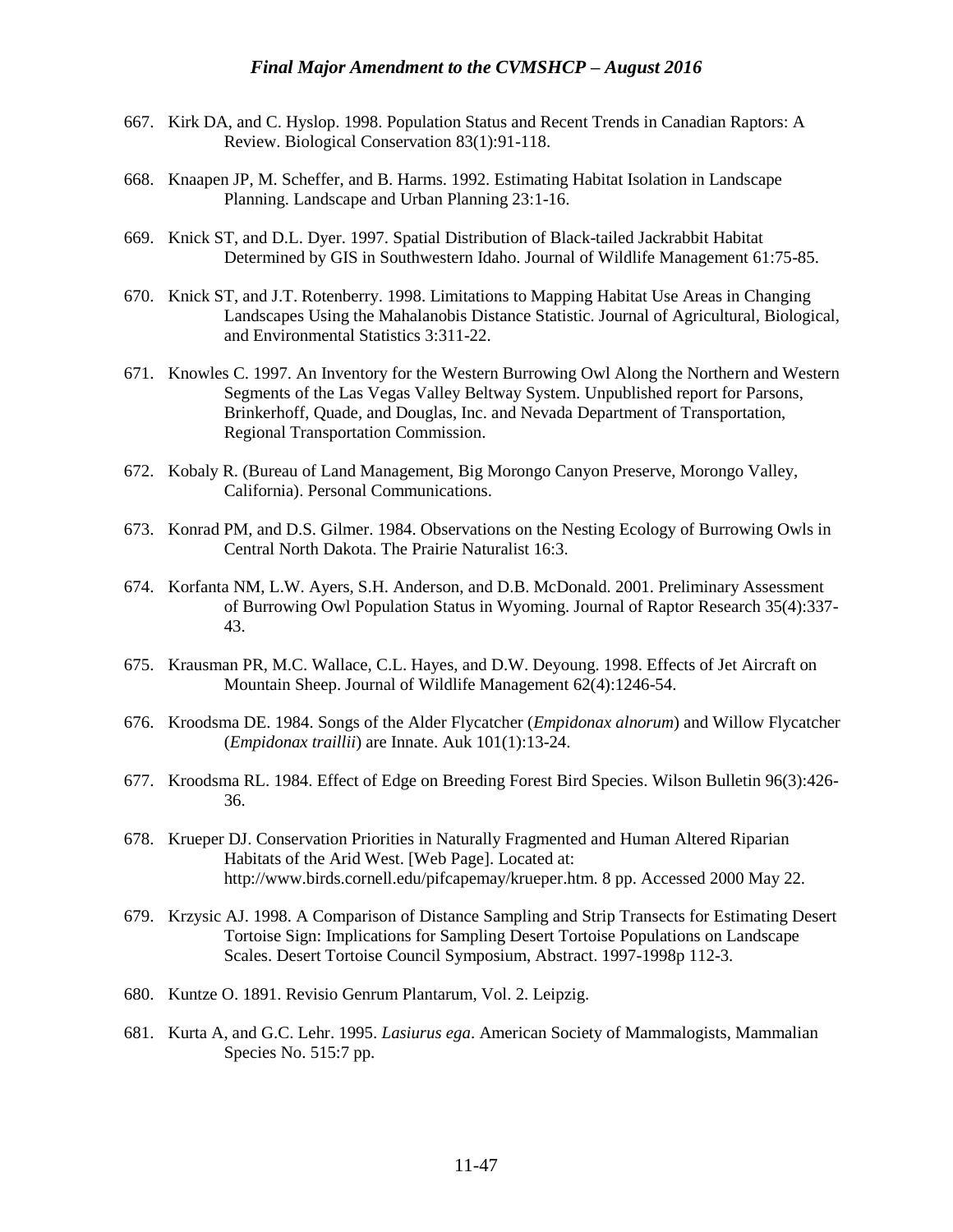- 682. Kus BE. 1998. Use of Restored Riparian Habitat by the Endangered Least Bell's Vireo (*Vireo bellii pusillus*). Restoration Ecology 6(1):75-82.
- 683. Kwak TJ, and J.B. Zedler. 1997. Food Web Analysis of Southern California Coastal Wetlands Using Multiple Stable Isotopes. Oecologia 110(2):262-77.
- 684. Laabs DM, and M.L. Allaback. 1995. A New Subspecies of Pocket Mouse from the Western Mojave Desert of California. Unpublished report for U.S. Fish and Wildlife Service. 10 pp.
- 685. Laake JL, S.T. Buckland, D.R. Anderson, and K.P. Burnham. 1993. *DISTANCE* User's Guide, Version 2.0. Colorado State University, Fort Collins: Colorado Cooperative Fish and Wildlife Research Unit.
- 686. Lahaye WS, R.J. Gutierrez, and H.R. Akcakaya. 1994. Spotted Owl Metapopulation Dynamics in Southern California. Journal of Animal Ecology 63:775-85; [http://www.ramas.com/csowl.htm] web page accessed 8/4/2002.
- 687. Laitin J. 1987. Corridors for Wildlife. American Forests September-October: 47-9.
- 688. Lamb T, and C. Lydeard. 1994. A Molecular Phylogeny of the Gopher Tortoises, with Comments on Familial Relationships within the Testudinoidea. Molecular Phylogenetics and Evolution 3:283-91.
- 689. Lamb T, B.K. Sullivan, and K. Malmos. 2000. Mitochondrial Gene Markers for the Hybridizing Toads *Bufo microscaphus* and *Bufo woodhousii* in Arizona. Copeia 2000(1):234-7.
- 690. Lamb T, J. C. Avise, and J. W. Gibbons. 1989. Phylogeographic Patterns in Mitochondrial DNA of the Desert Tortoise (*Xerobates agassizii*), and Evolutionary Relationships Among the North American Gopher Tortoise. Evolution 43:76-87.
- 691. Lambeck RJ. 1997. Focal Species: A Multi-species Umbrella for Nature Conservation. Conservation Biology 11(4):849-56.
- 692. Lancaster N. 1995. Geomorphology of Desert Dunes. New York: Routledge Press. 290 pp.
- 693. Lancaster N, J.R. Miller, and L. Zonge. 1993. Geomorphic Evolution and Sediment Transport Dynamics of Eolian Terrains in the Coachella Valley Preserve System, South-central California. Final report to the Coachella Valley Preserve System (The Nature Conservancy). December 29, 1993. 38 pp.
- 694. Lance VA, T. Cort, J. Masuoka, R. Lawson, and P. Saltman. 1995. Unusually High Zinc Concentrations in Snake Plasma, with Observations on Plasma Zinc Concentrations in Lizards, Turtles and Alligators. Journal of Zoology (London) 235:577-85.
- 695. Lancia RA, J.D. Nichols, and K.H. Pollock. 1994. Estimating the Number of Animals in Wildlife Populations. In: T. Bookhout, ed. Research and Management Techniques for Wildlife and Habitats. Bethesda, Maryland: The Wildlife Society. p 215-253.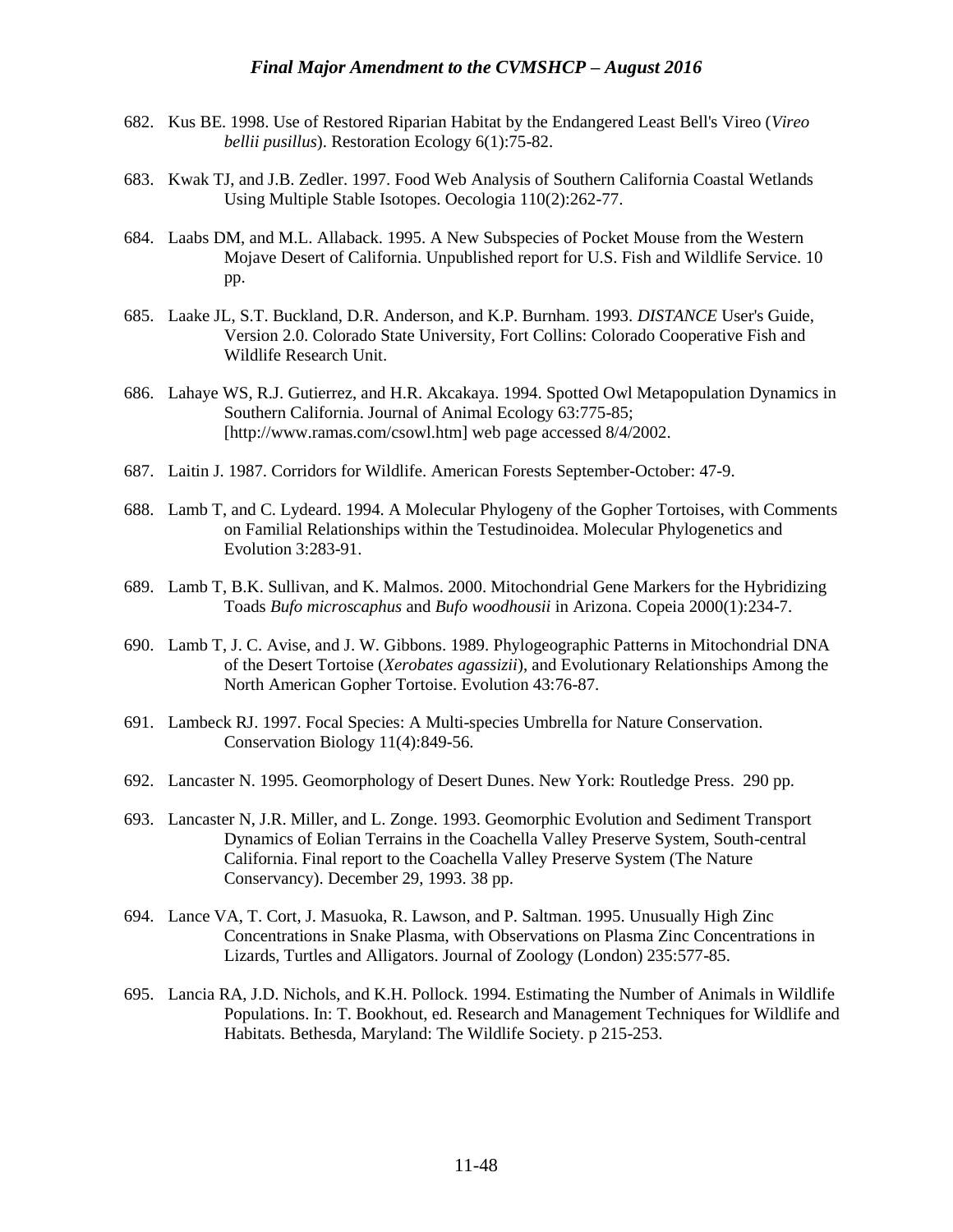- 696. Lande R, and G.F. Barrowclough. 1987. Effective Population Size, Genetic Variation, and Their Use in Population Management. In: M. Soule, ed. Viable Populations for Conservation. Cambridge, England: Cambridge University Press. p 87-123.
- 697. Lang JD. 1974. Acarina Found in Nests of the Round-tailed Ground Squirrel. J. Ariz. Acad. Sci. 9(1):41-3.
- 698. Lang JD. 1972. Ectoparasites Found on the Round-tailed Ground Squirrel Near Tucson, Arizona. J. Ariz. Acad. Sci. 7(3):99-100.
- 699. Langen TA, D.T. Bolger, and T.J. Case. 1991. Predation on Artificial Bird Nests in Chaparral Fragments. Oecologia 86:395-401.
- 700. LaPolla VN, and G.W. Barrett. 1993. Effects of Corridor Width and Presence on the Population Dynamics of the Meadow Vole (*Microtus pennsylvanicus)*. Landscape Ecology 8(1):25- 37.
- 701. LaPre LF, Tierra Madre Consultants Inc. 1999. Cabazon WECS Project Biological Assessment. Unpublished report to Cabazon Wind Partners. July 6, 1999.
- 702. LaPre LF, and J. Cornett. 1981. Public Lands Survey for the Coachella Valley Fringe-toed Lizard. Unpublished report to the Bureau of Land Management.
- 703. LaRivers I. 1942. Some New Amphibian and Reptile Records for Nevada. Journal of Entomology and Zoology 34(3):53-68.
- 704. Larsen DP, T.M. Kincaid, S.E. Jacobs, and N.S. Urquhart. 2001. Designs for Evaluating Local and Regional Scale Trends. BioScience 51(12):1069-78.
- 705. LaRue CT, L.L. Dickson, N.L. Brown, J.R. Spence, and L.E. Stevens. 2001. Recent Bird Records from the Grand Canyon Region, 1974-2000. Western Birds 32(2):101-18.
- 706. Lau S, and B. Claude. 1991. A Distribution Study of Desert Pupfish (*Cyprinodon macularius*) Around the Salton Sea, California. Final report for Section 6 Project EF90XII-1, California Department of Fish and Game, Inland Fisheries Division. November 1991. 21 pp.
- 707. Lawton JH. 1997. The Science and Non-science of Conservation Biology. Oikos 79:3-5.
- 708. Laymon SA. 2001. Field Survey for Least Bell's Vireo and Southwestern Willow Flycatcher on Arrastre Canyon and Grapevine Canyon in San Bernardino County, and Whitewater River, Riverside County, California, April-July 2001. Unpublished report to Bureau of Land Management, Ridgecrest, California. October 14, 2001. 28 pp.
- 709. Lederle PE, K.R. Rautenstrauch, D.L. Rakestraw, K.K. Zander, and J.L. Boone. 1997. Upper Respiratory Tract Disease and Mycoplasmosis in Desert Tortoises From Nevada. Journal of Wildlife Diseases 33(4):759-65.
- 710. Lee TE, and M.D. Engstrom. 1991. Genetic Variation in the Silky Pocket Mouse (*Perognathus flavus*) in Texas and New Mexico. Journal of Mammalogy 72(2):273-85.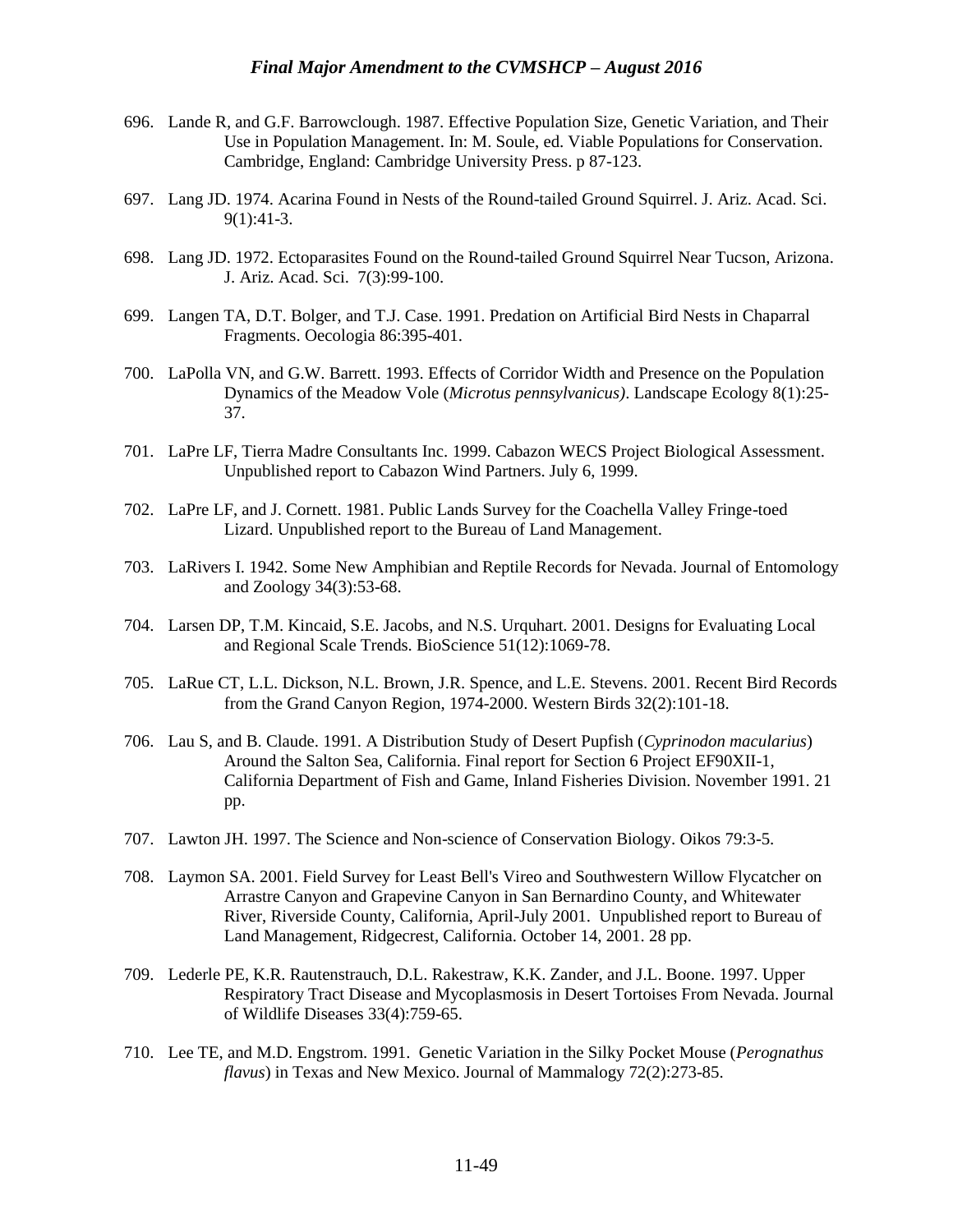- 711. Legare ML, and W.R. Eddleman. 2001. Home Range Size, Nest Site Selection, and Nesting Success of Black Rails in Florida. Journal of Field Ornithology 72(1):170-7.
- 712. Legare ML, W.R. Eddleman, P.A. Buckley, C. Kelly. 1999. The Effectiveness of Tape Playback in Estimating Black Rail Density. Journal of Wildlife Management 63(1):116-25.
- 713. Lehman RN, L.B. Carpenter, K. Steenhof, and M.N. Kochert. 1998. Assessing Relative Abundance and Reproductive Success of Shrubsteppe Raptors. Journal of Field Ornithology 69(2):244-56.
- 714. Lesica P, and B.M. Steele. 1996. A Method for Monitoring Long-term Population Trends: An Example Using Rare Arctic Alpine Plants. Ecological Applications 6(3):879-87.
- 715. Leupin EE, and D.J. Low. 2001. Burrowing Owl Reintroduction Efforts in the Thompson-Nicola Region of British Columbia. Journal of Raptor Research 35(4):392-8.
- 716. Lewis-Winokur V, and R.M. Winokur. 1995. Incubation Temperature Affects Sexual Differentiation, Incubation Time, and Posthatching Survival in Desert Tortoises (*Gopherus agassizii*). Canadian Journal of Zoology 73:2091-7.
- 717. Li BL. 2002. A Theoretical Framework of Ecological Phase Transitions for Characterizing Treegrass Dynamics. Acta Biotheoretica 50:141-54.
- 718. Lidicker WZ, Jr. 1999. Responses of Mammals to Habitat Edges: An Overview. Landscape Ecology 14:333-43.
- 719. Lilburn Corporation. 1995. Revegetation Plan for the Granite Construction's Thermal Mine Site. Unpublished report. March 1995.
- 720. Lillesand TM, and R.W. Kiefer. 1987. Remote Sensing and Image Interpretation. Second Edition. New York: John Wiley and Sons, Inc.
- 721. Lincer JL, Dr. 1998. Toward an Update on Clark, Lincer and Clark's Bibliography on *Speotyto cunicularia*. Presented at the Second International Burrowing Owl Symposium, Ogden, Utah, September 29-30, 1998.
- 722. Lindberg RG, and P. Hayden. 1974. Thermoperiodic Entrainment of Arousal from Torpor in Little Pocket Mouse, *Perognathus longimembris*. Chronobiologia 1(4):356-61.
- 723. Link WA, and J.R. Sauer. 1997. Estimation of Population Trajectories from Count Data. Biometrics 53:488-97.
- 724. Linnell JDC, J.E. Swenson, and R. Anderson. 2000. Conservation of Biodiversity in Scandinavian Boreal Forests: Large Carnivores as Flagships, Umbrellas, Indicators, or Keystones? Biodiversity and Conservation 9:857-68.
- 725. Lock-Dawson P. 1995. Spring Bird Communities of the Coachella Valley: Implications for Habitat Conservation Planning. Unpublished report to Bureau of Land Management, Palm Springs, California.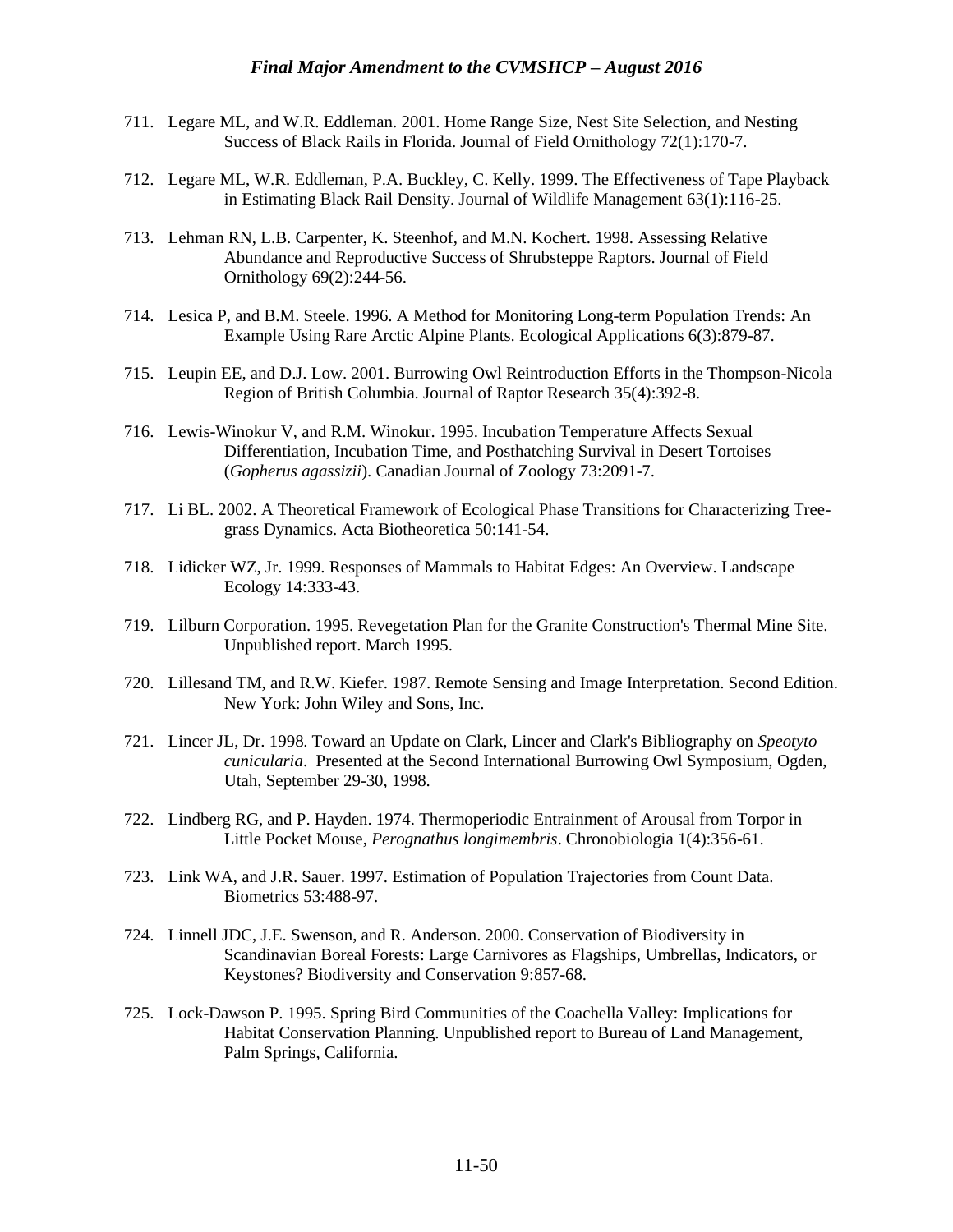- 726. Loegering J. 1999. Fragmentation: Habitat Fragmentation. Principles of Wildlife Conservation, FW251, Department of Fisheries and Wildlife, Oregon State University, Corvallis, Oregon [Web Page]. Located at: http://www.orst.edu/instruct/fw251/modules/habitatdd/fragmentation.htm. Accessed 2002 Aug 1.
- 727. Logan KA, L.L. Irwin, and R. Skinner. 1986. Characteristics of a Hunted Mountain Lion Population in Wyoming. Journal of Wildlife Management 50(4):648-54.
- 728. Logan KA, L.L. Sweanor, T.K. Ruth, and M.B. Hornocker. 1996. Cougars of the San Andres Mountains, New Mexico: A Final Report. Federal Aid in Wildlife Restoration Project W-128-R for New Mexico Department of Game and Fish, Santa Fe, New Mexico. September 1996.
- 729. Loiselle PV. 1982. Male Spawning Partner Preference in an Arena Breeding Teleost *Cyprinodon macularius Californiensis Girard* (Atherinomorpha, Cyprinodontidae). American Naturalist 120(6):721-32.
- 730. Lomolino M, and D. Perault. 2000. Assembly and Disassembly of Mammal Communities in a Fragmented Temperate Rain Forest. Ecology 81(6):1517-32.
- 731. Lonzarich DG, T.E. Harvey, and J.E. Takekawa. 1992. Trace Element and Organochlorine Concentrations in California Clapper Rail (*Rallus longirostris obsoletus*) Eggs. Archives of Environmental Contamination and Toxicology 23(2):147-53.
- 732. Lorton G. (Bureau of Land Management, Palm Springs, California). Personal Communications.
- 733. Lovejoy TE, R.O. Bierregaard Jr., A.B. Rylands, J.R. Malcolm, C.E. Quintela, L.H. Harper, K.S. Brown Jr., A.H. Powell, G.V.N. Powell, H.O.R. Schubart and others. 1986. Edge and Other Effects of Isolation on Amazon Forest Fragments. In: M.E. Soule, ed. Conservation Biology: The Science of Scarcity and Diversity. Sunderland, Massachusetts: Sinauer Associates, Inc. p 257-85.
- 734. Lovich JE. 1992. Restoration and Revegetation of Degraded Habitat as a Management Tool in Recovery of the Threatened Desert Tortoise. Unpublished contract report prepared for the California Department of Parks and Recreation, Off-Highway Motor Vehicle Recreation Division and the U.S. Department of Interior, Bureau of Land Management, California Desert District. 187 pp.
- 735. Lovich JE, and D. Bainbridge. 1999. Anthropogenic Degradation of the Southern California Desert Ecosystem and Prospects for Natural Recovery and Restoration. Environmental Management 24(3):309-26.
- 736. Lovich JE, P. Medica, H. Avery, K. Meyer, G. Bowser, and A. Brown. 1999. Studies of Reproductive Output of the Desert Tortoise at Joshua Tree National Park, the Mojave National Preserve, and Comparative Sites. Park Science 19(1):22-4.
- 737. Lovich JE. 1997. Coachella Valley Multi-species Habitat Conservation Plan Species Account: *Gopherus agassizii* Desert Tortoise. Unpublished report prepared for the Coachella Valley Multi-species Habitat Conservation Plan. 22 pp.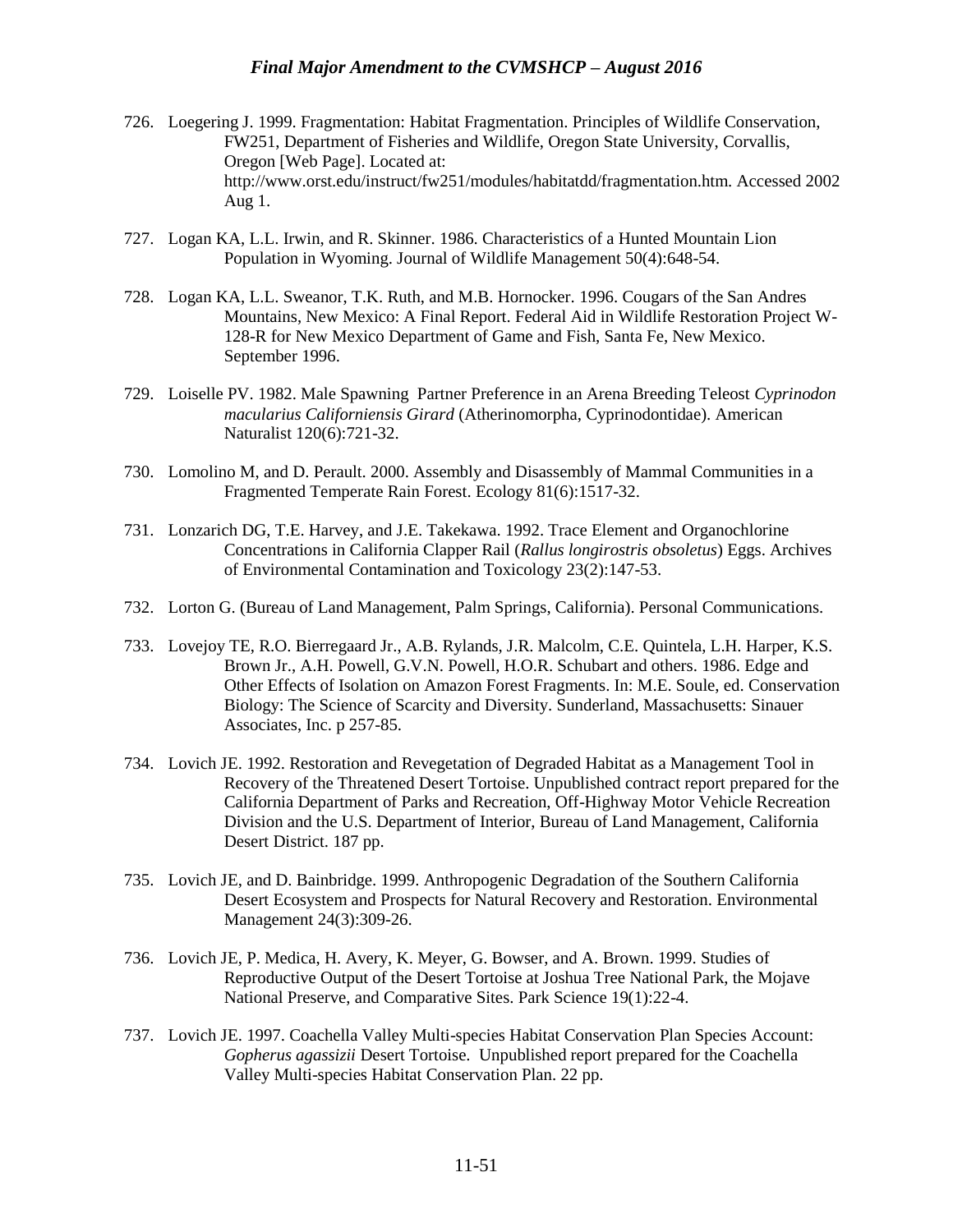- 738. Lovich JE. (U.S. Geological Survey, Biological Resources Division, Sacramento, California). Personal Communications.
- 739. Lovich JE, and R. Daniels. 2000. Environmental Characteristics of Desert Tortoise (*Gopherus agassizii*) Burrow Locations in an Altered Industrial Landscape. Chelonian Conservation and Biology 3(4):714-21.
- 740. Luchenbach RA. 1982. Ecology and Management of the Desert Tortoise (*Gopherus agassizii*) in California. In: R.B. Bury, ed. North American Tortoises, Conservation and Ecology. U.S. Fish and Wildlife Service, Wildlife Research Report 12. p 1-39.
- 741. Luckenbach RA, and R.B. Bury. 1983. Effects of Off-road Vehicles on the Biota of the Algodones Dunes, Imperial County, California. Journal of Applied Ecology 20:265-86.
- 742. Lutz RS, and D.L. Plumpton. 1999. Philopatry and Nest Site Reuse by Burrowing Owls: Implications for Productivity. Journal of Raptor Research 33(2):149-53.
- 743. Lyle J, and R.D. Quinn. 1991. Ecological Corridors in Urban Southern California. Wildlife Conservation in Metropolitan Environments. National Institute for Urban Wildlife Symp. Ser. 2. 105-16.
- 744. Lyren L, and K. Crooks. 1999. Chino-Puente Hills and State Route 71 Carnivore Survey Spring Report, Quarterly Report, April 7 through June 30, 1999. Unpublished report to Santa Monica Mountains Conservancy, California.
- 745. MacArthur RH, and E.O. Wilson. 1963. An Equilibrium Theory of Insular Zoogeography. Evolution 17:373-87.
- 746. MacArthur RH, and E.O. Wilson. 1967. The Theory of Island Biogeography. Princeton, New Jersey: Princeton University Press.
- 747. MacClintock L, R.F. Whitcomb, and B.L. Whitcomb. No date. Evidence for the Value of Corridors and Minimization of Isolation in Preservation of Biotic Diversity. American Birds 31:6-16.
- 748. MacCracken JG, D.W. Uresk, and R.M. Hansen. 1985. Burrowing Owl Foods in Conata Basin, South Dakota. Great Basin Naturalist 45(2):287-90.
- 749. MacCracken JG, D.W. Uresk, and R.M. Hansen. 1985. Vegetation and Soils of Burrowing Owl Nest Sites in Conata Basin, South Dakota. Condor 87(1):152-4.
- 750. MacKenzie DI, J.D. Nichols, G.B. Lachman, S. Droege, J.A. Royle, and C.A. Langtimm. in press. Estimating Site Occupancy Rates When Detection Probabilities Are Less Than One. Ecological Applications.
- 751. Mader HJ. 1984. Animal Habitat Isolation by Roads and Agricultural Fields. Biological Conservation 29:81-96.
- 752. Mader HJ, C. Schell, and P. Kornacker. 1990. Linear Barriers to Arthropod Movements in the Landscape. Biological Conservation 54:209-22.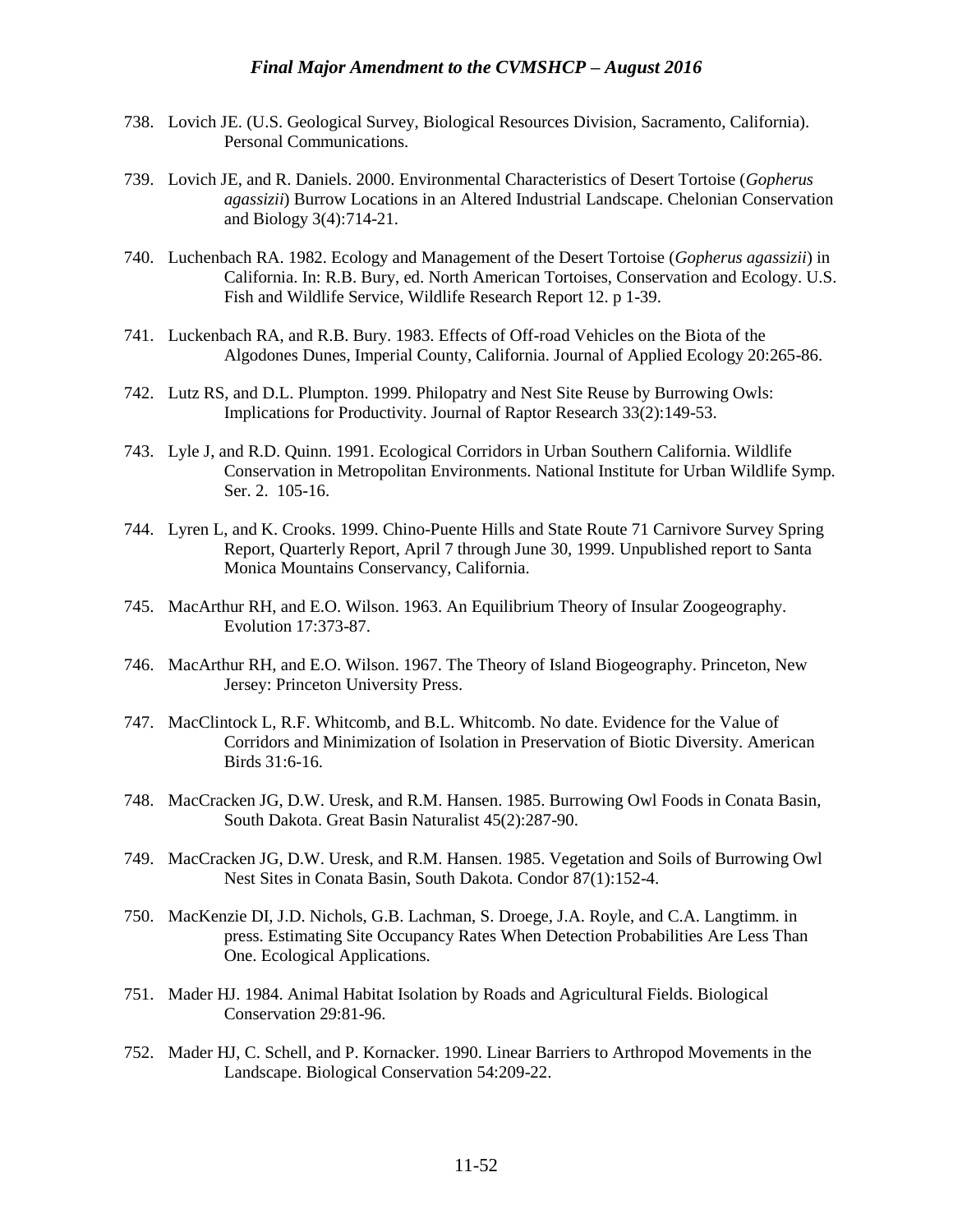- 753. Malcolm JR, and L.F. Pitelka. 2000. Ecosystems and Global Climate Change: A Review of Potential Impacts on U.S. Terrestrial Ecosystems and Biodiversity. Report for the Pew Center on Global Climate Change. 41 pp.
- 754. Malmos KB, B.K. Sullivan, and T. Lamb. 2001. Calling Behavior and Directional Hybridization Between Two Toads (*Bufo microscaphus* X B*. woodhousii*) in Arizona. Evolution 55(3):626-30.
- 755. Manly BF, L.L. McDonald, and G.W. Garner. 1996. Maximum Likelihood Estimation for the Double-count Method with Independent Observers. Journal of Agricultural, Biological, and Environmental Statistics 1:170-89.
- 756. Margules CR, and R.L. Pressey. 2000. Systematic Conservation Planning. Nature 405:243-53.
- 757. Marlow RW, and K. Tollestrup. 1982. Mining and Exploration of Natural Mineral Deposits by the Desert Tortoise, *Gopherus agassizii*. Animal Behavior 30:475-8.
- 758. Marshall MM, J.G. Songer, C.J. Chilelli, and J.C. Devos. 1983. Isolations of Aerobic Bacteria From Wild Desert Bighorn Sheep (*Ovis canadensis nelsoni* and *Ovis canadensis mexicana*) in Arizona. Journal of Wildlife Diseases 19(2):98-100.
- 759. Martell MS, J.B. Nibe, and P.T. Redig. 1997. Using the Area Occupied Method to Survey for Burrowing Owls in South Dakota. Journal of Raptor Research 9:24-7.
- 760. Martell MS, J. Schladweiler, and F. Cuthbert. 2001. Status and Attempted Reintroduction of Burrowing Owls in Minnesota. Journal of Raptor Research 35(4):331-6.
- 761. Marti CD, K. Steenhof, M.N. Kochert, and J.S. Marks. 1993. Community Trophic Structure: The Roles of Diet, Body Size, and Activity Time in Vertebrate Predators. Oikos 67(1):6-18.
- 762. Martin BE. 1995. Ecology of the Desert Tortoise *(Gopherus agassizii)* in a Desert Grassland Community in Southern Arizona. Master's Thesis, University of California. 112 pp.
- 763. Martin SJ. 1983. Burrowing Owl Occurrence on White-tailed Prairie Dog Colonies. Journal of Field Ornithology 54(4):422-3.
- 764. Martin TE. 1988. Habitat and Area Effects on Forest Bird Assemblages: Is Nest Predation an Influence? Ecology 69(1):74-84.
- 765. Martucci RW, D.A. Jessup, G.A. Gronert, J.A. Reitan, and W.E. Clark. 1992. Blood Gas and Catecholamine Levels in Capture Stressed Desert Bighorn Sheep. Journal of Wildlife Diseases 28(2):250-4.
- 766. Maser C, E.W. Hammer, and S.H. Anderson. 1971. Food Habits of the Burrowing Owl in Central Oregon. Northwest Science 45(1):19-26.
- 767. Mathews D. 1994. *Astragalus tricarinatus* Survey. Unpublished monitoring report prepared for Bureau of Land Management, Big Morongo Canyon Preserve and ACEC, Morongo Valley, California. 2 pp.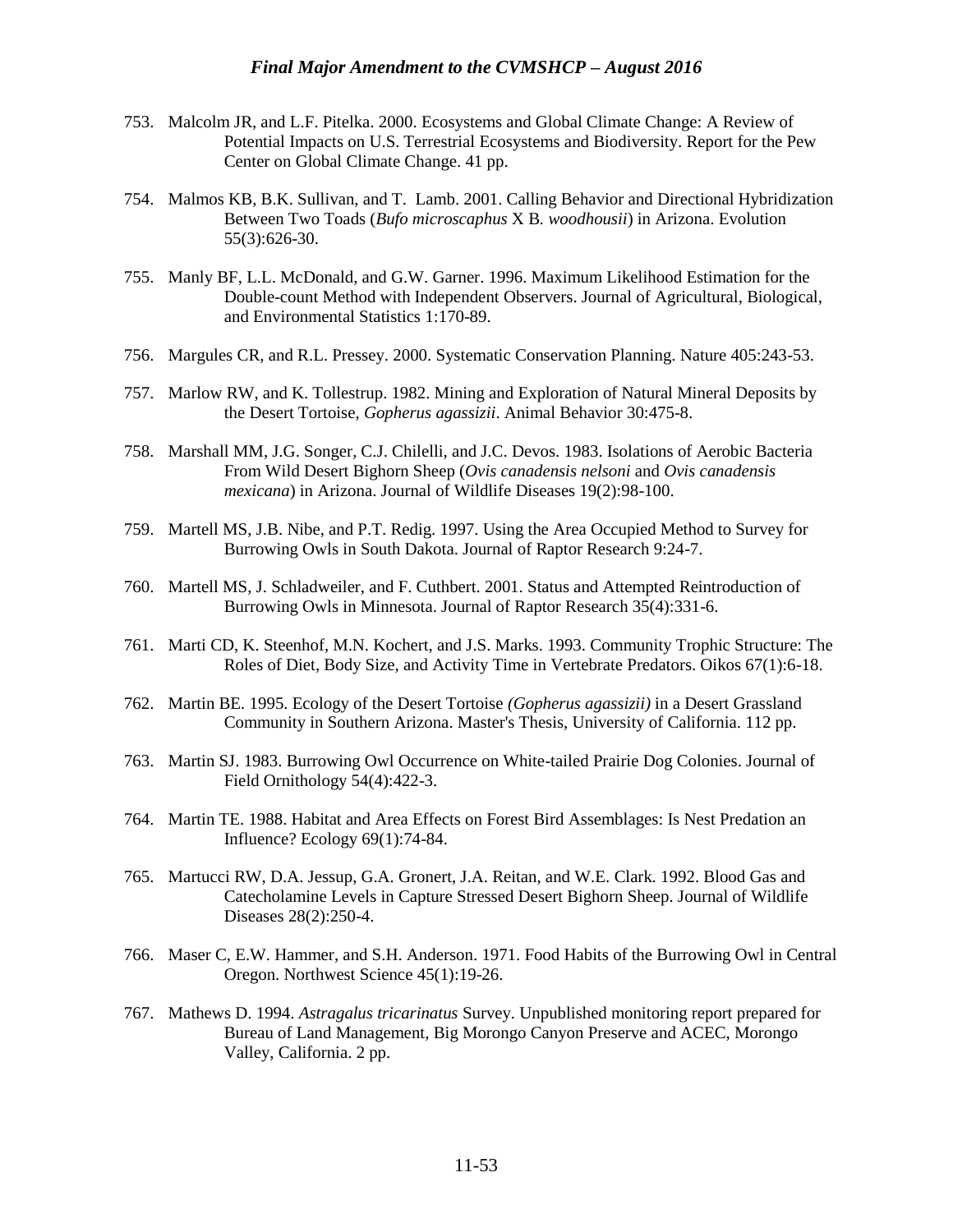- 768. Mauer BA. 1999. Untangling Ecological Complexity. The Macroscopic Approach. Chicago University Press.
- 769. Mayfield HF. no date. Brood Parasitism Reducing Interactions between Kirtland's Warblers and Brown-headed Cowbirds. Chapter III: Competition, Predation, and Parasitism. p 85-91.
- 770. Mayfield HF. 1977. Brown-headed Cowbird: Agent of Extermination? American Birds 31(2):107-13.
- 771. Mayhew WW. 1965. Hibernation in the Horned Lizard, *Phrynosoma mcallii*. Comparative Biochemical Physiology 16:103-19.
- 772. Mayhew WW, and B.A. Carlson. 1986. Final Status of the Flat-tailed Horned Lizard (*Phrynosoma mcallii*) in California. Report to the California Department of Fish and Game, Inland Fisheries Division, Rancho Cordova, California. Contract # 85/86 C1335. 34 pp.
- 773. Mayhew WW. 1965. Reproduction in the Sand-dwelling Lizard *Uma inornata*. Herpetologica 21:39-55.
- 774. Mayhew WW. 1964. Taxonomic Status of California Populations of the Lizard Genus *Uma*. Herpetologica 20:170-83.
- 775. Maza BG, N.R. French, and A.P. Ashwanden. 1973. Home Range Dynamics in a Population of Heteromyid Rodents. Journal of Mammalogy 54:405-25.
- 776. Mazer SJ, and S. Travers. 1992. Baseline Monitoring Study of a Rare Plant, the Fish Slough Milkvetch: Sources of Variation in Reproduction, Herbivory, and Growth. Report to California Department of Fish and Game Endangered Plant Program, agency award no. FG-0551.
- 777. McCarthy MA, H.P. Possingham, J.R. Day, and A.J. Tyre. 2001. Testing the Accuracy of Population Viability Analysis. Conservation Biology 15(4):1030-8.
- 778. McCaskie G. 1963. Southern Pacific Coast Region. Audubon Field Notes 17(4):432-6.
- 779. McClorie A. (Inyo National Forest, California). 2003. Personal Communications.
- 780. McCullough DR. 1996. Metapopulations and Wildlife Conservation. Island Press.
- 781. McDonald M. 1999. Report of Surveys for the Coachella Valley Round-tailed Ground Squirrel (April 29, 1999 - August 11, 1999).
- 782. McGinnis SM, and W.G. Voigt. 1971. Thermoregulation in the Desert Tortoise, *Gopherus agassizii*. Comparative Biochemical Physiology 40A:119-26.
- 783. McKernan R. (San Bernardino County Museum, Redlands, California). Personal Communications.
- 784. McKernan RL, W.D. Wagner, R.E. Landry, and M.D. McCrary. 1984. Utilization by Migrant and Resident Birds of the San Gorgonio Pass, Coachella Valley, and Southern Mojave Desert of California, 1979-80. Unpublished report to Research and Development, Southern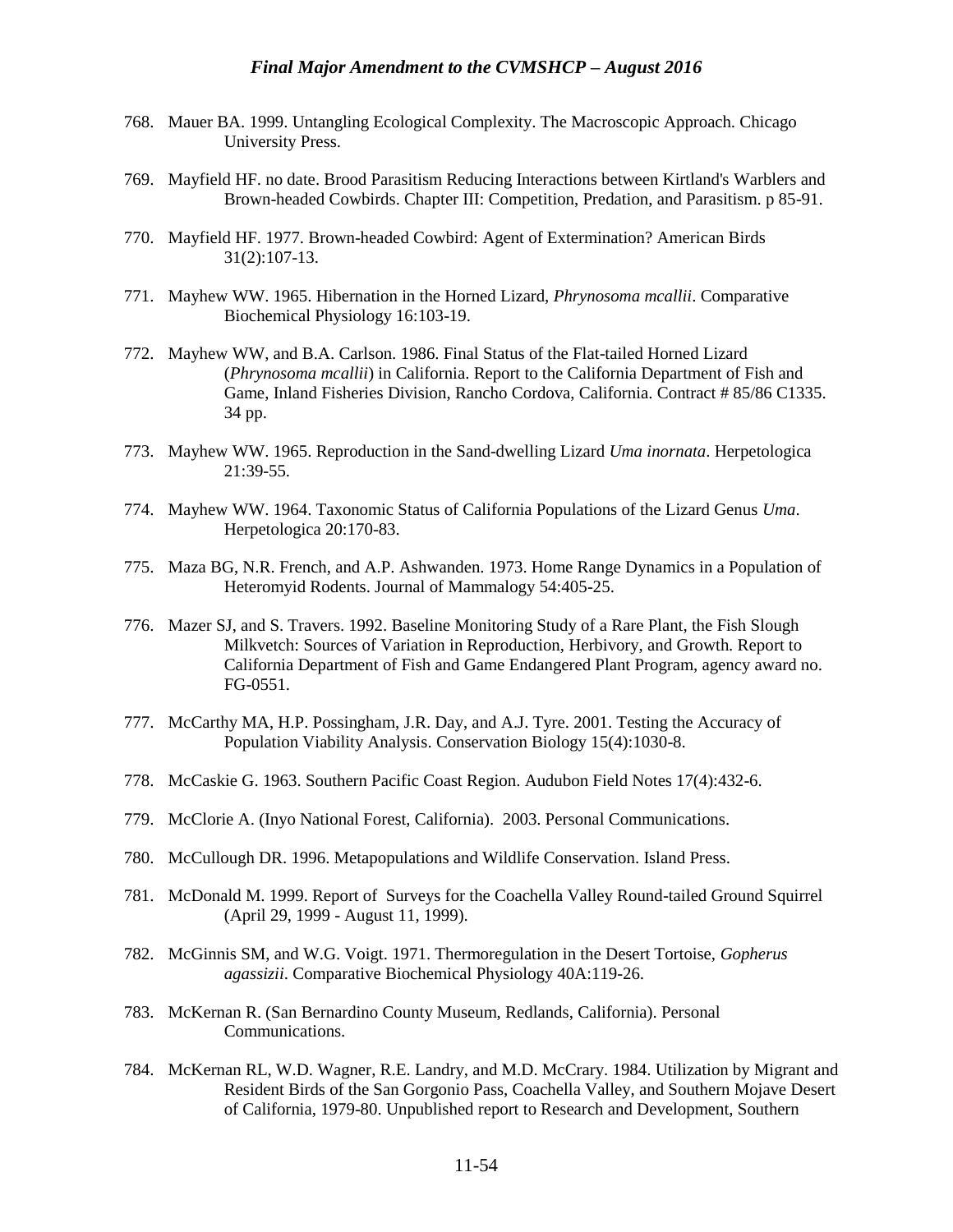California Edison Company, Rosemead, California, by authors from the Section of Ornithology, Natural History Museum Foundation, Los Angeles County. February 1984. 242 pp.

- 785. McKnight ML. 1995. Mitochondrial DNA Phylogeography of *Perognathus amplus* and *Perognathus longimembris* (Rodentia, Heteromyidae): A Possible Mammalian Ring Species. Evolution 49(5):816-26.
- 786. McLuckie AM, C.R. Schwalbe, and T. Lamb. 1996. Genetics, Morphology, and Ecology of the Desert Tortoise *(Gopherus agassizii)* in the Black Mountains, Mohave County, Arizona. Final Report for Project No. I92064, prepared for Bureau of Land Management, Transwestern Pipeline Co., and Arizona Game and Fish Department. 99 pp.
- 787. Mearns EA. 1901. A New Pocket Mouse from Southern California. Proceedings of The Biological Society, Washington 15:135-6.
- 788. Mearns EA. 1898. Descriptions of Three New Forms of Pocket Mice from the Mexican Border of the United States; Article XV. Bulletin of the American Museum of Natural History 10(15):299-300.
- 789. Mearns LO, I. Bogardi, F. Giorgi, I. Matyasovszky, and M. Palecki. 1999. Comparison of Climate Change Scenarios Generated from Regional Climate Model Experiments and Statistical Downscaling. Journal of Geophysical Research 104:6603-21.
- 790. Medica PA, C.L. Lyons, and F.B. Turner. 1982. A Comparison of 1981 Populations of Desert Tortoises (*Gopherus agassizii*) in Grazed and Ungrazed Areas in Ivanpah Valley, California. Proceedings of the Desert Tortoise Council Symposium. p 99-124.
- 791. Medica PA, R.B. Bury, and F.B. Turner. 1975. Growth of the Desert Tortoise (*Gopherus agassizii*) in Nevada. Copeia 1975:639-43.
- 792. Medica PA, R.B. Bury, and R.A. Luckenbach. 1980. Drinking and Construction of Water Catchments of the Desert Tortoise, *Gopherus agassizii*, in the Mojave Desert. Herpetologica 36(4):301-4.
- 793. Meek N, and T. Wasklewicz. 1993. Final Report on the Sand Sources of the Coachella Valley Fringe-toed Lizard Habitat. Report to Coachella Valley Preserve System (Nature Conservancy), Thousand Palms, California. December 6, 1993. 69 pp.
- 794. Meienberger C, I.R. Wallis, and K.A. Nagy. 1993. Food Intake Rate and Body Mass Influence Transit Time and Digestibility in the Desert Tortoise (*Xerobates agassizii*). Physiological Zoology 66(5):847-62.
- 795. Merriam G, M. Kozakiewicz, E. Tsuchiya, and K. Hawley. 1989. Barriers as Boundaries for Metapopulations and Demes of *Peromyscus leucopus* in Farm Landscapes. Landscape Ecology 2:227-36.
- 796. Merritt J. 1985. The Effects of Torpor on Adenosine Triphosphate Storage in the California Pocket Mouse, *Perognathus californicus*. Comparative Biochemistry and Physiology a-Physiology 82(2):297-9.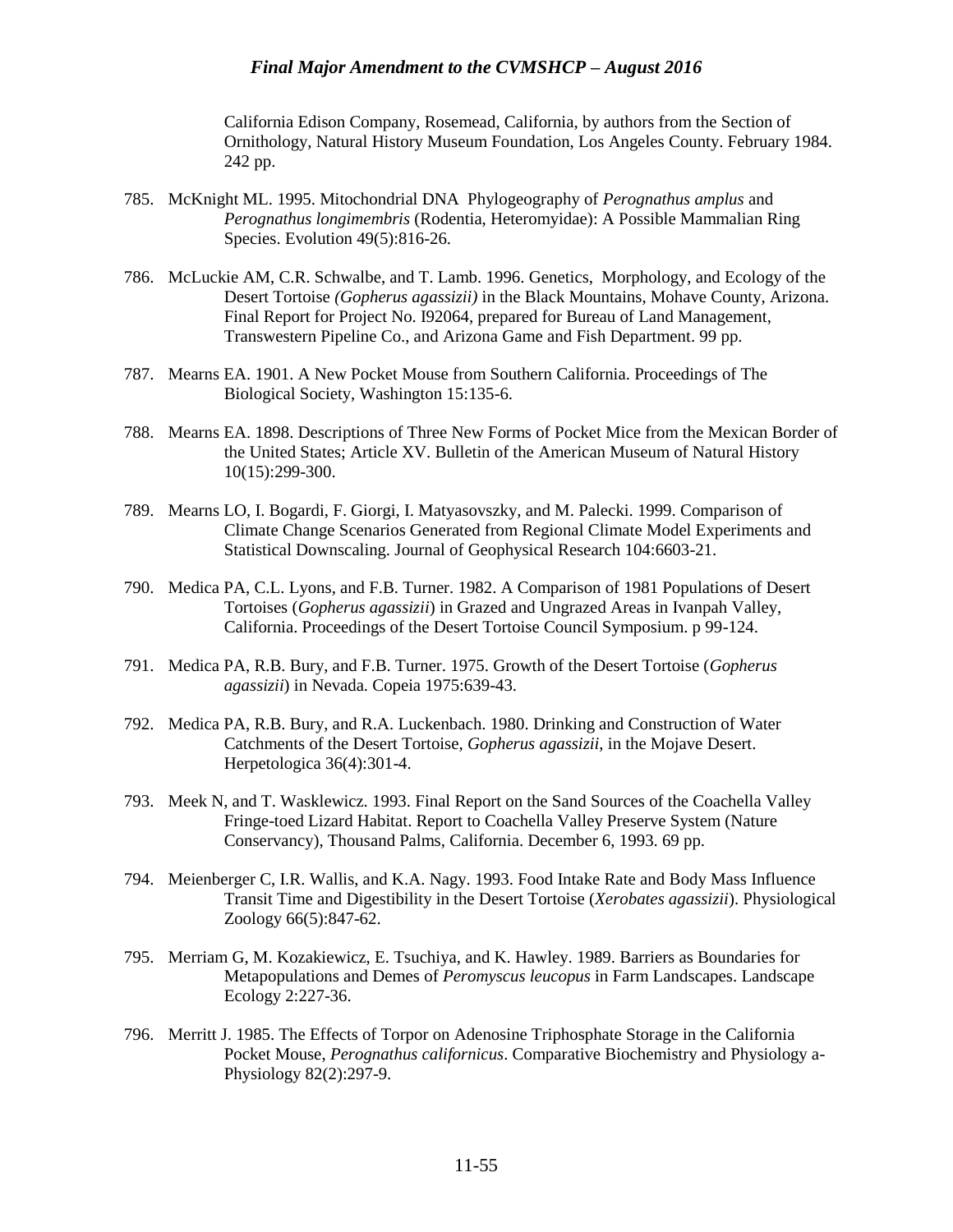- 797. Meserve PL. 1976. Food Relationships of a Rodent Fauna in a California Coastal Sage Scrub Community. Journal of Mammalogy 57:300-19.
- 798. Michener WK, and J.W. Brunt, eds. 2000. Ecological Data: Design, Management, and Processing. Oxford: Blackwell Science.
- 799. Miller JK, J.M. Scott, C.R. Miller, and L.P. Waits. 2002. The Endangered Species Act: Dollars and Sense? BioScience 52(2):163-8.
- 800. Miller L. 1955. Further Observations on the Desert Tortoise, *Gopherus agassizii,* of California. Copeia 1955:113-8.
- 801. Miller L. 1932. Notes on the Desert Tortoise (*Testudo agassizii*). Transactions of the San Diego Society of Natural History 7(18):187-208, plates 10, 11.
- 802. Miller RR, and L.A. Fuiman. 1987. Description and Conservation Status of *Cyprinodon macularius eremus*, a New Subspecies of Pupfish From Organ Pipe Cactus National Monument, Arizona. Copeia 1987(3):593-609.
- 803. Mills LS, D.F. Doak, and M.J. Wisdom. 1999. Reliability of Conservation Actions Based on Elasticity Analysis of Matrix Models. Conservation Biology 13(4):815-29.
- 804. Millsap BA, and C. Bear. 2000. Density and Reproduction of Burrowing Owls Along an Urban Development Gradient. Journal of Wildlife Management 64(1):33-41.
- 805. Milne BT, et al. no date. Multidecadal Drought Cycles in South Central New Mexico: Patterns and Consequences.
- 806. Minnich JE. 1977. Adaptive Responses in Water Electrolyte Budgets of Native and Captive Desert Tortoises, *Gopherus agassizii*, to Chronic Drought. Proceedings of the Desert Tortoise Council Symposium. p 102-129.
- 807. Minnich JE. 1979. Comparison of Maintenance Electrolyte Budgets of Free Living Desert Gopher Tortoises (*Gopherus agassizii* and *G. polyphemus*). Proceedings of the Desert Tortoise Council Symposium. p 166-174.
- 808. Minnich JE, and M.R. Ziegler. 1977. Water Turnover of Free-living Gopher Tortoises, *Gopherus polyphemus*, in Central Florida. Proceedings of the Desert Tortoise Council Symposium. p 130-151.
- 809. Minta S, and M. Mangel. 1989. A Simple Population Estimate Based on Simulation Capturerecapture and Capture-resight Data. Ecology 70(6):1738-51.
- 810. Mirowsky K. 1997. Bats in Palms: Precarious Habitat. Bats 15(2):3-6.
- 811. Mitchell D. (Coachella Valley Water District, Coachella, California). Personal Communications.
- 812. Mobley JA, and T.A. Stidham. 2000. Great Horned Owl Death From Predation of a Toxic California Newt. Wilson Bulletin 112(4):563-4.
- 813. Moller AP. 1988. Nest Predation and Nest Site Choice in Passerine Birds in Habitat Patches of Different Size: A Study of Magpies and Blackbirds. Oikos 53:215-21.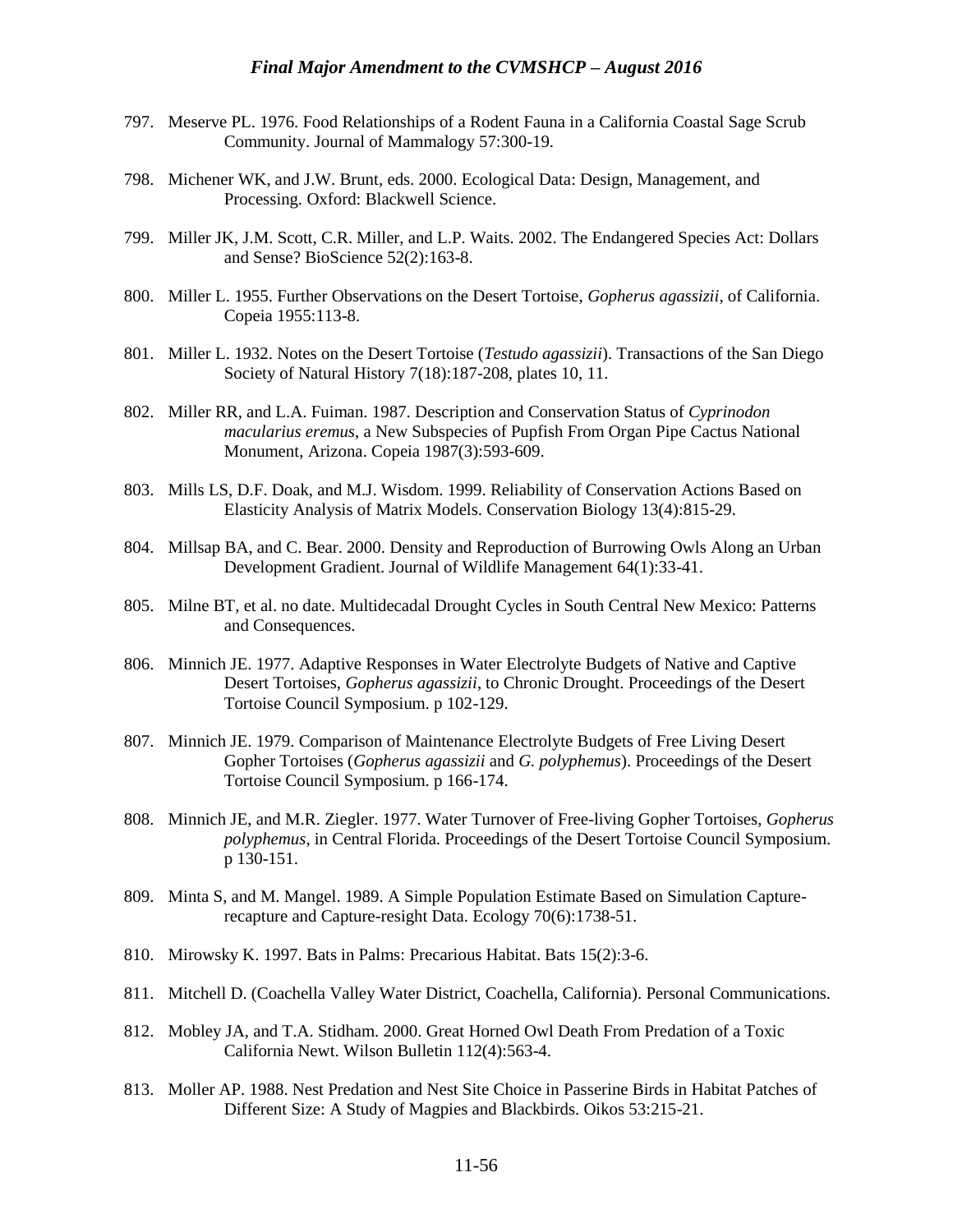- 814. Moller AP. 1989. Nest Site Selection Across Field-Woodland Ecotones: The Effect of Nest Predation. Oikos 65:240-6.
- 815. Moore FR, and D.A. Aborn. 1996. Time of Departure by Summer Tanagers (*Piranga rubra*) from a Stopover Site Following Spring Trans-Gulf Migration. Auk 113(4):949-52.
- 816. Morafka DJ. 1994. Forty-eight Hours: The Biology of Pipping and Emergence in Neonatal Desert Tortoises (*Gopherus agassizii*). Proceedings of the Desert Tortoise Council Symposium.
- 817. Morafka DJ, G. Aguirre, and R.W. Murphy. 1994. Allozyme Differentiation Among Gopher Tortoises (*Gopherus*): Conservation Genetics and Phylogenetic and Taxonomic Implications. Canadian Journal of Zoology 72:1665-71.
- 818. Morales JC, and J.W. Bickham. 1995. Molecular Systematics of the Genus *Lasiurus* (Chiroptera: Vespertilionidae) Based on Restriction Site Maps of the Mitochondrial Ribosomal Genes. Journal of Mammalogy 76(3):730-49.
- 819. Morgan DR, and B.B. Simpson. 1992. A Systematic Study of *Machaeranthera* (Asteraceae) and Related Groups Using Restriction Site Analysis of Chloroplast DNA. Systematic Botany 17(4):511-31.
- 820. Morgan KA, and J.E. Gates. 1982. Bird Population Patterns in Forest Edge and Strip Vegetation at Remington Farms, Maryland. Journal of Wildlife Management 46(4):933-44.
- 821. Morgan KR, and M.V. Price. 1992. Foraging in Heteromyid Rodents: The Energy Cost of Scratch Digging. Ecology 73(6):2260-72.
- 822. Morrison ML. 2000. Facilitating Development of Multiple Species Conservation Reserves and Habitat Conservation Plans: A Synthesis of Recommendations. Environmental Management 26(1):S3-S6.
- 823. Morrison ML, W.M. Block, M.D. Strickland, and W.L. Kendall. 2001. Wildlife Study Design. New York: Springer Press.
- 824. Mosssalentijn L, and M.L. Moss. 1975. Studies on Dentin .2. Transient Vasodentin in Incisor Teeth of a Rodent (*Perognathus longimembris*). Acta Anatomica 91(3):386-404.
- 825. Mountains Recreation and Conservation Authority. 1997. Chino/Puente Hills Wildlife Corridor Survey Quarterly Report, Fall 1997. Unpublished report to Mountains Recreation and Conservation Authority, Pacific Palisades, California. 6 pp.
- 826. Mueller-Dombois D, and H. Ellenberg. 1974. Aims and Methods of Vegetation Ecology. New York: John Wiley.
- 827. Mueller JM, K.R. Sharp, K.K. Zander, D.L. Rakestraw, K.R. Rautenstrauch, and P.E. Lederle. 1998. Size Specific Fecundity of the Desert Tortoise (*Gopherus agassizii*). Journal of Herpetology 32(3):313-9.
- 828. Mullens BA, and C.E. Dada. 1992. Spatial and Seasonal Distribution of Potential Vectors of Hemorrhagic Disease Viruses to Peninsular Bighorn Sheep in the Santa Rosa Mountains of Southern California. Journal of Wildlife Diseases 28(2):192-205.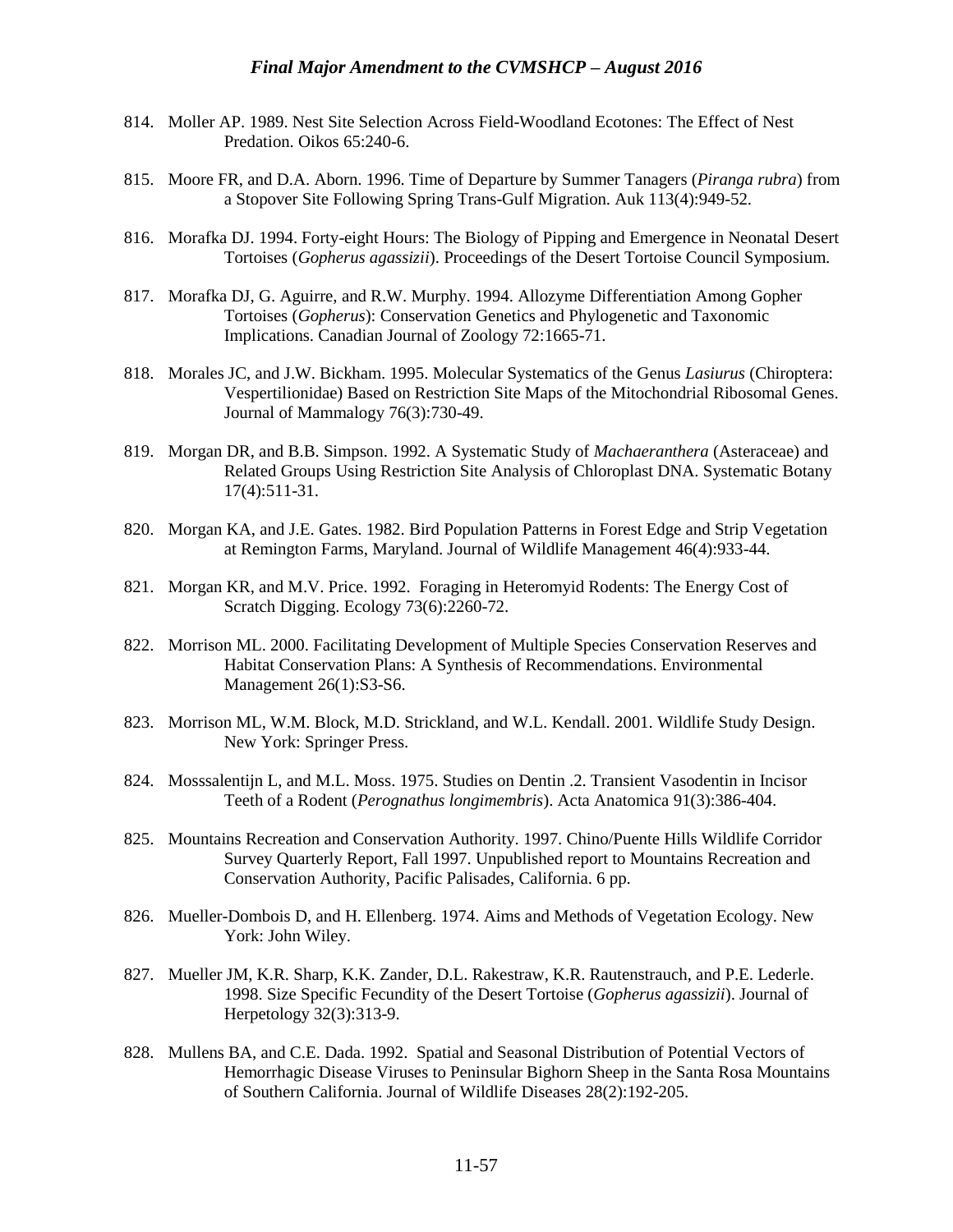- 829. Mullens BA, C. Barrows, and A. Borkent. 1997. Lizard Feeding by *Leptoconops (*Brachyconops*) californiensis* (Diptera: Ceratopogonidae) on Desert Sand Dunes. Journal of Medical Entomology 34(6):735-7.
- 830. Munz PA. 1968. A California Flora and Supplement. Berkeley: University of California Press.
- 831. Munz PA. 1941. Interesting Western Plants V. Leaflets of Western Botany 3(3):49-53.
- 832. Munz PA. 1925. Southern California Plant Notes, III. Bulletin of Southern California Academy of Sciences 24:47-51.
- 833. Munz PA. 1974. A Flora of Southern California. Berkeley: University of California Press. 1086 pp.
- 834. Munz PA. 1935. A Manual of Southern California Botany. Claremont, California: Claremont Colleges, Scripps Publishing Fund. 642 pp.
- 835. Munz PA, and D.D. Keck. 1959. A California Flora. Berkeley: University of California Press, published for the Rancho Santa Ana Botanic Garden. 1681 pp.
- 836. Murphy RK, K.W. Hasselblad, C.D. Grondahl, J.G. Sidle, R.E. Martin, and D.W. Freed. 2001. Status of the Burrowing Owl in North Dakota. Journal of Raptor Research 35(4):322-30.
- 837. Murray BW, W.B. McGillivray, J.C. Barlow, R.N. Beech, and C. Strobeck. 1994. The Use of Cytochrome-B Sequence Variation in Estimation of Phylogeny in the Vireonidae. Condor 96(4):1037-54.
- 838. Murray RC, and V. Dickinson, eds. 1996. Management Plan for the Sonoran Desert Population of the Desert Tortoise in Arizona. Arizona Interagency Desert Tortoise Team. 55 pp.
- 839. Murray RC, C.R. Schwalbe, S.J. Bailey, S.P. Cuneo, and S.D. Hart. 1996. Reproduction in a Population of the Desert Tortoise, *Gopherus agassizii*, in the Sonoran Desert. Herpetology Natural History 4(1):83-8.
- 840. Muth A. (University of California Riverside, Phillip L. Boyd Deep Canyon Desert Research Center, Palm Desert, California). Personal Communications.
- 841. Muth A. 1987. Population Biology of the Coachella Valley Fringe-toed Lizard. Report to California Department of Fish and Game, contract # 85/86 C1330.
- 842. Muth A, and M. Fisher. Unpublished data, 1985-2003. Demography of Fringe-toed Lizards at Sites in the Whitewater Floodplain Reserve and the Coachella Valley Preserve Showed Different Responses to Climatic Conditions in the Timing and Magnitude of Reproduction. Unpublished data collected 1985-2003.
- 843. Muth A, and M. Fisher. 1992. Development of Baseline Data and Procedures for Monitoring Populations of the Flat-tailed Horned Lizard, *Phrynosoma mcallii*. Final unpublished report to California Department of Fish and Game, Sacramento, California, contract # FG9268. December 1992. 78 pp.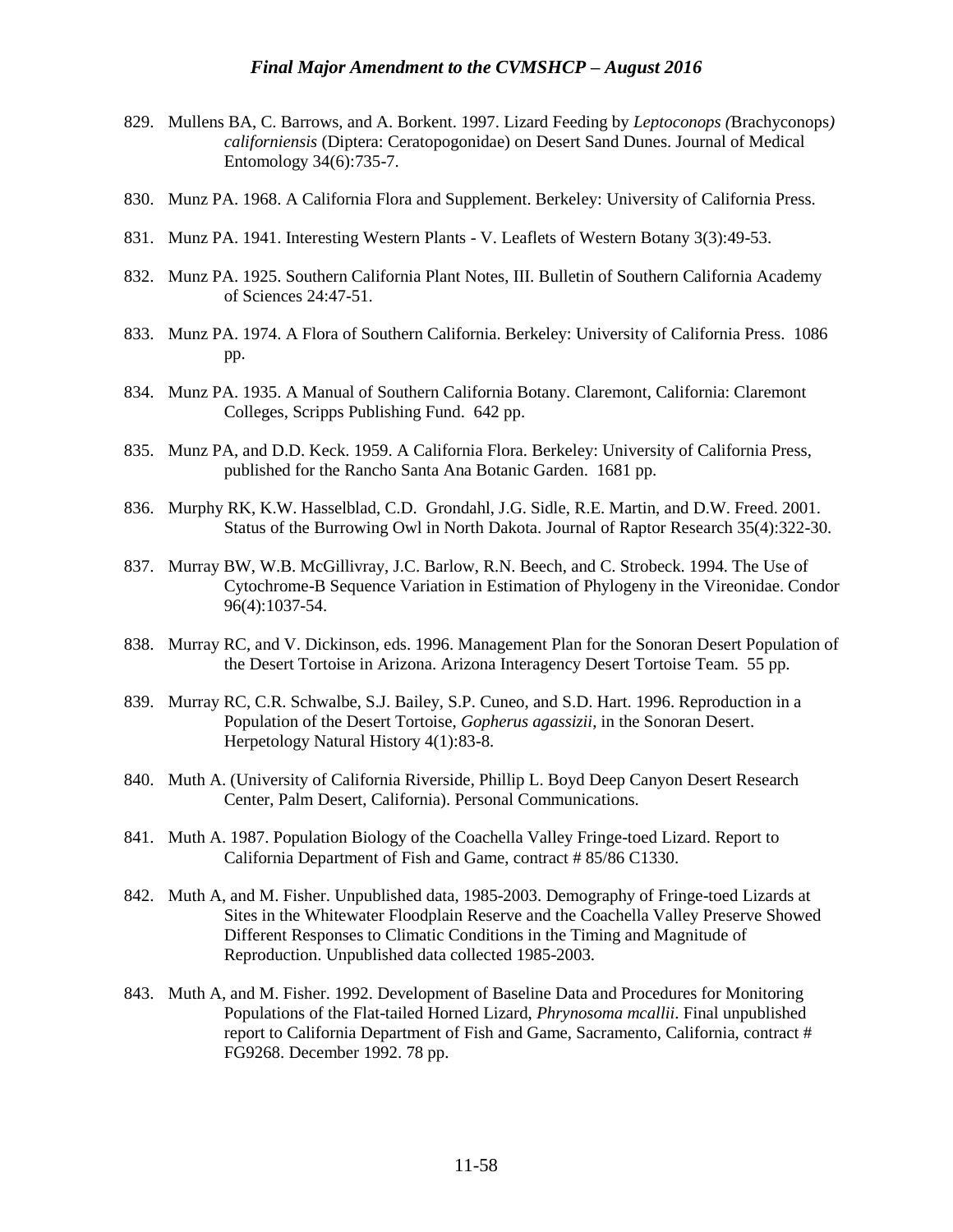- 844. Muth A, and M. Fisher. 1991. Population Biology of the Coachella Valley Fringe-toed Lizard. Report to California Department of Fish and Game, contracts 86/87 C2056 and 87/88 C2056, Am. 1.
- 845. Naegle SR, and W. G. Bradley. 1975. Influence of Temperature and Body Weight on Oxygen Consumption in the Desert Tortoise, *Gopherus agassizii*. Herpetological Review 6:71.
- 846. Nagy KA. 1988. Seasonal Patterns of Water and Energy Balance in Desert Vertebrates. Journal of Arid Environments 14:201-10.
- 847. Nagy KA, and P.A. Medica. 1977. Seasonal Water and Energy Relations of Free-living Desert Tortoises in Nevada: A Preliminary Report. Proceedings of the Desert Tortoise Council Symposium. p 152-157.
- 848. Nagy KA, B.T. Henen, and D.B. Vyas. 1998. Nutritional Quality of Native and Introduced Food Plants of Wild Desert Tortoises. Journal of Herpetology 32(2):260-7.
- 849. Naiman RJ, H. Decamps, and M. Pollock. 1993. The Role of Riparian Corridors in Maintaining Regional Biodiversity. Ecological Applications 3(2):204-12.
- 850. Natural Resources Conservation Service. 2003. *Gilia linanthus*. Analyses of samples: data sheets and charts. Unpublished report to Natural Resources Conservation Service, U.S. Department of Agriculture, Victorville, California. November 2003.
- 851. Nature Conservancy, The. 1985. Coachella Valley Fringe-toed Lizard Habitat Conservation Plan. Prepared for the Coachella Valley Fringe-toed Lizard Steering Committee chaired by The Nature Conservancy, San Francisco, California. June 1985. 155 pp.
- 852. Nature Conservancy, The. 2000. Designing a Geography of Hope: A Practitioner's Handbook to Ecoregional Conservation Planning. Volume 1, Second Edition, April 2000. 75 pp.
- 853. Nature Conservancy, The. 2000. Designing a Geography of Hope: A Practitioner's Handbook to Ecoregional Conservation Planning. Volume II, Second Edition, April 2000. 100 pp.
- 854. Neal BJ. 1965. Reproductive Habits of Round-tailed and Harris Antelope Squirrels. Journal of Mammalogy 46:200-6.
- 855. Neisess KR. 1983. Evolution, Systematics and Terpene Relationships of *Salvia* section Audibertia*.* PhD Dissertation. Riverside: University of California.
- 856. Newkirk-Gonzales T. (California Department of Fish and Game, Palm Springs, California; as of January 2001 with California Regional Water Quality Control Board, Palm Desert, California). Personal Communications.
- 857. Newmark WD. 1993. The Role and Design of Wildlife Corridors with Examples from Tanzania. Ambio. 22(8):500-4.
- 858. Nichols JD, and C.J. Coffman. 1999. Demographic Parameter Estimation for Experimental Landscape Studies on Small Mammal Populations. In: G.W. Barrett, and J.D. Peles, eds. Landscape Ecology of Small Mammals. Springer. p 287-307, Chapter 14.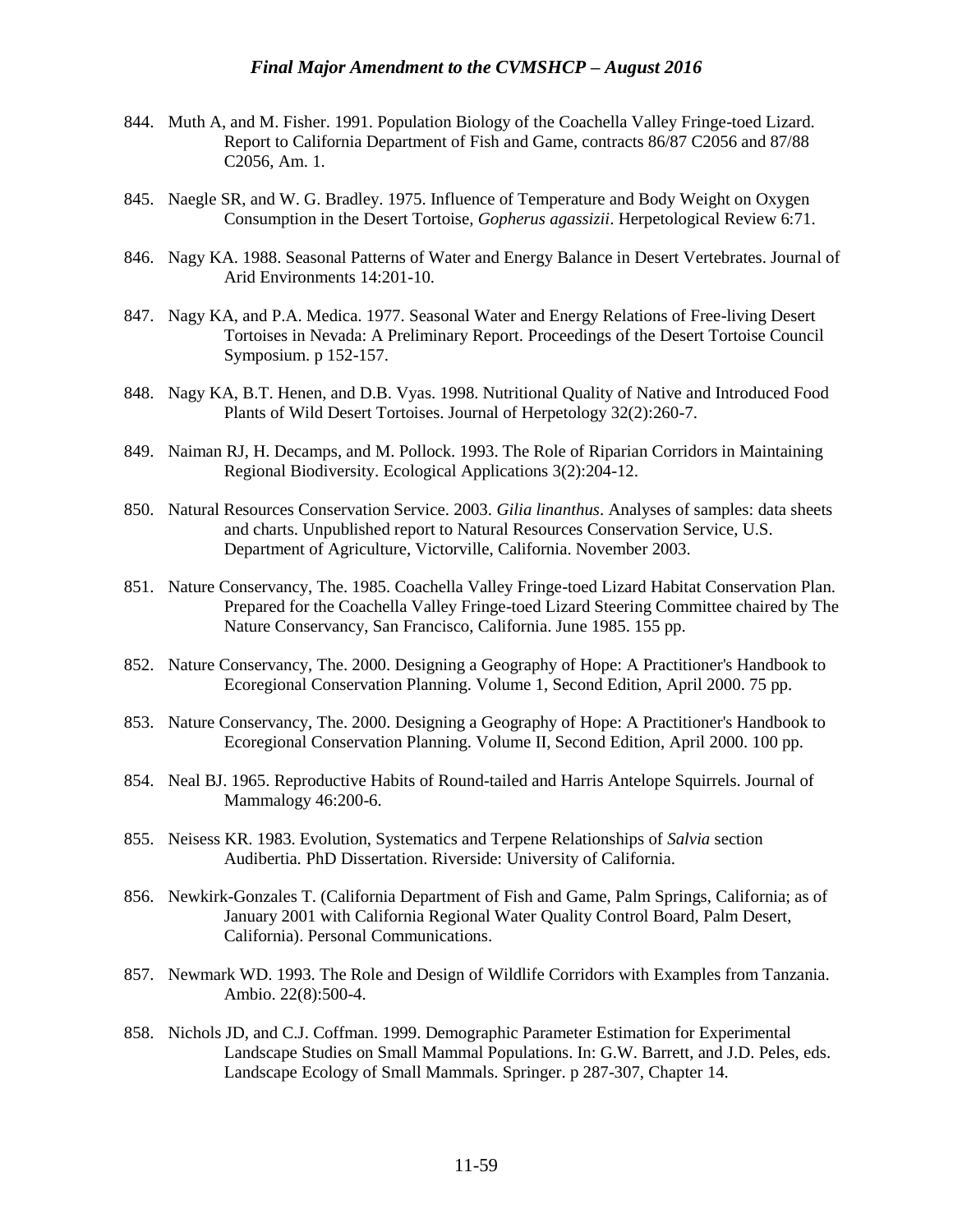- 859. Nichols JD, J.E. Hines, J.R. Sauer, F.W. Fallon, J.E. Fallon, and P.M. Heglund. 2000. A Doubleobserver Approach for Estimating Detection Probability and Abundance from Point Counts. Auk 117:393-408.
- 860. Nichols JD. 1999. Monitoring Is Not Enough: On the Need for a Model-based Approach to Migratory Bird Management. In: R. Bonney, D.N. Pashley, R.J. Cooper, and L. Niles, eds. Strategies for Bird Conservation: The Partners in Flight Planning Process. Cornell Lab of Ornithology. <http://birds.cornell.edu/pifcapemay/nichols.htm> 11 pp.
- 861. Nichols UG. 1957. The Desert Tortoise in Captivity. Herpetologica 13:141-4.
- 862. Nichols UG. 1953. Habits of the Desert Tortoise, *Gopherus agassizii*. Herpetologica 9:65-9.
- 863. Nicol K. 1995. Flat-tailed Horned Lizard (FTHL) *Phrynosoma mcallii*: Report of Annual Surveys. Unpublished report to California Department of Fish and Game. November 22, 1995. 11 pp. + maps.
- 864. Nicol K. (California Department of Fish and Game, Bermuda Dunes, California). Personal Communications.
- 865. Nicol K, L. Sabrina, and C. Boehm. 1991. A Distribution Survey of Desert Pupfish (*Cyprinodon macularius*) Around the Salton Sea, California. Prepared for California Department of Fish and Game, Inland Fisheries Division.
- 866. Nicola NC, and J.E. Lovich. 2000. Preliminary Observations of the Behavior of Male Flat-tailed Horned Lizards Before and After an Off-highway Vehicle Race in California. California Fish and Game 86(3):208-12.
- 867. Nielson R. 1998. In: R. Watson et al., eds. The Regional Impacts of Climate Change: An Assessment of Vulnerability. Special Report of Intergovernmental Panel on Climate Change Working Group II. Cambridge University Press.
- 868. Norris KS. 1958. The Evolution and Systematics of the Iguanid Genus *Uma* and Its Relation to the Evolution of Other North American Desert Reptiles. Bulletin of the American Museum of Natural History 114(3):247-326.
- 869. Northern California North Coast Region. 2001. Sampling Protocol for Habitat and Wildlife Species Inventories in Northern California North Coast Region. July 6, 2001.
- 870. Noss RF. 1999. Assessing and Monitoring Forest Biodiversity: A Suggested Framework and Indicators. Forest Ecology and Management 115:135-46.
- 871. Noss RF. 2001. Conservation Biology Vol. 15.
- 872. Noss RF. 2002. Context Matters: Consideration for Large Scale Conservation. Conservation in Practice 3(3):10-9.
- 873. Noss RF. 1987. Corridors in Real Landscapes: A Reply to Simberloff and Cox. Conservation Biology 1(2):159-64.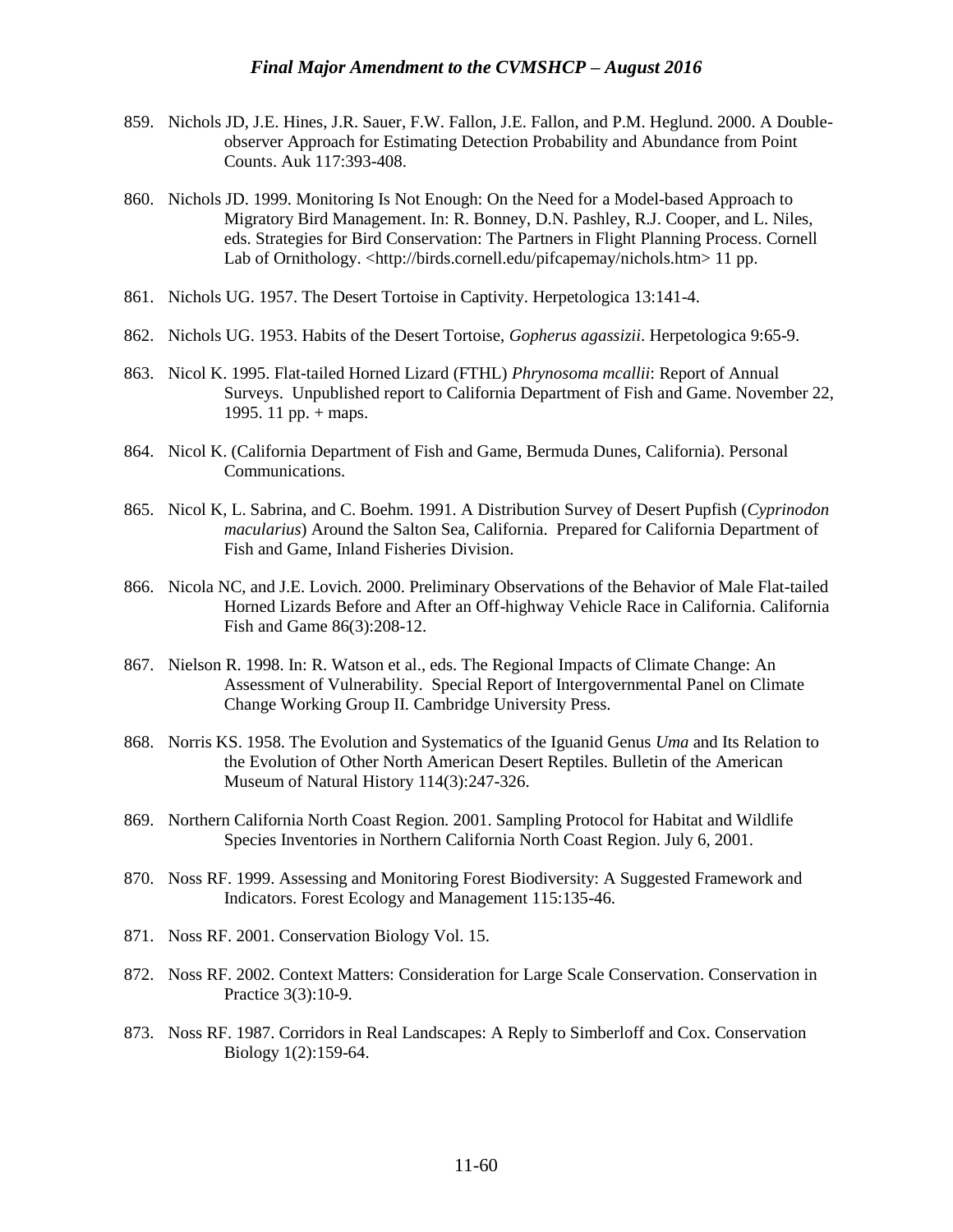- 874. Noss RF. 1987. From Plant Communities to Landscapes in Conservation Inventories: A Look at The Nature Conservancy. Biological Conservation 41:11-37.
- 875. Noss RF. 1991. Landscape Connectivity: Different Functions at Different Scales. In: W.E. Hudson, ed. Landscape Linkage and Biodiversity. Conserving Biodiversity: A Unified Approach. Defenders of Wildlife and Island Press. p 27-39.
- 876. Noss RF. 1994. Maintaining Ecological Integrity in Representative Reserve Networks. Unpublished report to World Wildlife Fund, Washington, D.C.
- 877. Noss RF. 1987. Protecting Natural Areas in Fragmented Landscapes. Natural Areas Journal 7(1):2-13.
- 878. Noss RF, A. Allen, G. Ballmer, J. Diffendorfer, M. Soule, R. Tracy, and R. Webb. 2001. Independent Science Advisors Review: Coachella Valley Multiple Species Habitat Conservation Plan/Natural Communities Conservation Plan. Unpublished report to The Nature Conservancy. April 13, 2001. 52 pp.
- 879. Noss RF, and A. Cooperrider. 1994. Saving Nature's Legacy: Protecting and Restoring Biodiversity. Washington, D.C.: Defenders of Wildlife and Island Press.
- 880. Noss RF, and L.D. Harris. 1986. Nodes, Networks, and MUMs: Preserving Diversity at All Scales. Environmental Management 10(3):299-309.
- 881. Noss RF, M.A. O'Connell, and D. Murphy. 1997. The Science of Conservation Planning: Habitat Conservation Under the Endangered Species Act. Washington, D.C: Island Press.
- 882. Noss RF, P. Beier, and W. Shaw. No date. Evaluation of the Coal Canyon Biological Corridor. Unpublished report to Mountains Recreation and Conservation Authority, Pacific Palisades, California. 15 pp.
- 883. Nunney L. 2000. The Limits to Knowledge in Conservation Genetics. The Value of Effective Population Size. In: M.T. Clegg, M.K. Hecht, and R.J. Macintyre, eds. Evolutionary Biology. Volume 32. New York: Kluwer Academic Plenum Publishers. p 179-194.
- 884. Nusser JA, R.M. Goto, D.B. Ledig, R.C. Fleischer, and M.M. Miller. 1996. Rapid Analysis Reveals Low Genetic Variability in the Endangered Light-footed Clapper Rail. Molecular Ecology 5(4):463-72.
- 885. O'Connell MA, and S.P. Johnson. 1997. Improving Conservation Planning Under the Endangered Species Act. Endangered Species Update 14(1):1-4.
- 886. O'Connor MP, L.C. Zimmerman, and J.R. Spotila. 2000. Effects of Behavior, Physiology, and Habitat on Thermoregulation in Desert Tortoises. American Zoologist 40(6):1155.
- 887. O'Farrell MJ. 1978. Home Range Dynamics of Rodents in a Sagebrush Community. Journal of Mammalogy 59:657-68.
- 888. O'Farrell MJ. 1974. Seasonal Activity Patterns of Rodents in a Sagebrush Community. Journal of Mammalogy 55:809-23.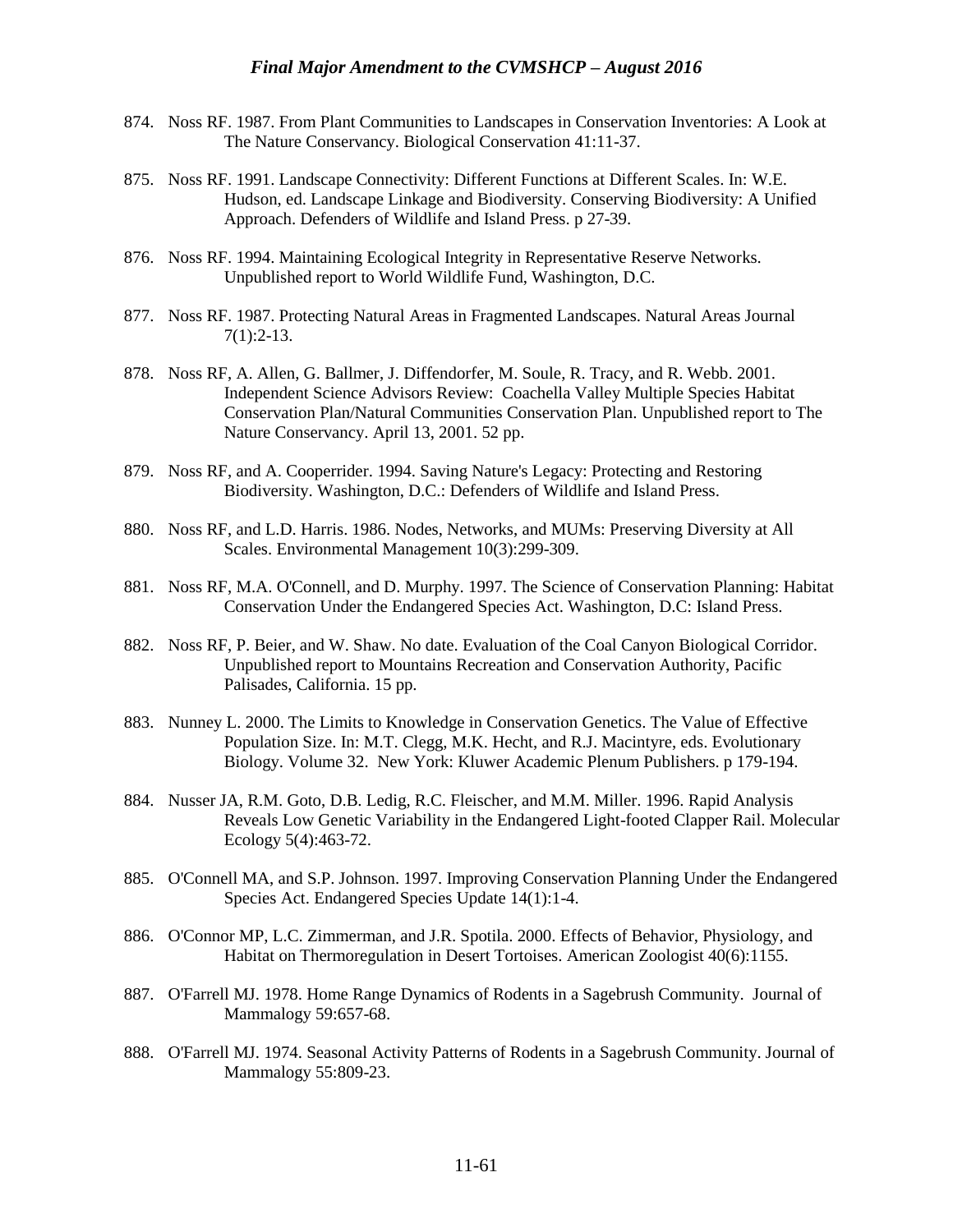- 889. O'Farrell MJ. 1980. Spatial Relationships of Rodents in a Sagebrush Community. Journal of Mammalogy 61:589-605.
- 890. O'Farrell MJ. 1977. Use of Live Trapping with the Assessment Line Method for Density Estimation. Journal of Mammalogy 55:575-82.
- 891. O'Farrell MJ, B.W. Miller, and W.L. Gannon. 1999. Qualitative Identification of Free-flying Bats Using the Anabat Detector. Journal of Mammalogy 80(1):11-23.
- 892. O'Leary JF. 1994. Bibliographies on Coastal Sage Scrub and Related Malacophyllous Shrublands of Other Mediterranean-type Climates. In. California Wildlife Conservation Bulletin No. 10. Sacramento: State of California, Department of Fish and Game. 51 p.: 1 map; 23 cm.
- 893. O'Neill DH, R.J. Robel, and A.D. Dayton. 1983. Lead Contamination Near Kansas Highways: Implications for Wildlife Enhancement Programs. Wildl. Soc. Bull. 11(2):152-60.
- 894. Odion DC, R.M. Callaway, W.R. Ferren, F.W. Davis, F. Setaro, and A. Parikh. 1991. Vegetation. In: W.R. Ferren, and F.W. Davis. Biotic Inventory and Ecosystem Characterization for Fish Slough, Inyo and Mono Counties, California. Prepared for California Department of Fish and Game. Santa Barbara: University of California.
- 895. Oftedal OT, and M.E. Allen. 1996. Nutrition as a Major Facet of Reptile Conservation. Zoo Biology 15(5):491-7.
- 896. Oftedal OT, M.E. Allen, A.L. Chung, R.C. Reed, and D.E. Ullrey. 1994. Nutrition, Urates, and Desert Survival: Potassium and the Desert Tortoise *(Gopherus agassizii)*. In: R.E. Jugle, ed. Proceedings American Association of Zoo Veterinarians and Association of Reptilian and Amphibian Veterinarians. Pittsburgh, Pennsylvania: p 308-13.
- 897. Orth PB, and P.L. Kennedy. 2001. Do Land Use Patterns Influence Nest Site Selection by Burrowing Owls (*Athene cunicularia hypugaea*) in Northeastern Colorado? Canadian Journal of Zoology 79(6):1038-45.
- 898. Osgood WH. 1900. Revision of the Pocket Mice of the Genus *Perognathus*. North American Fauna 18:14-5, 29-30.
- 899. Osorio SR, and R.B. Bury. 1982. Ecology and Status of the Desert Tortoise (*Gopherus agassizii*) on Tiburon Island, Sonora. In: R.B. Bury, ed. North American Tortoises: Conservation and Ecology. Fish and Wildl. Serv. Wildl. Res. Rep. (12), U.S. Department of the Interior.
- 900. Ostermann SD, J.R. DeForge, and W.D. Edge. 2001. Captive Breeding and Reintroduction Evaluation Criteria: A Case Study of Peninsular Bighorn Sheep. Conservation Biology 15(3):749-60.
- 901. Otteley JR, and V.M. Velazquessolis. 1989. An Extant Indigenous Tortoise Population in Baja California Sur, Mexico, with the Description of a New Species of Xerobates (Testudines: Testudinidae). Great Basin Naturalist 49:496-502.
- 902. Owens RA, and M.T. Myers. 1973. Effects of Agriculture Upon Populations of Native Passerine Birds of an Alberta Fescue Grassland. Canadian Journal of Zoology 51:697-713.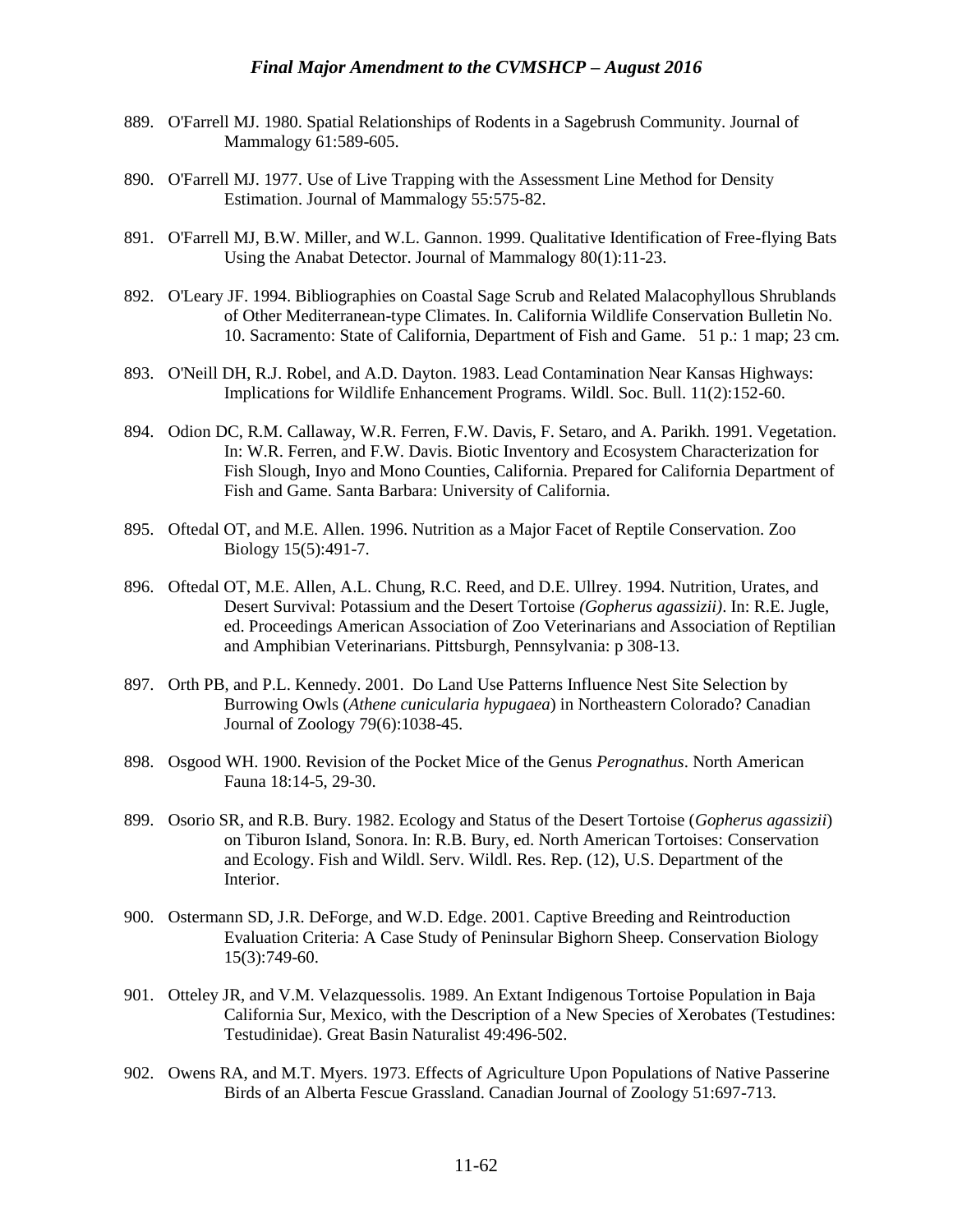- 903. Owings DH, and E. Handa. 1975. Shadows and Detection of Movement by a Burrowing Owl (*Speotyto cunicularia*). Condor 77(4):501-2.
- 904. Oxley DJ, M.B. Fenton, and G.R. Carmody. 1974. The Effects of Roads on Populations of Small Mammals. Journal of Applied Ecology 11:51-9.
- 905. Palacios E, D.W. Anderson, E. Mellink, and S. Gonzalez-Guzman. 2000. Distribution and Abundance of Burrowing Owls on the Peninsula and Islands of Baja California. Western Birds 31(2):89-99.
- 906. Palmer KS, D.C. Rostal, J.S. Grumbles, and M. Mulvey. 1998. Long-term Sperm Storage in the Desert Tortoise (*Gopherus agassizii*). Copeia 1998(3):702-5.
- 907. Papouchis CM, F.J. Singer, and W.B. Sloan. 2001. Responses of Desert Bighorn Sheep to Increased Human Recreation. Journal of Wildlife Management 65(3):573-82.
- 908. Parish SB. 1892. New California Plants. Bulletin of Torrey Botanical Club 19(3):91-3.
- 909. Parish SB. 1918. Notes on Some Southern California Plants. The Botanical Gazette 68(4):334-43.
- 910. Parish SB. 1907. Notes on the Flora of Palm Springs. Muhlenbergia 3:121-8.
- 911. Parker RE. 1994. Some Habitat Characteristics of the Easternmost Population of Desert Tortoises *(Gopherus agassizii)*. Proceedings of the Desert Tortoise Council Symposium. p 141- 144.
- 912. Parker TH. 1999. Responses of Bell's Vireos to Brood Parasitism by the Brown-headed Cowbird in Kansas. Wilson Bulletin 111(4):499-504.
- 913. Patterson R. 1971. Aggregation and Dispersal Behavior in Captive *Gopherus agassizii*. Herpetologica 5:214-6.
- 914. Patterson R. 1982. The Distribution of the Desert Tortoise (*Gopherus agassizii*). In: R.B. Bury, ed. North American Tortoises: Conservation and Ecology. Fish and Wildl. Serv. Wildl. Res. Rep. (12). p 51-55.
- 915. Patterson R. 1977. Growth and Shell Relationships in the Desert Tortoise. Proceedings of the Desert Tortoise Council Symposium. p 158-166.
- 916. Patterson R. 1971. The Role of Urination in Egg Predation Defense in the Desert Tortoise (*Gopherus agassizii*). Herpetologica 27:197-9.
- 917. Patterson R. 1978. Shell Growth in the Desert Tortoise and in the Box Turtle. Proceedings of the Desert Tortoise Council Symposium. p 60-68.
- 918. Patterson R. 1976. Vocalization in the Desert Tortoise. Proceedings of the Desert Tortoise Council Symposium. p 77-83.
- 919. Patterson R, and B. Brattstrom. 1972. Growth in Captive *Gopherus agassizii*. Herpetologica 28:169-71.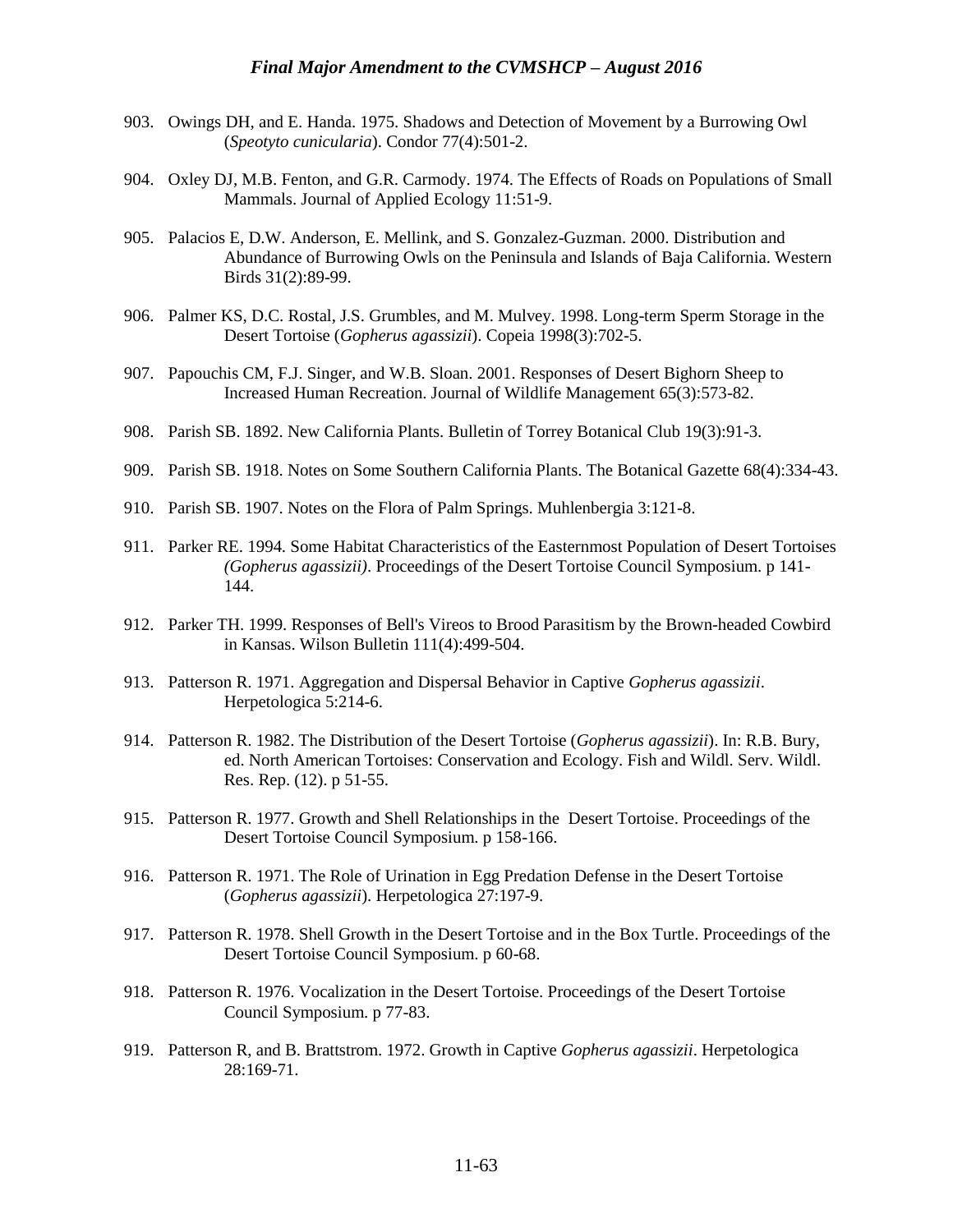- 920. Patterson R. 1989. Taxonomic Relationships of *Gilia maculata* (Polemoniaceae). Madrono 36(1):15-27.
- 921. Pavlik BM, M. Faulkner, and D.D. Murphy. 2002. Restoring Favorable Metapopulation Characteristics of Tahoe Yellow Cress (*Rorippa subumbellata*) based Upon Data from Long-term Monitoring. Ecological Society of America, Symposium #3, Ecological Theory and Restoration Ecology. Tucson, Arizona.
- 922. Perault D, and Lomolino. 2000. Corridors and Mammal Community Structure Across a Fragmented, Old-growth Forest Landscape. Ecological Monographs 70(3):401-22.
- 923. Perez-Rivera RA. 1997. The Importance of Vertebrates in the Diet of Tanagers. Journal of Field Ornithology 68(2):178-82.
- 924. Perry DA. No date. New and Renewed Perspectives: Toward a Silviculture of Diversity. Unpublished report. 31 pp.
- 925. Peterson AT, D.R.B. Stockwell, and D.A. Kluza. 2002. Distributional Prediction Based on Ecological Niche Modeling of Primary Occurrence Data. In: J.M. Scott et al., eds. Predicting Species Occurrences: Issues of Accuracy and Scale. Covelo, California: Island Press.
- 926. Peterson CC. 1996. Anhomeostasis: Seasonal Water and Solute Relations in Two Populations of the Desert Tortoise *(Gopherus agassizii)* During Chronic Drought. Physiological Zoology 69(6):1324-58.
- 927. Peterson CC. 1994. Different Rates and Causes of High Mortality in Two Populations of the Threatened Desert Tortoise *Gopherus agassizii*. Biological Conservation 70(2):101-8.
- 928. Peterson CC. 1996. Ecological Energetics of the Desert Tortoise (*Gopherus agassizii*): Effects of Rainfall and Drought. Ecology 77(6):1831-44.
- 929. Peterson CC. 1990. Facultative Osmoregulation During Chronic Drought by the Desert Tortoise *Xerobates agassizii*. American Zoologist 30(4):A125.
- 930. Peterson CC. 1994. Physiological Ecology of the Desert Tortoise, *Xerobates agassizii*. In: P.R. Brown, and J.W. Wright. Herpetology of the North American Deserts. Southwestern Herpetological Society. p 213-225.
- 931. Peterson S, and B. Peterson. 1986. Least Bell's Vireo: Island of Song. Outdoor California March-April:7-9.
- 932. Pettanbrewer KCB, M.L Drew, E. Ramsay, F.C. Mohr, and L.J. Lowenstine. 1996. Herpes Virus Particles Associated With Oral and Respiratory Lesions in a California Desert Tortoise (*Gopherus agassizii*). Journal of Wildlife Diseases 32(3):521-6.
- 933. PHB Entomological Consultants. 1995. Survey for Sensitive Insects of Concern to the Coachella Valley Multiple Species Habitat Conservation Plan. Unpublished report to Coachella Valley Association of Governments. February 6, 1995. 9 pp.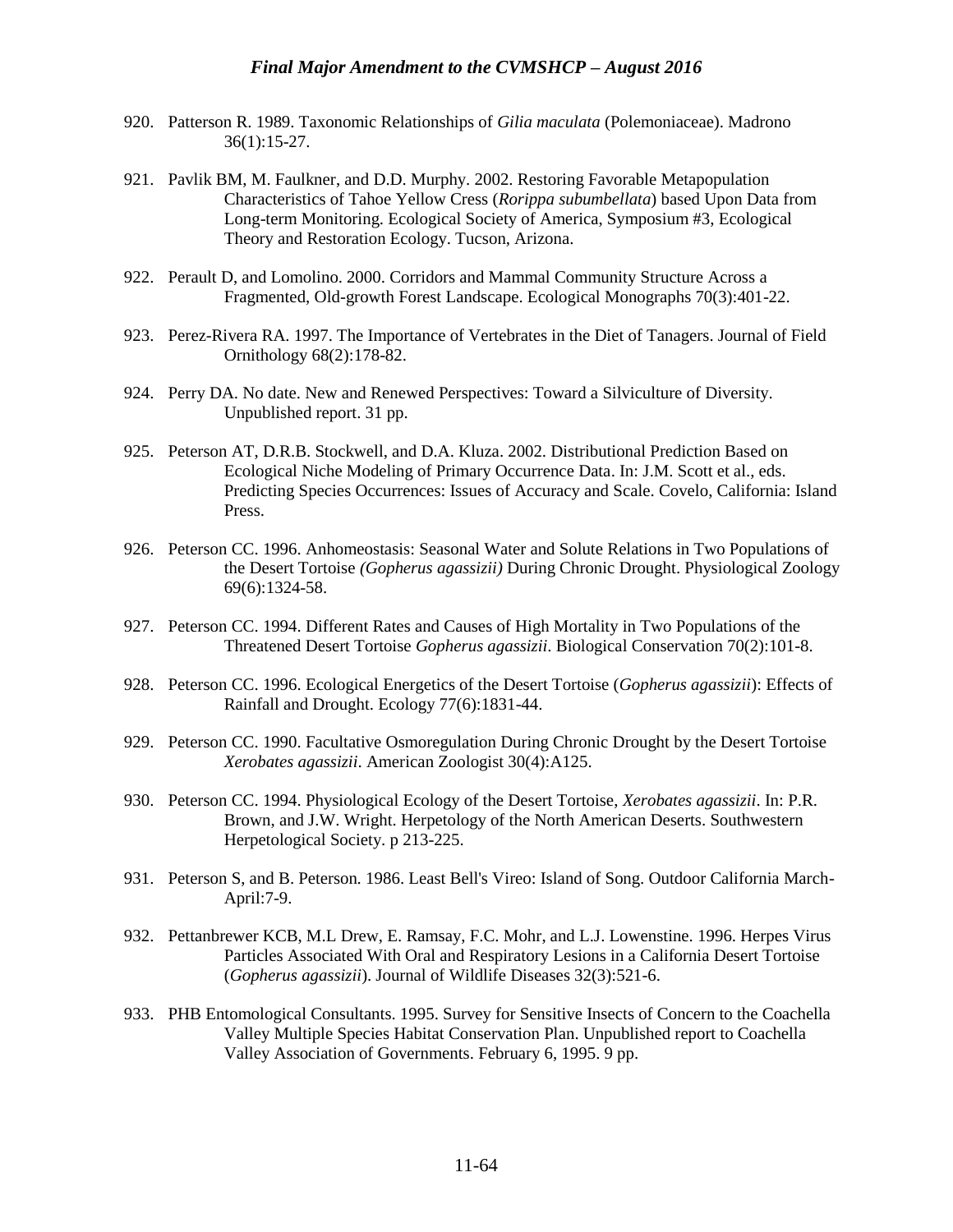- 934. Philippi TE, P.M. Dixon, and B.E. Taylor. 1998. Detecting Trends in Species Composition. Ecological Applications 8(2):300-8.
- 935. Phinn SR, D.A. Stow, and J.B. Zedler. 1996. Monitoring Wetland Habitat Restoration in Southern California Using Airborne Multi-spectral Video Data. Restoration Ecology 4(4):412-22.
- 936. Pianka ER, and W.S. Parker. 1975. Ecology of Horned Lizards: A Review with Special Reference to *Phrynosoma platyrhinos*. Copeia (1):141-62.
- 937. Pickett STA, and J.N. Thompson. 1978. Patch Dynamics and the Design on Nature Reserves. Biological Conservation 13:27-37.
- 938. Piper CV. 1906. Flora of the State of Washington. Contributions From the United States National Herbarium 11:1-637.
- 939. Plumpton DL, and R.S. Lutz. 1993. Nesting Habitat Use by Burrowing Owls in Colorado. Journal of Raptor Research 27(4):175-9.
- 940. Plumpton DL, and R.S. Lutz. 1993. Prey Selection and Food Habits of Burrowing Owls in Colorado. Great Basin Naturalist 53(3):299-304.
- 941. Plumpton DL, and R.S. Lutz. 1993. Influence of Vehicular Traffic on Time Budgets of Nesting Burrowing Owls. Journal of Wildlife Management 57(3):612-6.
- 942. Poiani KA, M.D. Merrill, and K.A. Chapman. 2001. Identifying Conservation Priority Areas in a Fragmented Minnesota Landscape Based on the Umbrella Species Concept and Selection of Large Patches of Natural Vegetation. Conservation Biology 15(2):513-22.
- 943. Pollak D. 2001. The Future of Habitat Conservation? The Natural Community Conservation Plan Experience in Southern California. Report for California Research Bureau, Sacramento, California, CRB-01-009, part 2 in a series. June 2001. 99 pp.
- 944. Pollak D. 2001. Natural Community Conservation Planning: The Origins of an Ambitious Experiment to Protect Ecosystems. Report for California Research Bureau, Sacramento, California, CRB-01-002, part 1 in a series. March 2002. 57 pp.
- 945. Pollard E, and J. Relton. No date. Hedges: V. A Study of Small Mammals in Hedges and Cultivated Fields:549-557.
- 946. Polley HW, H.B. Johnson, H.S. Mayeus, C.R. Tischler, and D.A. Brown. 1996. Carbon Dioxide Enrichment Improves Growth, Water Relations and Survival of Droughted Honey Mesquite (*Prosopis glandulosa*) Seedlings. Tree Physiology, 16:817-823. [Web Page]. Located at: http://heronpublishing.com/tree/files/doomain/data/contents/summary/a16- 817.html. Accessed 2002 Aug 10.
- 947. Pollock KH, J.D. Nichols, T.R. Simons, G.L. Farnsworth, L.L. Bailey, and J.R. Sauer. 2002. Large Scale Wildlife Monitoring Studies: Statistical Methods for Design and Analysis. Environmetrics 13:105-19.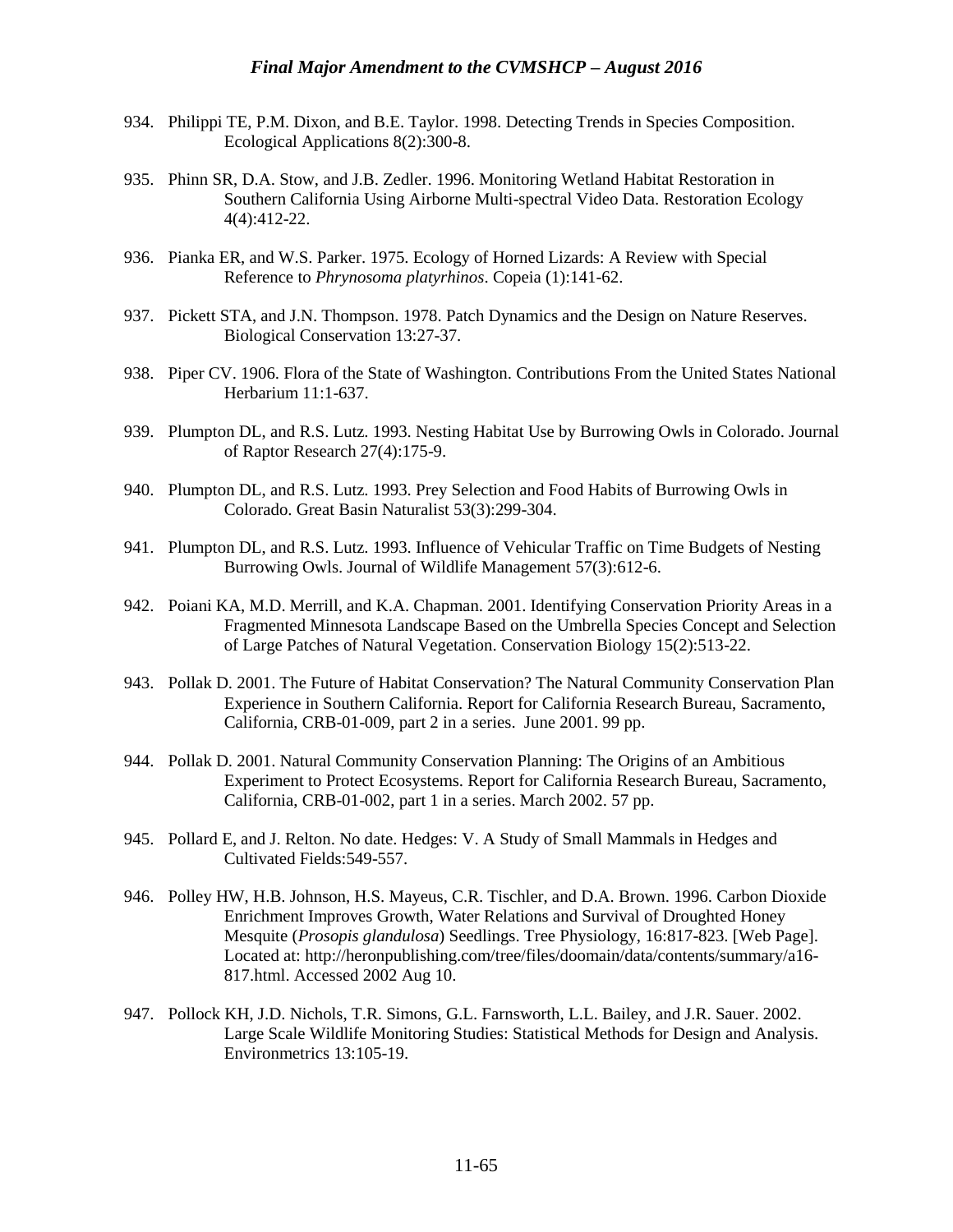- 948. Porter JM, and L.A. Johnson. 2000. A Phylogenetic Classification of Polemoniaceae. Aliso 19(1):55-91.
- 949. Post E, and M.C. Forchhammer. 2002. Synchronization of Animal Population Dynamics by Large-scale Climate. Nature 420L:168-70.
- 950. Pough FH. 1970. The Burrowing Ecology of the Sand Lizard *Uma inornata*. Copeia 1970:145- 57.
- 951. Powell BF, and R.J. Steidl. 2000. Nesting Habitat and Reproductive Success of Southwestern Riparian Birds. Condor 102(4):823-31.
- 952. Prentice T. (Center for Conservation Biology, University of California Riverside, Riverside, California). 2003. Personal Communications.
- 953. Prentice T. 2003. Surveys for the Coachella Valley Jerusalem Cricket, Methods. Unpublished report in support of the Coachella Valley Multiple Species Plan. September 2003.
- 954. Prescott DRC. 1986. Polygyny in the Willow Flycatcher. Condor 88(3):385-6.
- 955. Prescott DRC. 1987. Territorial Responses to Song Playback in Allopatric and Sympatric Populations of Alder (*Empidonax alnorum*) and Willow (*Empidonax traillii*) Flycatchers. Wilson Bulletin 99(4):611-9.
- 956. Prescott DRC, and A.L.A. Middleton. 1988. Feeding Time Minimization and the Territorial Behavior of the Willow Flycatcher (*Empidonax traillii*). Auk 105(1):17-28.
- 957. Price MV, N.M. Waser, and T.A. Bass. 1984. Effects of Moonlight on Microhabitat Use by Desert Rodents. Journal of Mammalogy 65:353-6.
- 958. Price MV, N.M. Waser, and S. McDonald. 2000. Seed Caching by Heteromyid Rodents from Two Communities: Implications for Coexistence. Journal of Mammalogy 81(1):97-106.
- 959. Pulliam HR, and B. Babbit. 1997. Science and the Protection of Endangered Species. Science 275:499-500.
- 960. Purdue University Center for New Crops and Plants Products. 1998 Jan 8. *Prosopis juliflora* DC. [Web Page]. Located at: http://www.hort.purdue.edu/newcrop/duke\_energy/Prosopis\_juliflora.html. Accessed 2002 Aug 8.
- 961. Rabinowitz D. 1981. Seven Forms of Rarity. In: H. Synge, ed. The Biological Aspects of Rare Plant Conservation. New York: Wiley Press.
- 962. Rado T. 1981. Analysis of Actual and Potential Loss of Flat-tailed Horned Lizard (*Phrynosoma mcallii*) Habitat. Unpublished report to Bureau of Land Management, Sacramento, California.
- 963. Rainboth WJ, D.C. Buth, and F.B. Turner. 1989. Allozyme Variation in Mojave Populations of the Desert Tortoise, *Gopherus agassizii*. Copeia 1989:115-23.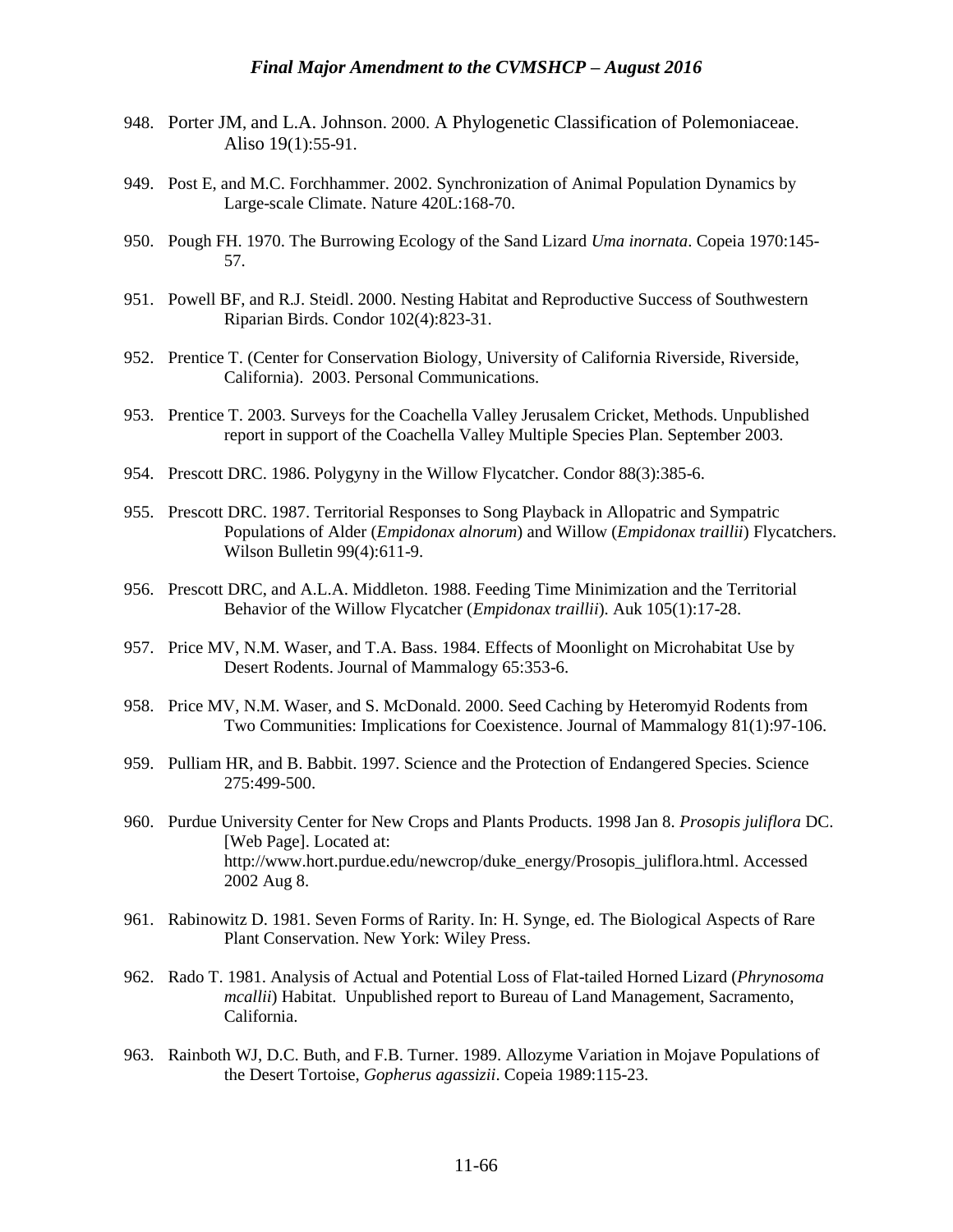- 964. Rautenstrauch KR, A.L. Rager, and D.L. Rakestraw. 1998. Winter Behavior of Desert Tortoises in Southcentral Nevada. Journal of Wildlife Management 62(1):98-104.
- 965. Read JJ, and A.N. Anderson. 2000. The Value of Ants as Early Warning Bioindicators: Responses to Pulsed Cattle Grazing at an Australian Arid Zone Locality. Journal of Arid Environments 45:231-51.
- 966. Rebar CE. 1995. Ability of *Dipodomys merriami* and *Chaetodipus intermedius* to Locate Resource Distributions. Journal of Mammalogy 76(2):437-47.
- 967. Reed DF, T.N. Woodward, and T.M. Pojar. 1975. Behavioral Response of Mule Deer to a Highway Underpass. Journal of Wildlife Management 39:361-7.
- 968. Reed MJ, L.S. Mills, J.B. Dunning, E.S. Menges, K.S. McKelvey, R. Frye, S.R. Beissinger, M. Anstett, and P. Miller. 2002. Emerging Issues in Population Viability Analysis. Conservation Biology 16(1):7-19.
- 969. Reese KP, and J.T. Ratti. 1988. Edge Effect: A Concept Under Scrutiny. Trans. 53rd N.A. Wildl. and Nat. Res. Conf. p 127-36.
- 970. Reh W, and A. Seitz. 1990. The Influence of Land Use on the Genetic Structure of Populations of the Common Frog *Rana temporaria*. Biological Conservation 54:239-49.
- 971. Remson JV, Jr. 1978. Bird Species of Special Concern in California: An Annotated List of Declining or Vulnerable Bird Species. Report to The Resources Agency, California Department of Fish and Game.
- 972. Renard K. 1972. Sediment Problems in the Arid and Semi-arid Southwest. In: Proceedings, 27th Annual Meeting, Soil Conservation Society of America, Portland, Oregon. p. 225-232.
- 973. Repking CF, and R.D. Ohmart. 1977. Distribution and Density of Black Rail Populations along the Lower Colorado River. Condor 79(4):486-9.
- 974. Resource Concepts Incorporated. 1996. Desert Tortoise Situation Review Volume I & II.
- 975. Restani M, L.R. Rau, and D.L. Flath. 2001. Nesting Ecology of Burrowing Owls Occupying Black-tailed Prairie Dog Towns in Southeastern Montana. Journal of Raptor Research 35(4):296-303.
- 976. Reynolds HC, and F. Turkowski. 1972. Reproductive Variations in the Round-tailed Ground Squirrel as Related to Winter Rainfall. Journal of Mammalogy 53(4):893-8.
- 977. Rhodes OE, R.K. Chesser, and M.H. Smith, eds. 1996. Population Dynamics in Ecological Space and Time. Chicago: University of Chicago Press.
- 978. Rich T. 1986. Habitat and Nest-site Selection by Burrowing Owls in the Sagebrush Steppe of Idaho. Journal of Wildlife Management 50(4):548-55.
- 979. Rich T. 1984. Monitoring Burrowing Owl Populations: Implications of Burrow Reuse. Wildlife Society Bulletin 12(2):178-80.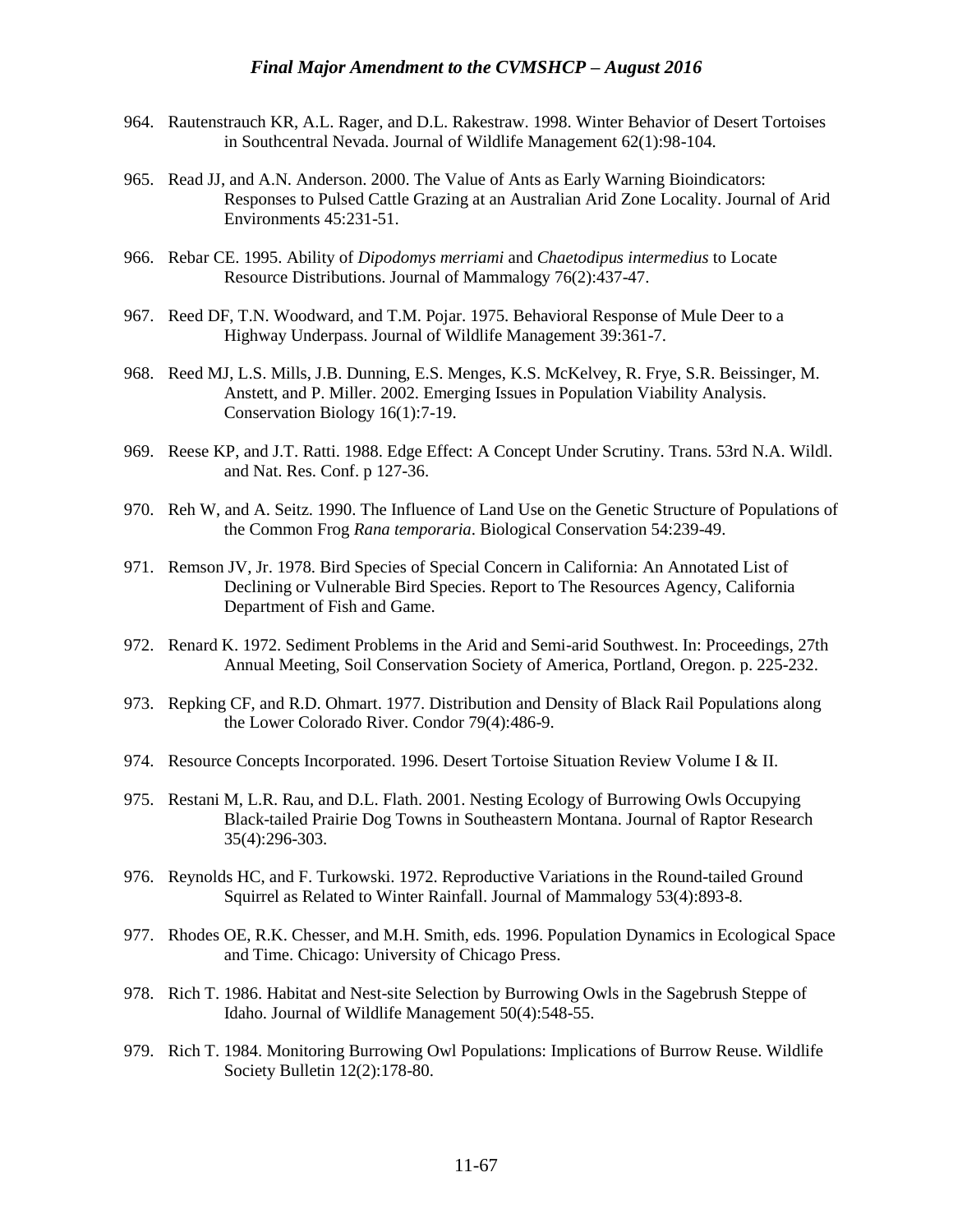- 980. Richmond JQ. 1998. Backpacks for Lizards: A Method for Attaching Radio Transmitters. Herpetological Review 29(4):220-1.
- 981. Ricketts T. 2001. The Matrix Matters: Effective Isolation In Fragmented Landscapes. American Naturalist 158(1):87-99.
- 982. Riddle BR, D.J. Hafner, and L.F. Alexander. 2000. Comparative Phylogeography of Baileys' Pocket Mouse (*Chaetodipus bailey*) and the *Peromyscus eremicus* Species Group: Historical Vicariance of the Baja California Peninsular Desert. Molecular Phylogenetics and Evolution 17(2):161-72.
- 983. Riverside County Integrated Project. 2002. Section A. Reserve Description: Section 3.5 Reserve Patch Size, Shape and Edge Effects. Preliminary Administrative Draft Multiple Species Habitat Conservation Plan. March 7, 2002.
- 984. Roberson JB, B. L. Burge, and P. Hayden. 1989. Nesting Observations of Free Living Desert Tortoises *(Gopherus agassizii)* and Nesting Success of Eggs Protected From Predators. Proceedings of the Desert Tortoise Council Symposium. p 91-99.
- 985. Roberts C. (U.S. Fish and Wildlife Service, Carlsbad Field Office, Carlsbad, California). Personal Communications.
- 986. Roberts NC. 1985. A Preliminary Report on the Status of Chelydidrae, Trioncychidae, and Testudinidae in the Region of Baja California, Mexico. Proceedings Symposium Desert Tortoise Council. p 154-161.
- 987. Robinson WD. 1996. Summer Tanager *Piranga rubra*. The Birds of North America 248:23 pp.
- 988. Romin LA, and J.A. Bissonette. 1996. Deer-vehicle Collisions: Status of State Monitoring Activities and Mitigation Efforts. Wildlife Society Bulletin 24:276-83.
- 989. Romspert AP, and J.H. Burke. 1979. Algodones Dunes Sensitive Plant Project. Unpublished report to Bureau of Land Management, project # 1510 (C-961.1). 56 pp.
- 990. Root RB. 1967. The Niche Exploitation Pattern of the Blue-gray Gnatcatcher. Ecological Monographs 37(4):319-50.
- 991. Rorabaugh J C. 1994. An Analysis of Scat Counts as a Survey Method for the Flat-tailed Horned Lizard, *Phrynosoma mcallii*. Phoenix, Arizona: U.S. Fish and Wildlife Service Publication.
- 992. Rorabaugh JC, C.L. Palermo, and S.C. Dunn. 1987. Distribution and Relative Abundance of the Flat-tailed Horned Lizard, Phrynosoma *mcallii,* in Arizona. Southwestern Naturalist 32:103-9.
- 993. Rorabaugh J , B. Beauchamp, W. Donaldson, M. Fisher, A. Holycross, J. Howland, J. Lovich, P. Medica, A. Muth, F. Turner and others. No date. Population Viability Analysis of Flattailed Horned Lizard Based on Pooled Data of Assembled Biologists. Unpublished data.
- 994. Rosen PC, and C.H. Lowe. 1994. Highway Mortality of Snakes in the Sonoran Desert of Southern Arizona. Biological Conservation 68:143-8.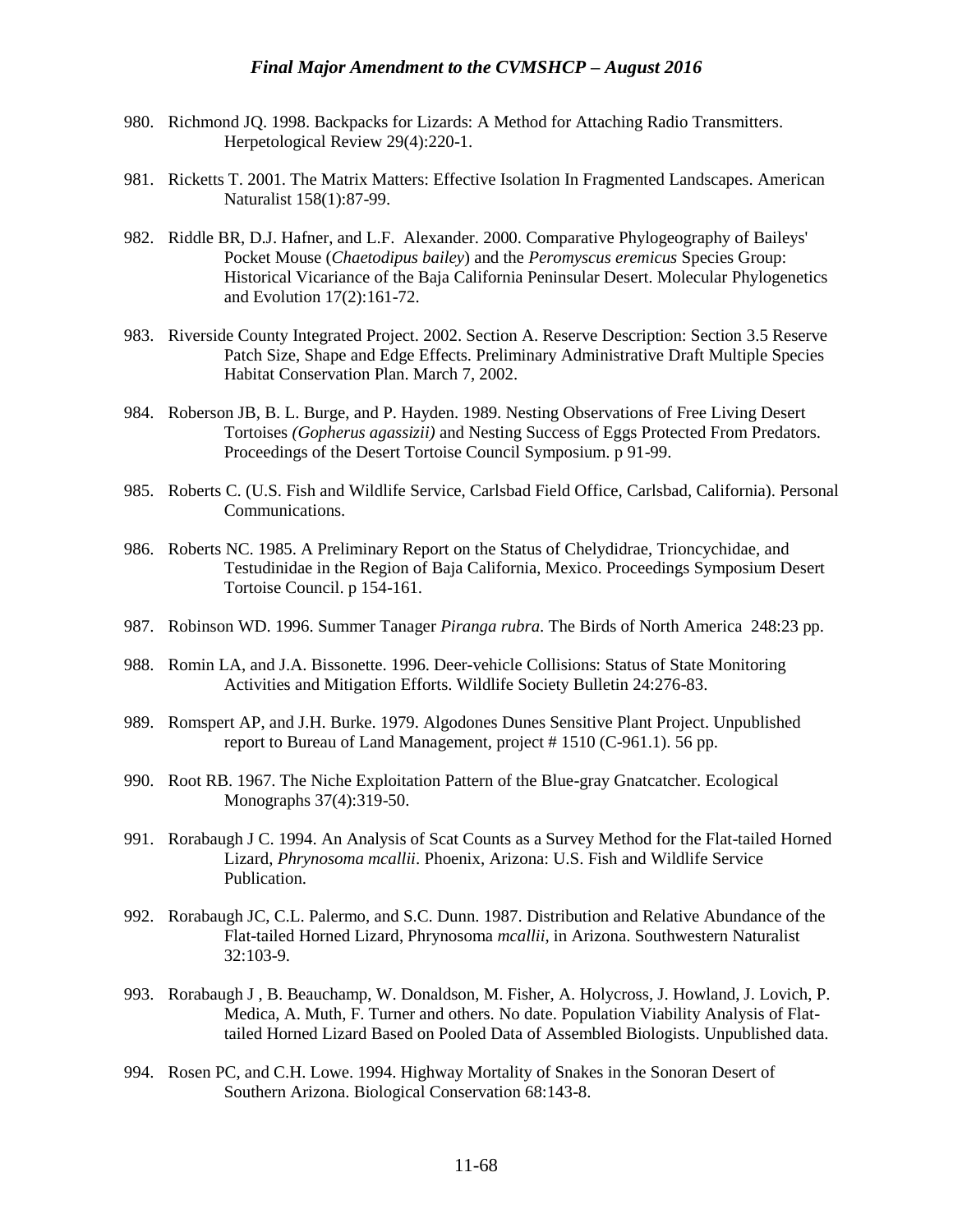- 995. Rosenberg DK, B.R. Noon, and E.C. Meslow. 1997. Biological Corridors: Form, Function, and Efficacy. Bioscience 47(10):677-87.
- 996. Rosenberg KV, R.D. Ohmart, W.C. Hunter, and B.W. Anderson. 1991. Birds of the Lower Colorado River Valley. Tucson: University of Arizona Press.
- 997. Rosenberg KV, J.D. Lowe, and A.A. Dhondt. 1999. Effects of Forest Fragmentation on Breeding Tanagers: A Continental Perspective. Conservation Biology 13(3):568-83.
- 998. Rosenstock SS, D.R. Anderson, K.M. Giesen, T. Leukering, and M.F. Carter. 2002. Landbird Counting Techniques: Current Practices and an Alternative. Auk 119:46-53.
- 999. Ross TS. 1991. Formal Correction of Two Specific Epithets in the Southern California Flora. Phytologia 71(3):167-70.
- 1000. Rosskopf WJ, R.W. Woerpel, S. Kunin, E.B. Howard, and J.O. Britt. 1983. Bacterial Encephalitis and Thrombosis in a California Desert Tortoise (*Gopherus agassizii*) Resulting from Infectious Stomatitis ('mouthrot'). Chelonian Doc. Cent. 2(1):5.
- 1001. Rotenberry JT, S.T. Knick, and J.E. Dunn. 2002. A Minimalist Approach to Mapping Species' Habitat: Pearson's Planes of Closest Fit. In: J.M. Scott et al., eds. Predicting Species Occurrences, Issues of Accuracy and Scale. Covelo, California: Island Press. p 281-289.
- 1002. Roth EL. 1976. New Species of Pocket Mouse (*Perognathus heteromyidae*) from Cape Region of Baja California Sur, Mexico. Journal of Mammalogy 57(3):562-6.
- 1003. Roughgarden J. 1975. A Simple Model for Population Dynamics in Stochastic Environments. American Naturalist 109:713-36.
- 1004. Rowlands P, H. Johnson, E. Ritter, and A. Endo. 1982. In: G.E. Bender, ed. Reference Handbook on the Deserts of North America. Westport, Connecticut: Greenwood Press. p 103-162.
- 1005. Rowlands RG. 1986. Assessment of Production of Annual Plant Species in the Western Mojave Desert, California. Proceedings of the Desert Tortoise Council Symposium. p 141-150.
- 1006. Rubin ES, W.M. Boyce, and V.C. Bleich. 2000. Reproductive Strategies of Desert Bighorn Sheep. Journal of Mammalogy 81(3):769-86.
- 1007. Rubin ES, W.M. Boyce, M.C. Jorgensen, S.T. Torres, C.L. Hayes, C.S. O'Brien, and D.A. Jessup. 1998. Distribution and Abundance of Bighorn Sheep in the Peninsular Ranges, California. Wildlife Society Bulletin 26(3):539-51.
- 1008. Rubinoff D. 2001. Evaluating the California Gnatcatcher as an Umbrella Species for Conservation of Southern California Coastal Sage Scrub. Conservation Biology 15(5):1374-83.
- 1009. Ruckelshaus M, C. Hartway, and P. Karieva. 1997. Assessing the Data Requirements of Spatially Explicit Dispersal Models. Conservation Biology 11.
- 1010. Ruefenacht B, and R.L. Knight. 1995. Influences of Corridor Continuity and Width on Survival and Movement of Deermice. Biological Conservation 71:269-74.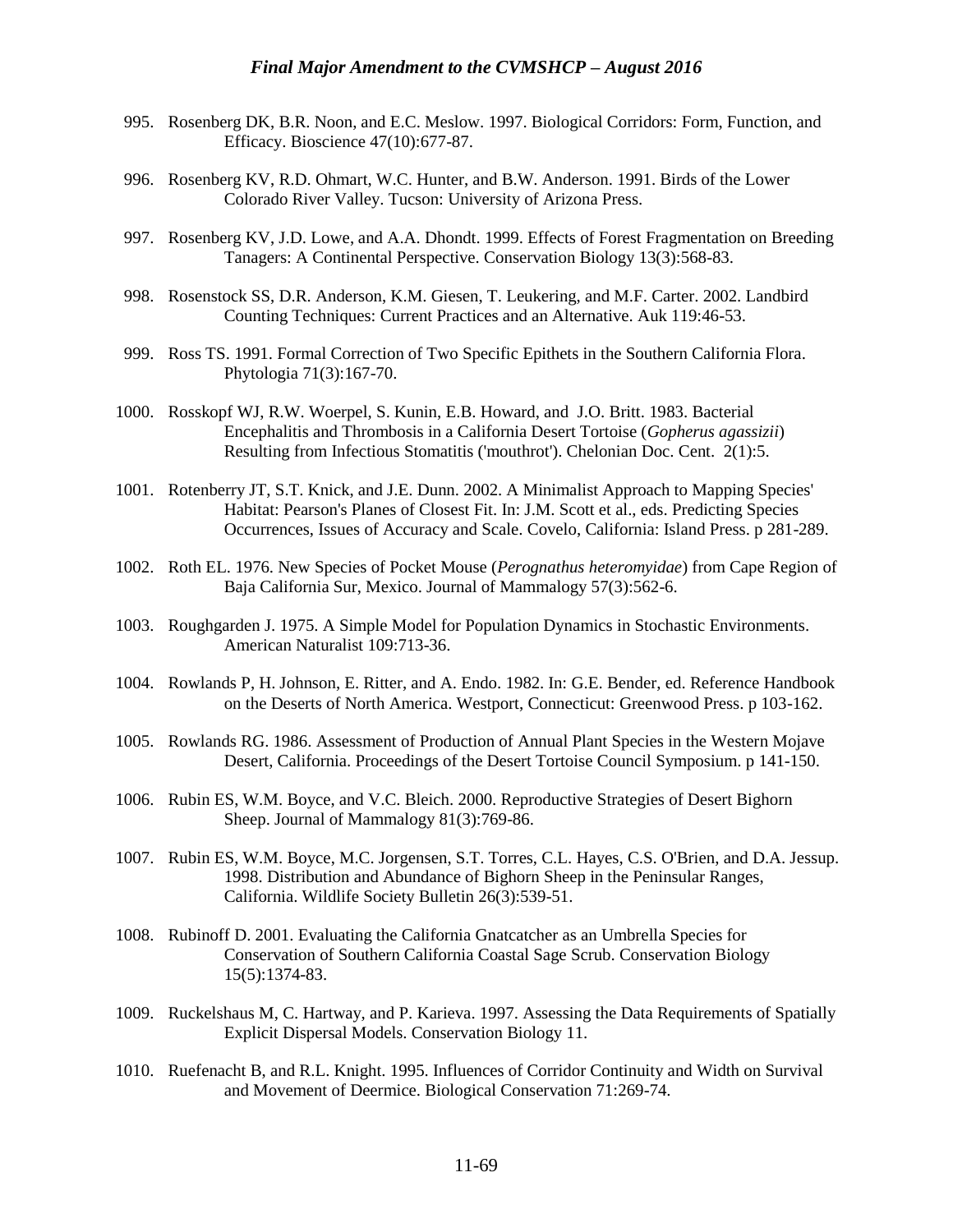- 1011. Russi T Personal Communications.
- 1012. Rutherford C, and R. Bransfield. 1991. Surveys for Four Federal Candidate Plants in the Fort Irwin/BLM Land Acquisition Study Area. Report prepared for the Army Corps of Engineers, Los Angeles District.
- 1013. Ryan RM. 1968. Mammals of Deep Canyon, Colorado Desert, California. Palm Springs, California: The Desert Museum.
- 1014. Rydberg PA. 1927. Notes on Fabaceae VIII. Bulletin of the Torrey Botanical Club 54(1):13-23.
- 1015. Rydberg PA. 1913. Studies on the Rocky Mountain Flora XXVIII Fabaceae. Bulletin of the Torrey Botanical Club 40(2):43-74.
- 1016. Ryman N, and F. Utter, eds. 1987. Population Genetics and Fishery Management. Seattle: University of Washington Press.
- 1017. Salton Sea Authority, Bureau of Reclamation. 2000. Draft Salton Sea Restoration Project Environmental Impact Statement/Environmental Impact Report. Prepared for Bureau of Reclamation, U.S. Department of Interior, Boulder City, Nevada. January 2000.
- 1018. Salzberg A. 1995. Report on Import/Export Turtle Trade in the United States. In: J.J. Behler, I. Das , B. Fertard, P. Pritchard, B. Branch, L. Durrell, and J. Fretey, Organizing Committee. Proceedings of the International Congress of Chelonian Conservation. July 1995.Soptom, Gonfaron, France: p 314-22.
- 1019. San Diego Natural History Museum. 1995. The Willow Flycatcher Workshop: *Empidonax traillii extimus* in California. November 17, 1995.
- 1020. Sanders AC. 1997. Crepis tectorum l. (Asteraceae). Madrono 44(3):307.
- 1021. Sanders AC. 1997. Gaura parviflora l. (Onagraceae). Madrono 44(3):306.
- 1022. Sanders AC. 1999. Triple-ribbed Milkvetch, *Astragalus tricarinatus.* Unpublished species account for the draft West Mojave Desert Habitat Conservation Plan. 6 pp.
- 1023. Sanders AC, and Thomas Olsen Associates. 1996. A Rare Plant Survey of Five Selected Areas in the Coachella Valley. Unpublished report to the Coachella Valley Mountains Conservancy, Palm Desert, California. January 9, 1996. 19 pp.
- 1024. Sanders TA, and W.D. Edge. 1998. Breeding Bird Community Composition in Relation to Riparian Vegetation Structure in the Western United States. Journal of Wildlife Management 62(2):461-73.
- 1025. Sauer JR, G.W. Pendleton, and S. Orsillo. 1995. Mapping of Bird Distributions from Point Count Surveys. USDA Forest Service Gen. Tech. Rep. PSW-GTR-149, p. 151-160.
- 1026. Sawyer JO, and T. Keeler-Wolf. 1995. A Manual of California Vegetation. Sacramento, California: California Native Plant Society.
- 1027. Scarcella MJ, Capitol Realty Analysts. 2003. A Market Study of Land Values, Related to Several Areas of Prospective Acquisition, Associated with the Coachella Valley Multiple Species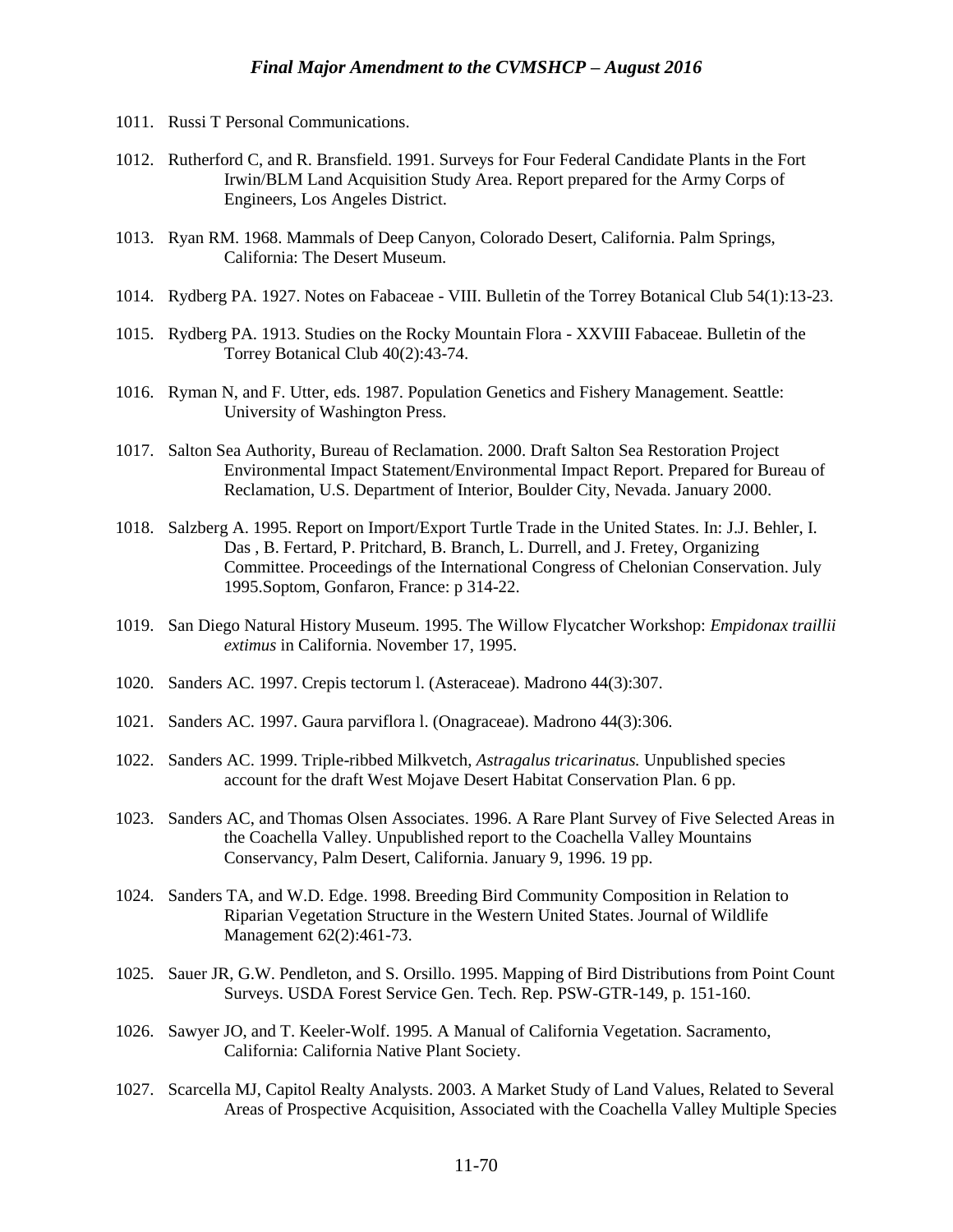Habitat Conservation Plan. Prepared for the Coachella Valley Association of Governments. February 2003.

- 1028. Schaefer JM, and M.T. Brown. 1992. Designing and Protecting River Corridors for Wildlife. Rivers: Studies in the Science, Environmental Policy and Law of Instream Flow 3(1):14- 26.
- 1029. Schamberger ML, and F.B. Turner. 1986. The Application of Habitat Modeling to the Desert Tortoise (*Gopherus agassizii*). Herpetologica 42(1):134-8.
- 1030. Schmidly DJ. 1991. The Bats of Texas. Austin: University of Texas Press. 189 pp.
- 1031. Schmidt-Nielsen K, and P.J. Bentley. 1966. Desert Tortoise *Gopherus agassizii*: Cutaneous Water Loss. Science 154:911.
- 1032. Schmutz SM, and J.S. Moker. 1991. A Cytogenetic Comparison of Some North American Owl Species. Genome 34(5):714-7.
- 1033. Schneider JS. 1996. The Desert Tortoise and Early Peoples of the Western Deserts. Report to the Desert Tortoise Preserve Committee. 10 pp.
- 1034. Schneider JS, and G. D. Everson. 1989. The Desert Tortoise (*Xerobates agassizii*) in the Prehistory of the Southwestern Great Basin and Adjacent Areas. Journal California Great Basin Anthropology 11:175-202.
- 1035. Schneider PB. 1980. A Comparison of Three Methods of Population Analysis of the Desert Tortoise, *Gopherus agassizii*. Proceedings Symposium Desert Tortoise Council. p 156- 162.
- 1036. Schoenherr AA. 1990. Endangered Plant Communities of Southern California. Proceedings of the 15th Annual Symposium of Southern California Botanists, California State University Fullerton, October 28, 1989. 114 pp. Southern California Botanists, Rancho Santa Ana Botanic Gardens, Claremont, California.
- 1037. Schoenherr AA. 1988. A Review of the Life History and Status of the Desert Pupfish, *Cyprinodon macularius*. Bulletin of the Southern California Academy of Science 87(3):104-34.
- 1038. Schreiber RK. 1978. Bioenergetics of Great Basin Pocket Mouse, *Perognathus parvus*. Acta Theriologica 23(31-3):469-87.
- 1039. Schullery P. 1987. The Problem of Road Kill. American Forests September-October:50-52, 72.
- 1040. Schumacher IM, D.B. Hardenbrook, M.B. Brown, E.R. Jacobson, and P.A. Klein. 1997. Relationship Between Clinical Signs of Upper Respiratory Tract Disease and Antibodies to Mycoplasma Agassizii in Desert Tortoises From Nevada. Journal of Wildlife Diseases 33(2):261-6.
- 1041. Schumacher IM, M.B. Brown, E.R. Jacobson, B.R. Collins, and P.A. Klein. 1993. Detection of Antibodies to a Pathogenic Mycoplasma in Desert Tortoises (*Gopherus agassizii*) with Upper Respiratory Tract Disease. Journal of Clinical Microbiology 31(6):1454-60.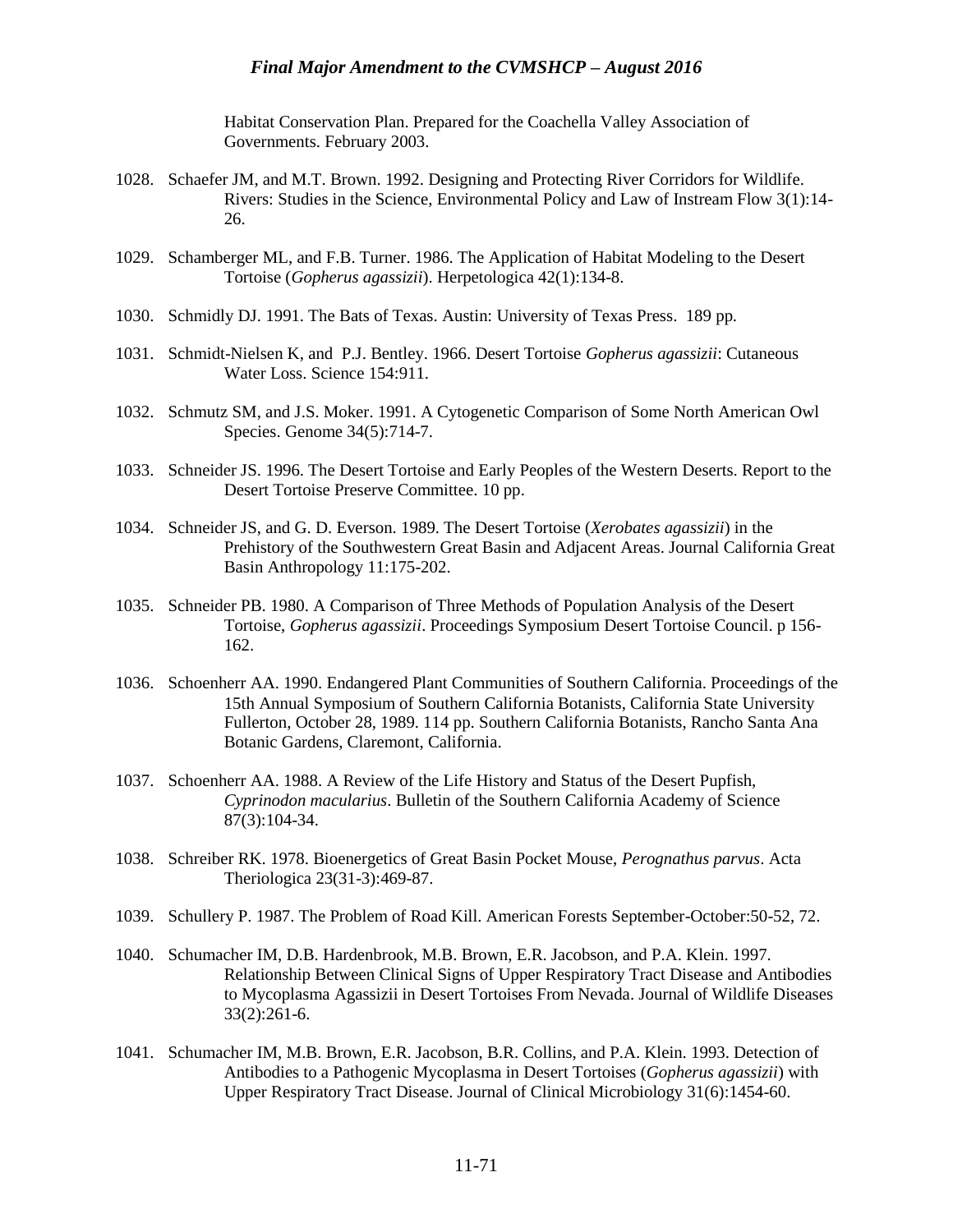- 1042. Schumacher IM, D.C. Rostal, R.A. Yates, D.R. Brown, E.R. Jacobson, and P.A. Klein. 1999. Persistence of Maternal Antibodies Against Mycoplasma Agassizii in Desert Tortoise Hatchlings. American Journal of Veterinary Research 60(7):826-31.
- 1043. Schwartz OA, V.C. Bleich, and S.A. Holl. 1986. Genetics and the Conservation of Mountain Sheep *Ovis canadensis nelsoni*. Biological Conservation 37(2):179-90.
- 1044. Schwarz HR. 1991. Gray Vireo Observations in the Sandia Mountains of Central New Mexico. Unpublished report on file at the U.S. Forest Service, San Jacinto Ranger District, Idyllwild, California. 6 pp.
- 1045. Schwarzbach SE, J.D. Henderson, C.M. Thomas, and J.D. Albertson. 2001. Organochlorine Concentrations and Eggshell Thickness in Failed Eggs of the California Clapper Rail from South San Francisco Bay. Condor 103(3):620-4.
- 1046. Scifres CJ, and J.H. Brock. 1970. Thermal Regulation of Water Uptake by Germinating Honey Mesquite Seeds. Technical notesNovember:157-158.
- 1047. Scott JM, F. Davis, B. Csuti, R. Noss, B. Butterfield, C. Groves, H. Anderson, S. Caicco, F. D'Erchia, T.C. Edwards and others. 1993. Gap Analysis: A Geographic Approach to Protecting Biological Diversity. Wildlife Monographs No. 123:141 (Supplement to the Journal of Wildlife Management 57(1)).
- 1048. Scott JM, P.J. Heglund, M.L. Morrison, J.B. Haufler, M.G. Raphael, W.A. Wall, and F.B. Samson. 2002. Predicting Species Occurrences: Issues of Accuracy and Scale. Covelo, California: Island Press.
- 1049. Scott TA, and D.S. Cooper. 1999. Summary of Avian Resources of the Puente-Chino Hills Corridor: Los Angeles, Orange, San Bernardino, and Riverside counties, California. Unpublished report to Mountains Recreation and Conservation Authority, Pacific Palisades, California. January 1999. 26 pp.
- 1050. Scott TA, and J.E. Sullivan. 2000. The Selection and Design of Multiple Species Habitat Preserves. Environmental Management 26(1):S37-S53.
- 1051. Scott TA, and M.F. Allen. 2002. Integrating the Habitat Conservation Plans of Southern California. Proposal submitted to National Fish and Wildlife Federation Unified Grant Program.
- 1052. Scott TA, and S.N. Kee. 1992. Final Report on the Wildlife Corridors of the Box Springs Mountains and Badlands Region of Riverside County. Unpublished report. 61 pp.
- 1053. Sedgwick JA. 2001. Geographic Variation in the Song of Willow Flycatchers: Differentiation Between *Empidonax traillii adastu*s and *E. t. extimus*. Auk 118(2):366-79.
- 1054. Sedgwick JA, and F.I. Knopf. 1992. Describing Willow Flycatcher Habitats Scale Perspectives and Gender Differences. Condor 94(3):720-33.
- 1055. Sedgwick JA, and R.J. Klus. 1997. Injury Due to Leg Bands in Willow Flycatchers. Journal of Field Ornithology 68(4):622-9.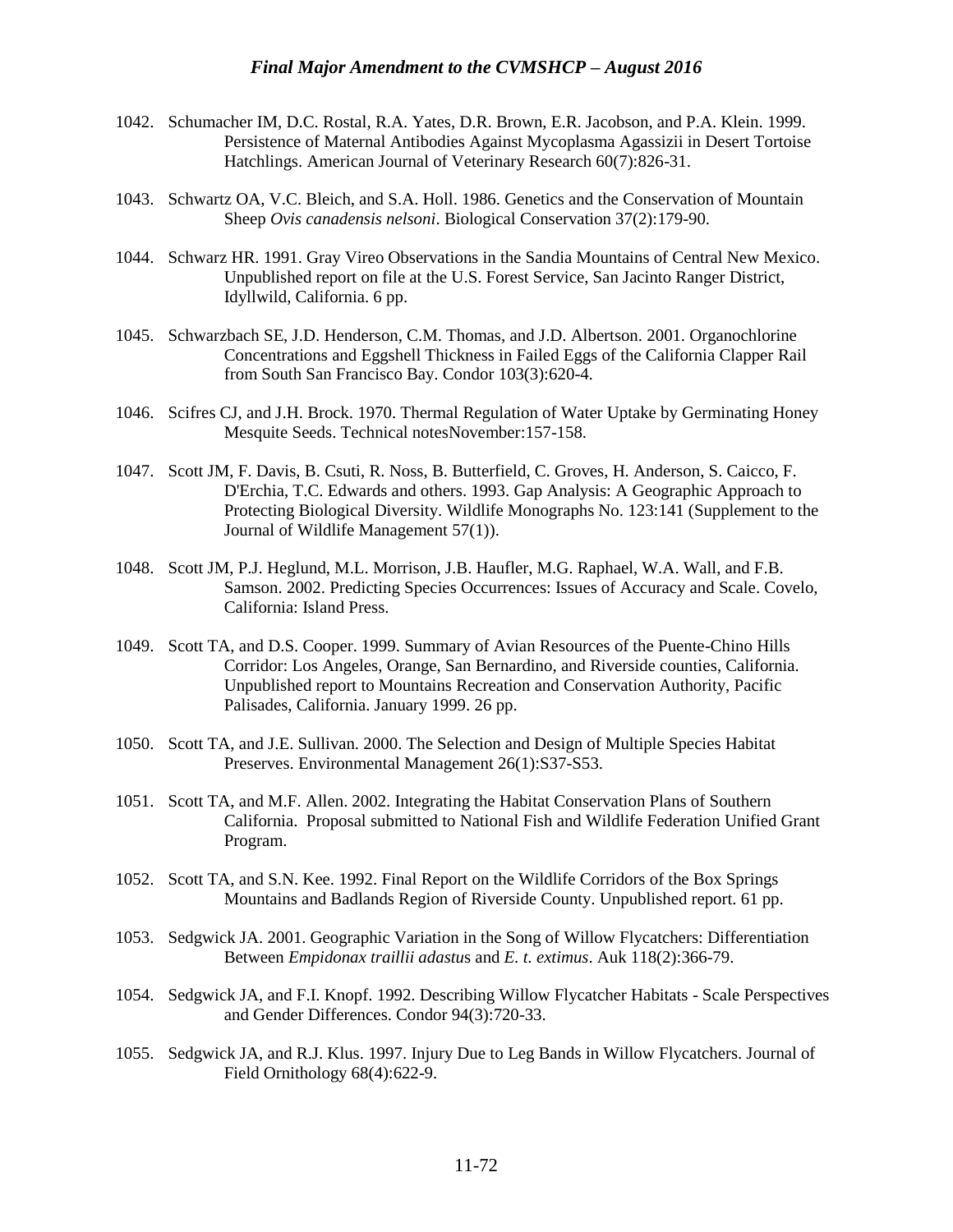- 1056. Seibert HC, and J.H. Connover. 1991. Mortality of Vertebrates and Invertebrates on an Athens County, Ohio Highway. Ohio Journal of Science 91:163-6.
- 1057. Seutin G. 1987. Female Song in Willow Flycatchers (*Empidonax traillii)*. Auk 104(2):329-30.
- 1058. Seutin G. 1991. Morphometric Identification of Traill's Flycatchers: An Assessment of Stein Formula. Journal of Field Ornithology 62(3):308-13.
- 1059. Seutin G, and J.P. Simon. 1988. Genetic Variation in Sympatric Willow Flycatchers (*Empidonax traillii*) and Alder Flycatchers (*Empidonax alnorum*). Auk 105(2):235-43.
- 1060. Shaffer MC, and F.B. Samson. 1985. Population Size and Extinction: A Note on Determining Critical Population Sizes. American Naturalist 125:144-51.
- 1061. Shaffer ML. 1981. Minimum Population Sizes for Species Conservation. BioScience 31(2):131-4.
- 1062. Shaffer ML. 1987. MVPs: Coping With Uncertainty. In: Michael Soule ed. Viable Populations for Conservation. Cambridge, England: Cambridge University Press. p 69-86.
- 1063. Shaffer ML. 1990. Population Viability Analysis. Conservation Biology 4(1):39-40.
- 1064. Sheeler-Gordon LL, and J.S. Smith. 2001. Survey of Bat Populations From Mexico and Paraguay for Rabies. Journal of Wildlife Diseases 37(3):582-93.
- 1065. Sheffield SR, and M. Howery. 2001. Current Status, Distribution, and Conservation of the Burrowing Owl in Oklahoma. Journal of Raptor Research 35(4):351-6.
- 1066. Shenk TM, and A.B. Franklin, eds. 2001. Modeling in Natural Resource Management. Washington, D.C.: Island Press.
- 1067. Sheppard JM. 1996. LeConte's Thrasher. In. The Birds of North America, Life Histories for the 21st century.
- 1068. Sheppard JM. 1970. A Study of the LeConte's Thrasher. California Birds 1:85-95.
- 1069. Sherbrooke WC. 2002. Do Vertebral Line Patterns in Two Horned Lizards (*Phrynosoma* Spp.) Mimic Plant Stem Shadows and Stem Litter? Journal of Arid Environments 50(1):109- 20.
- 1070. Sherbrooke WC, and G.A. Middendorf. 2001. Blood Squirting Variability in Horned Lizards (*Phrynosoma*). Copeia 2001(4):1114-22.
- 1071. Shilling F. 2001. Do Habitat Conservation Plans Protect Endangered Species? Science 276:1662- 3.
- 1072. Shimada M, and F. Ishihama. 2000. Asynchronization of Local Population Dynamics and Persistence of Metapopulation: A Lesson from an Endangered Composite Plant, *Aster kantoensis*. Population Ecology 42:63-72.
- 1073. Shklar G, and P. Person. 1975. Pocket Mouse (*Perognathus longimembris*): Unique Model of Periodontal Disease. Journal of Periodontology 46(12):723-30.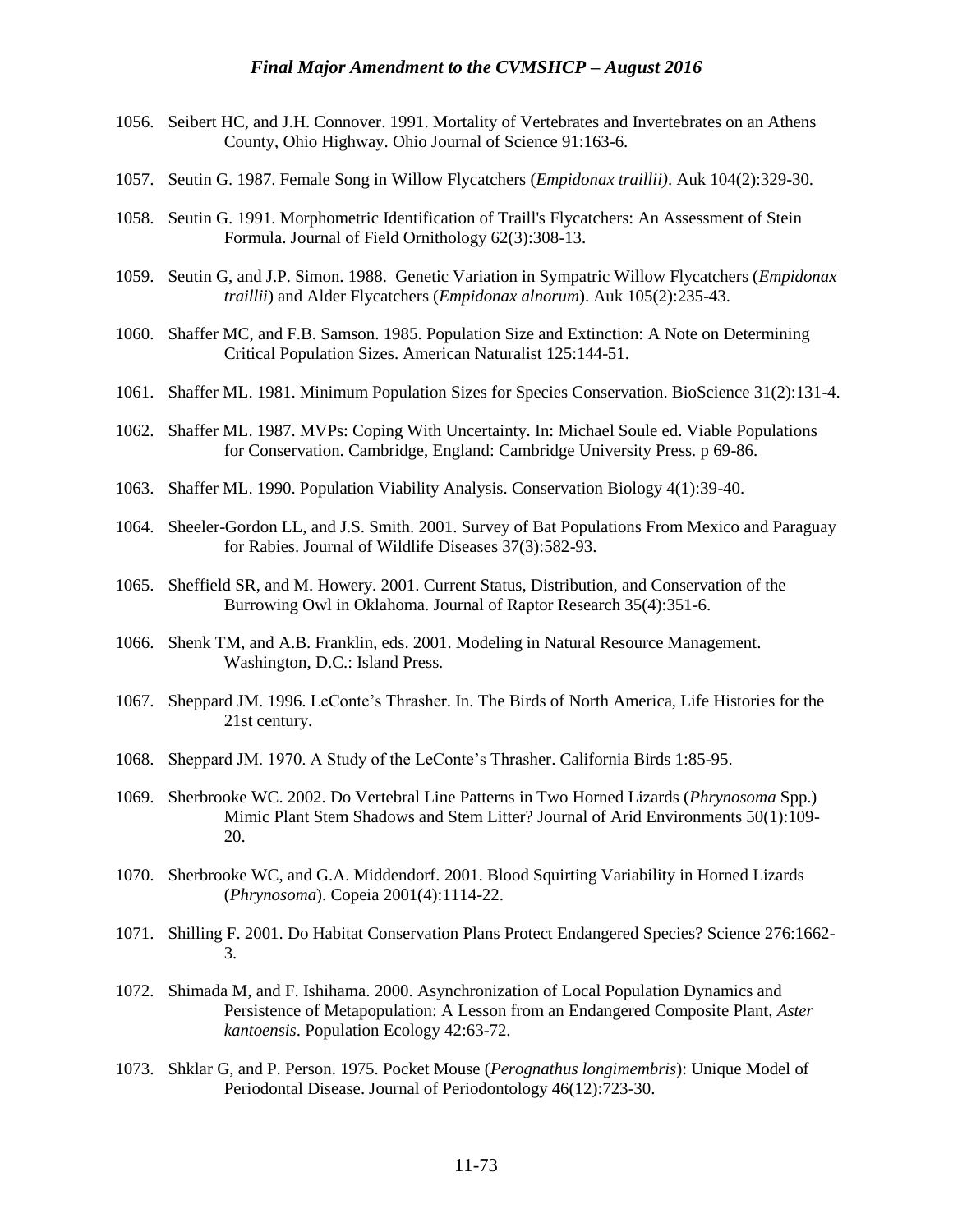- 1074. Shreve F, and I.L. Wiggins. 1964. Vegetation and Flora of the Sonoran Desert. Volumes I & II. Stanford, California: Stanford University Press. 1740 pp.
- 1075. Shyry DT, T.I. Wellicome, J.K. Schmutz, G.L. Erickson, D.L. Scobie, R.F. Russell, and R.G. Martin. 2001. Burrowing Owl Population Trend Surveys in Southern Alberta: 1991-2000. Journal of Raptor Research 35(4):310-5.
- 1076. Sidle JG, M. Ball, T. Byer, J.J. Chynoweth, G. Foli, R. Hodorff, G. Moravek, R. Peterson, and D.N. Svingen. 2001. Occurrence of Burrowing Owls in Black-tailed Prairie Dog Colonies on Great Plains National Grasslands. Journal of Raptor Research 35(4):316-21.
- 1077. Simberloff D. 1998. Flagships, Umbrellas and Keystones: Is Single-species Management Passe in the Landscape Era? Biological Conservation 83(3):247-57.
- 1078. Simberloff D, and J. Cox. 1987. Consequences and Costs of Conservation Corridors. Conservation Biology 1(1):63-71.
- 1079. Simberloff DJ, J.A. Farr, J. Cox, and D.W. Mehlman. 1992. Movement Corridors: Conservation Bargains or Poor Investments. Conservation Biology 6:493-505.
- 1080. Singer FJ, C.M. Papouchis, and K.K. Symonds. 2000. Translocations as a Tool for Restoring Populations of Bighorn Sheep. Restoration Ecology 8(4):6-13.
- 1081. Singer RS, D.A. Jessup, I.A. Gardner, and W.M. Boyce. 1997. Pathogen Exposure Patterns Among Sympatric Populations of Bighorn Sheep, Mule Deer and Cattle. Journal of Wildlife Diseases 33(2):377-82.
- 1082. Sissons RA, K.L. Scalise, and T.I. Wellicome. 2001. Nocturnal Foraging and Habitat Use by Male Burrowing Owls in a Heavily Cultivated Region of Southern Saskatchewan. Journal of Raptor Research 35(4):304-9.
- 1083. Skagen SK, C.P. Melcher, W.H. Howe, and F.L. Knopf. 1998. Comparative Use of Riparian Corridors and Oases by Migrating Birds in Southeast Arizona. Conservation Biology 12(4):896-909.
- 1084. Skeel MA, J. Keith, and C.S. Palaschuk. 2001. Population Decline Recorded by Operation Burrowing Owl in Saskatchewan. Journal of Raptor Research 35(4):371-7.
- 1085. Skinner MW, and B.M. Pavlik, eds. 1994. Inventory of Rare and Endangered Vascular Plants of California. Special Publication, No 1. Fifth ed. Sacramento: California Native Plant Society. 338 pp.
- 1086. Sleno JT. 2000. Possible Cat Predation on Burrowing Owls. Blue Jay 58(4):191-2.
- 1087. Smith BW, and J.R. Belthoff. 2001. Burrowing Owls and Development: Short Distance Nest Burrow Relocation to Minimize Construction Impacts. Journal of Raptor Research 35(4):385-91.
- 1088. Smith BW, and J.R. Belthoff. 2001. Effects of Nest Dimensions on Use of Artificial Burrow Systems by Burrowing Owls. Journal of Wildlife Management 65(2):318-26.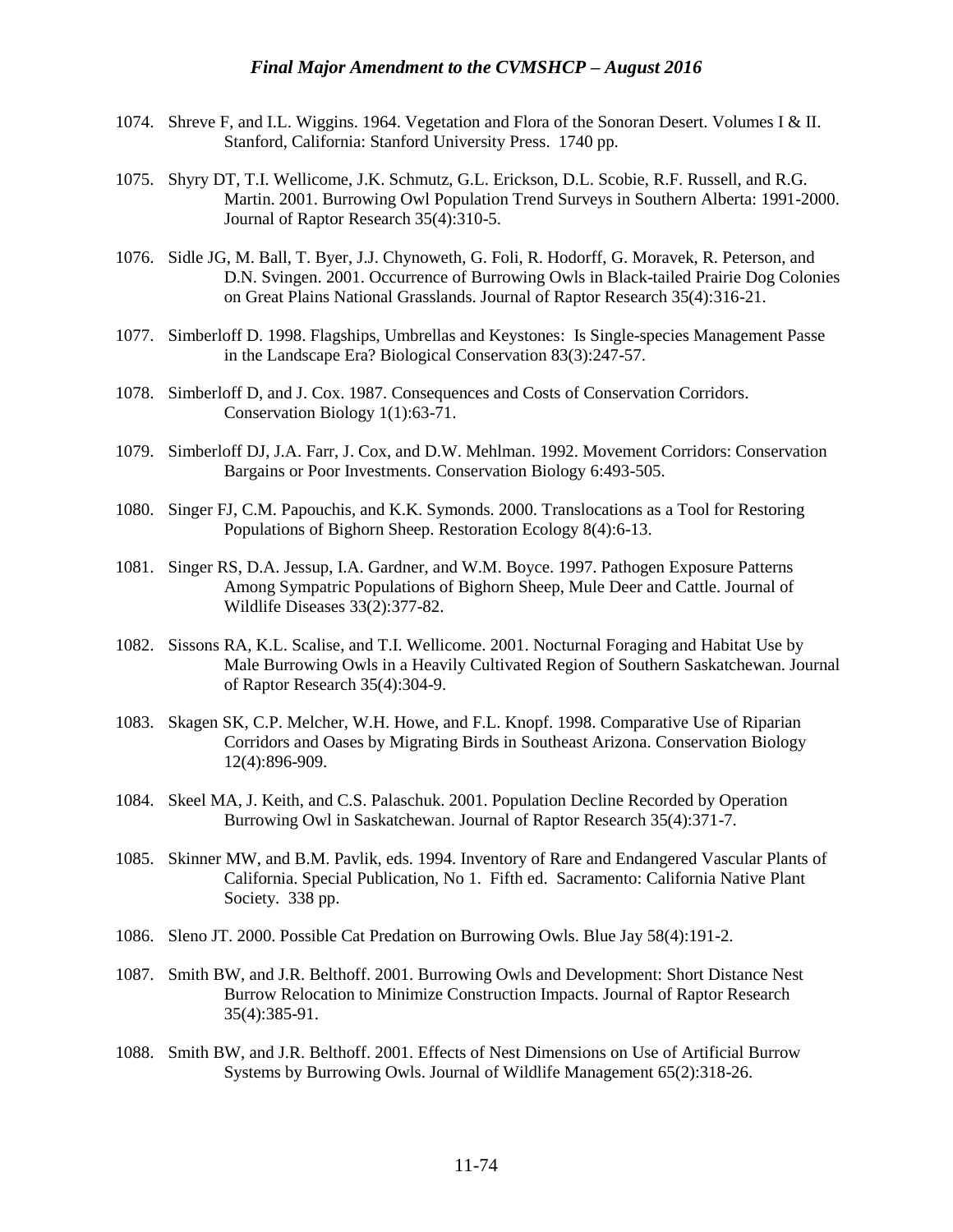- 1089. Smith et al. 2000. Nature 408:79-82.
- 1090. Smith MH, R.H. Gardner, J.B. Gentry, D.W. Kaufman, and M.J. O'Farrell. 1975. Density Estimations of Small Mammal Populations. In: F.B. Golley, K. Petrusewicz, and L. Ryszkowski, eds. Small Mammals, Their Productivity and Population Dynamics. London: Cambridge University Press. p 25-53.
- 1091. Smith RB, M.Z. Peery, R.J. Gutierrez, and W.S. Lahaye. 1999. The Relationship Between Spotted Owl Diet and Reproductive Success in the San Bernardino Mountains, California. Wilson Bulletin 111(1):22-9.
- 1092. Snell HL, C. Causton, and A. Tye. 2001. Ecological Monitoring for the Galapagos Archipelago: A Proactive Program for the Conservation of Biological Diversity. Unpublished report. 30 pp.
- 1093. Snipes KP, R.W. Kasten, J.M. Calagoan, and J.T. Boothby. 1995. Molecular Characterization of *Pasteurella testudinis* Isolated from Desert Tortoises *(Gopherus agassizii)* With and Without Upper Respiratory Tract Disease. J. Wildl. Dis 31(1):22-9.
- 1094. Sogge MK. 1997. Primary Song by a Juvenile Willow Flycatcher. Journal of Field Ornithology 68(4):630-1.
- 1095. Sogge MK, T.J. Tibbitts, and J.R. Petterson. 1997. Status and Breeding Ecology of the Southwestern Willow Flycatcher in the Grand Canyon. Western Birds 28(3):142-57.
- 1096. Soil Conservation Service, U.S. Department of Agriculture. 1980. Soil Survey of Riverside County, California, Coachella Valley Area. U. S. Department of Agriculture, Soil Conservation Service, University of California Agricultural Experiment Station.
- 1097. Soule ME. 1992. Land Use Planning and Wildlife Maintenance: Guidelines for Conserving Wildlife in an Urban Landscape. Journal of the American Planning Association 57(3):313-23.
- 1098. Soule ME. (Conservation Biologist, Science Director of The Wildlands Project, and Emeritus Professor, University of California Santa Cruz). 1996. Personal Communications.
- 1099. Soule ME. 1980. Thresholds for Survival: Maintaining Fitness and Evolutionary Potential. In: M.E. Soule and B.A. Wilcox, eds. Conservation Biology: An Evolutionary Ecological Perspective. Sunderland, Massachusetts: Sinauer. p 151-170.
- 1100. Soule ME. 1987. Viable Populations for Conservation. Cambridge, England: Cambridge University Press. 189 pp.
- 1101. Soule ME, and D. Simberloff. 1986. What Do Genetics and Ecology Tell Us About the Design of Nature Reserves? Biological Conservation 35:19-40.
- 1102. Spear LB, S.B. Terrill, C. Lenihan, and P. Delevoryas. 1999. Effects of Temporal and Environmental Factors on the Probability of Detecting California Black Rails. Journal of Field Ornithology 70(4):465-80.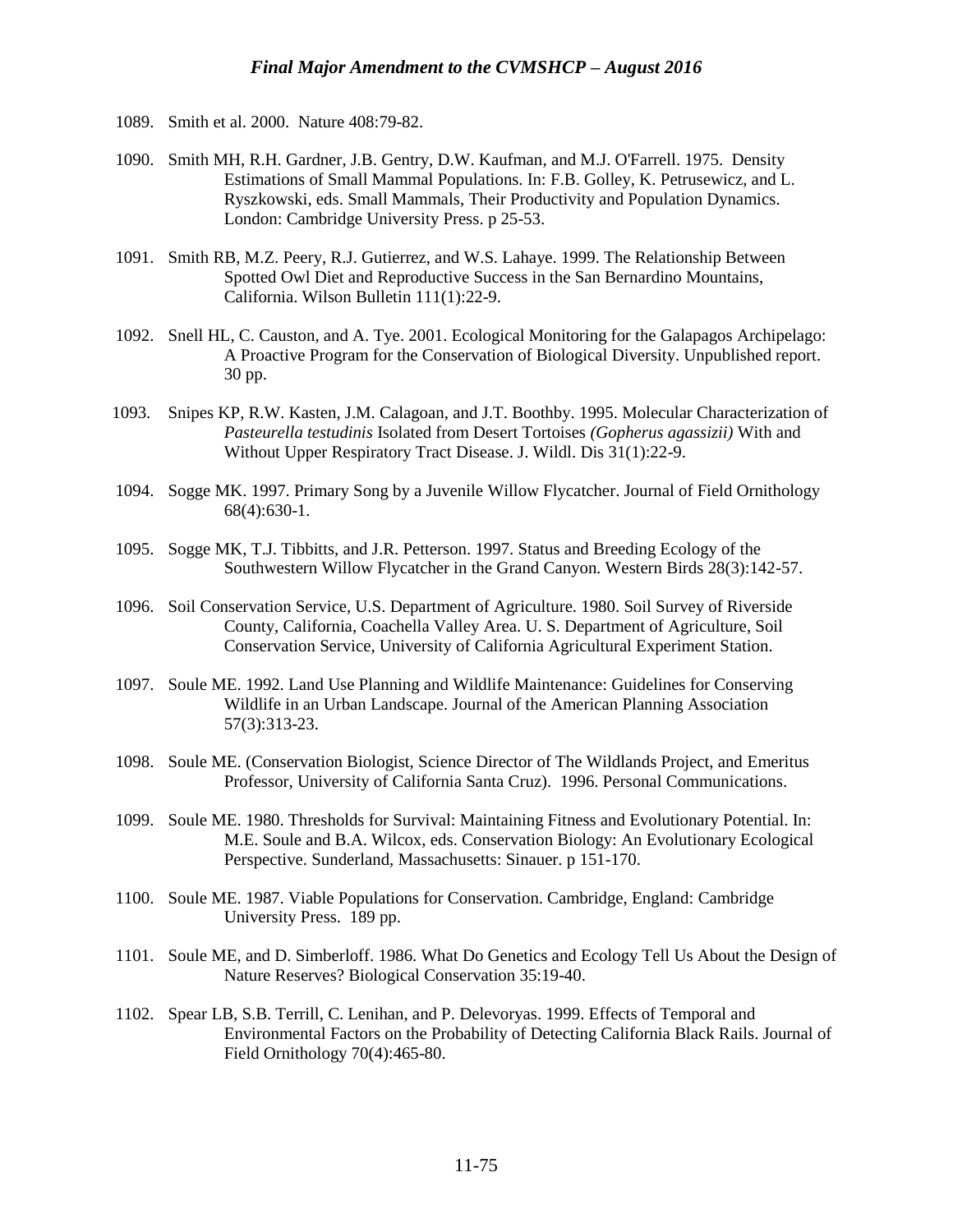- 1103. Spellenberg R. 1993. *Astragalus*. In: J.C. Hickman, ed. The Jepson Manual: Higher Plants of California. Berkeley, California: University of California Press. p 583-605.
- 1104. Spencer SG, P.C. Choucair, and B.R. Chapman. 1988. Northward Expansion of the Southern Yellow Bat, *Lasiurus ega*, in Texas. Southwestern Naturalist 33(4):493.
- 1105. Spencer W, C. Schaefer, S. Dodd, S. Montgomery, and C. Holland. 2000. Pacific Pocket Mouse Studies Program. Phase II Report: Task 5 - Translocation Receiver, Task 6 - Laboratory Surrogate, Task 7 - Field Surrogate Studies. Unpublished report prepared for Foothill/Eastern Transportation Corridor Agency and U.S. Fish and Wildlife Service. May 2000.
- 1106. Spiegel LK, M.F. Small, J. Tom, and T.C. Dao. 1995. An Occurrence of Long Range Movement in the California Pocket Mouse (*Chaetodipus californicus*). Southwestern Naturalist 40(2):225-6.
- 1107. Spolsky AM. 1978. A Report on the Status of the Rare and Endangered Plants of the Anza Borrego Desert State Park. California Department of Parks and Recreation, Anza Borrego Desert State Park. 2 pp.
- 1108. Spotila JR, and E.A. Standora. 1986. Sex Determination in the Desert Tortoise: A Conservative Management Strategy is Needed. Herpetologica 42:67-72.
- 1109. Spotila JR, et al. 1994. Conservation Biology of the Desert Tortoise, *Gopherus agassizii*. Herpetological Monographs 8:1-160.
- 1110. Stafford MD. 1986. Supernumerary Adults Feeding Willow Flycatcher Fledglings. Wilson Bulletin 98(2):311-2.
- 1111. Stanford Environmental Law Society. 2001. The Endangered Species Act. Stanford: Stanford University Press.
- 1112. Starfield AM. No date. A Pragmatic Approach to Modeling for Adaptive Management. Unpublished report. 11 pp.
- 1113. Stebbins RC. 1954. Amphibians and Reptiles of Western North America. New York, New York: McGraw-Hill Book Company.
- 1114. Stebbins RC. 1944. Some Aspects of the Iguanid Genus *Uma*. Ecological Monographs 14:311- 78.
- 1115. Stebbins RC. 1985. Amphibians and Reptiles of Western North America. Peterson Field Guides. Boston, Massachusetts: Houghton Mifflin Company. p 336 pp.
- 1116. Steinhart P. 2000. Bighorn's Last Stand. California Wild Spring:14-21.
- 1117. Stender SA. 1993. Losing Ground: A California Burrowing Owl Story. Journal of Raptor Research 27(1):96.
- 1118. Stephens F. 1900. Descriptions of Two New Mammals from Southern California. Proceedings of the Biological Society of Washington, June 13, 1900.p 153-8.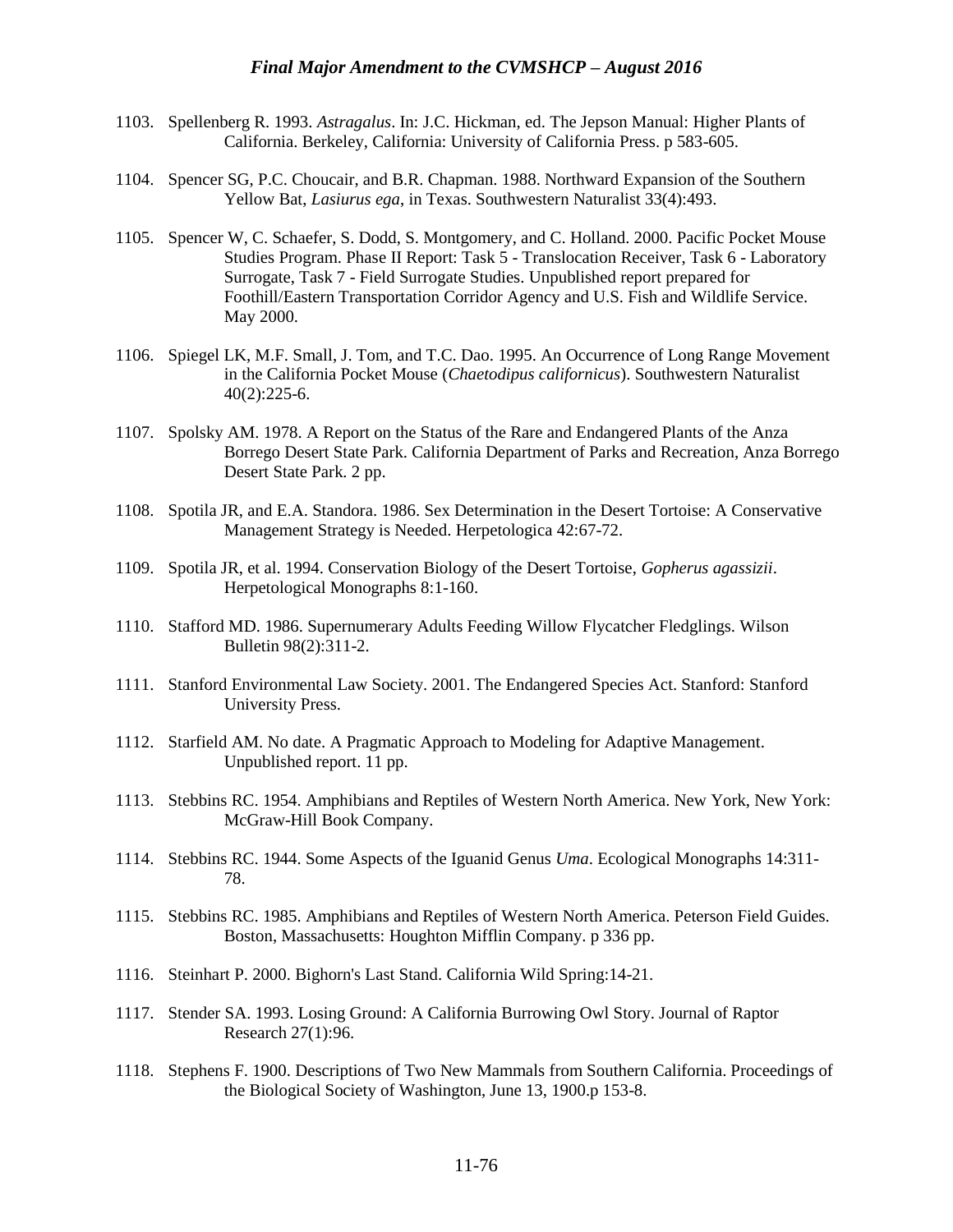- 1119. Stevens DW, and D.C. Pearson. 1984. Colonization of Disturbed Soils by *Astragalus lentiginosus*  var*. coachellae*. Unpublished report. 7 pp.
- 1120. Stevens LE, T.J. Ayers, J.B. Bennett, K. Christensen, M.J. Kearsley, et al. 2001. Planned Flooding and Colorado River Riparian Trade-offs Downstream from Glen Canyon Dam, Arizona. Ecological Applications 11(3):701-10.
- 1121. Stewart JM. 1991. Letter to Mark Skinner, California Native Plant Society, regarding the status of the Mecca aster (*Xylorhiza cognata*), from Jon M. Stewart, Curator of Gardens at The Living Desert, Palm Desert, California, dated September 6, 1991. 4 pp.
- 1122. Stidham TA, and J.A. Stidham. 2001. A New Species of Jerusalem Cricket (Orthoptera: Stenopelmatidae) from Texas. Southwestern Entomologist 26(3):221-6.
- 1123. Stockwell CA. 1991. Behavioral Reactions of Desert Bighorn Sheep to Avian Scavengers. Journal of Zoology 225:563-6.
- 1124. Stockwell CA, G.C. Bateman, and J. Berger. 1991. Conflicts in National Parks: A Case Study of Helicopters and Bighorn Sheep Time Budgets at the Grand Canyon. Biological Conservation 56(3):317-28.
- 1125. Stockwell DRB, and D.P. Peters. 1999. The GARP Modeling System: Problems and Solutions to Automated Spatial Prediction. International Journal of Geographical Information Science 13:143-58.
- 1126. Stoleson SH, and D.M. Finch. 1999. Unusual Nest Sites for Southwestern Willow Flycatchers. Wilson Bulletin 111(4):574-5.
- 1127. Straney DO, and J.L. Patton. 1980. Phylogenetic and Environmental Determinants of Geographic Variation of the Pocket Mouse *Perognathus goldmani* Osgood. Evolution 34(5):888-903.
- 1128. Suarez AV, D.T. Bolger, and T.J. Case. 1998. Effect of Fragmentation of Native Ant Communities in Coastal Southern California. Ecology 79(6):2041-56.
- 1129. Sullivan BK. 1992. Calling Behavior of the Southwestern Toad (*Bufo microscaphus*). Herpetologica 48(4):383-9.
- 1130. Sullivan BK. 1993. Distribution of the Southwestern Toad (*Bufo microscaphus*) in Arizona. Great Basin Naturalist 53(4):402-6.
- 1131. Sullivan BK. 1986. Hybridization Between the Toads *Bufo microscaphus* and *Bufo woodhousei* in Arizona: Morphological Variation. Journal of Herpetology 20(1):11-21.
- 1132. Sullivan BK. 1995. Temporal Stability in Hybridization Between *Bufo microscaphus* and *Bufo woodhousii* (Anura, Bufonidae): Behavior and Morphology. Journal of Evolutionary Biology 8(2):233-47.
- 1133. Sullivan D. no date. Urban Areas Cramped Habitats. Article in The Desert Sun. Newspaper.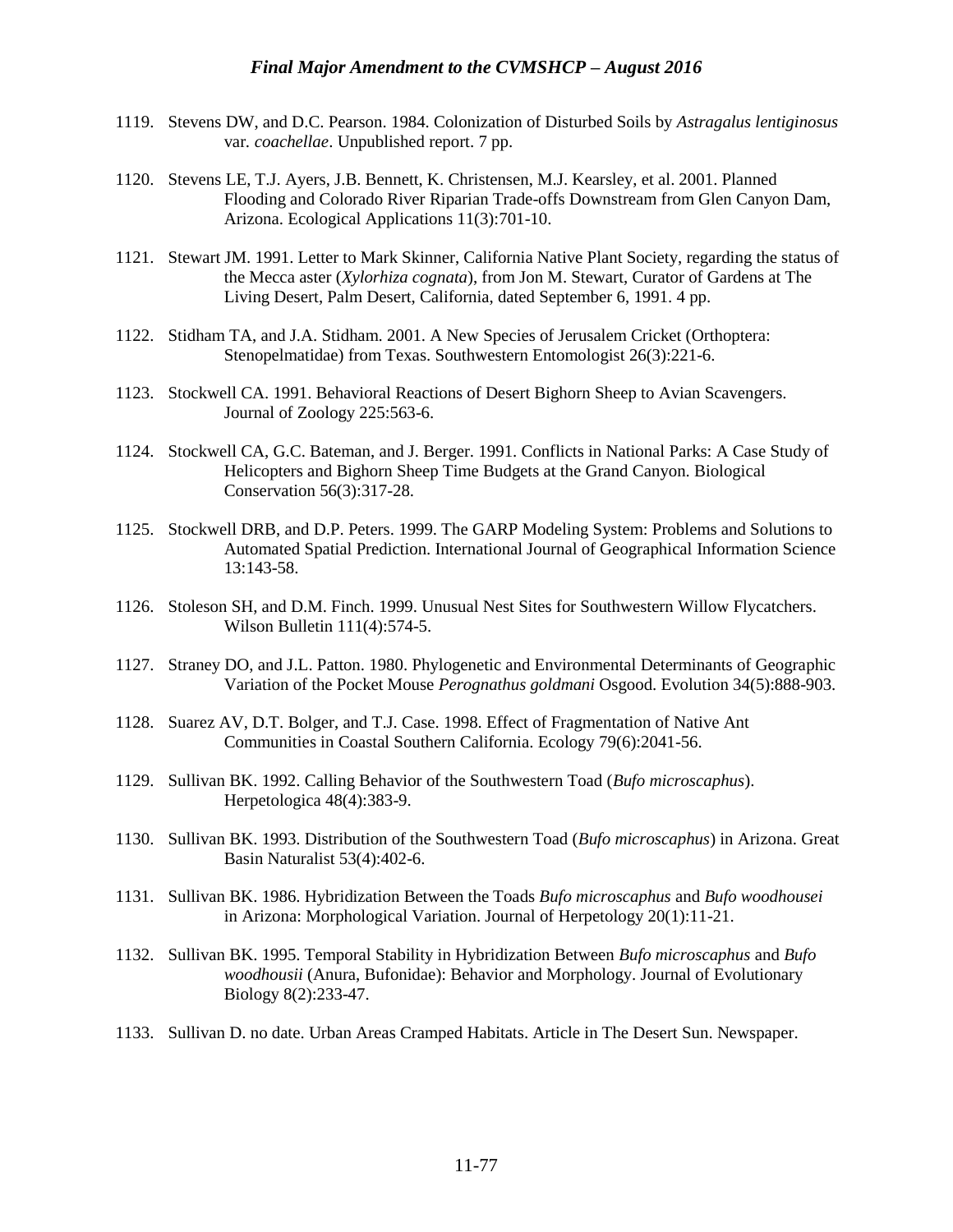- 1134. Sullivan JE, and T.A. Scott. 2000. The Western Riverside County Multiple Species Habitat Conservation Plan: A Study in the Evolution of HCP's. Endangered Species Update 17(2):28-34.
- 1135. Sutherland WJ, ed. 1996. Ecological Census Techniques: A Handbook. New York: Cambridge University Press.
- 1136. Sutton R. 1999. The Desert Pupfish of the Salton Sea: A Synthesis. Report to the Salton Sea Science Subcommittee. July 8, 1999. 12 pp.
- 1137. Sutton R. 2000. Salton Sea Desert Pupfish Movement Study. Unpublished report prepared for Salton Sea Authority.
- 1138. Sweet SS. 1991. Initial Report on the Ecology and Status of the Arroyo Toad (*Bufo microscaphus californicus)* on the Los Padres National Forest of Southern California, with Management Recommendations. Contract report submitted to USDA Forest Service, Goleta, California. December 15, 1991.
- 1139. Sweet SS. Revised 1992 (1991). Initial Report on the Ecology and Status of the Arroyo Toad (*Bufo microscaphus californicus)* on the Los Padres National Forest of Southern California, with Management Recommendations. Contract report submitted to USDA Forest Service, Goleta, California. Revised March 15, 1992 (December 15, 1991).
- 1140. Sweet SS. 1993. Second Report on the Biology and Status of the Arroyo Toad (*Bufo microscaphus californicus)* on the Los Padres National Forest of Southern California. Contract report to USDA Forest Service, Goleta, California. September 2, 1993.
- 1141. Swihart RK, and N.A. Slade. 1984. Road Crossing in *Sigmodon hispidus* and *Microtis ochrogaster*. Journal of Mammalogy 65:357-60.
- 1142. Tanner WW. 1999. Additional Comments on the Nesting Behavior of *Batrachoseps wrighti* (Bishop). Great Basin Naturalist 59(4):387-9.
- 1143. Taylor BL. 1995. The Reliability of Using Population Viability Analysis for Risk Classification of Species. Conservation Biology 9(3):551-8.
- 1144. Taylor J. (Resident of Palm Springs, California). Personal Communications.
- 1145. Templeton AR. 1990. The Role of Genetics in Captive Breeding and Reintroduction for Species Conservation. Endangered Species Update 8(1):14-8.
- 1146. Terborgh J. 1974. Preservation of Natural Diversity: The Problem of Extinction Prone Species. BioScience 24(12):715-22.
- 1147. Terborgh J, L. Lopez, P. Nunez, M. Rao, G. Shahabuddin, G. Orihuela, et al. 2001. Ecological Meltdown in Predator Free Forest Fragments. Science 294:1923-6.
- 1148. Terra Nova Planning and Research. 1992. A Biological Assessment of Annexation 22 area, City of Desert Hot Springs, Riverside County, California. June 26, 1992.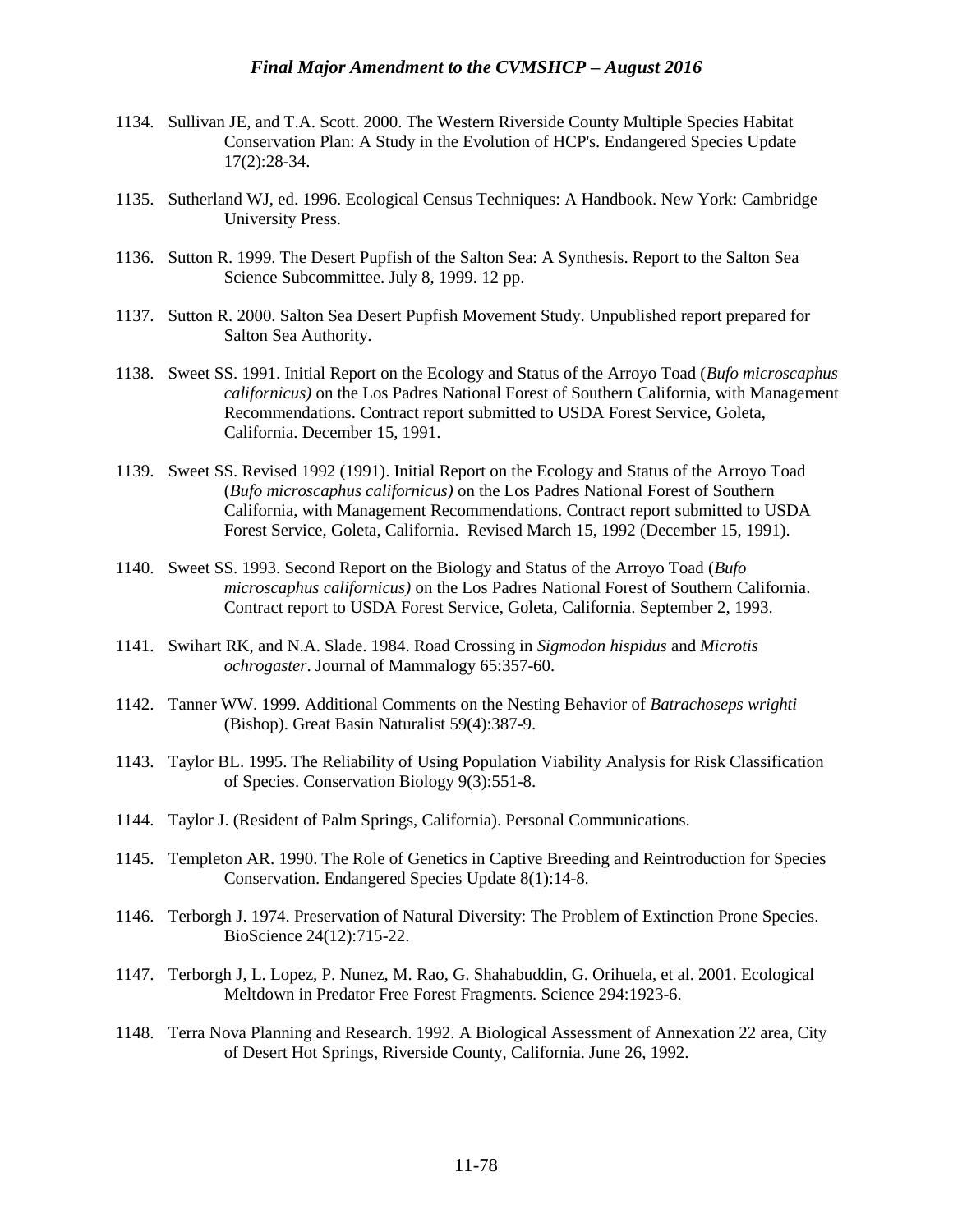- 1149. Terra Nova Planning and Research. 1992. A Biological Assessment of Rancho Royale Specific Plan Site, Riverside County, California. Report prepared for City of Desert Hot Springs. June 5, 1992.
- 1150. Thiery R. (Coachella Valley Water District, Coachella, California). 1996. Personal Communications.
- 1151. Thomas CD. 1990. What Do Real Population Dynamics Tell Us About Minimum Viable Population Sizes? Conservation Biology 4:324-7.
- 1152. Thomas GA. 2001. Where Property Rights and Biodiversity Converge. Part II: The Role of Science. Endangered Species Update 18(1):6-13.
- 1153. Thomas JW. 1996. Focusing Monitoring Activities: Forest Service Perspective on Ecosystem Management. Ecological Applications 6(3):703-5.
- 1154. Thomas JW, E.D. Forsman, J.B. Lint, E.C. Meslow, B.R. Noon, and J. Verner. 1990. A Conservation Strategy for the Northern Spotted Owl. Report to USDA Forest Service, USDI Bureau of Land Management, and USDI National Park Service, Portland, Oregon.
- 1155. Thomas L, J.L. Laake, S. Strindberg, F.F.C. Marques, D.L. Borchers, S.T. Buckland, D.R. Anderson, K.P. Burnham, S.L. Hedley, and J.H. Pollard. 2002. DISTANCE 4.0. Beta 6. Research Unit for Wildlife Population Assessment, University of St. Andrews, UK. http://www.ruwpa.st-and.ac.uk/distance/.
- 1156. Thomas O. 1897. Descriptions of New Bats and Rodents from America. The Annals and Magazine of Natural History, Series 6 20:544-53.
- 1157. Thomford JW, P.A. Conrad, W.M. Boyce, P.J. Holman, and D.A. Jessup. 1993. Isolation and Invitro Cultivation of *Babesia* Parasites From Free Ranging Desert Bighorn Sheep (*Ovis canadensis nelsoni*) and Mule Deer (*Odocoileus hemionus*) in California. Journal of Parasitology 79(1):77-84.
- 1158. Thompson JR, V.C. Bleich, S.G. Torres, and G.P. Mulcahy. 2001. Translocation Techniques for Mountain Sheep: Does the Method Matter? Southwestern Naturalist 46(1):87-93.
- 1159. Thompson WL. 2001. Comparison of Three Plot Selection Methods for Estimating Change in Temporally Variable, Spatially Clustered Populations. Report # DOE/BP-25866-10 to Bonneville Power Administration, Portland, Oregon. 39 pp.
- 1160. Thorne RF. 1982. The Desert and Other Transmontane Plant Communities of Southern California. Aliso 10(2):219-57.
- 1161. Thorne RF. 1986. A Historical Sketch of the Vegetation of the Mojave and Colorado Deserts of the American Southwest. Annals Missouri Botanic Garden 3:642-51.
- 1162. Tierra Madre Consultants, Inc. 1999. Cabazon WECS Project Biological Assessment. Unpublished report to Cabazon Wind Partners. July 6, 1999.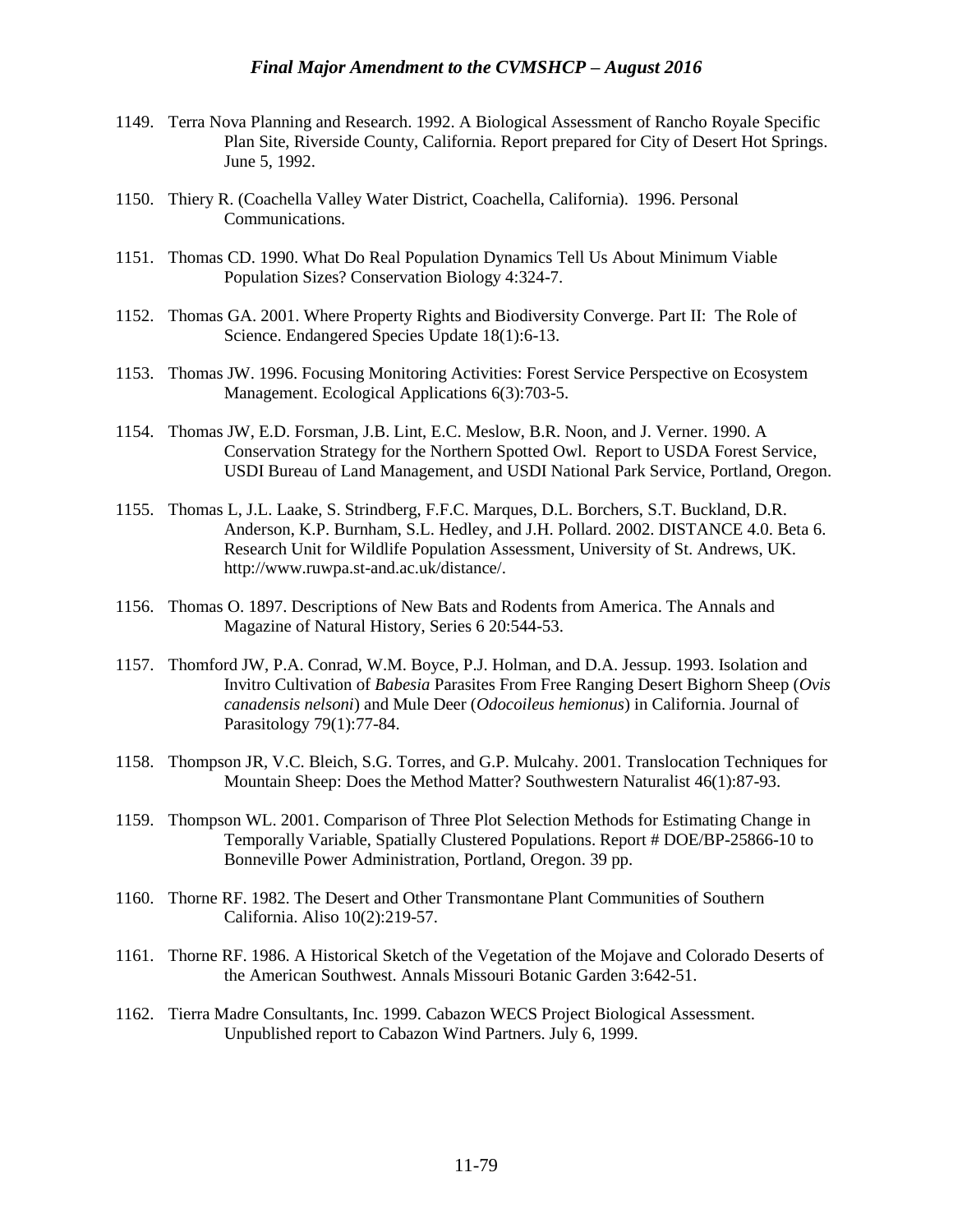- 1163. Tierra Madre Consultants, Inc. 1994. Edom Hill Landfill Expansion: Biological Resource Assessment and Focused Desert Tortoise Survey. Unpublished report prepared for EMCON Associates.
- 1164. Timmerman A, J. Oberhuber, A. Bacher, M. Esch, M. Latif, and E. Roekner. 1999. Increased El Nino Frequency in a Climate Model Forced by Future Greenhouse Warming. Nature 398:694-7.
- 1165. Tinkham ER. 1962. Studies in Nearctic Desert Sand Dune Orthoptera. Part VI: A New Genus and Three New Species of Large Sand-treader Camel Crickets from the Colorado Desert with Keys and Notes. Bulletin of the California Academy of Sciences 61:89-111.
- 1166. Tinkham ER. 1975. Studies in Nearctic Desert Sand Dune Orthoptera. Part XV: Eremogeography of *Spaniacris* with Bioecological Notes. Great Basin Naturalist 35:113-20.
- 1167. Tinkham ER. 1968. Studies in Nearctic Desert Sand Dune Orthoptera. Part XI: A New Arenicolous Species of *Stenopelmatus* from Coachella Valley with Key and Biological Notes. Great Basin Naturalist 28(3):124-31.
- 1168. Tischendorf L, and C. Wissel. 1997. Corridors as Conduits for Small Animals: Attainable Distances Depending on Movement Pattern, Boundary Reaction and Corridor Width. Oikos 79(3):603-11.
- 1169. Todd LD. 2000. Assessment of a Release Technique for Captive Bred Burrowing Owls *Athene cunicularia*. Dodo 36:91.
- 1170. Todd LD. 2001. Dispersal Patterns and Post Fledging Mortality of Juvenile Burrowing Owls in Saskatchewan. Journal of Raptor Research 35(4):282-7.
- 1171. Todd RL. 1986. A Saltwater Marsh Hen in Arizona: A History of the Yuma Clapper Rail. Federal Aid Project W-95-R. Arizona Game and Fish Department.
- 1172. Tomko DS. 1972. Autumn Breeding of the Desert Tortoise. Copeia 1972:895.
- 1173. Torres SG, V.C. Bleich, and J.D. Wehausen. 1994. Status of Bighorn Sheep in California, 1993. Desert Bighorn Council Transactions 38:17-28.
- 1174. Torrescontreras H, E. Silvaaranguiz, and F.M. Jaksic. 1994. Diet and Selectivity of *Speotyto cunicularia* in a Semiarid Locality of Northern Chile Throughout 7 Years (1987-1993). Revista Chilena De Historia Natural 67(3):329-40.
- 1175. Tracy CR. 1995. Estimating Age of Desert Tortoises *(Gopherus agassizii)* from Scute Rings. Copeia 1995(4):964-6.
- 1176. Trepanier TL, and R.W. Murphy. 2001. The Coachella Valley Fringe-toed Lizard (*Uma inornata*): Genetic Diversity and Phylogenetic Relationships of an Endangered Species. Molecular Phylogenetics and Evolution 18 (3):327-34.
- 1177. Trombulak SC, and C.A. Frissell. 2000. Review of Ecological Effects of Roads on Terrestrial and Aquatic Communities. Conservation Biology 14(1):18-30.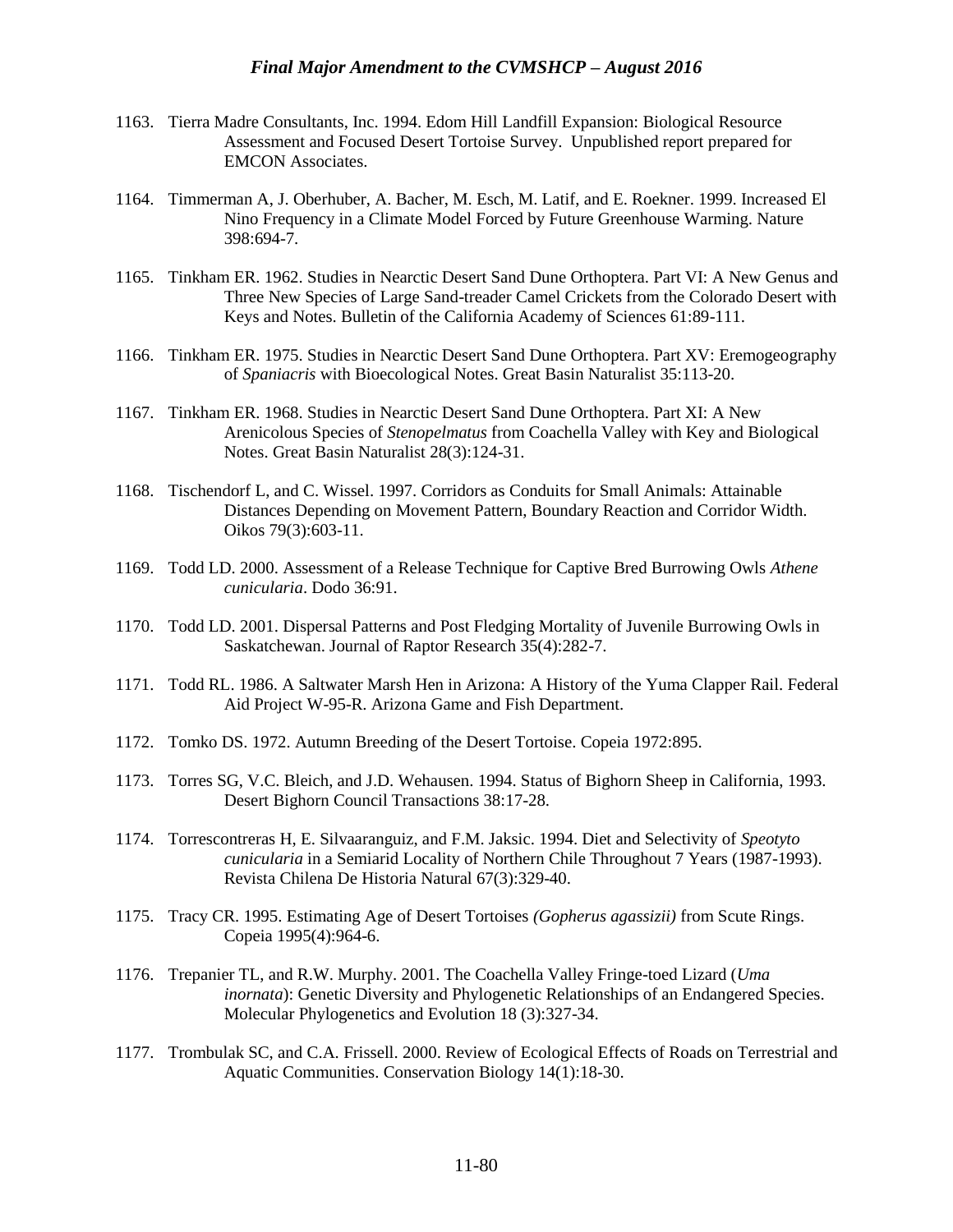- 1178. Trulio LA. 1995. Passive Relocation: A Method to Preserve Burrowing Owls on Disturbed Sites. Journal of Field Ornithology 66(1):99-106.
- 1179. Trulio LA. 1997. Burrowing Owl Demography and Habitat Use at Two Urban Sites in Santa Clara County, California. Raptor Research Report No. 9. In: J.L. Lincerand and K. Steenhof, eds. The Burrowing Owl, Its Biology and Management: Including the Proceedings of the First International Symposium. Volume 9. p 84-89.
- 1180. Turbak G. no date. Can American Motorists Yield The Right-of-way to Wild Creatures? National Wildlife: 66-8
- 1181. Turner BJ. 1983. Genetic Variation and Differentiation of Remnant Natural Populations of the Desert Pupfish, *Cyprinodon macularius*. Evolution 37(4):690-700.
- 1182. Turner DS. No date. The Flat-tailed Horned Lizard, a Rarely Seen Native of the Shrinking Desert. Educational Bulletin #97-3; a publication of the Desert Protective Council, Inc., Spring Valley, California.
- 1183. Turner FB, and C.R. Schwalbe. 1997. Inventory and Monitoring of Unique Sand Dune Ecosystems, Barry M. Goldwater Air Force Range, Arizona. The Nature Conservancy, Arizona Chapter. Legacy Resource Management Program Project # 95-1009.
- 1184. Turner FB, and K.H. Berry. 1984. Methods Used in Analyzing Desert Tortoise Populations, appendix 3, pages 1-53. The Status of the Desert Tortoise (*Gopherus agassizii*) in the United States, a report to the U.S. Fish and Wildlife Service from the Desert Tortoise Council on Order No. 11310-0083-81.
- 1185. Turner FB, and P.A. Medica. 1982. The Distribution and Abundance of the Flat-tailed Horned Lizard, *Phrynosoma mcallii*. Copeia 1982(4):815-23.
- 1186. Turner FB, D.C. Weaver, and J.C. Rorabaugh. 1984a. Effects of Reduction in Windblown Sand on the Abundance of the Fringe-toed Lizard (*Uma inornata*) in the Coachella Valley, California. Copeia 1984(2):370-8.
- 1187. Turner FB, J.C. Rorabaugh, E.C. Nelson, and M.C. Jorgensen. 1980. A Survey of the Occurrence and Abundance of the Flat-tailed Horned Lizard (*Phrynosoma mcallii*) in California. Report # YA-512-CT8-58, USDI, Bureau of Land Management.
- 1188. Turner FB, P.A. Medica, and C.L. Lyons. 1984. Reproduction and Survival of the Desert Tortoise (*Scaptochelys agassizii*) in Ivanpah Valley, California. Copeia 1984:811-20.
- 1189. Turner FB, P.A. Medica, and H.O. Hill. 1978. The Status of the Flat-tailed Horned Lizard (*Phrynosoma mcallii*) at Nine Sites in Imperial and Riverside Counties, California. Report to U.S. Department of Interior, Bureau of Land Management, report # YA-512- CT8-58. 56 pp.
- 1190. Turner FB, P.A. Medica, and R.B. Bury. 1987. Age-size Relationships of Desert Tortoises (*Gopherus agassizii*) in Southern Nevada. Copeia 1987:974-9.
- 1191. Turner FB, P. Hayden, B.L. Burge, and J.B. Roberson. 1986. Egg Production by the Desert Tortoise (*Gopherus agassizii*) in California. Herpetologica 42(1):93-104.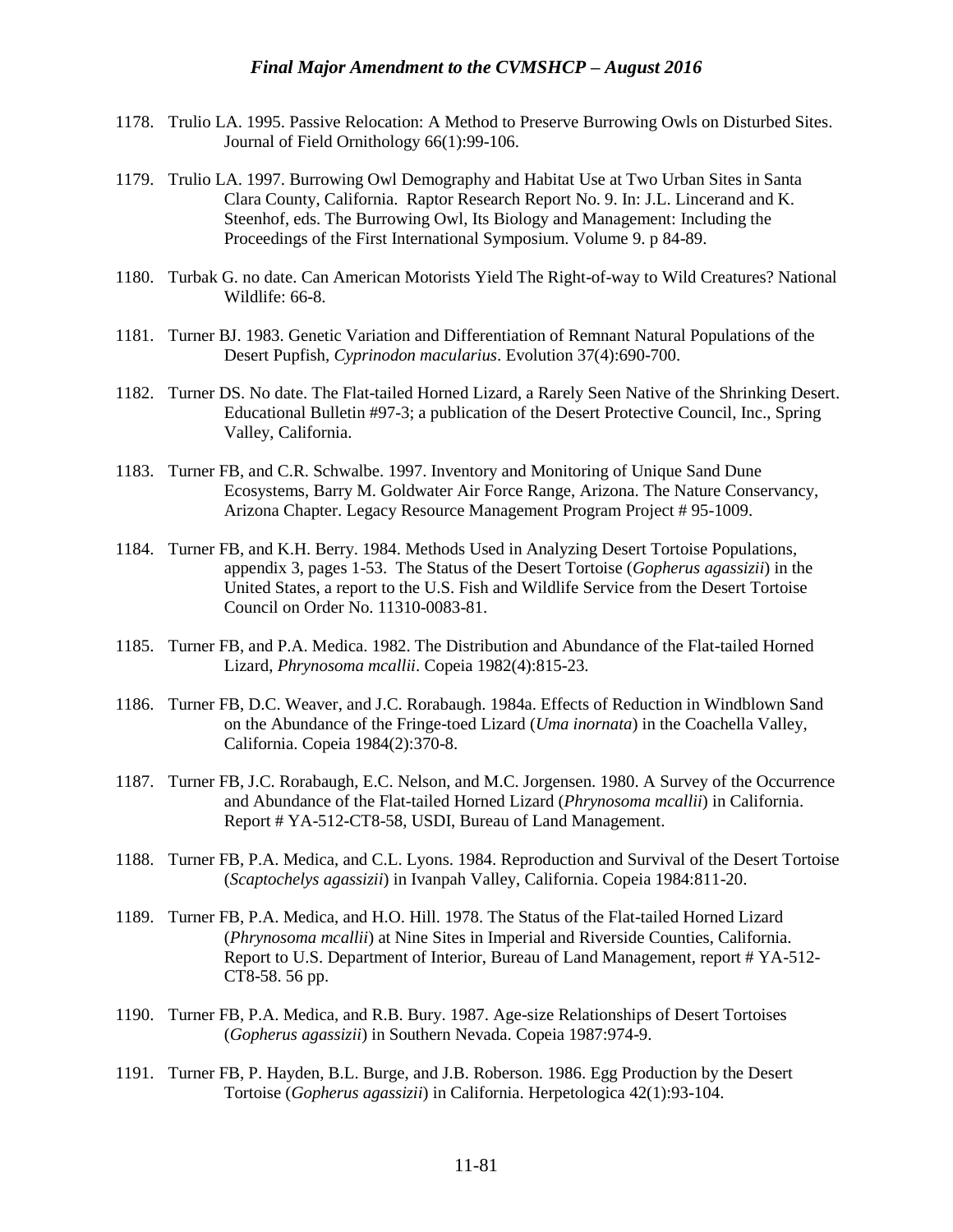- 1192. Turner FB, D.C. Weaver, and J.C. Rorabaugh. 1981. The Abundance of the Fringe-toed Lizard (*Uma inornata*) at Ten Sites in the Coachella Valley, California. Report to U.S. Army Corps of Engineers, Los Angeles District.
- 1193. Turner MG. 1989. Landscape Ecology: The Effect of Pattern on Process. Annu. Rev. Ecol. Syst. 20:171-97.
- 1194. U.S. Army Corps of Engineers. 1995. Biological/Conference Opinion on the H.G. Fenton Material Sand Mine and Levee (File no. 94-20871-ES) near Pala on the San Luis Rey River, San Diego County, California. Report # 1-6-95-F-36.
- 1195. U.S. Army Corps of Engineers. 1981. The Effect of Blowsand Reduction on the Abundance of the Fringe-toed Lizard (*Uma inornata*) in the Coachella Valley, California. Report prepared by the U.S. Army Corps of Engineers, Los Angeles District. October 1981.
- 1196. U.S. Climatological Records. 2000. Climatological Data Annual Summary: California. 103(3).
- 1197. U.S. Engineer.1939. Aerial photos taken in 1939, obtained from Coachella Valley Water District, Coachella, California.
- 1198. U.S. Fish and Widlife Service. 1999. Draft Recovery Plan for Bighorn Sheep in the Peninsular Range (*Ovis canadensis*). U.S. Fish and Wildlife Service, Region 1, Portland, Oregon. 203 pp.
- 1199. U.S. Fish and Widlife Service. 1998. Draft Recovery Plan for the Least Bell's Vireo (*Vireo bellii pusillus*). U.S. Fish and Wildlife Service, Portland, Oregon. 139 pp.
- 1200. U.S. Fish and Wildlife Service. 1999. Arroyo Southwestern Toad (*Bufo microscaphus californicus*) Recovery Plan. U.S. Fish and Wildlife Service, Portland, Oregon. 119 pp.
- 1201. U.S. Fish and Wildlife Service. 1995. Arroyo Toad Occurrences (Extant Locations Only). Table compiled for U.S. Fish and Wildlife Service, Ventura Field Office. January 15, 1995.
- 1202. U.S. Fish and Wildlife Service. 2000. Availability of a Final Addendum to the Handbook for Habitat Conservation Planning and Incidental Take Permitting Process; Notice. Federal Register: June 1, 2000 65(106):35242-57.
- 1203. U.S. Fish and Wildlife Service. 1992. Burrowing Owl Enhancement on March Air Force Base, Riverside County, California. Report prepared for the United States Air Force. 9 pp.
- 1204. U.S. Fish and Wildlife Service. 2002. Candidate and Listing Priority Assignment for Coachella Valley Round-tailed Ground Squirrel, *Spermophilus tereticaudus chlorus*: Continuing Candidate. U.S. Fish and Wildlife Service, Carlsbad Field Office, Carlsbad, California. April 2002. 8 pp.
- 1205. U.S. Fish and Wildlife Service. 1984. Coachella Valley Fringe-toed Lizard Recovery Plan. Unpublished report to U.S. Fish and Wildlife Service, Portland, Oregon. 60 pp.
- 1206. U.S. Fish and Wildlife Service. 1995. Conference Opinion of the Four Corners Pipe Line Company Realignment of Washout Segments of Line 90 in Big Morongo Canyon, San Bernardino County, California (1-6-95-I-57).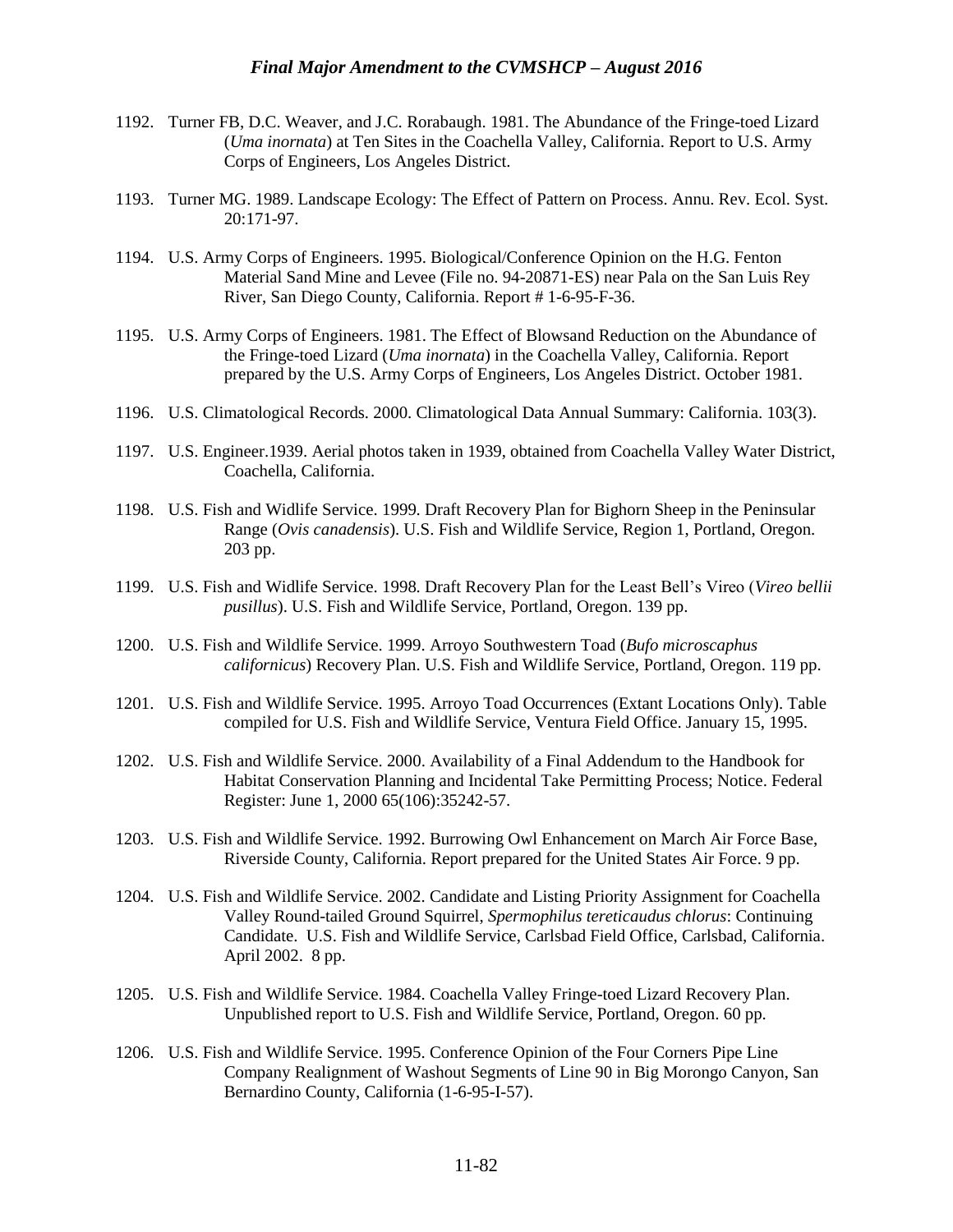- 1207. U.S. Fish and Wildlife Service. 1993. Desert Pupfish *(Cyprinodon macularius)* Recovery Plan. Unpublished report to U.S. Fish and Wildlife Service, Region 2, Albuquerque, New Mexico, with assistance from Arizona Game and Fish Department and Tonto National Forest. September 1993. 49 pp.
- 1208. U.S. Fish and Wildlife Service. 1992. Desert Slender Salamander Recovery Plan. Unpublished report to U.S. Fish and Wildlife Service, Portland, Oregon, in cooperation with California Department of Fish and Game and the Hidden Palms Ecological Reserve Committee. June 1992. 34 pp.
- 1209. U.S. Fish and Wildlife Service. 1994. Desert Tortoise (Mojave Population) Recovery Plan. Unpublished report prepared for U.S. Fish and Wildlife Service, Regions 1, 2, and 6; Region 1 lead region, Portland, Oregon. June 1994. 73 pp.
- 1210. U.S. Fish and Wildlife Service. 1998. Draft Recovery Plan for the Arroyo Southwestern Toad (*Bufo microscaphus californicus*). Unpublished report prepared for U.S. Fish and Wildlife Service, Region 1, Portland, Oregon. 71 pp.
- 1211. U.S. Fish and Wildlife Service. 1998. Endangered and Threatened Wildlife and Plants: Determination of Endangered or Threatened Status for Five Desert Milk-vetch Taxa from California: Final Rule. Federal Register: October 6, 1998 63:53596-615.
- 1212. U.S. Fish and Wildlife Service. 1994. Endangered and Threatened Wildlife and Plants: Determination of Endangered Status for the Arroyo Southwestern Toad: Final Rule. Federal Register: December 16, 1994. RIN 1018-AB97.
- 1213. U.S. Fish and Wildlife Service. 1985. Endangered and Threatened Wildlife and Plants: Final Rule Determining Endangered Status for the Southwestern Willow Flycatcher. Federal Register: February 27, 1985 60(38).
- 1214. U.S. Fish and Wildlife Service. 1994. Endangered and Threatened Wildlife and Plants; Notice of Interagency Cooperative Policy for the Ecosystem Approach to the Endangered Species Act. Federal Register: July 1, 1994 59:34274.
- 1215. U.S. Fish and Wildlife Service. 2001. Endangered and Threatened Wildlife and Plants, Notice of Reinstatement of the 1993 Proposed Listing of the Flat-tailed Horned Lizard as a Threatened Species and the Reopening of the Comment Period on the Proposed Rule. Federal Register: December 26, 2001 66(247):66384.
- 1216. U.S. Fish and Wildlife Service. 1997. Endangered and Threatened Wildlife and Plants: Notice of Reopening of Comment Period on Proposed Threatened Status for the Flat-tailed Horned Lizard. Federal Register: March 5, 1997.
- 1217. U.S. Fish and Wildlife Service. 1993. Endangered and Threatened Wildlife and Plants: Proposed Rule to List the Flat-tailed Horned Lizard as Threatened. Federal Register: November 1993 58(227):62624-9.
- 1218. U.S. Fish and Wildlife Service. 1993. Endangered and Threatened Wildlife and Plants: Proposed Rule to List the Southwestern Willow Flycatcher as Endangered with Critical Habitat. Federal Register: July 23, 1993 58(140).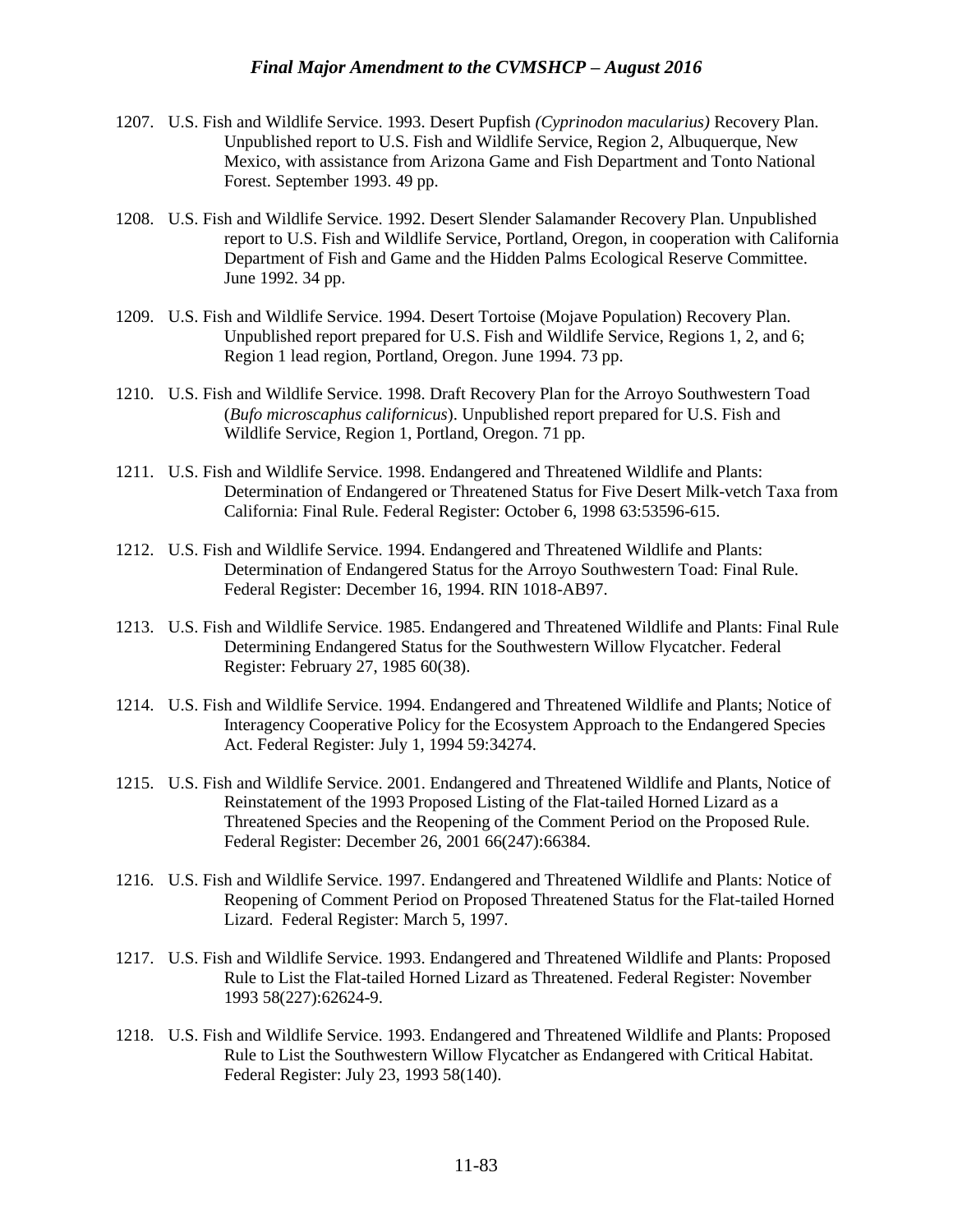- 1219. U.S. Fish and Wildlife Service. 2001. Endangered and Threatened Wildlife and Plants: Review of Plant and Animal Species that are Candidates or Proposed for Listing as Endangered or Threatened, Annual Notice of Findings on Recycled Petitions, and Annual Description of Progress on Listing Actions. Federal Register: October 30, 2001 66(210):54807-32.
- 1220. U.S. Fish and Wildlife Service. 1997. Endangered and Threatened Wildlife and Plants: Withdrawal of the Proposed Rule to List the Flat-tailed Horned Lizard as Threatened. Federal Register 62:37852-60.
- 1221. U.S. Fish and Wildlife Service. 2003. Endangered and Threatened Wildlife and Plants: Withdrawal of the Proposed Rule to List the Flat-tailed Horned Lizard as Threatened. Federal Register: January 3, 2003 68(2):331-48.
- 1222. U.S. Fish and Wildlife Service. 1986. Final Rule. May 5, 1986. Federal Register 51(85).
- 1223. U.S. Fish and Wildlife Service. 1995. Internal Biological Opinion on the Proposed Issuance of Recovery Permits to Take the Endangered Southwestern Willow Flycatcher (1-6-95-F-34). U.S. Fish and Wildlife Service, Carlsbad Field Office, Carlsbad, California. August 4, 1995.
- 1224. U.S. Fish and Wildlife Service. 1996. Notice of Reopening of Comment Period on Proposed Threatened and Endangered Status for Seven Desert Milkvetch Taxa from California and Nevada. Federal Register: September 3, 1996 61(171).
- 1225. U.S. Fish and Wildlife Service. 2000. Preparation of an Environmental Impact Statement/Environmental Impact Report for Federal and State Actions Associated With the Coachella Valley Multiple Species Habitat Conservation Plan/Natural Communities Conservation Plan. Notice of Intent; Notice of Public Meeting. Federal Register: June 28, 2000 65(125):39920-2.
- 1226. U.S. Fish and Wildlife Service. 1992. Proposed Rule for Seven Desert Milkvetch Taxa from California and Nevada. Federal Register: May 8, 1992 57(90).
- 1227. U.S. Fish and Wildlife Service. 1985. Proposed Rule. May 3, 1985. Federal Register 50(86).
- 1228. U.S. Fish and Wildlife Service. 1993a. Proposed Rule to List the Arroyo Southwestern Toad *(Bufo microscaphus californicus)* as an Endangered Species. U.S. Fish and Wildlife Service, Ecological Services, Ventura, California. February 1993. 34 pp.
- 1229. U.S. Fish and Wildlife Service. 1978. Recommendation for Listing as Endangered: Brief Status Review of Desert Pupfish. Report for U.S. Fish and Wildlife Service, Massachusetts Cooperative Fishery Research Unit, University of Massachusetts, Amherst, Massachusetts. 4 p.
- 1230. U.S. Fish and Wildlife Service. 2000. Recovery Plan for Bighorn Sheep in the Peninsular Ranges, California. Unpublished report U.S. Fish and Wildlife Service, Region 1, Portland, Oregon. 251 pp.
- 1231. U.S. Fish and Wildlife Service. No date. Response to AIB/NCEAS's Study: Using Science in Habitat Conservation Plans.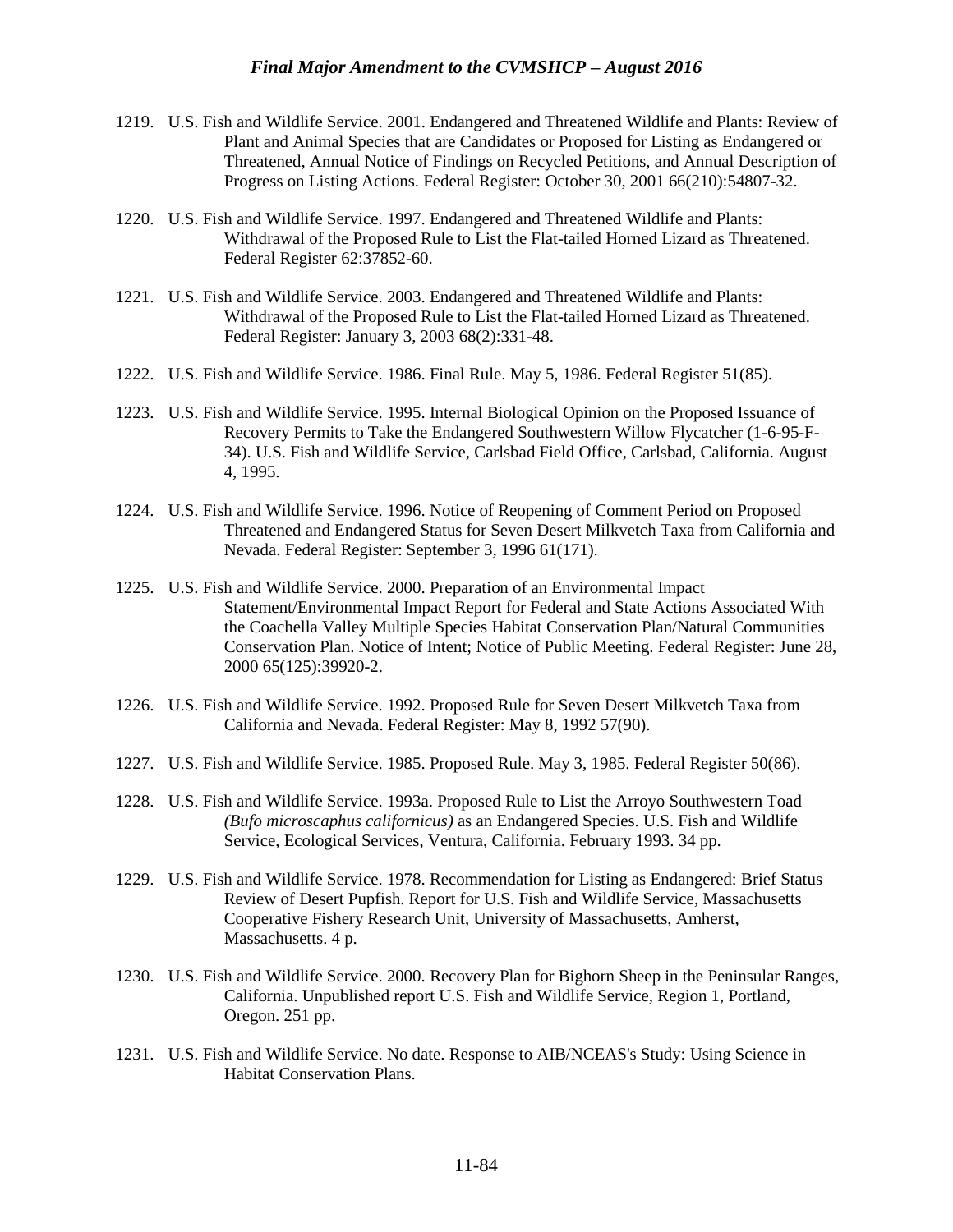- 1232. U.S. Fish and Wildlife Service. 2001. Southwestern Willow Flycatcher Recovery Plan, Draft. April 2001. p. 18-29, 55.
- 1233. U.S. Fish and Wildlife Service. 1997. A Survey for the Desert Tortoise (*Gopherus agassizii*) in the Northwest and Northeast Portions of the Coachella Valley for the Coachella Valley Multiple Species Habitat Conservation Plan. Unpublished report to Coachella Valley Association of Governments by U.S. Fish and Wildlife Service, Carlsbad Field Office, Carlsbad, California. September 1997.
- 1234. U.S. Fish and Wildlife Service. 1997. A Survey for the Flat-tailed Horned Lizard (*Phrynosoma mcallii*) in the Coachella Valley, Riverside County, California. Unpublished preliminary report prepared for the Coachella Valley Association of Governments by Ecological Services, U.S. Fish and Wildlife Service, Carlsbad, California. August 1997.
- 1235. U.S. Fish and Wildlife Service. 1997. A Survey for the Little San Bernardino Mountains Gilia (*Gilia maculata* Parish) in the Western Portion of the Coachella Valley (Riverside County, California). Unpublished report prepared for Coachella Valley Association of Governments by U.S. Fish and Wildlife Service, Carlsbad Field Office, Carlsbad, California. March 1997.
- 1236. U.S. Fish and Wildlife Service. 1997. A Survey for the Palm Springs Pocket Mouse (*Perognathus longimembris bangsi* Mearns) in the Eastern Portion of the Coachella Valley (Riverside County, California). Unpublished report prepared for the Coachella Valley Association of Governments by U. S. Fish and Wildlife Service, Carlsbad Field Office, Carlsbad, California. October 1997. 10 pp. + maps.
- 1237. U.S. Fish and Wildlife Service. 1997. A Survey for the Triple-ribbed Milkvetch (*Astragalus tricarinatus* A. Gray) in the Canyons of the Little San Bernardino Mountains (Coachella Valley, Riverside County, California). Unpublished report prepared for Coachella Valley Association of Governments by the U.S. Fish and Wildlife Service, Carlsbad, California. 7pp.
- 1238. U.S. Fish and Wildlife Service. 1980. *Uma inornata*, Reproposal of Critical Habitat. Federal Register. May 28, 1980:36038-41.
- 1239. U.S. Fish and Wildlife Service, and National Marine Fisheries Service. 1996. Habitat Conservation Planning Handbook, Endangered Species. U.S. Department of Interior, U.S. Fish and Wildlife Service and National Marine Fisheries Service, Washington, D.C. November 1996.
- 1240. U.S. Forest Service. 2000. Status, Ecology, and Conservation of the Southwestern Willow Flycatcher. U.S. Department of Agriculture, U.S. Forest Service, Rocky Mountain Research Station, Albuquerque, New Mexico, general technical report # RMRS-GTR-60. September 2000. 131 pp.
- 1241. U.S. Geological Survey. 1996. Breeding Bird Survey Results. U.S. Geological Survey, Biological Resources Division.
- 1242. U.S. Geological Survey. 2002. Long-term Sand Supply to Coachella Valley Fringe-toed Lizard (*Uma inornata*) Habitat in the Northern Coachella Valley, California. Water resources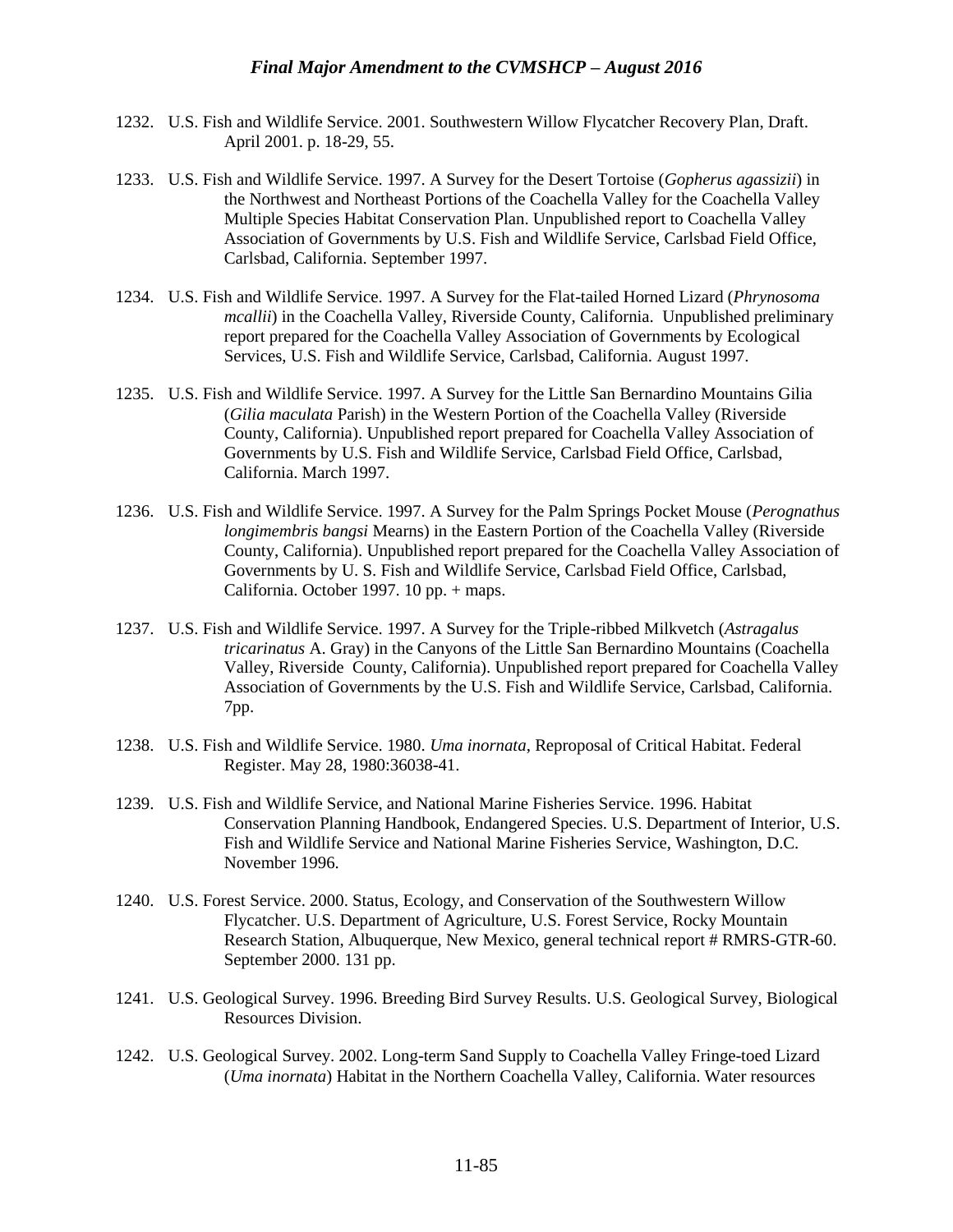investigations report # 02-4013, U.S. Geological Survey in cooperation with U.S. Fish and Wildlife Service. Tucson, Arizona. 50 pp.

- 1243. U.S. Geological Survey. 2003. Palm Canyon, Red-legged Frog (*Rana aurora*) and Mountain Yellow-legged Frog (*Rana mucosa*) Surveys, 2003: Preliminary Report. Unpublished report prepared for Coachella Valley Association of Governments and Agua Caliente Band of Cahuilla Indians by U.S. Geological Survey, U.S. Department of Interior, Sacramento, California.
- 1244. Uhmann TV, N.C. Kenkel, and R.K. Baydack. 2001. Development of a Habitat Suitability Index Model for Burrowing Owls in the Eastern Canadian Prairies. Journal of Raptor Research 35(4):378-84.
- 1245. Unitt P. 1987. *Empidonax traillii extimus*: An Endangered Subspecies. Western Birds 18:137-62.
- 1246. Unitt P. 2000. Gray Vireos Wintering in California Elephant Trees. Western Birds 31(4):258-62.
- 1247. Uyehara JC, and P.M. Narins. 1995. Nest Defense by Willow Flycatchers to Brood Parasitic Intruders. Condor 97(2):361-8.
- 1248. Van Devender TR, and K.B. Moodie. 1977. The Desert Tortoise in the Late Pleistocene with Comments About Its Earlier History. Proceedings of the Desert Tortoise Council Symposium. p 41-45.
- 1249. Van Devender TR, K.B. Moodie, and A.H. Harris. 1976. The Desert Tortoise (*Gopherus agassizii*) in the Pleistocene of the Northern Chihuahuan Desert. Herpetologica 32:298- 304.
- 1250. Van Dyke FG, R.H. Brooke, H.G. Shaw, B.B. Ackerman, T.P. Hemker, and F.G. Lindzey. 1986. Reactions of Mountain Lions to Logging and Human Activity. Journal of Wildlife Management 50(1):95-102.
- 1251. Vasek FC. No date. A Vegetative Guide to Perennial Plants of Southern California. Redlands, California: San Bernardino County Museum Association.
- 1252. Vasek FC, and M.G. Barbour. 1988. Mojave Desert Scrub Vegetation. In. Terrestrial Vegetation of California. Sacramento, California: California Native Plant Society, Special Publication Number 9.
- 1253. Vaughan SL. 1983. Update of the Home Range and Habitat Use Study of the Desert Tortoise (*Gopherus agassizii*) in the Pichaco Mountains, Arizona. Proceedings of the Desert Tortoise Council Symposium. p 115-116.
- 1254. Veech JA. 2001. The Foraging Behavior of Granivorous Rodents and Short Term Apparent Competition Among Seeds. Behavioral Ecology 12(4):467-74.
- 1255. Vercauteren TL, S.W. Gillihan, and S.W. Hutchings. 2001. Distribution of Burrowing Owls on Public and Private Lands in Colorado. Journal of Raptor Research 35(4):357-61.
- 1256. Voelker G. 2000. Molt of the Gray Vireo. Condor 102(3):610-8.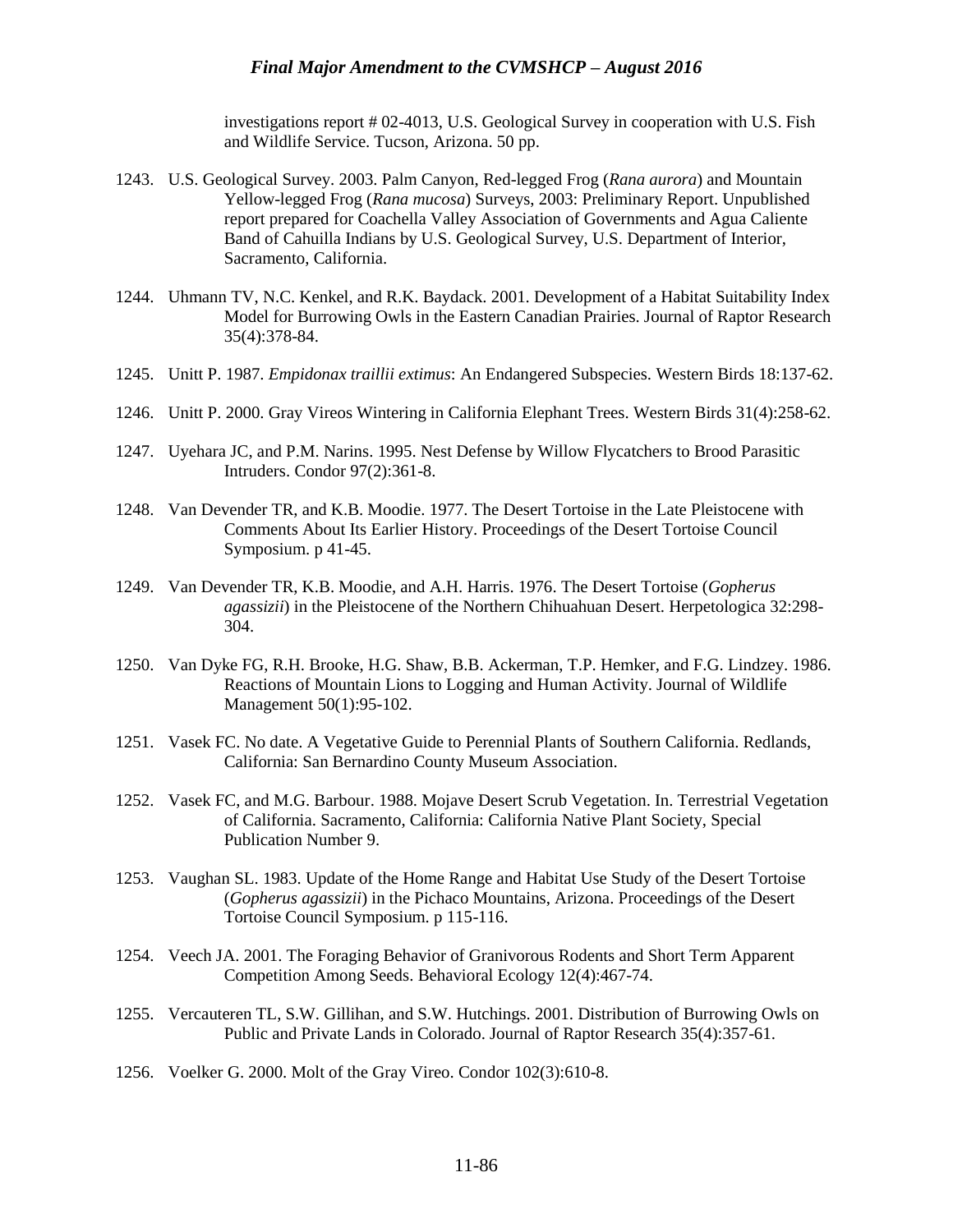- 1257. Voigt WG. 1975. Heating and Cooling Rates and their Effects Upon Heart Rate and Subcutaneous Temperatures in Desert Tortoise, *Gopherus agassizii*. Comparative Biochemistry and Physiology 52(3):527-31.
- 1258. Vorhies CT . 1945. Water Requirements of Desert Animals in the Southwest. Arizona Agricultural Experimental Station Technical Bulletin 107:486-525.
- 1259. Wagner G. (U.S. Fish and Wildlife Service). 2003. Personal Communications.
- 1260. Wake DB. 1996. A New Species of *Batrachoseps* (Amphibia: Plethodontidae) from the San Gabriel Mountains, Southern California. Contributions in Science (Los Angeles) (463):1- 12.
- 1261. Walker LW. 1974. The Book of Owls. New York: Alfred A. Knopf.
- 1262. Wallace G. (U.S. Fish and Wildlife Service, Carlsbad, California). Personal Communications.
- 1263. Wallis IR, B.T. Henen, and K.A. Nagy. 1999. Egg Size and Annual Egg Production by Female Desert Tortoises (*Gopherus agassizii*): The Importance of Food Abundance, Body Size, and Date of Egg Shelling. Journal of Herpetology 33(3):394-408.
- 1264. Walters CJ, and C.S. Holling. 1990. Large-scale Management Experiments and Learning by Doing. Ecology 71(6):2060-8.
- 1265. Walters LL, and E.F. Legner. 1980. Impact of the Desert Pupfish, *Cyprinodon macularius*, and *Gambusia affinis affinis* on Fauna in Pond Ecosystems. Hilgardia 48(3):1-18.
- 1266. Warnock R. 1997. Is Habitat Fragmentation a Factor in the Decline of the Burrowing Owl in Saskatchewan? Blue Jay 55(4):222-8.
- 1267. Wasklewicz TA, and N. Meek. 1995. Provenance of Aeolian Sediment: The Upper Coachella Valley, California. Physical Geography 16(6):539-56.
- 1268. Watchman LH, M. Groom, and J.D. Perrine. 2001. Science and Uncertainty in Habitat Conservation Planning. American Scientist 89:351-9.
- 1269. Watson TJ. 1977. Taxonomy of Xylorhiza (Asteraceae: Astereae). Brittonia 29(2):199-216.
- 1270. Weathers WW. 1983. Birds of Southern California's Deep Canyon. Berkeley, California: University of California Press.
- 1271. Weaver D. (California Department of Fish and Game, Retired). Personal Communications.
- 1272. Web page. 29 Palms Tank Trail Project [Web Page]. Located at: http://www.serg.sdsu.edu/SERG/restorationproj/mojave%20desert/29palms/29tanktrail.ht ml. Accessed 2002 Aug 10.
- 1273. Web page. 2000 Feb 22. Demography of Metapopulations [Web Page]. Located at: http://www.umsl.edu/~sorkv/Bio240/Pages/Metapop.htm. Accessed 2002 Aug 4.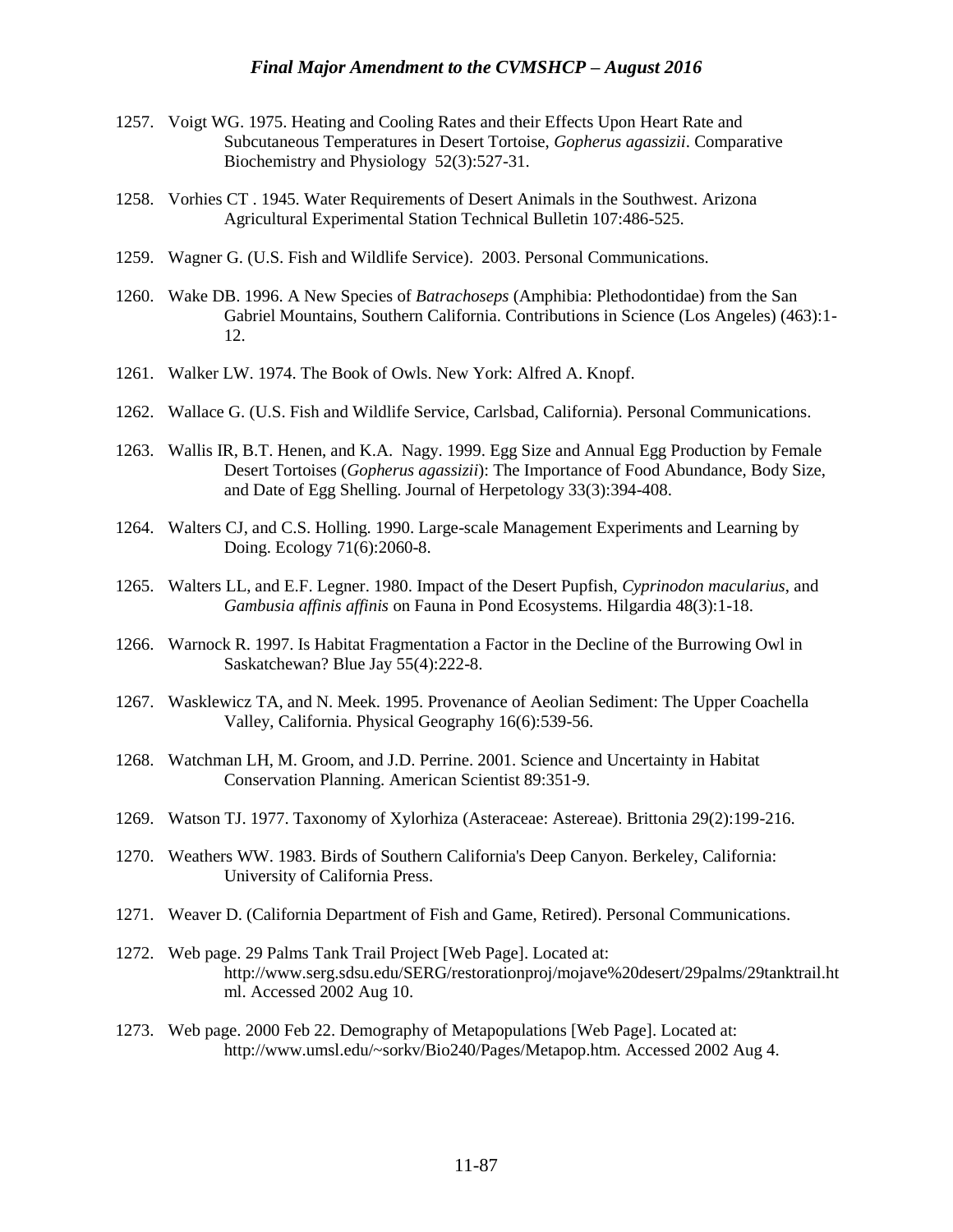- 1274. Web page. Habitat Models [Web Page]. Located at: http://www.esd.ornl.gov/programs/SERDP/EcoModels/habmodel.html. Accessed 2002 Aug 4.
- 1275. Web page. Honey Mesquite: A Multipurpose Tree for Arid Lands. NFT Highlights, NFTA 90-07, December 1990. [Web Page]. Located at: http://www.winrock.org/forestry/factpub/FACTSH/P\_glandulosa.html. Accessed 2002 Aug 8.
- 1276. Web page. 1997 Jan. The Landscape Approach to Connectivity [Web Page]. Located at: http://www.csu.edu.au/ci/vol03/klomp/node7.html. Accessed 2002 Aug 4.
- 1277. Web page. 2001 Sep 9. Mesquite Ecology Articles with Vernon Authors (list of 21 articles) [Web Page]. Located at: http://juniper.tamu.edu/HOMEPAGE/JANSLEY/Mesart.htm. Accessed 2002 Aug 10.
- 1278. Web page. 1997 Jan 7. Metapopulation Dynamics [Web Page]. Located at: http://www.csu.edu.au/ci/vol03/klomp/node6.html. Accessed 2002 Aug 4.
- 1279. Web page. Metapopulation Models [Web Page]. Located at: http://www.esd.ornl.gov/programs/SERDP/EcoModels/metapop.html. Accessed 2002 Aug 4.
- 1280. Web page. Nitrogen-fixing Trees [Web Page]. Located at: http://helios.bto.ed.ac.uk/bto/desbiome/nitrofix.htm. Accessed 2002 Aug 10.
- 1281. Web page. Publications: Invasive Species (list of 33 publications) [Web Page]. Located at: Plant Eco-Phys, http://www.biol.vt.edu/faculty/Nilsen/Publications/Invasive.htm. Accessed 2002 Aug 10.
- 1282. Web page. Publications Related to Plant Ecology at La Copita: PhD Dissertations and MS Theses Related to Plant Ecology at La Copita (Graduate studies in the Department of Rangeland Ecology & Management at Texas A&M, unless otherwise noted. A list of 46 papers.) [Web Page]. Located at: http://www.geocities.com/lacopita\_research\_area/publications.htm. Accessed 2002 Aug 10.
- 1283. Web page. 2000. Relationships of Habitat Patch Size to Predator Community and Survival of Duck Nests: Methods, Results, Discussion, Management Implications [Web Page]. Located at: Northern Prairie Wildlife Research Center/USGS, http://www.npwrc.usgs.gov/resource/2000/habpatch/methods.htm. Accessed 2002 Aug 1.
- 1284. Web page. A Short Introduction to Metapopulation Models and GIS. Published 1999 by Applied Biomathematics [Web Page]. Located at: Ramas Ecological and Environmental Software, http://www.ramas.com/mpmodels.htm. Accessed 2002 Aug 4.
- 1285. Web page. 2001 Apr 24. Soil Ecology and Research Group: Irrigation and mulch effects on desert shrub transplant establishment [Web Page]. Located at: http://www.serg.sdsu.edu/SERG/publications/01bainbridge1.html. Accessed 2002 Aug 10.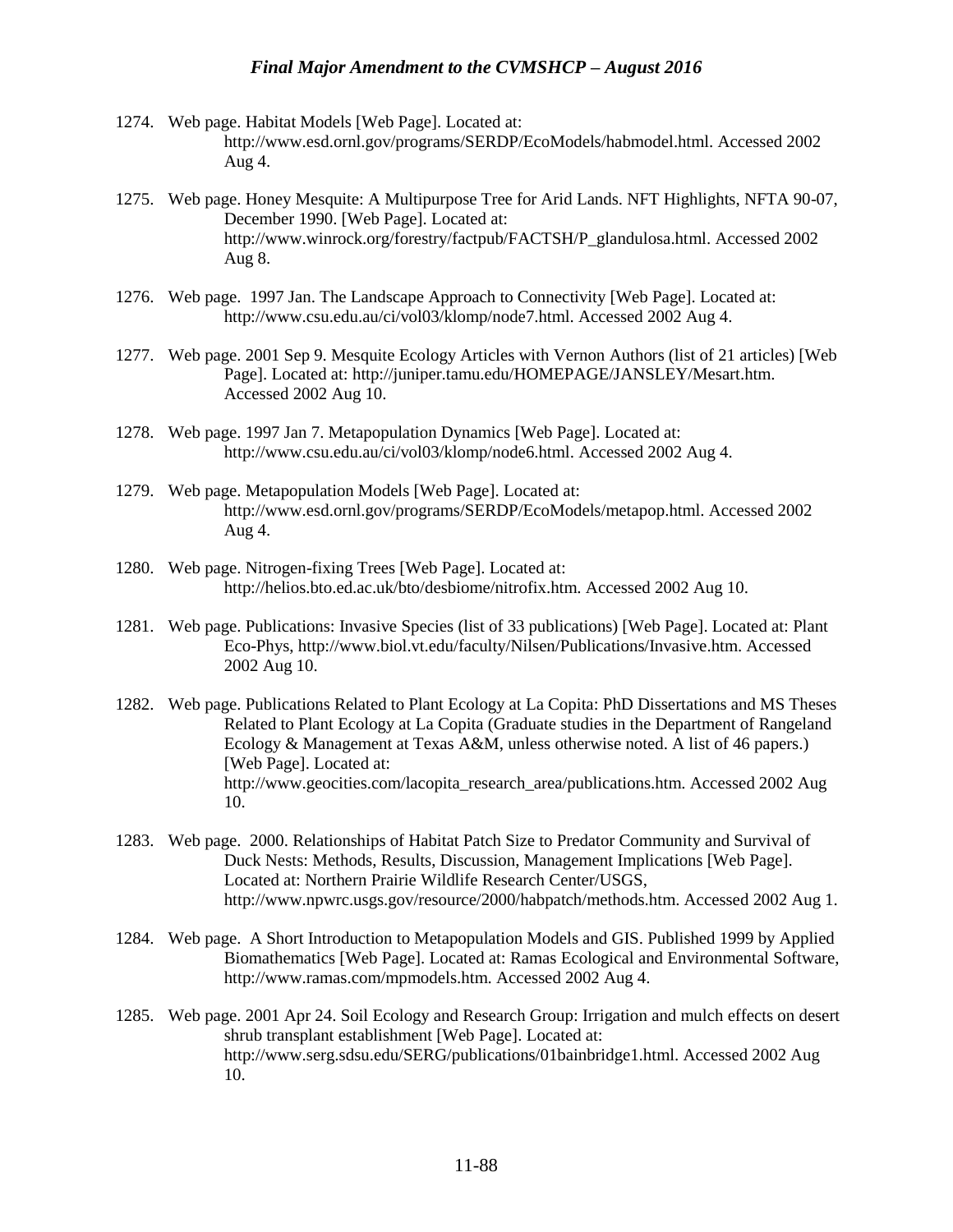- 1286. Web page. 2002 Aug 24. Soil Ecology and Research Group: Tree Shelters Improve Woody Transplant Survival on Arid Lands (California) [Web Page]. Located at: http://www.serg.sdsu.edu/SERG/publications/94bainbridge1.html. Accessed 2002 Aug 10.
- 1287. Web page. 2000 Oct 28. Soil Ecology Restoration Group: Rainfall Catchments Improve Survival of Container Transplants at Mojave Desert [Web Page]. Located at: http://www.serg.sdsu.edu/SERG/publications/00edwards1.html. Accessed 2002 Aug 10.
- 1288. Web page. Soil Ecology Restoration Group: Revegetation Methods for the Control of Dust from Arid/Desert Soil Disturbances in the Antelope Valley. 1999 Annual Report, Last Update November 1, 2000. 13 pp. [Web Page]. Located at: http://www.serg.sdsu.edu/SERG/restorationproj/mojave%20desert/antval/antval1.html. Accessed 8/10/2002.
- 1289. Web page. Soil Ecology Restoration Group: Revegetation Project at Marine Corps Air Ground Combat Center at 29 Palms, California [Web Page]. Located at: http://www.serg.sdsu.edu/SERG/restorationproj/mojave%20desert/29palms.html. Accessed 2002 Aug 10.
- 1290. Web page. Species: *Prosopis glandulosa*, an Introductory. 47 pp. [Web Page]. Located at: http://www.fs.fed.us/database/feis/plants/tree/progla/all.html. Accessed 2002 Aug 10.
- 1291. Web page. Species: *Prosopis glandulosa*, Botanical and Ecological Characteristics. [Web Page]. Located at: http://www.fs.fed.us/database/feis/plants/tree/.../botanical\_and\_ecological\_characteristics .htm. Accessed 2002 Aug 10.
- 1292. Web page. Using Geographic Information Systems (GIS) in Conservation and Management [Web Page]. Located at: Ramas Ecological and Environmental Software, http://www.ramas.com/consgis.htm. Accessed 2002 Aug 4.
- 1293. Webb R. 2000. Geological Survey Water Resources Investigation Report # 00-4055. 67 pp.
- 1294. Webb. R., et al. 1988. The Effects of Disturbance on Desert Vegetation in Death Valley National Monument, California. USGS Bulletin 1793.
- 1295. Webb R, et al. 1986. Soil Science Society of America Journal 5:1341-4.
- 1296. Webb RH. Southwest Ground Water Resources. Surface Water/Ground Water Dependence of Riparian Trees: A Synthetic Dendrohydrology and Ecophysiology Study [Web Page]. Located at: http://az.water.usgs.gov/swgwrp/Pages/RiparianTrees\_desc.html. Accessed 2002 Aug 10.
- 1297. Webb RH, and H. G. Wilshire. 1983. Environmental Effects of Off-road Vehicles: Impacts and Management in Arid Regions. New York: Springer-Verlag.
- 1298. Wegner JF, and G. Merriam. 1979. Movements by Birds and Small Mammals Between a Wood and Adjoining Farmland Habitats. Blackwell Scientific Publications: 349-57.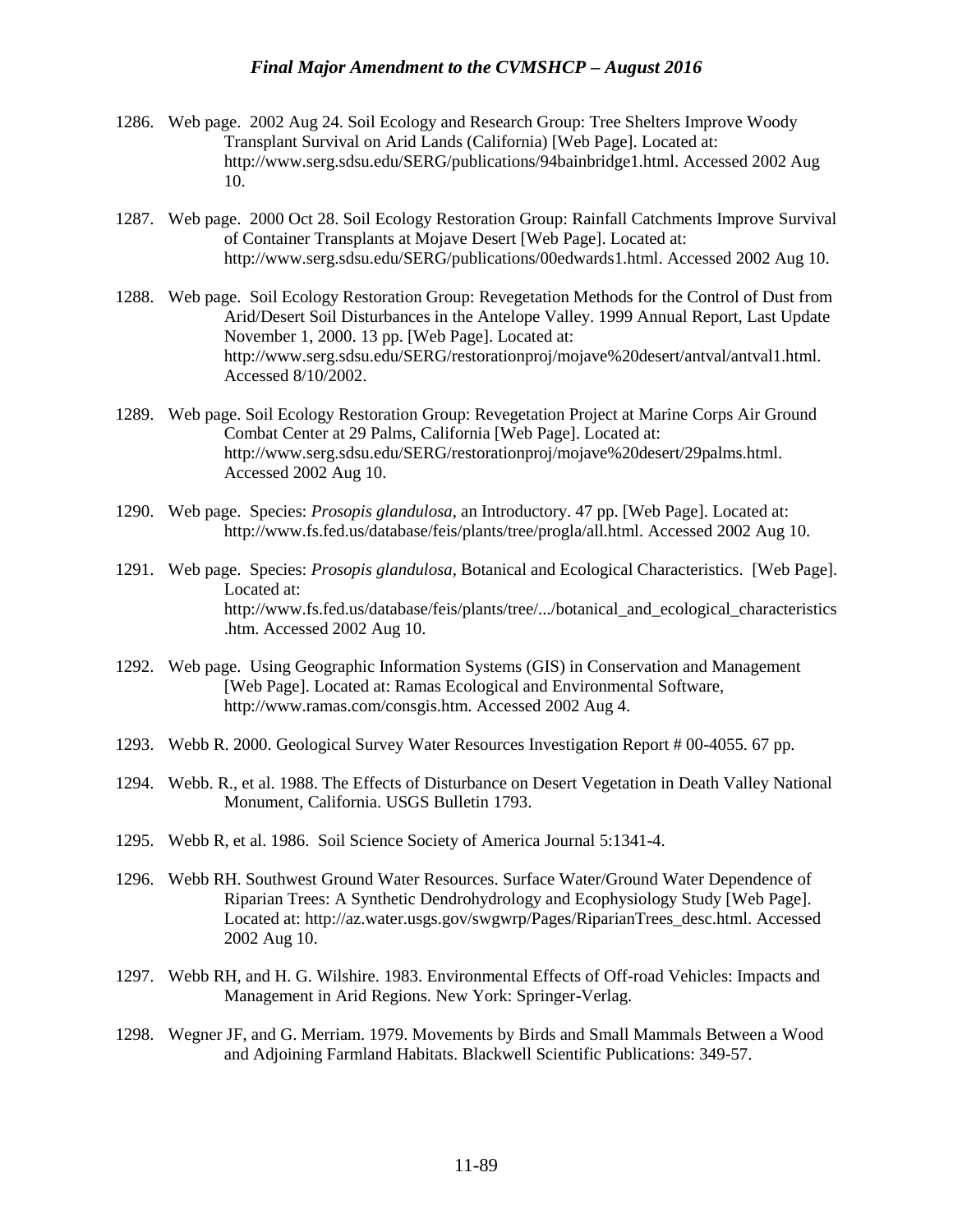- 1299. Weinstein MN, and K.H. Berry. 1987. Morphometric Analysis of Desert Tortoise Populations. Unpublished report to Bureau of Land Management, USDI, report # CA950CT7003. 39 pp.
- 1300. Weissman D, and G. Ballmer. (David Weissman, California Academy of Sciences, San Francisco. Greg Ballmer, Department of Entomology, University of California Riverside). 2001. Personal Communications.
- 1301. Weissman DB. 1993. Letter to U.S. Fish and Wildlife Service, Sacramento, California, requesting listing of several sensitive Orthopteroid insects, from David B. Weissman, California Academy of Sciences, San Francisco, dated February 23, 1993. 6 pp.
- 1302. Wellicome TI, and G.L. Holroyd. 2001. The Second International Burrowing Owl Symposium: Background and Context. Journal of Raptor Research 35(4):269-73.
- 1303. Welsh GW, and T.D. Bunch. 1983. Psoroptic Scabies in Desert Bighorn Sheep (*Ovis canadensis nelsoni*) from Northwestern Arizona. Journal of Wildlife Diseases 19(4):342-4.
- 1304. Westec Services, Inc. 1980. A Report of Biological Resources Survey of the Seven Palms Ranch, North Palm Springs, California. Report prepared for L.D. King, Inc. February 1980.
- 1305. Westec Services, Inc. 1977. Survey of Sensitive Plants of the Algodones Dunes. Report prepared for Bureau of Land Management, contract # YA-512-CT7-1133. Westec Services, Inc., Tustin, California. 141 pp.
- 1306. Weyandt SE, T.E. Lee, and J.C. Patton. 2001. Noteworthy Record of the Western Yellow Bat, *Lasiurus xanthinus* (Chiroptera: Vespertilionidae), and a Report on the Bats of Eagle Nest Canyon, Val Verde County, Texas. Texas Journal of Science 53(3):289-92.
- 1307. Wheeler GC, and J. Wheeler. 1973. Ants of Deep Canyon. Riverside, California: University of California.
- 1308. White DRM, and D.W. Stevens. 1980. An Overview of Desert Tortoise, *Gopherus agassizii*, Ethnozoology. Proceedings of the Desert Tortoise Council Symposium. p 102-108.
- 1309. White GC. 1983. Numerical Estimation of Survival Rates From Band-recovery and Biotelemetry Data. Journal of Wildlife Management 47:716-28.
- 1310. White GC, and K.P. Burnham. 1999. Program MARK: Survival Estimation From Populations of Marked Animals. Bird Study 46 (supplement):120-39.
- 1311. Whited D, S. Galatowitsch, J.R. Tester, K. Schik, R. Lehtinen, and J. Husveth. 2000. The Importance of Local and Regional Factors in Predicting Effective Conservation: Planning Strategies for Wetland Bird Communities in Agricultural and Urban Landscapes. Landscape and Urban Planning 49:49-65.
- 1312. Whitford WG, and H.M. Sobhy. 1999. Effects of Repeated Drought on Soil Microarthropod Communities in the Northern Chihuahuan Desert. Biology and Fertility of Soils 28(2):117-20.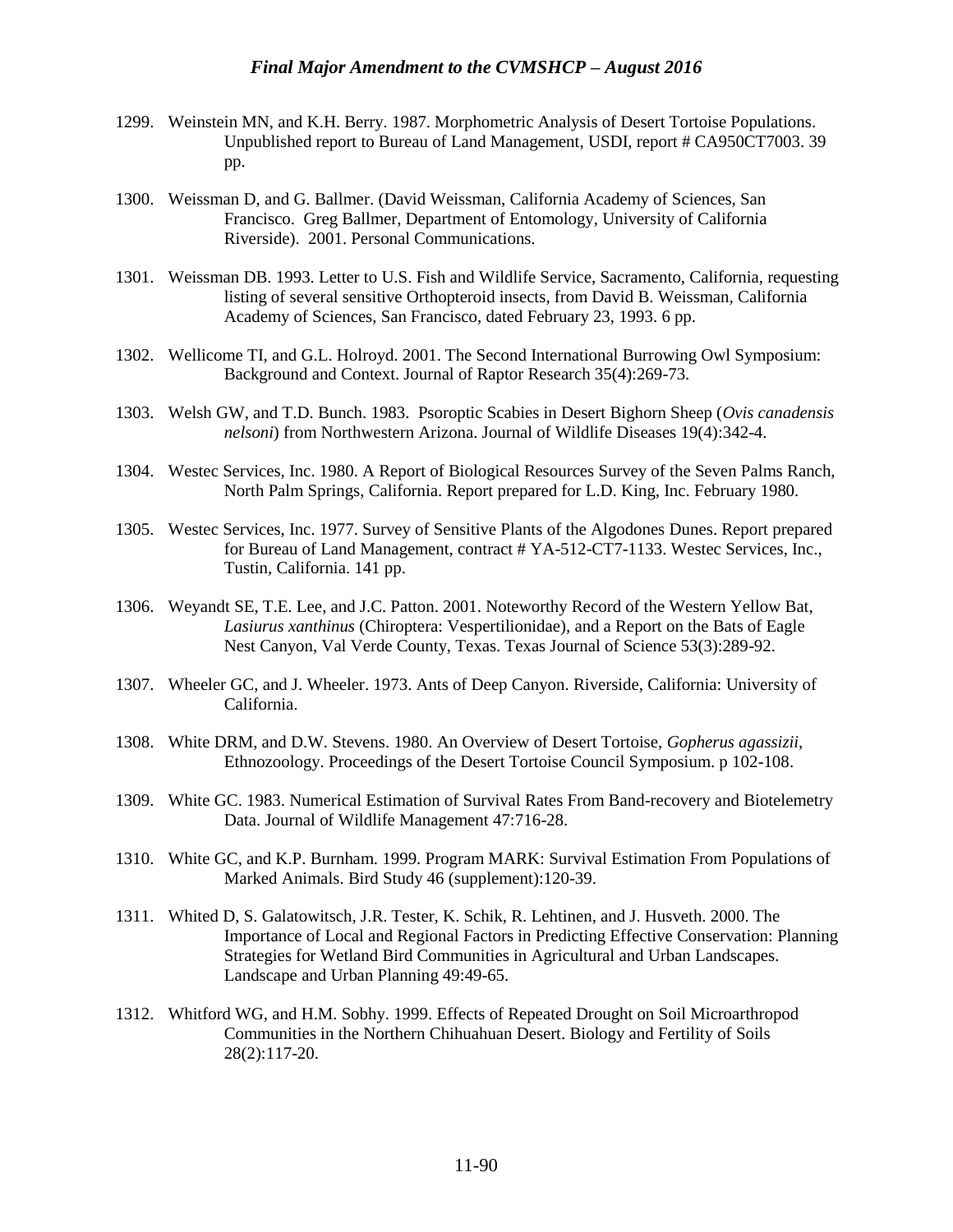- 1313. Wiens JA, C.S. Crawford, and J.R. Gosz. 1985. Boundary Dynamics: A Conceptual Framework for Studying Landscape Ecosystems. Oikos 45:421--427.
- 1314. Wiggins IL. 1980. Flora of Baja California. Stanford, California: Stanford University Press.
- 1315. Wiggins IL. 1964. Flora of the Sonoran Desert. In: F. Shreve and I.L. Wiggins. Vegetation and Flora of the Sonoran Desert. Stanford, California: Stanford University Press. p 189-1740.
- 1316. Wigley TML. 1999. The Science of Climate Change: Global and U.S. Perspectives. Report to the Pew Center on Global Climate Change, Arlington, Virginia.
- 1317. Wilcove DS. 1985. Nest Predation in Forest Tracts and the Decline of Migratory Songbirds. Ecology 66(4):1211-4.
- 1318. Wilcove DS, M.J. Bean, R. Bonnie, and M. McMillan. 1996. Rebuilding the Ark: Toward a More Effective Endangered Species Act for Private Land. Washington, D.C.: Environmental Defense Fund.
- 1319. Wilcox BA. 1978. Supersaturated Island Faunas: A Species-Age Relationship for Lizards on Post Pleistocene Land Bridge Islands. Science 199:996-8.
- 1320. Wilcox BA, and D.D. Murphy. 1985. Conservation Strategy: The Effects of Fragmentation on Extinction. American Naturalist 125:879-87.
- 1321. Wildlife Society, The. 1996. Natural History and Management of Bats in California and Nevada. Proceedings of workshop held November 13-15, 1996. Sacramento, California.
- 1322. Williams BK, J.D. Nichols, and M.J. Conroy. 2002. Analysis and Management of Wildlife Populations. San Diego, California: Academic Press.
- 1323. Wilson DS, C.R. Tracy, K.A. Nagy, and D.J. Morafka. 1999. Physical and Microhabitat Characteristics of Burrows Used by Juvenile Desert Tortoises (*Gopherus agassizii*). Chelonian Conservation and Biology 3(3):448-53.
- 1324. Wilson DS, D.J. Morafka, C.R. Tracy, and K.A. Nagy. 1999. Winter Activity of Juvenile Desert Tortoises (*Gopherus agassizii*) in the Mojave Desert. Journal of Herpetology 33 (3):496- 501.
- 1325. Wilson DS, K.A. Nagy, C.R. Tracy, D.J. Morafka, and R.A. Yates. 2001. Water Balance in Neonate and Juvenile Desert Tortoises, *Gopherus agassizii*. Herpetological Monographs  $(15):158-70.$
- 1326. Wilson EO, and E.O. Willis. 1975. Applied Biogeography. In: M.L. Cody and J.M. Diamond, eds. Ecology and Evolution of Communities. Cambridge: Harvard University Press. p 522-534.
- 1327. Wilson RW, and R.D. Stager. 1992. Desert Tortoise Population Densities and Distribution, Piute Valley, Nevada. Rangelands 14:239-42.
- 1328. Winchell CS. 1999. An Efficient Technique to Capture Complete Broods of Burrowing Owls. Wildlife Society Bulletin 27(1):193-6.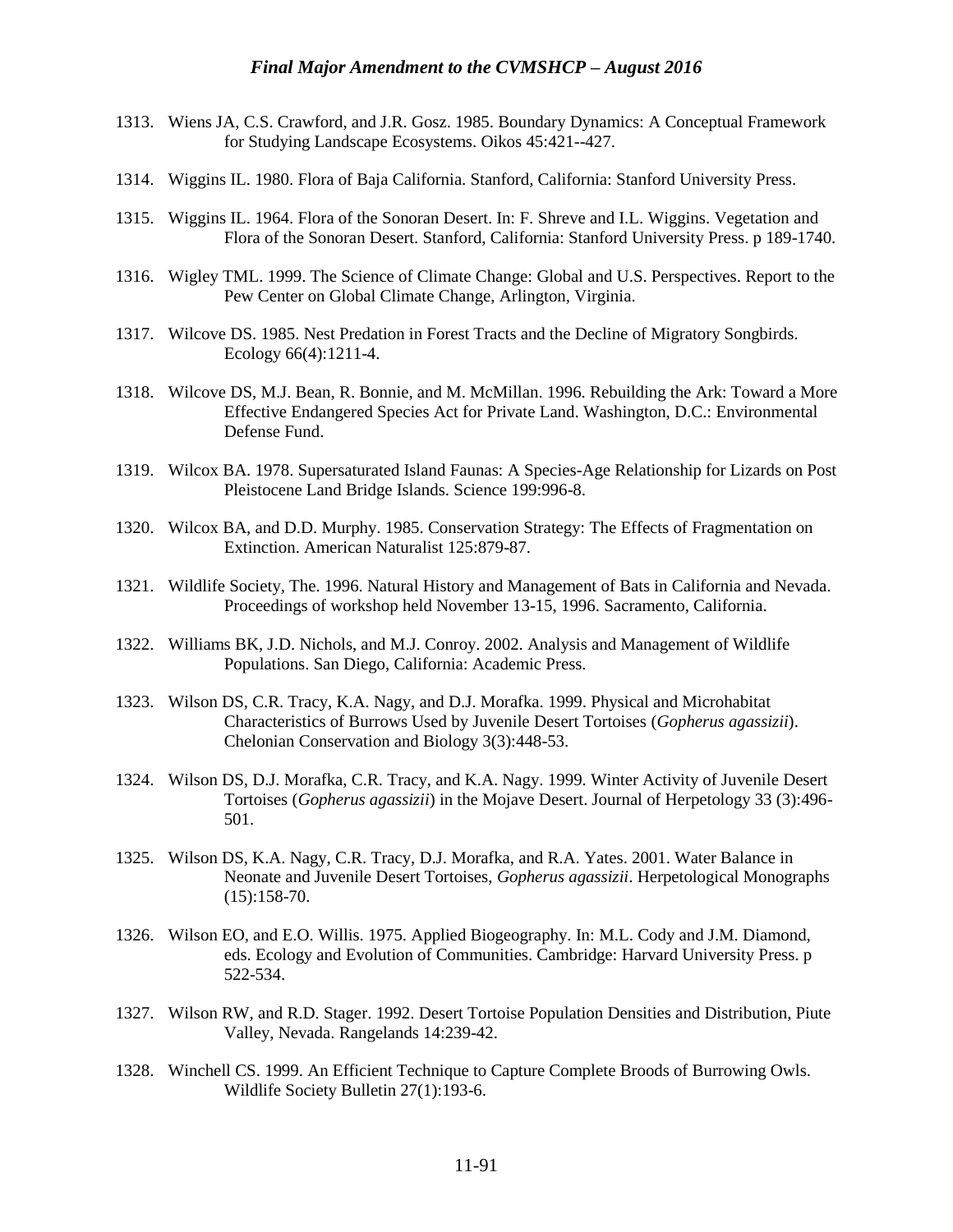- 1329. Winchell CS. 1994. Natural History and Protection of Burrowing Owls. In: W.S. Halverson and C. Crabb. Proceedings of the Sixteenth Vertebrate Pest Conference. University of California, Davis.
- 1330. Winker K. 1994. Divergence in the Mitochondrial DNA of *Empidonax traillii* and *E. alnorum*, with Notes on Hybridization. Auk 111(3):710-3.
- 1331. Winter M, D.H. Johnson, and J. Faaborg. 2000. Evidence for Edge Effects on Multiple Levels in Tallgrass Prairie. Condor 102:256-66.
- 1332. Wirtz WO, L. Wemple, and R.G. Ford. 1971. Diel and Seasonal Activity Cycles in *Ammospermophilus leucurus* and *Spermophilus tereticaudus*. Presented at the 51st Annual Meeting of the American Society of Mammalogists, June 21-24, 1971. Vancouver, B.C.
- 1333. Wisdom MJ, L.S. Mills, and D.F. Doak. 2000. Life Stage Simulation Analysis: Estimating Vital Rate Effects on Population Growth for Conservation. Ecology 81(3):628-41.
- 1334. Wone B, and B. Beauchamp. 1995. Observations on the Escape Behavior of the Horned Lizard *Phrynosoma mcallii*. Herpetological Review 26(3):132.
- 1335. Woodbury AM. 1952. Hybrids of *Gopherus berlandieri* and *Gopherus agassizii*. Herpetologica 8:33-6.
- 1336. Woodbury AM, and R. Hardy. 1948. Studies of the Desert Tortoise, *Gopherus agassizii*. Ecological Monographs 18:145-200.
- 1337. Wooden KM, and G.E. Walsberg. 1999. Effect of Body Temperature Perturbations on Locomotory Performance in a Diurnal Desert Rodent, *Spermophilus tereticaudus*. American Zoologist 39(5):450.
- 1338. Wooden KM, and G.E. Walsberg. 2000. Effect of Wind and Solar Radiation on Metabolic Heat Production in a Small Desert Rodent, *Spermophilus tereticaudus*. Journal of Experimental Biology 203(5):879-88.
- 1339. Woods JG. 1990. Effectiveness of Fences and Underpasses on the Trans-Canada Highway and Their Impact on Ungulate Populations. Report for Parks Canada, Banff National Park Warden Service, Banff, Alberta, Canada.
- 1340. Woodward A, K.J. Jenkins, and E.G. Schreiner. 1999. The Role of Ecological Theory in Longterm Ecological Monitoring: Report on a Workshop. Natural Areas Journal 19(3):223-33.
- 1341. World Wildlife Fund. 1995. Maintaining Ecological Integrity in Representative Reserve Networks. Discussion paper prepared for World Wildlife Fund Canada/World Wildlife Fund United States. January 1995. 77 pp.
- 1342. Wright G, and T. Grant. 2003. Flat-tailed Horned Lizard (*Phrynosoma mcallii*) Monitoring Report. Unpublished report to Bureau of Land Management, El Centro, California. April 2003. 32 pp.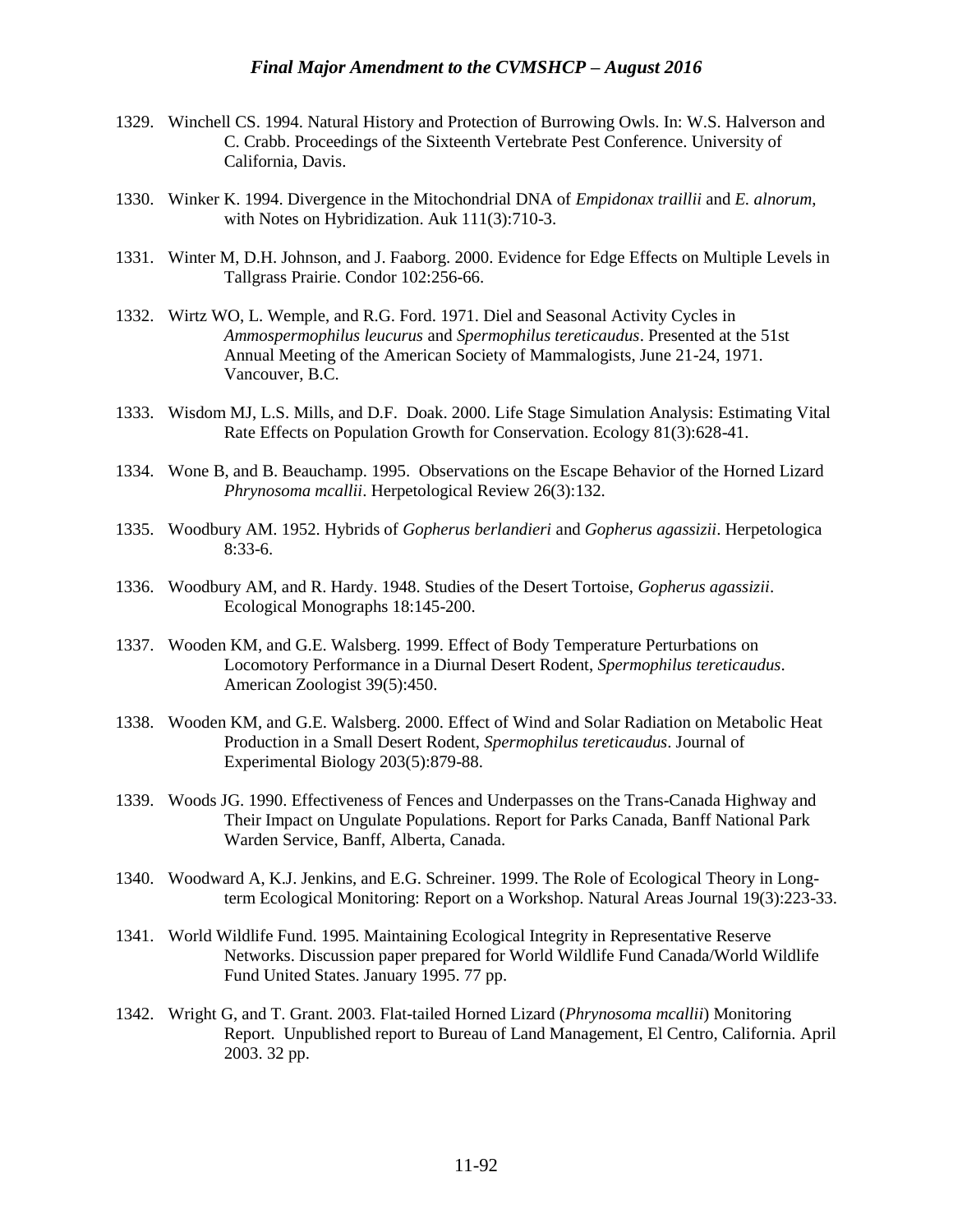- 1343. Wright WW. 1982. Botanical Resources Report, Cabazon Windpark, County of Riverside. Unpublished report to Aztec Energy Corporation, Palm Springs, California. November 2, 1982.
- 1344. Wright WW, and L. La Pre. 1979. Biological Resource Inventory and Report, Whitewater River and Tributaries, Riverside County, California. Report to U.S. Army Corps of Engineers, Whitewater River Basin, Coachella Valley, Stage 2, Volume 2, Los Angeles, California.
- 1345. Yahner RH. 1983. Seasonal Dynamics, Habitat Relationships, and Management of Avifauna in Farmstead Shelterbelts. Journal of Wildlife Management 47(1):85-104.
- 1346. Yahner RH. 1983. Small Mammals in Farmstead Shelterbelts: Habitat Correlates of Seasonal Abundance and Community Structure. Journal of Wildlife Management 47(1):74-84.
- 1347. Yanes M, J.M. Velasco, and F. Suarez. 1995. Permeability of Roads and Railways to Vertebrates: The Importance of Culverts. Biological Conservation 71:217-22.
- 1348. Yard HK, and B.T. Brown. 1999. Willow Flycatcher Nest Reuse in Arizona. Journal of Field Ornithology 70(2):211-3.
- 1349. Yoccoz NG, J.D. Nichols, and T. Boulinier. 2001. Monitoring of Biological Diversity in Space and Time. Trends in Ecology and Evolution 16(8):446-53.
- 1350. Yong W, and D.M. Finch. 1997. Migration of the Willow Flycatcher Along the Middle Rio Grande. Wilson Bulletin 109(2):253-68.
- 1351. York CL. 1949. Notes on Home Ranges and Population Density of Two Species of Heteromyid Rodents in Southwestern Texas. Texas Journal of Science 1:42-6.
- 1352. Young JA, R.A. Evans, and J. Major. 1986. Sagebrush Steppe. In. Terrestrial Vegetation of California. Sacramento, California: California Native Plant Society, Special Publication Number 9.
- 1353. Zabriskie J. 1979. Plants of Deep Canyon and the Central Coachella Valley, California. University of California, Riverside: Philip L. Boyd Deep Canyon Desert Research Center. 175 pp.
- 1354. Zari TA. 1996. Seasonal Metabolic Compensation in the Fringe-toed Lizard, *Acanthodactylus boskianus* (Reptilia: Lacertidae). Journal of Thermal Biology 21(2):145-50.
- 1355. Zeiner DC, W.F. Laudenslayer Jr., K. E. Mayer, and M. White, eds. 1990. California Wildlife Volume II: Birds. California Statewide Habitat Relationships System. Sacramento, California: State of California, Resources Agency, Department of Fish and Game. 732 pp.
- 1356. Zengel SA, and E.P. Glenn. 1996. Presence of the Endangered Desert Pupfish (*Cyprinodon macularius,* Cyprinidontidae) in Cienega de Santa Clara, Mexico, Following an Extensive Marsh Dry-down. Southwestern Naturalist 41(1):73-8.
- 1357. Zine MJ, and P.R. Krausman. 2000. Behavior of Captive Mountain Sheep in a Mojave Desert Environment. Southwestern Naturalist 45(2):184-95.